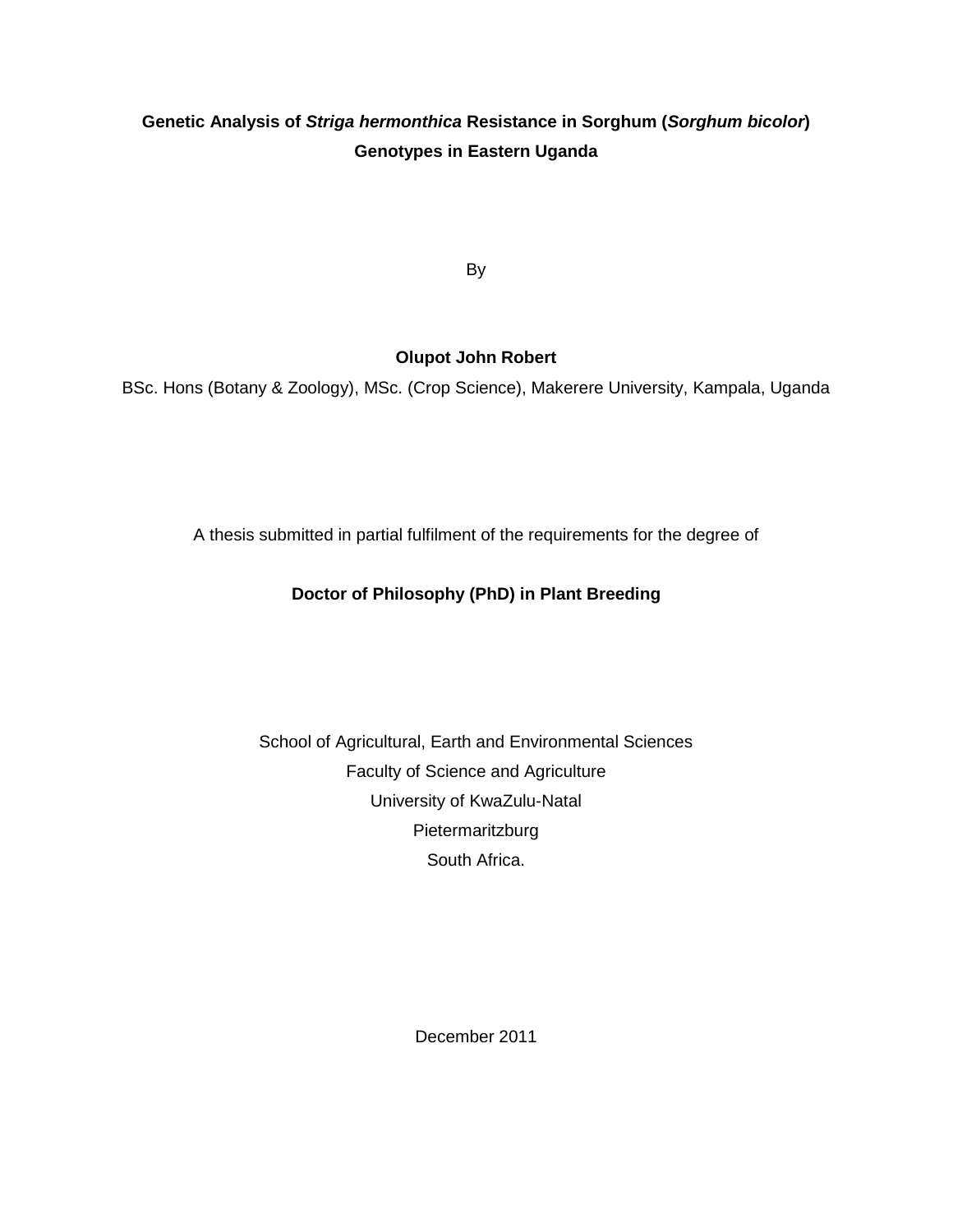### **Thesis Abstract**

CON CONFICTION CONFICTION CONFICTION CONFICTION CONFICTION CONFICTION CONFICTION CONFICTION CONFICTION CONFICTION

Sorghum (Sorghum bicolor) is the third most important cereal food crop in Uganda. However, the parasitic weed Striga hermonthica severely constraints its production. The use of Striga resistant sorghum varieties may be one of the most feasible ways of managing the Striga problem. A series of studies were carried out with the overall objective to develop new sorghum genotypes that are resistant to Striga and high yielding in Eastern Uganda. Initially, a participatory rural appraisal (PRA) was carried out with the main objectives to study the current constraints faced by farmers in sorghum production and determine their preferences for new sorghum varieties. Secondly, fifty different African sorghum accessions were evaluated to determine phenotypic and genotypic variability for Striga resistance and identify suitable parents to be used in breeding for new Striga resistant and high yielding sorghum genotypes. Thirdly, a genetics study was conducted to determine gene action responsible for Striga resistance and sorghum yield in new sorghum genotypes. Finally, laboratory studies were carried out to identify specific mechanisms of Striga resistance available in new sorghum genotypes and their parents.

During the PRA, Striga was identified as the main constraint limiting sorghum production in Eastern Uganda, followed by insect pests. Farmers indicated preference for red gain sorghum with erect and compact heads, a plant height of 1.5m and a maturity period of around three months, as well as Striga resistance and drought tolerance. From farmers' own assessments, the individual field surveys and soil seed bank analyses that were carried out, the degree of Striga infestation in farmers' fields was found to be high.

Both phenotypic and genotypic factors contributed significantly to the variability observed among the African sorghum accessions with respect to Striga resistance and sorghum crop performance indicating that Striga resistance can be improved through selection. However, techniques that minimise environmental effects need to be employed in order to improve on heritability. The values for genetic coefficient of variation (GCV) and genetic advance (GA) indicated that genetic gain for Striga resistance could be achieved by selection based on area under Striga severity progress curve (AUSVPC), area under Striga number progress curve (AUSNPC) and individual Striga emergence counts. The sorghum accessions SRN39, Brhan, Framida, Gubiye, Wahi, P9407 and N13 were found to be resistant to Striga hermonthica.

ii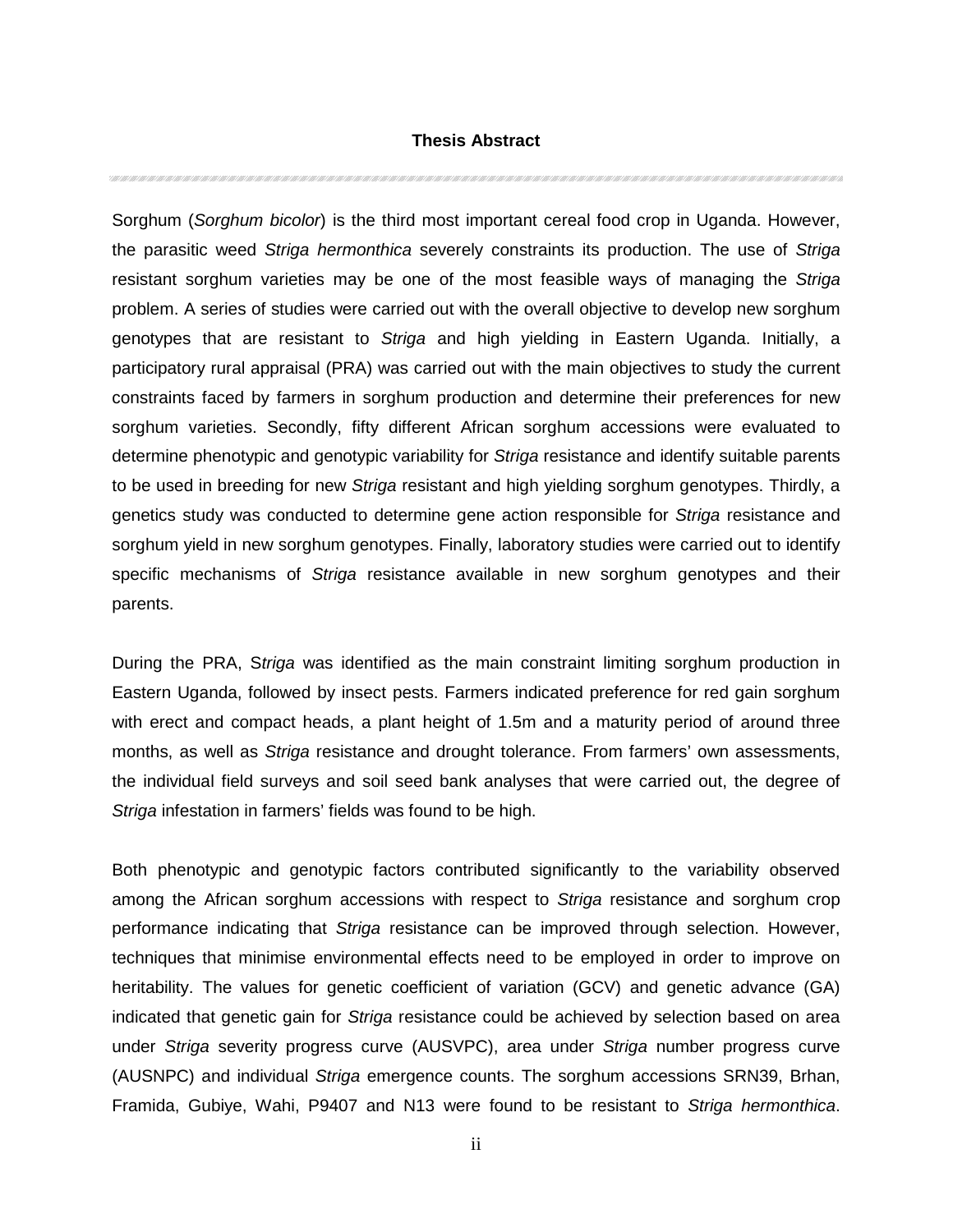These accessions consistently showed low AUSNPC, AUSVPC, and individual Striga emergence, Striga vigour and severity indices. These accessions could be used as sources of Striga resistance genes when breeding for Striga resistance in sorghum.

In the study to determine gene action responsible for Striga resistance and sorghum yield, significant genetic variation for *Striga* resistance and sorghum yield parameters was observed among the new sorghum genotypes and their parents. The sorghum parental lines: Brhan, SRN39, Hakika and Sekedo consistently had negative GCA effects for AUSNPC and AUSVPC, while SRN39 and Hakika additionally had negative GCA effects for Striga vigour, indicating that they were effective in transferring Striga resistance into their progeny. The new genotypes: SRS1608, SRS3408, SRS2408, SRS4609, SRS3108, SRS2908, SRS2609, SRS609 and SRS1708 had negative SCA effects for AUSNPC, AUSVPC and Striga vigour meaning that they were resistant to Striga. Sorghum parental lines: Sekedo, Brhan, Framida and Hakika had positive GCA effects for head length, meaning that they increased head length in their crosses. The genotypes: SRS3408, SRS5309, SRS1608 and SRS2908 derived from the above parents had the longest heads compared to other progenies, which were on average, 20% longer than their parents. The genotypes: SRS609, SRS1408, SRS2608 and SRS3408 were the highest grain yielders and yielded 11-51% better than the highest yielding parent (Sekedo) under the non Striga environment. The parental lines; Sekedo, Brhan and Framida had positive GCA effects for grain yield indicating that they could act as sources of genes for grain yield increase. The genotypes; SRS609, SRS4609 and SRS2908 had large positive SCA effects for grain yield. The relative contributions of GCA effects to the observed genotypic variances were 80.5%, 43.3%, 65%, 92.6% and 53.2% for AUSNPC, AUSVPC, Striga vigour, sorghum head length and plant height respectively. This shows that additive gene action was important in controlling Striga resistance, sorghum head length and plant height in the present sorghum populations.

Laboratory studies aimed at investigating the specific mechanisms of Striga resistance available in new sorghum genotypes found that two new sorghum genotypes, SRS1608 and SRS1208 expressed both the low germination stimulant character and low haustoria initiation as mechanisms of resistance to S. hermonthica. The sorghum genotypes, SRS2808 and SRS1108, and two fixed lines, Brhan and Hakika expressed only the low germination stimulant character, while the genotypes, SRS608, SRS3408, SRS4109 and SRS2308 expressed only the low haustoria initiation mechanism. The inheritance patterns of the low germination stimulant character in the present sorghum genotypes varied. In some genotypes, it appeared to

iii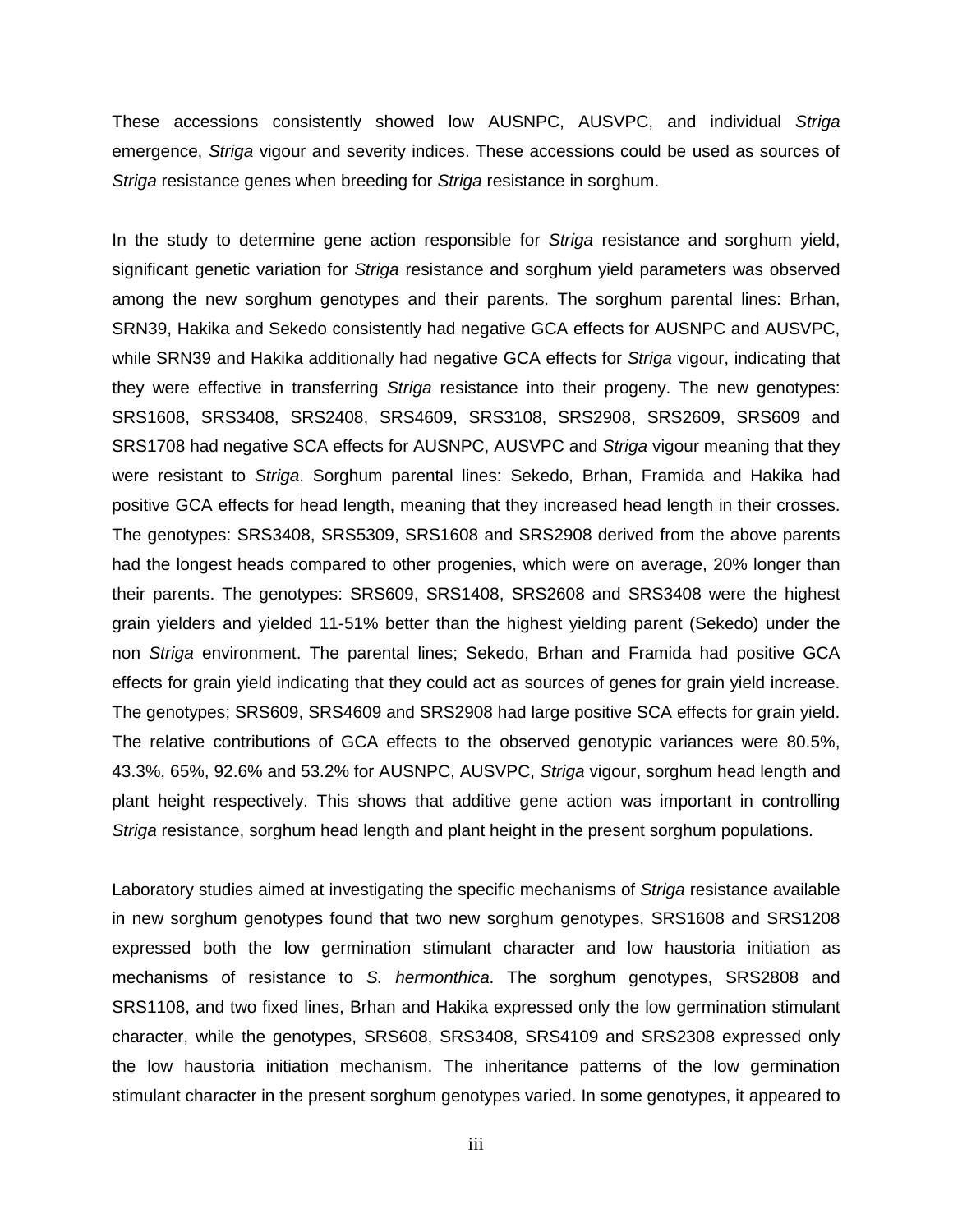be controlled by a single gene while in others; it appeared to be controlled by more than one gene.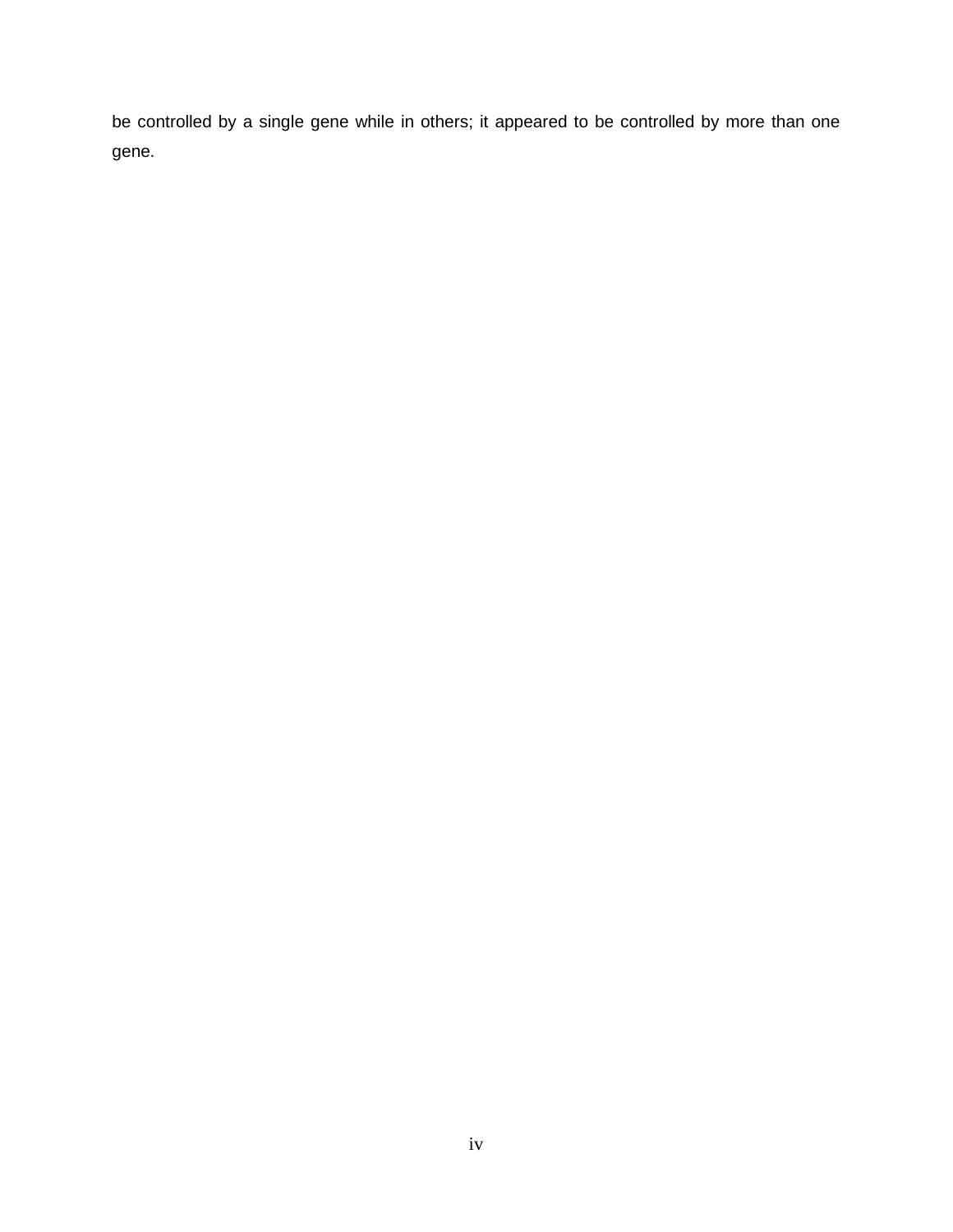I, Olupot John Robert, hereby declare that;

(i) The research reported in this thesis, except where otherwise indicated, is my original research.

- (ii) This thesis has not been submitted for any degree or examination at any other university.
- (iii) This thesis does not contain other persons' data, pictures, graphs or other information, unless specifically acknowledged as being sourced from those persons.
- (iv) This thesis does not contain other authors' writing, unless specifically acknowledged as being sourced from other authors. Where other written sources have been quated, then:
	- a) their words have been re-written but the general information attributed to them has been referenced;
	- b) where their exact words have been used, their writing has been placed inside quotation marks, and referenced.
- (v) This thesis does not contain text, graphics or tables copied and pasted from the internet, unless specifically acknowledged, and the source being detailed in the thesis and in the references section.

Signed:……………………………………………Date………………………………………… **Olupot John Robert (Candidate)**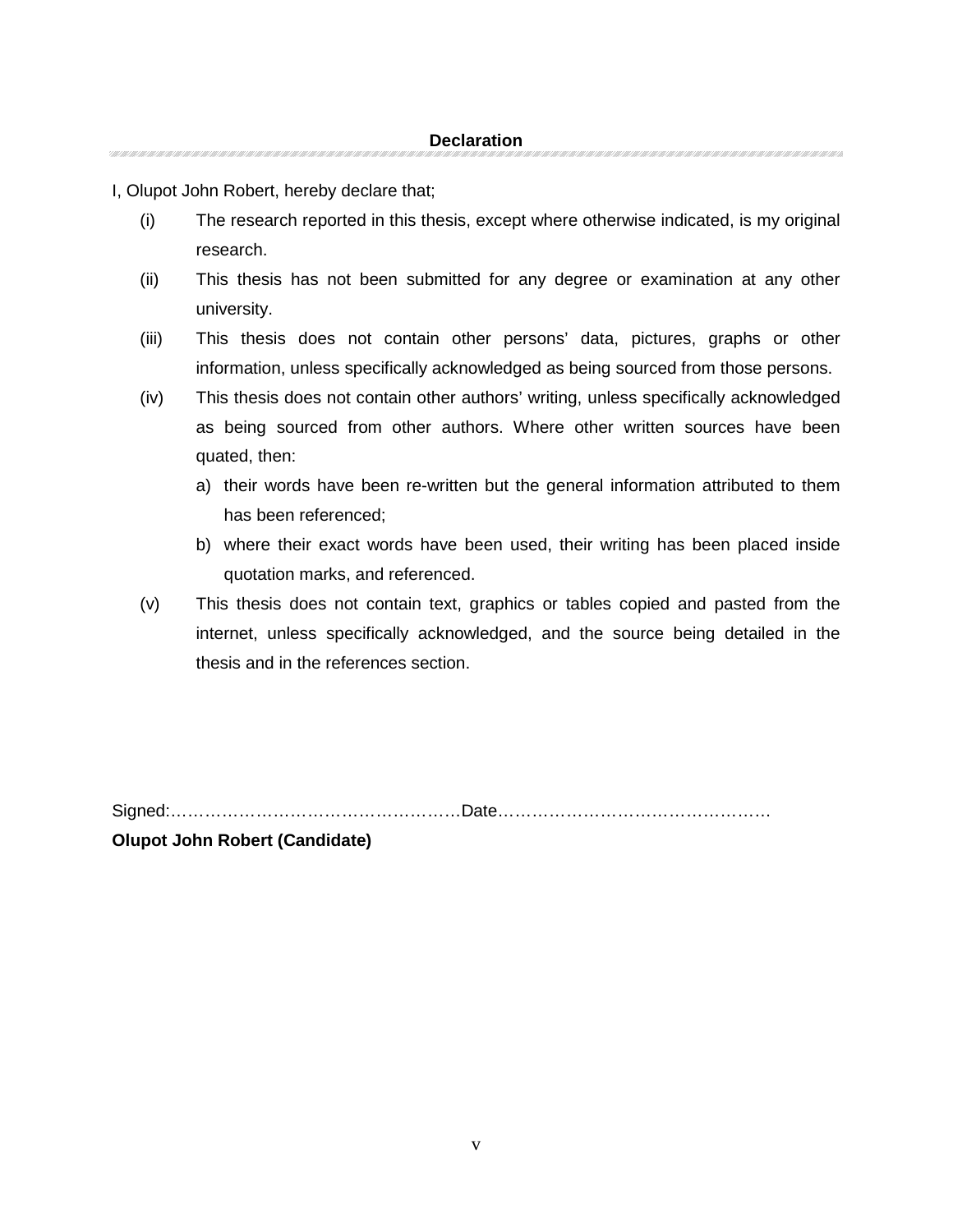As the candidate's supervisors, we agree to the submission of this thesis:

Signed:……………………………………………Date………………………………………… **Prof. Pangirayi Tongoona (Principal Supervisor)** 

Signed:………………………………………..…..Date…………………………………………

**Prof. John Derera (Co-Supervisor)**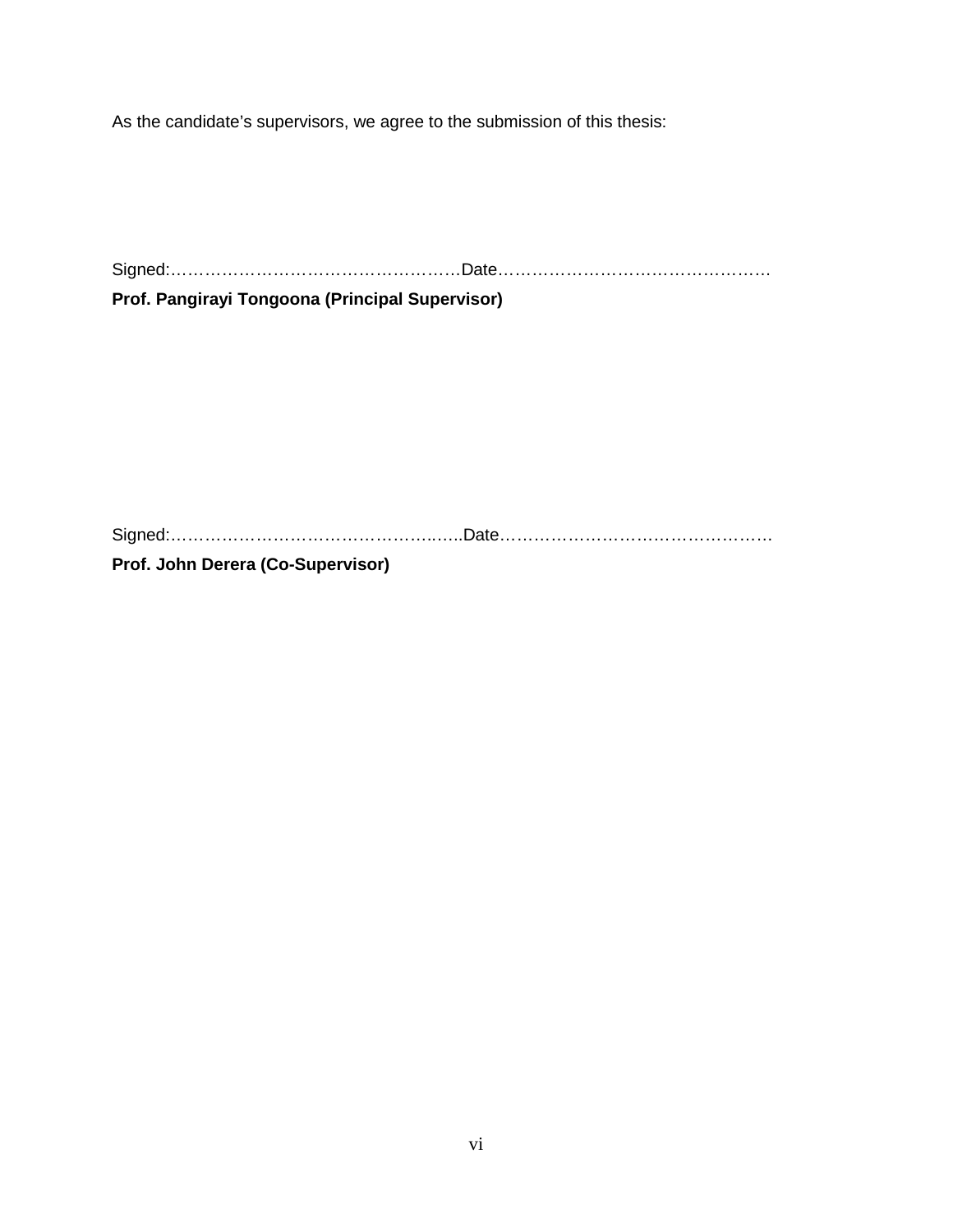# **Dedication**

This thesis is dedicated to my eldest brother, the late Dr. John Peter Esele (1953-2011). He dearly took care and educated me right from primary one up to University level.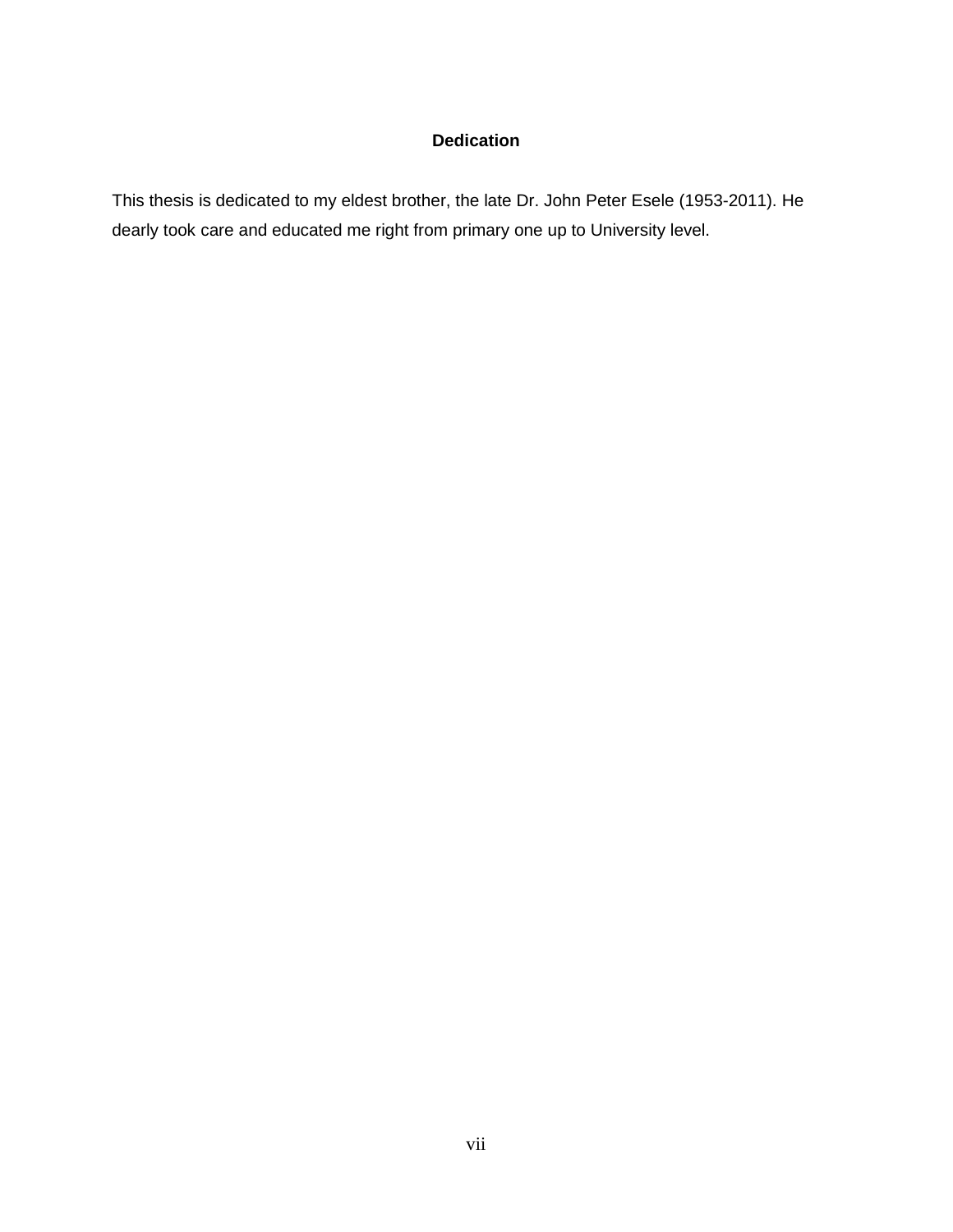I would like to extend my sincere thanks and gratitude to my supervisors, Prof. P. Tongoona and Prof. J. Derera of the African Center for Crop improvement (ACCI), University of Kwazulu-Natal, and my in-country supervisor Dr. T.E.E. Areke of the National Semi-Arid Resources Research Institute, Serere, for their guidance and supervision during the entire course of this study. The additional support and guidance provided by Dr. Julia Sibiya during the study is greatly acknowledged.

I would also like to thank the Aliance for a Green Revolution in Africa (AGRA) for providing financial support that enabled the accomplishment of this study. I thank the Director of ACCI, Prof. Mark Laing for admitting me into the programme. The logistical support provided by Ms. Felicity de Stadler and Lesley Brown that enabled me to get into the programme and my stay in South Africa is greately acknowledged.

My thanks also go to the Director General of the National Agricultural Research Organisation (NARO), Uganda for granting me a study leave. Special thanks go to the Principal Human Resource Officer at NARO secretariat, Mr. R. Bagonza for facilitating the process to enable me acquire the study leave. I greatly appreciate the staff of the National Semi-Arid Resources Research Institute, Serere for the support rendered during this research. Specifically, I would like to thank Mr. A.P. Okello, Mr. J. Adoku, Mr. M. Epiku and Ms. S. Adiango for the assistance they offered in the course of this research.

Last, but not least, I would like to thank my dear children, Otialuk, Esele, Adie and Adong for the sacrifice they went through in my absence during this study. May the Almighty God bless you all. Amen.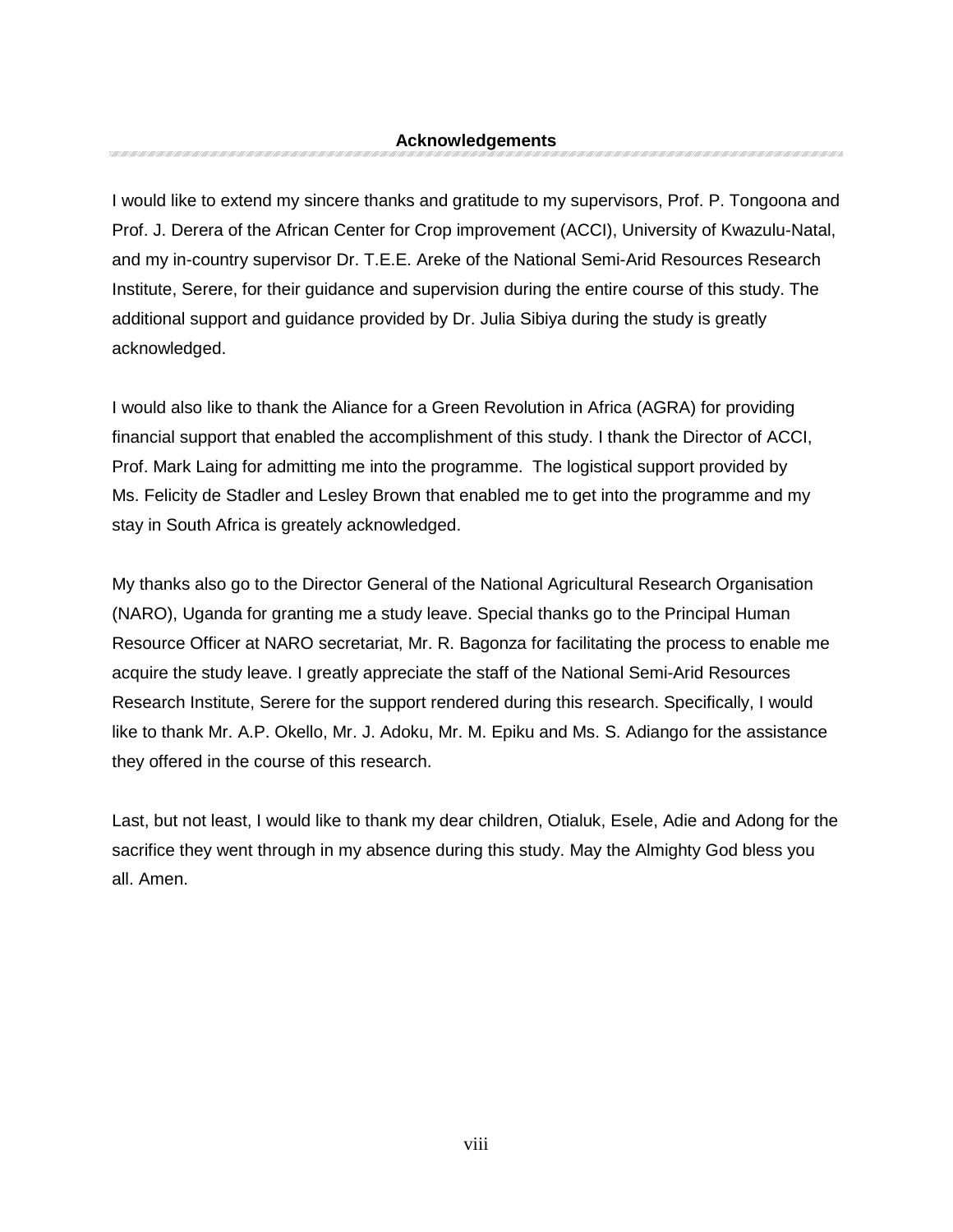# Table of contents

| Farmer perceptions about new sorghum varieties and the Striga problem  8 |  |
|--------------------------------------------------------------------------|--|
|                                                                          |  |
|                                                                          |  |
|                                                                          |  |
|                                                                          |  |

#### $Introduction 14$  $1.1$

| 1.2   |  |  |
|-------|--|--|
| 1.3   |  |  |
| 1.4   |  |  |
| 1.5   |  |  |
| 1.5.1 |  |  |
| 1.5.2 |  |  |
| 1.5.3 |  |  |
| 1.6   |  |  |
| 1.7   |  |  |
| 1.8   |  |  |
| 1.9   |  |  |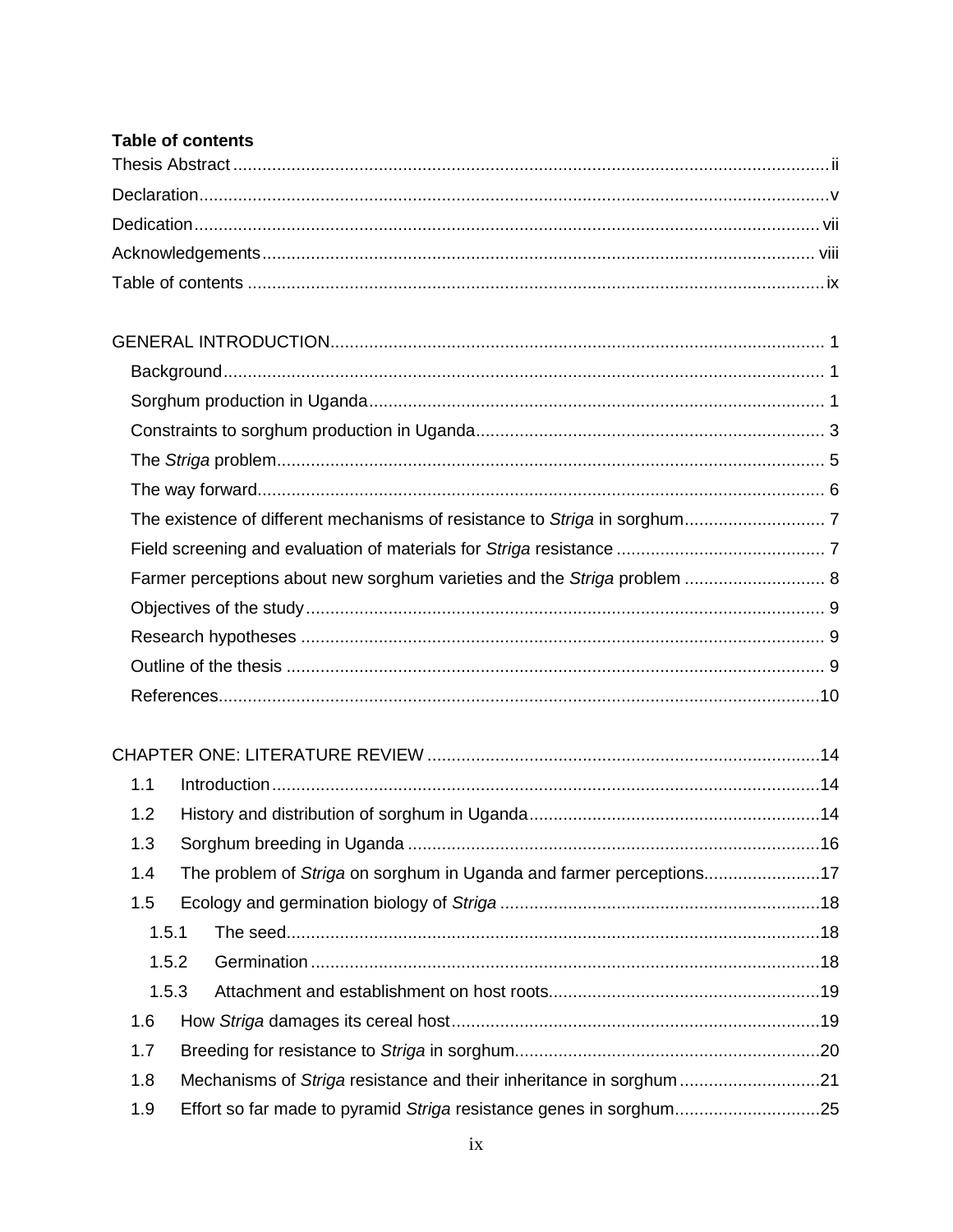|              | CHAPTER TWO: PARTICIPATORY RURAL APPRAISAL ON SORGHUM PRODUCTION                  |  |
|--------------|-----------------------------------------------------------------------------------|--|
|              | CONSTRAINTS AND VARIETAL PREFERENCES IN EASTERN UGANDA32                          |  |
|              |                                                                                   |  |
| 2.1          |                                                                                   |  |
| 2.2          |                                                                                   |  |
| 2.2.1        | Farmers' constraints to sorghum production and determination of their preferences |  |
|              |                                                                                   |  |
|              |                                                                                   |  |
| 2.2.2        | Assessment of the cropping practices, infestation levels and impact of Striga on  |  |
|              |                                                                                   |  |
| 2.2.3        |                                                                                   |  |
| 2.3          |                                                                                   |  |
| 2.3.1        |                                                                                   |  |
| 2.3.2        |                                                                                   |  |
| 2.3.3        |                                                                                   |  |
| 2.3.4        | Cropping practices: Soil types, sources of sorghum seed and time of planting      |  |
|              |                                                                                   |  |
| 2.3.5        |                                                                                   |  |
| 2.3.6        |                                                                                   |  |
| 2.3.7        | Crop density and Striga incidence in three districts of Eastern Uganda 45         |  |
| 2.4          |                                                                                   |  |
| 2.4.1        | Constraints to sorghum production and farmers' preferences for new sorghum        |  |
| varieties 47 |                                                                                   |  |
| 2.4.2        |                                                                                   |  |
| 2.4.3        |                                                                                   |  |
| 2.4.4        |                                                                                   |  |
| 2.4.5        |                                                                                   |  |
| 2.5          |                                                                                   |  |
|              |                                                                                   |  |
|              |                                                                                   |  |
|              |                                                                                   |  |

| CHAPTER THREE: PHENOTYPIC AND GENOTYPIC VARIABILITY AMONG AFRICAN |  |
|-------------------------------------------------------------------|--|
| SORGHUM ACCESSIONS FOR STRIGA RESISTANCE IN EASTERN UGANDA54      |  |
|                                                                   |  |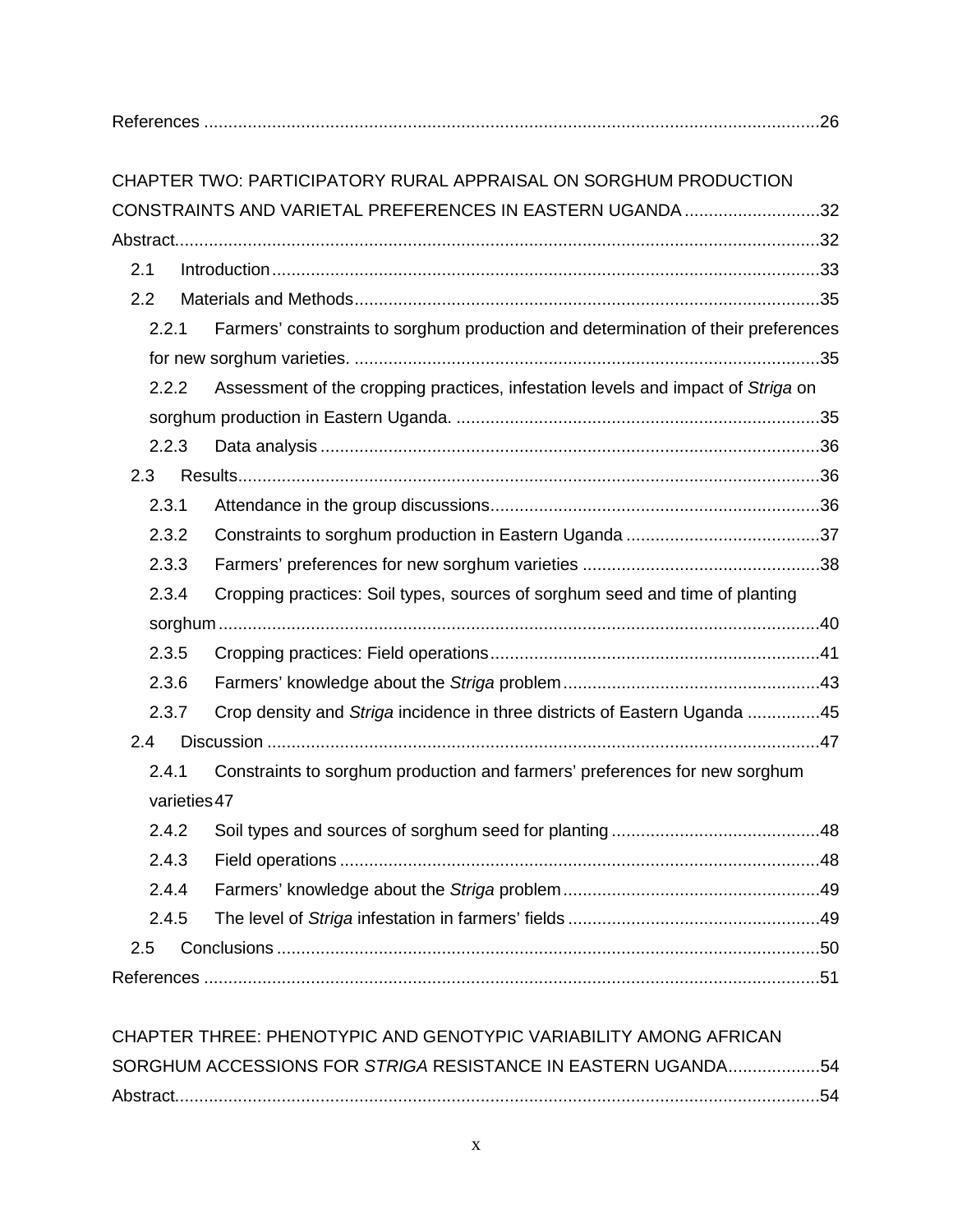| 3.1   |                                                                                      |  |
|-------|--------------------------------------------------------------------------------------|--|
| 3.2   |                                                                                      |  |
| 3.2.1 |                                                                                      |  |
| 3.3   |                                                                                      |  |
| 3.3.1 | Phenotypic and genotypic variability among sorghum accessions for Striga             |  |
|       |                                                                                      |  |
| 3.3.2 | The effect of different sorghum accessions on Striga emergence, vigour and           |  |
|       |                                                                                      |  |
| 3.3.3 | The effect of different sorghum accessions on Striga emergence, vigour and           |  |
|       |                                                                                      |  |
| 3.3.4 | The area under the Striga number progress curve (AUSNPC) and area under              |  |
|       | Striga severity progress curve (AUSVPC) on the various sorghum accessions during the |  |
|       |                                                                                      |  |
| 3.3.5 | The area under the Striga number progress curve (AUSNPC) and area under              |  |
|       | Striga severity progress curve (AUSVPC) on the various sorghum accessions during the |  |
|       |                                                                                      |  |
| 3.3.6 | The response of various sorghum accessions to Striga infestation in 200967           |  |
| 3.3.7 | The response of various sorghum accessions to Striga infestation in 201069           |  |
| 3.3.8 | Correlation between Striga parameters and sorghum performance parameters71           |  |
| 3.4   |                                                                                      |  |
| 3.4.1 | Phenotypic and genotypic variability among the sorghum accessions for Striga         |  |
|       |                                                                                      |  |
| 3.4.2 |                                                                                      |  |
| 3.4.3 | Striga vigour and severity<br>77                                                     |  |
| 3.4.4 | The area under Striga number progress curve (AUSNPC) and area under Striga           |  |
|       |                                                                                      |  |
| 3.4.5 | Relationship between Striga resistance parameters and sorghum performance            |  |
|       |                                                                                      |  |
| 3.5   |                                                                                      |  |
|       |                                                                                      |  |
|       |                                                                                      |  |

| CHAPTER FOUR: COMBINING ABILITY FOR STRIGA RESISTANCE AND SORGHUM YIELD |  |
|-------------------------------------------------------------------------|--|
|                                                                         |  |
|                                                                         |  |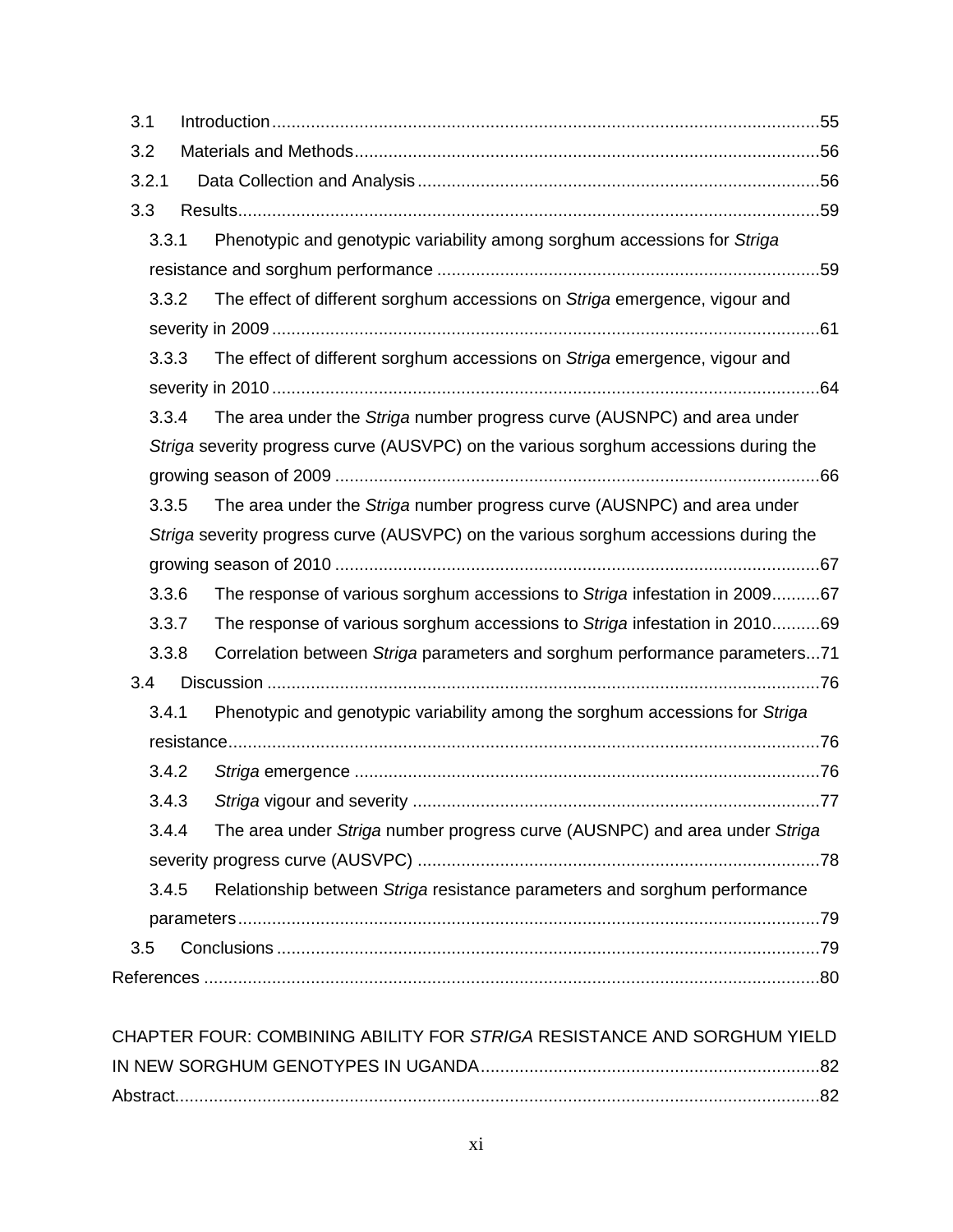| 4.1   |                                                                                  |  |
|-------|----------------------------------------------------------------------------------|--|
| 4.2   |                                                                                  |  |
| 4.2.1 |                                                                                  |  |
| 4.2.2 |                                                                                  |  |
| 4.2.3 |                                                                                  |  |
| 4.3   |                                                                                  |  |
| 4.3.5 | Genetic control of selected agronomic performance traits in the new genotypes of |  |
|       |                                                                                  |  |
| 4.3.6 |                                                                                  |  |
| 4.3.7 | Relationship between sorghum grain yield and other performance parameters  97    |  |
| 4.4   |                                                                                  |  |
| 4.4.1 |                                                                                  |  |
| 4.4.2 |                                                                                  |  |
| 4.5   |                                                                                  |  |
|       |                                                                                  |  |

|       | CHAPTER FIVE: RESISTANCE TO <i>STRIGA HERMONTHICA</i> BASED ON LOW   |  |
|-------|----------------------------------------------------------------------|--|
|       | GERMINATION STIMULANT PRODUCTION AND LOW HAUSTORIA INITIATION IN TEN |  |
|       |                                                                      |  |
|       |                                                                      |  |
| 5.1   |                                                                      |  |
| 5.2   |                                                                      |  |
| 5.2.1 |                                                                      |  |
| 5.2.2 |                                                                      |  |
| 5.2.3 |                                                                      |  |
| 5.3   |                                                                      |  |
| 5.3.1 |                                                                      |  |
| 5.3.2 | Frequency distribution for maximum Striga germination distances116   |  |
| 5.3.3 |                                                                      |  |
| 5.4   |                                                                      |  |
| 5.4.1 | The low germination stimulant production in the agar-gel assay 124   |  |
| 5.4.2 |                                                                      |  |
| 5.5   |                                                                      |  |
|       |                                                                      |  |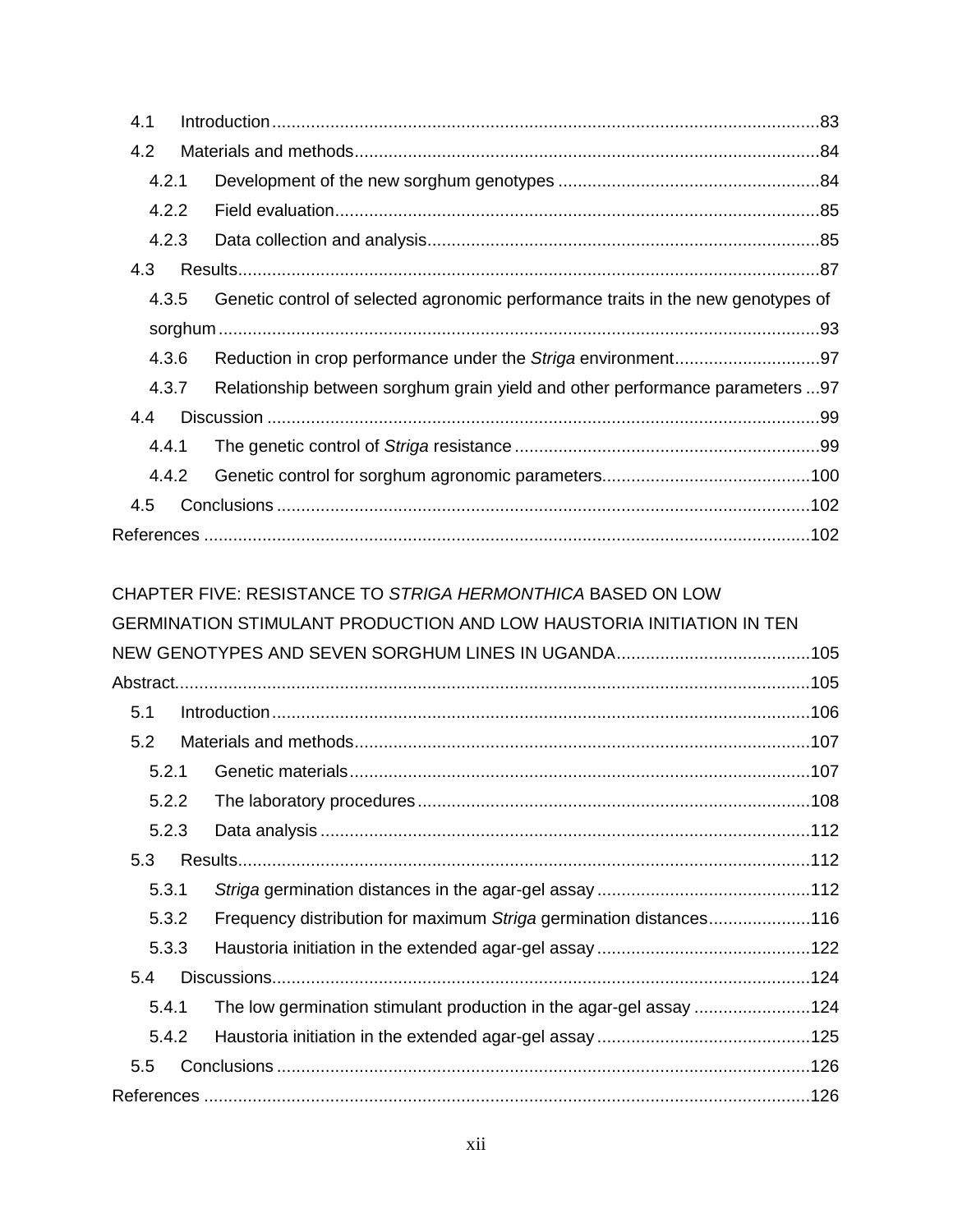| 6.1   |                                                                                     |  |
|-------|-------------------------------------------------------------------------------------|--|
| 6.2   |                                                                                     |  |
| 6.3   |                                                                                     |  |
| 6.3.1 |                                                                                     |  |
| 6.3.2 | Constraints to sorghum production and farmers' varietal preferences for new         |  |
|       |                                                                                     |  |
| 6.3.3 | The phenotypic and genotypic variability of African sorghum accessions for Striga   |  |
|       |                                                                                     |  |
| 6.3.4 | Gene action controlling Striga resistance and sorghum yield in new genotypes.131    |  |
| 6.3.5 | Expression of the low germination stimulant production and low haustoria initiation |  |
|       |                                                                                     |  |
| 6.4   |                                                                                     |  |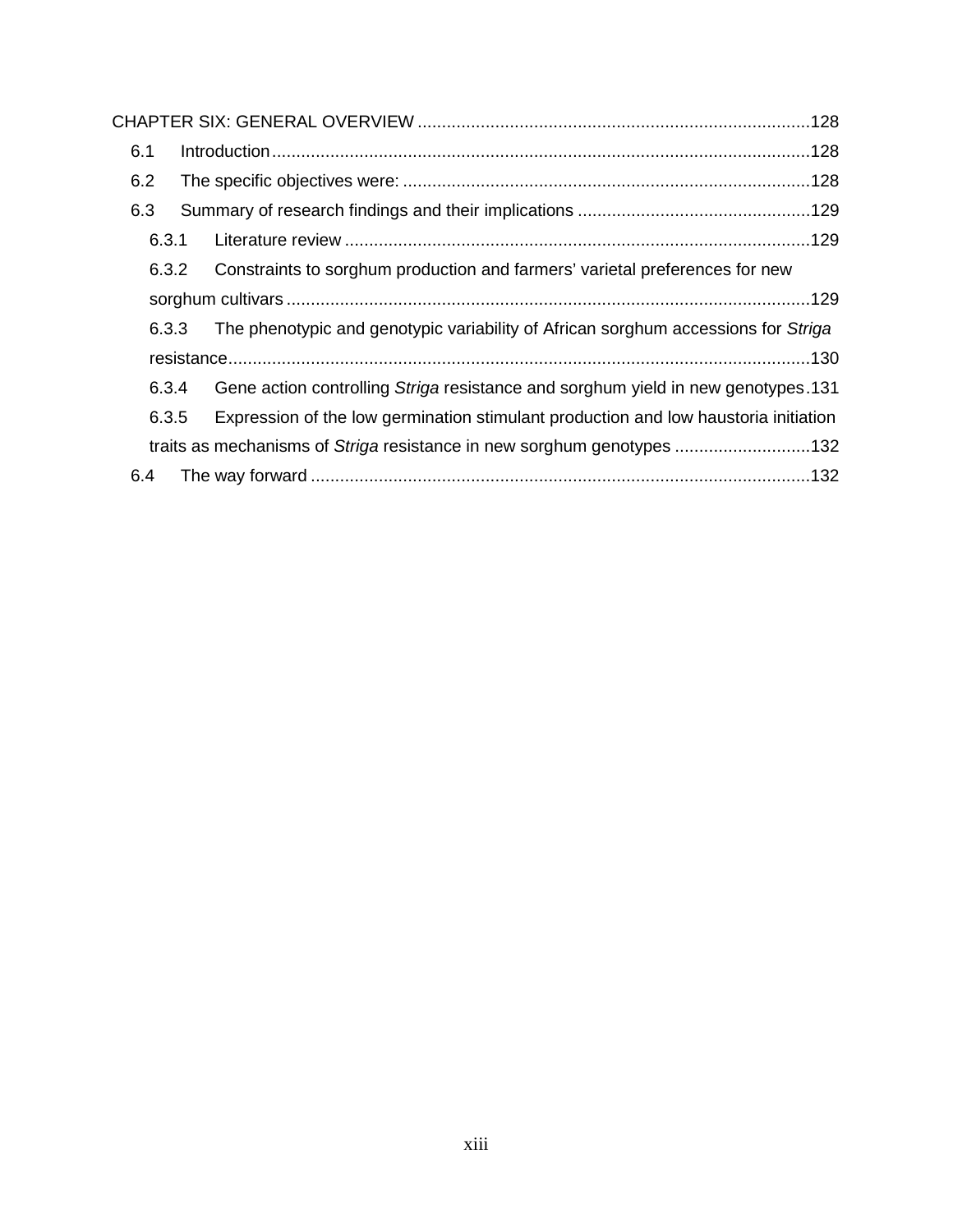## **Background**

Sorghum (Sorghum bicolor (L.) Moench) originated in Eastern Africa, in the region bordering Sudan and Ethiopia (House, 1996; Doggett 1988). It is the fifth leading cereal crop in the world in total production and utilization, after wheat (Triticum aestivum), rice (Oryza sativum), maize (Zea mays) and barley (Hordeum vulgae) (Doggett, 1988; House, 1996; Murty et al., 1994; Quinton, 1985). It is grown in the tropical and sub-tropical parts of the world. In Uganda, sorghum is the third most widely grown cereal crop after finger millet and maize. The crop is grown in the northern, eastern and western parts of the country, occupying an average land area of 286,000ha annually (FAOSTAT, 2007).

### **Sorghum production in Uganda**

Sorghum is one of the most important staple food crops in Uganda particularly in the northern and eastern parts. It is used for making bread and for brewing alcoholic beverages (Akwang et al., 1998). The nutritional composition of sorghum is 68-74% carbohydrate, 8-15% protein, 2-5% fat, 8-16% water, 1-3% fibre and 1.5-2.0% ash (Perseglove, 1975). It therefore has most of the main daily diet requirements of the human body. Sorghum is normally a drought tolerant crop usually yielding well even under marginal conditions. Therefore with the persistent droughts in the northern and north-eastern parts of Uganda, sorghum forms an important food security crop. In the north-eastern region of Uganda, sorghum occupies over 80% of the total crop acreage. Sorghum in Uganda is predominantly a peasant farmers' crop. Yields of up to 1527 kg ha<sup>-1</sup> are obtainable with well-managed local varieties (Table i). However, improved varieties yield up to 5000 kg ha<sup>-1</sup>. Hybrids on the other hand may yield 25% higher than improved open pollinated varieties, especially under conditions of low rainfall (Ebiyau and Oryokot, 2001).

From 2000 to 2005, sorghum occupied an average of 286,000 ha of arable land in Uganda producing an average of 413,000 metric tonnes of grain annually (Tables ii and iii). Whereas maize and millet occupy considerably more land compared to sorghum, the mean yields in kg ha<sup>-1</sup> for the three crops were not significantly different in the period  $2000 - 2005$ .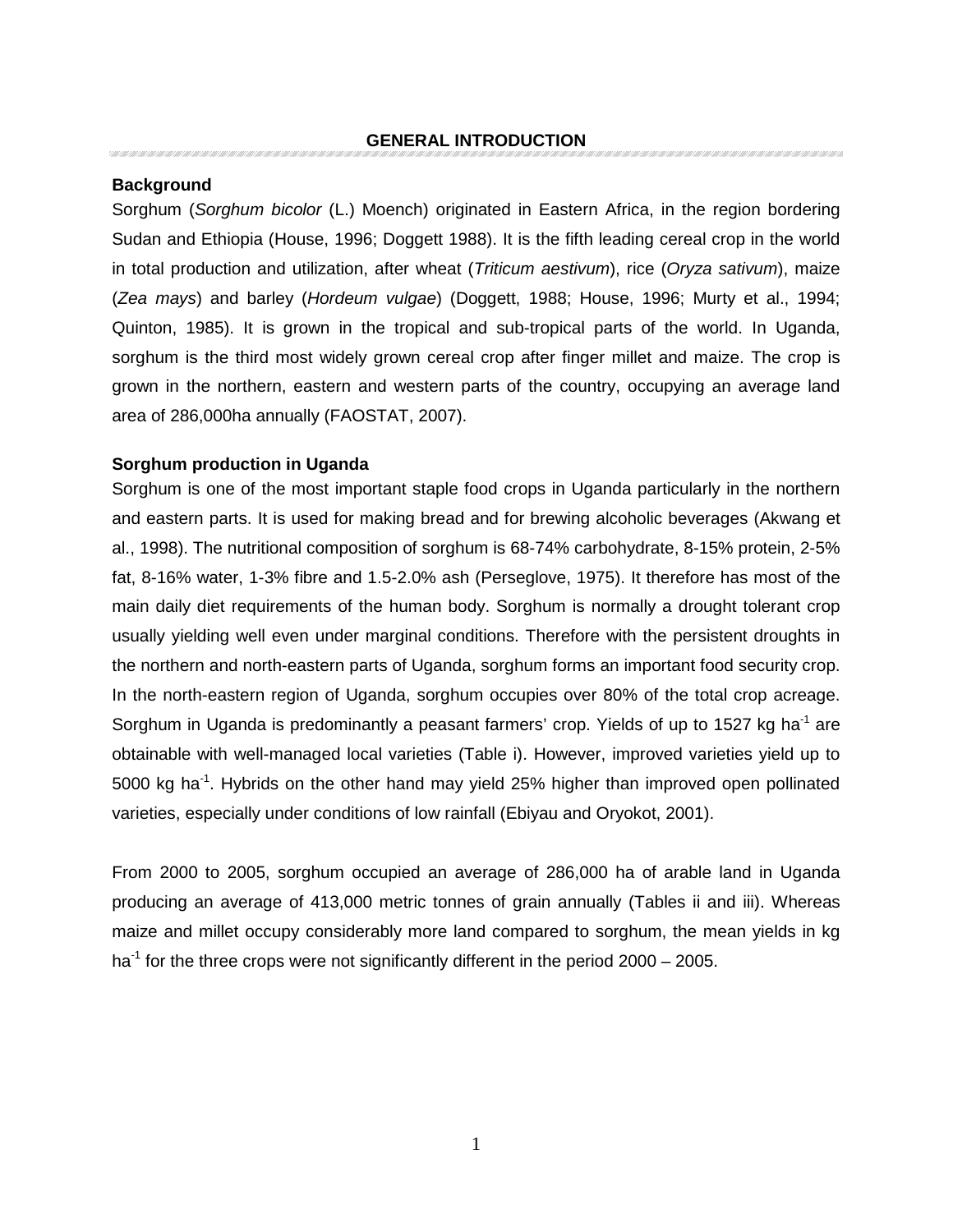| Crop                                                                                                                                       | 2000 | 2001 | 2002 | 2003 | 2004 | 2005 | <b>Mean</b> |
|--------------------------------------------------------------------------------------------------------------------------------------------|------|------|------|------|------|------|-------------|
| Maize                                                                                                                                      | 1742 | 1800 | 1800 | 1831 | 1440 | 1500 | 1685        |
| Finger millet                                                                                                                              | 1390 | 1501 | 1490 | 1600 | 1599 | 1600 | 1530        |
| Sorghum<br>$Q_{\text{current}}$ $\Gamma$ <sub>A</sub> $\Omega$ $\Omega$ tetistics $\Gamma$ isiciss $\Omega$ 007/40 <sup>th</sup> July 2007 | 1289 | 1500 | 1498 | 1452 | 1400 | 1527 | 1444        |

**Table i: Yield (kg ha-1) of major cereal crops in Uganda (2000 – 2005)** 

Source: FAO Statistics Division 2007/10th July 2007

**Table ii: National production ('000MT) of major cereal crops in Uganda (2000 –2005)** 

| Crop                                                                                                                                                                                    | 2000 | 2001 | 2002 | 2003 | 2004 | 2005 | <b>Mean</b> |
|-----------------------------------------------------------------------------------------------------------------------------------------------------------------------------------------|------|------|------|------|------|------|-------------|
| Maize                                                                                                                                                                                   | 1096 | 1174 | 1217 | 1300 | 1080 | 1170 | 1173        |
| Finger millet                                                                                                                                                                           | 534  | 584  | 590  | 640  | 659  | 672  | 613         |
| Sorghum<br>$Q_{\text{current}}$ $\Gamma$ <sub>A</sub> $\Omega$ $\Omega$ <sub>tatistics</sub> $\Omega$ <sub>is</sub> is is a $\Omega$ <sub>007</sub> /4 $\Omega$ <sup>th</sup> lubs 2007 | 361  | 423  | 427  | 421  | 399  | 449  | 413         |

Source: FAO Statistics Division 2007/10<sup>th</sup> July 2007

| Table III: Area harvested ('000Ha) under major cereal crops in Oganda (2000 – 2005). |      |      |      |      |      |      |             |
|--------------------------------------------------------------------------------------|------|------|------|------|------|------|-------------|
| Crop                                                                                 | 2000 | 2001 | 2002 | 2003 | 2004 | 2005 | <b>Mean</b> |
| Maize                                                                                | 629  | 652  | 676  | 710. | 750  | 780  | 699         |
| Finger millet                                                                        | 384  | 389  | 396  | 400  | 412  | 420  | 400         |

384 389 396 400 412 420

280 282 285 290 285 294

286

**Table iii: Area harvested ('000Ha) under major cereal crops in Uganda (2000 – 2005)**

Source: FAO Statistics Division 2007/10<sup>th</sup> July 2007

Sorghum

Despite the importance of sorghum, its production is characterized by low on-farm yields ranging from 800 to 1500 kg ha<sup>-1</sup>(Omanya et al., 2004). The national average annual yield for the period 2000 to 2005 in Uganda was 1444 kg ha<sup>-1</sup>(FAOSTAT, 2007). Sorghum yields are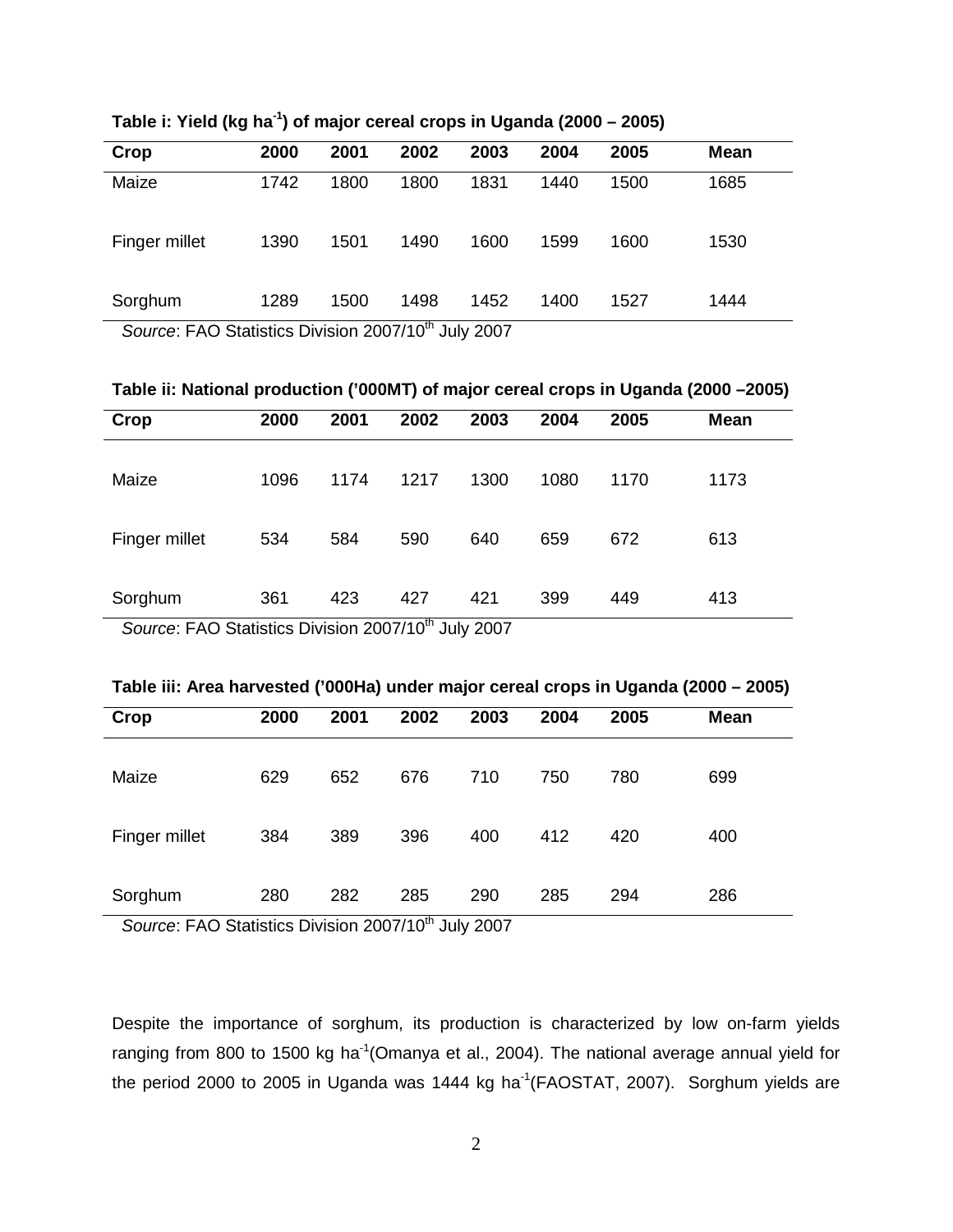frequently lower than other cereals such as maize and millet. The realized yields are far below the potential yield of 5000 kg ha<sup>-1</sup> in improved varieties under high levels of management in the absence of pests and diseases. One of the most important constraints that has been identified as contributing to this low yield is high Striga infestation in most of the sorghum growing areas (Akwang et al., 1998; Akwang et al., 1999).

## **Constraints to sorghum production in Uganda**

Table iv below presents yield losses attributed to the first eleven constraints limiting sorghum production in Uganda. Insect pests particularly stem borers and shootflies cause the greatest yield loss. These insect pests occur in all the five agro-ecological zones where sorghum is produced but are more destructive in the Eastern and Northern zones (Figure i). Striga and other weeds are the second most important constraints that cause yield reduction in sorghum. The Striga problem is experienced in Northern, Eastern and North-Eastern zones but is absent in the South-Western highlands (Figure ii).

Sorghum grain yield is also reduced due to poor soil fertility (in terms of nitrogen and phosphorous deficiency) and bird damage especially Quelea. While they are not among the first eleven constraints listed, sorghum diseases like grain mold, anthracnose and head smut also cause considerable yield reductions in sorghum productivity in Uganda.

| <b>Constraint</b>        | Grain loss (Mg yr <sup>-1</sup> ) |
|--------------------------|-----------------------------------|
| Stem borers              | 130,000                           |
| Striga                   | 118,000                           |
| Other weeds              | 100,000                           |
| Nitrogen deficiency      | 81,000                            |
| Shootfly                 | 76,000                            |
| Quelea                   | 61,000                            |
| Other birds              | 55,000                            |
| Phosphorous deficiency   | 45,000                            |
| Late water deficit       | 30,000                            |
| Mid-season water deficit | 59,000                            |
| Early water deficit      | 37,000                            |

**Table iv: Estimated losses of grain sorghum due to the 11 most important constraints in Uganda** 

Adapted from: Atlas of sorghum production. INTSORMIL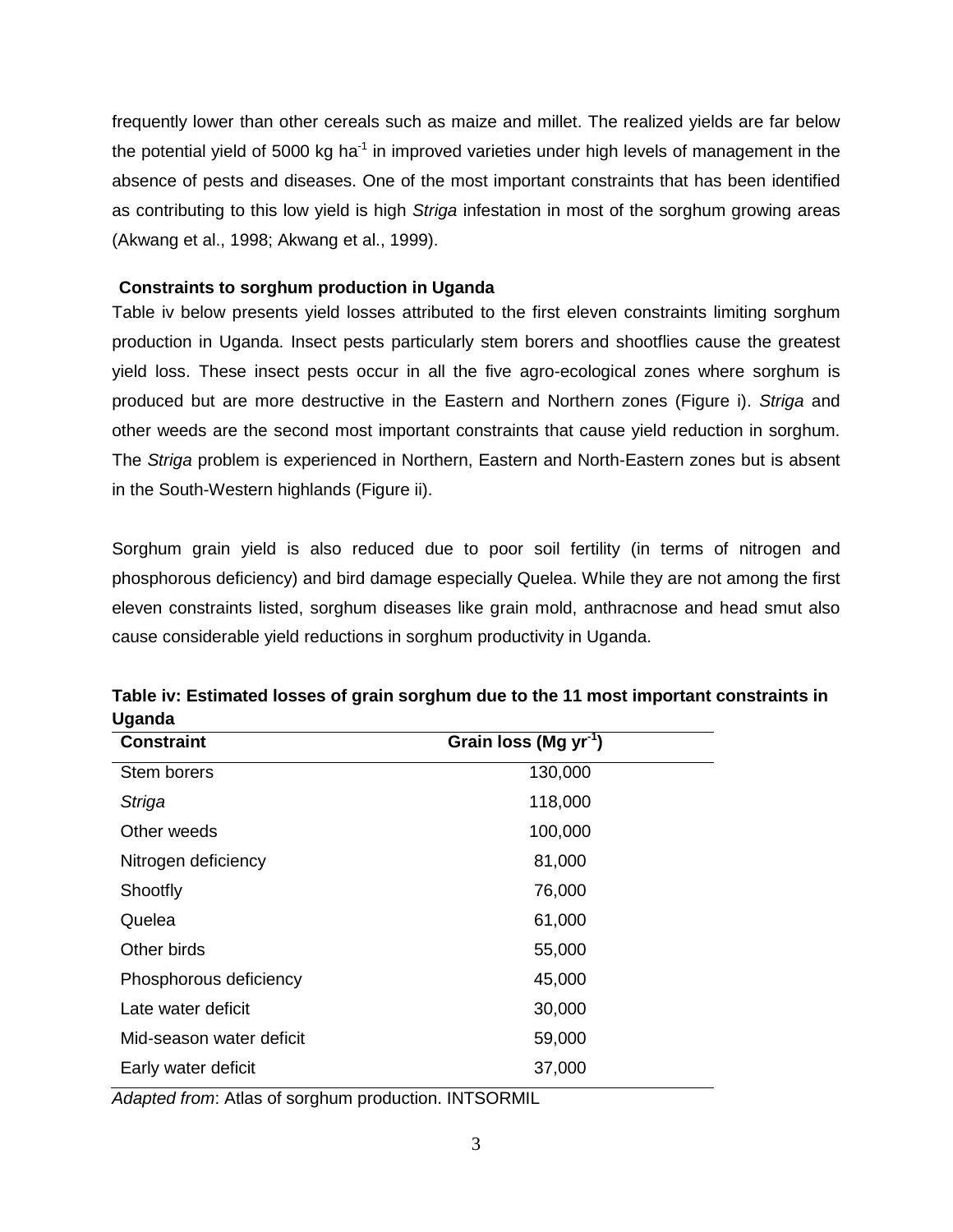

Adapted from: Atlas of sorghum production. INTSORMIL

# **Figure i: Distribution of insect pests in major sorghum production zones in Uganda**



Adapted from: Atlas of sorghum production. INTSORMIL

**Figure ii: Prevalence of Striga and other biotic stresses in major sorghum production zones in Uganda**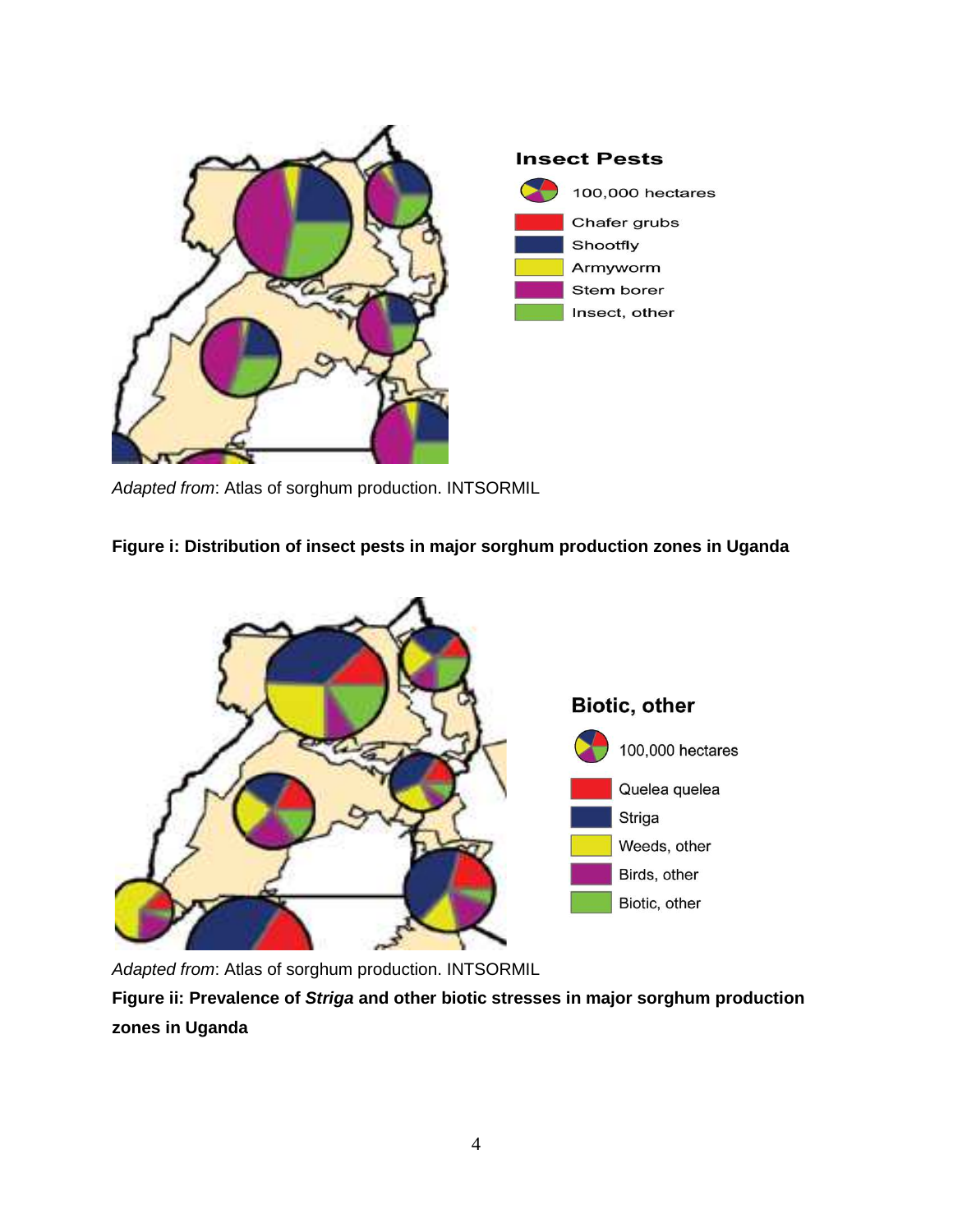#### **The Striga problem**

Striga Spp. (witchweeds), are notorious root parasites of cereals including among many, sorghum, millet and maize grown in most semi-arid and tropical regions of the world. These parasites are increasingly reported to be a menace to crop production particularly in the savannah regions of sub-Saharan Africa. In Uganda, S. hermonthica (Del.) Benth. poses a serious threat to sorghum production causing average yield losses of up to 95%. This species is the most widely distributed in Uganda, and as reported by Kim (1991), in Africa as a whole. Sorghum producers in Uganda are largely peasant farmers who lack the resources to purchase and apply high quantities of fertilizers, herbicides, and mechanical tillage equipment, which have facilitated Striga control in developed countries. These farmers still await Striga management options that will be relevant to their needs and capacities.

Striga has been recognized as a major constraint to the production of sorghum since the 1940s (Enserink, 1995). In 1965, Doggett reported that grain yield loss of susceptible sorghum varieties in East Africa was 59%. This figure has steadily increased and to date total crop failure due to Striga infestation is frequent. A survey carried out in eastern Uganda, for example, found Striga to infest 83% and 50% of fields in Pallisa and Tororo districts respectively, causing sorghum grain yield losses estimated at  $60 - 100\%$  (Ebiyau and Ouma, 1995). The losses in yield vary depending on the cultivar, with resistant cultivars sustaining less yield loss. For example, Obilana (1983) recorded, among three groups of sorghum, a range of 5% loss in resistant cultivars to 95% in susceptible ones, with tolerant cultivars losing 45 – 63% of their potential yield.

The current cropping practices in East and Northern Uganda have led to a rapid decline in soil fertility and a build-up of Striga seed in the soil seed bank. These practices are characterized by intensive cultivation of small pieces of land with shortened or no fallow (Webb et al., 1993), and collapse of previous rotations that included cotton, cereals and legumes.

Recent research efforts in Uganda came up with some promising options for the management of Striga in farmers' fields. These are: (i) inter-planting sorghum with a Striga 'chaser' Celosia argentea (Olupot et al., 2003); (ii) growing sorghum in rotation with trap crops (Olupot, 2002); and (iii) use of the tolerant sorghum variety, Seredo, coupled with fertilizer application and weeding (Olupot et al., 1999). However, effective management of Striga at farm level has not been achieved in the country.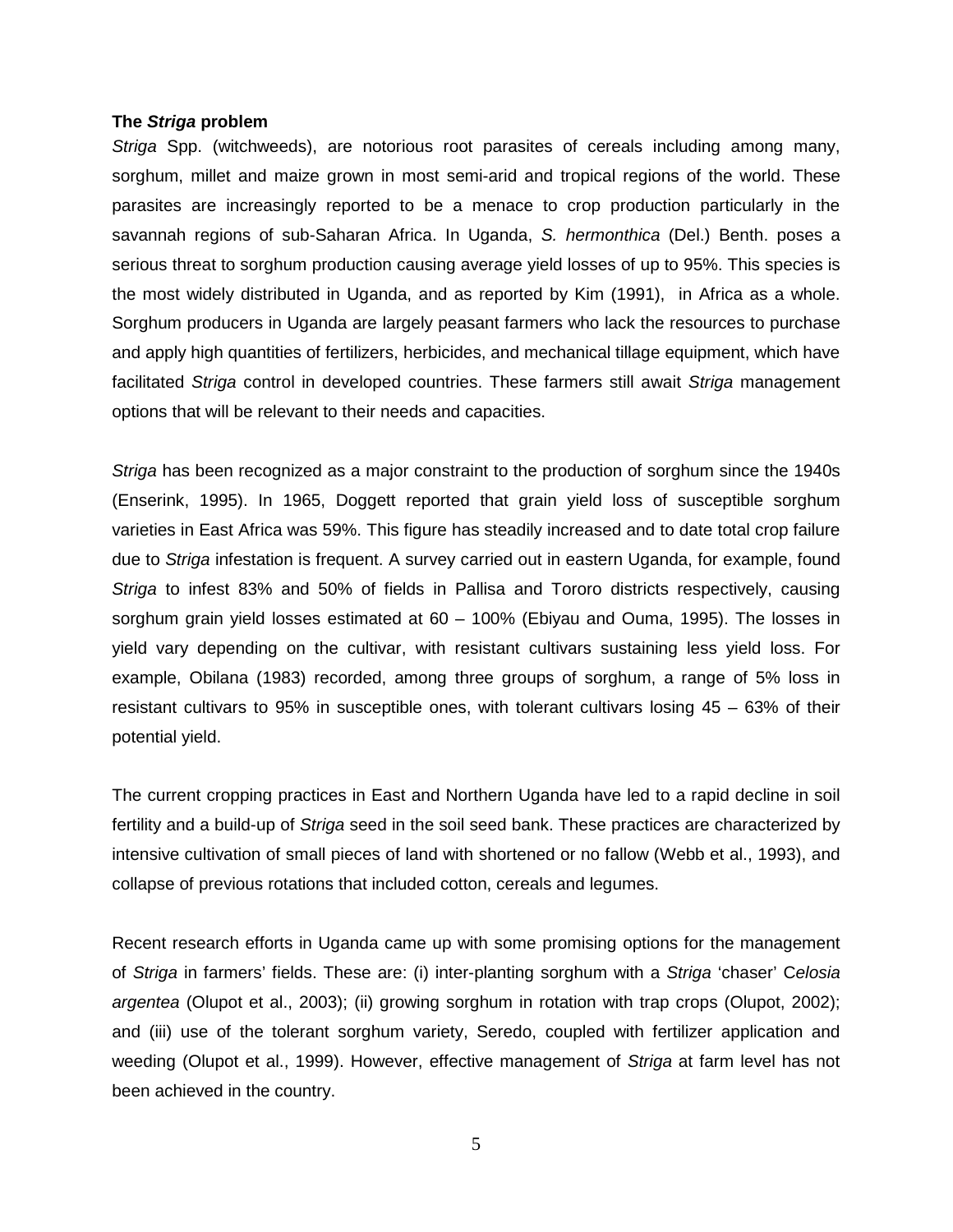### **The way forward**

The use of Striga resistant sorghum cultivars could be a key to an effective Striga control programme as it would be compatible with the low cost input requirements of subsistence farmers. Resistant cultivars effectively reduce Striga emergence and enhance the efficiency of other control measures (Haussmann et al., 2000a). The effectiveness of this strategy is enhanced when resistance is available in adapted, productive germplasm (Haussmann et al., 2000b). In a number of countries in Africa, USA and India, considerable effort has, over the years, been put into breeding for Striga resistance in sorghum (Kapran et al., 2007; Ezeaku and Gupta, 2004; Grenier et al., 2001; Ejeta, 2000; Ejeta et al., 1997; Ransom et al., 1997, Mabasa, 1996; Obilana and Ramaiah, 1992). The earlier breeding programmes had limited success because resistance frequently broke down (Ejeta et al., 1993; Kim, 1991). This is probably because the breeding was done without an understanding of the mechanisms of resistance to Striga operating in the sorghum genotypes, coupled with inefficient screening techniques. Even of recent, breeding has been slow due to inadequate knowledge about the genetics of Striga resistance, difficulty in evaluating the trait in segregating progeny, heterogeneity of natural infestations, micro-variability in soils and large environmental effects on Striga emergence (Ejeta, 2007; Patrick et al.,2004; Haussmann et al., 2000b; Haussmann et al., 2000a).

Another problem that has been reported to constrain breeding for Striga resistance is the existence of high variability within the same Striga species (Gethi and Smith, 2004; Ejeta et al., 1991), which probably leads to differences in virulence. This is particularly so for S. hermonthica, which is an outcrossing species. Further more, the difficulty in clearly identifying resistant variants from segregating germplasm in the field could be due to complex interactions between the host, parasite and environment (Patrick and Ejeta, 2008; Ejeta, 2007; Haussmann et al., 2000a).

Additionally, it is widely recognised that most of the Striga resistant sorghum lines so far developed have poor agronomic characteristics particularly low grain yield. For example, Framida, a West African sorghum line known to be resistant to S. hermonthica, was found to yield lower than some of the local farmers' varieties in Uganda, and to possess undesirable grain characteristics such as high tannin content. In Tanzania, varieties like Wahi, Hakika and SRN 39, were found to yield between 1800-2300 kgha<sup>-1</sup> in a Striga free site (Ilonga) in trials conducted between 2001 and 2002. Such yield is actually lower than the potential yield of the

6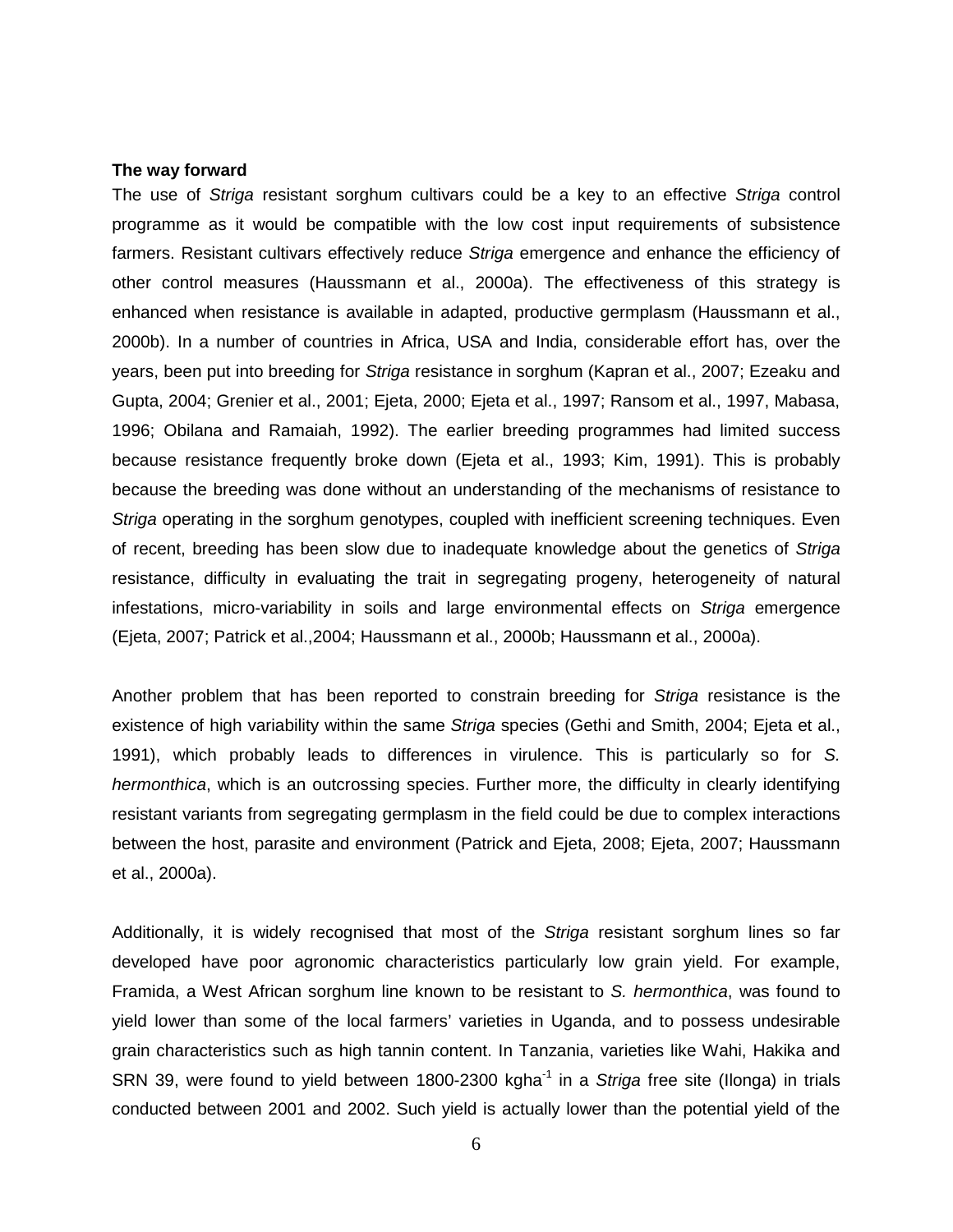current improved varieties in Uganda (3000-5000 kg ha<sup>-1</sup>). It is necessary to develop varieties that combine Striga resistance with high grain yield, which could be acceptable to farmers in Uganda.

### **The existence of different mechanisms of resistance to Striga in sorghum**

Some individual mechanisms conferring resistance to Striga in sorghum have so far been identified through laboratory studies (Patrick and Ejeta, 2008; Ejeta, 2007, Mutengwa 2004, Patrick et al., 2004;; Mohamed et al., 2003; Mohamed, 2002; Ejeta, 2001; Ejeta et al., 2000; Hess et al., 1992;). These are:

- low production of germination stimulants,
- low production of haustoria initiation factors,
- hypersensitive response/antibiosis, and
- incompatible response.

The same authors have also suggested the type of gene action and the nature of inheritance of the above mechanisms of Striga resistance in sorghum (see literature review). Other mechanisms that have been suggested with limited emphasis are presence of mechanical barriers in sorghum roots and parasite avoidance mechanisms such as deep rootedness

(Mutengwa, 2004, Ejeta et al., 1991). Identification and understanding of these specific mechanisms in resistant sources is crucial for designing a breeding programme aimed at achieving multiple resistance that could be more effective against the parasite. It may be necessary to introgress genes for different mechanisms of resistance into a common background by producing a population involving diverse sources and improved resistant lines using specific mating designs (Kim, 1991). Therefore, through using an appropriate mating design such as the North Carolina II, crosses could be made between the different Striga resistant sources and locally adapted high yielding backgrounds in order to come up with sorghum genotypes that carry two or more mechanisms of resistance.

### **Field screening and evaluation of materials for Striga resistance**

The efficiency of field screening and evaluation for Striga resistance could be improved by including one or several of the following practices: field inoculation with Striga seeds, appropriate experimental design with increased replications, specific plot layout, use of appropriate susceptible and resistant checks, evaluation in adjacent infested and uninfested plots; and the use of selection indices derived from emerged Striga counts, Striga vigour and grain yield or host damage scores (Haussmann et al., 2000b). Extreme variability in the parasite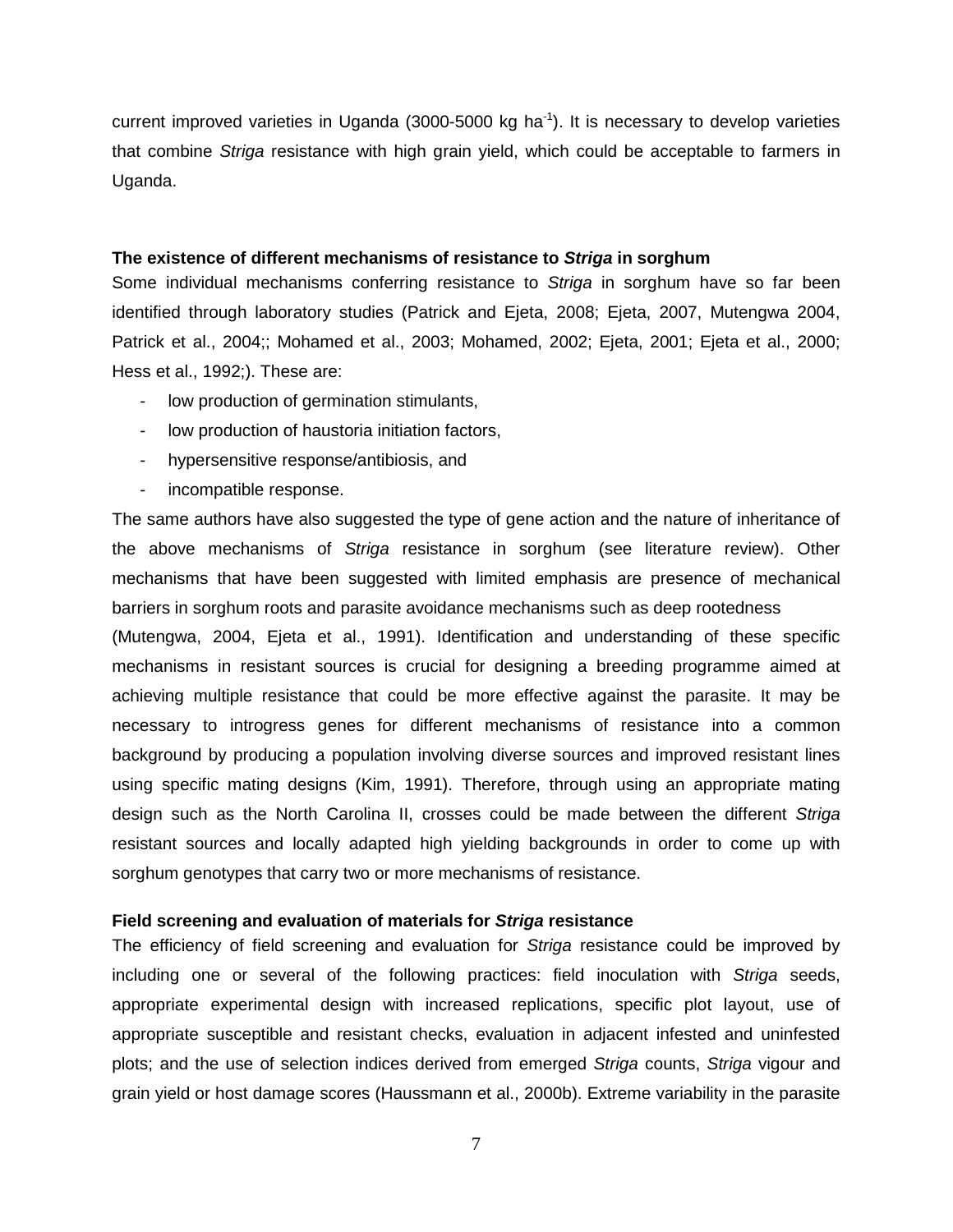and significant genotype x environment interaction effects may be overcome through multilocational testing of advanced germplasm to obtain materials with stable performance. Additional strategies could include; careful definition of the target environments, determination of the most important selection traits in each target environment, characterisation of crop germplasm and improvement of available sources of resistance for better agronomic performance.

Furthermore, the efficiency of evaluating germplasm for *Striga* resistance could be improved by initially partitioning the observed phenotypic variability into the heritable component (genetic) and the non-heritable component (environmental). This is because crop improvement may not only be dependent on the magnitude of phenotypic variability but also on the extent to which the desirable characters are inherited. During development of new germplasm, the genetic component of variability could be partitioned into the additive and the non-additive genetic component. The additive genetic component is the fixable part of genetic variation on which selection for the desirable attributes can be based on.

### **Farmer perceptions about new sorghum varieties and the Striga problem**

In the past, the sorghum breeding programme in Uganda has made considerable achievements in developing high yielding and high grain quality sorghum varieties. However, most of these varieties have had limited adoption by farmers. This is probably because farmers' perceptions on the types of new sorghum varieties were not captured in a participatory rural appraisal before the varieties were developed. It is necessary to initially interact with farmers in a participatory rural appraisal at the beginning of a breeding programme so as to capture their specific preferences for new varieties. The breeder could then take such views into consideration right at the inception of the breeding programme. In a series of earlier surveys (Akwang et al., 1999, 1998; Ebiyau and Ouma, 1995; Webb et al., 1993) farmers in Eastern Uganda have pointed out the Striga problem as a leading constraint to the production of cereal crops. While research has attempted to investigate agronomic options to control Striga, there is an apparent need to develop Striga resistant varieties that additionally incorporate farmers' preferred traits. To meet this, farmers need to be engaged in discussions in order to understand their current perceptions of the Striga problem vis-a-vis use of resistant sorghum varieties.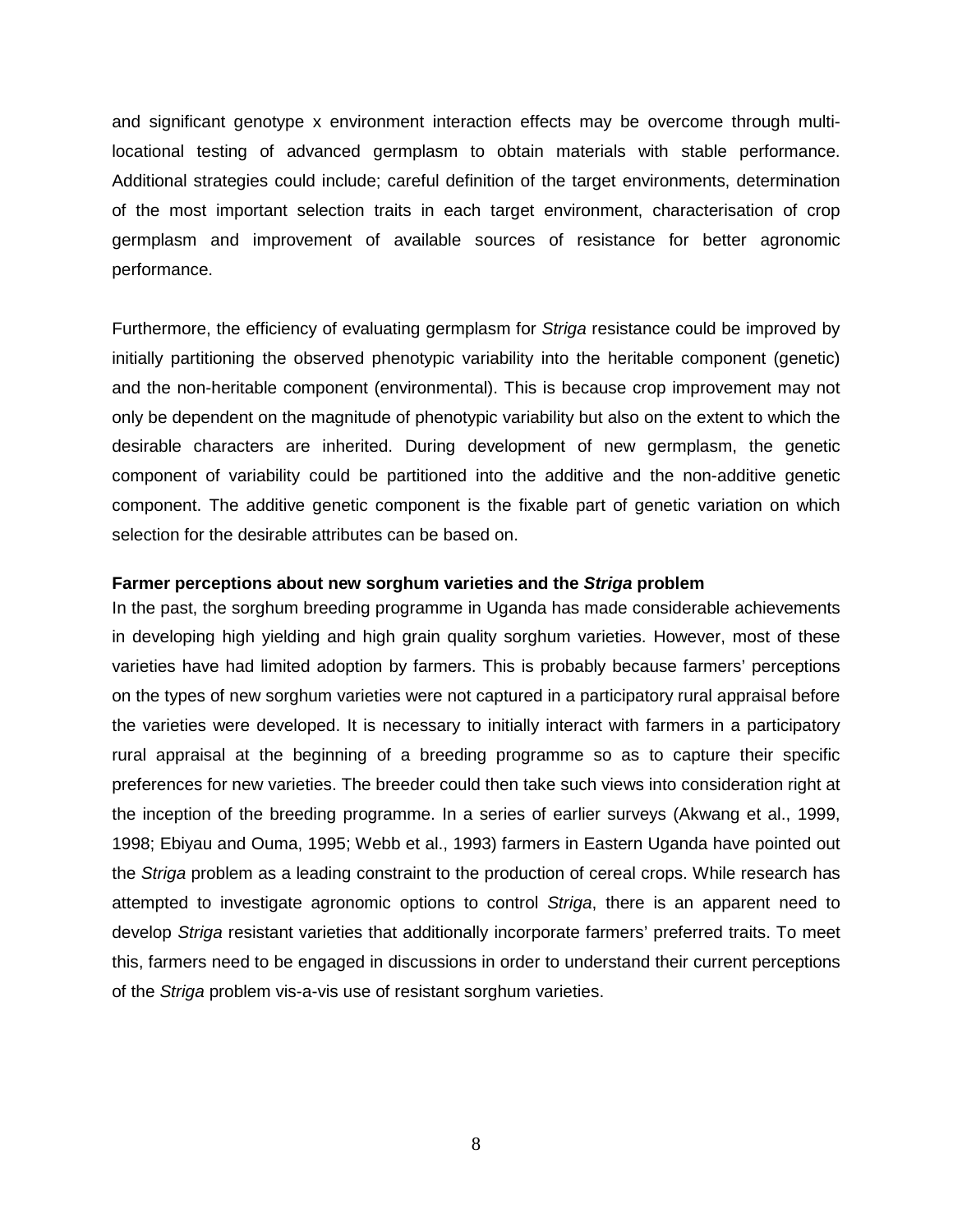# **Objectives of the study**

The overall objective of this study was to develop sorghum genotypes with multiple mechanisms of resistance to Striga hermonthica in Uganda. The specific objectives were:

- (i) To determine the current constraints faced by farmers in sorghum production in Eastern Uganda.
- (ii) To determine farmers' preferences for new sorghum varieties in Eastern Uganda.
- (iii) To assess the current cropping practices and determine the infestation levels and impact of Striga on sorghum production in Eastern Uganda.
- (iv) To determine the phenotypic and genotypic variability of African sorghum accessions for Striga resistance and estimate its heritability.
- (v) To determine the gene action effects of different sorghum cultivars and new genotypes for Striga resistance.
- (vi) To investigate the existence of two or more mechanisms of resistance to Striga in new genotypes of sorghum.

# **Research hypotheses**

Based on the above objectives, the following hypotheses were tested in this study:

- (i) Striga is not a major constraint to sorghum production in Eastern Uganda.
- (ii) Farmers have no specific preferences for new sorghum varieties in Eastern Uganda.
- (iii) The current cropping practices in Eastern Uganda do not favour Striga infestation.
- (iv) There are no available sources of Striga resistance in sorghum.
- (v) Heritability of Striga resistance in African sorghum accessions is low.
- (vi) The additive genetic effects are not important in the inheritance of Striga resistance in sorghum.
- (vii) The present sorghum germplasm do not possess more than one mechanism of resistnace to Striga in a single genotype.

# **Outline of the thesis**

Chapter one of this thesis is a review of literature. The history, current status and constraints to sorghum production in Uganda are reviewed. Previous information on the Striga problem in Uganda, the nature of damage and its biology is described. Attempts to breed sorghum for resistance to Striga carried out elsewhere are reviewed. The possible mechanisms of Striga resistance available in sorghum and their inheritance (for cases that have been studied) are also reviewed. Chapter two is a participatory rural appraisal in which the current constraints to sorghum production and farmers' preferences for new sorghum varieties are discussed. The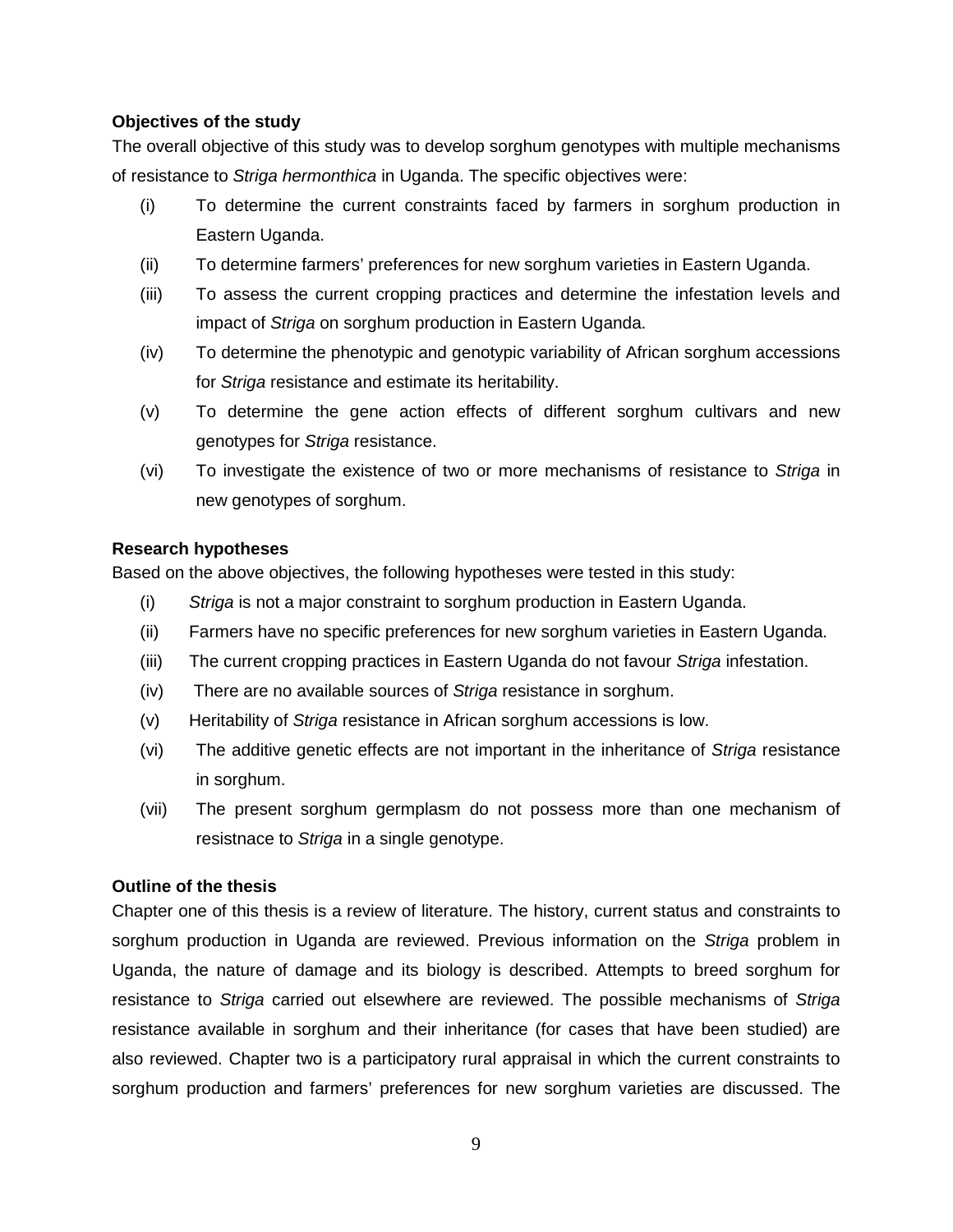current cropping practices, infestation levels and impact of Striga on sorghum production in Eastern Uganda are also presented in this chapter. In chapter three, the phenotypic and genotypic variability of a set of African sorghum accessions for Striga resistance in Eastern Uganda was investigated. Both the environmental and genetic factors were found to contribute significantly to the variability observed among the sorghum accessions for Striga resistance. Resistant sorghum lines that can be used as parents when breeding for new Striga resistant sorghum varieties are identified. The most effective selection criteria that could be used when screening or evaluating materials for *Striga* resistance are suggested. In chapter four, the gene action effects of sorghum parental lines and their crosses for Striga resistance and sorghum yield parameters were investigated. The best parental lines that can act as sources of genes for Striga resistance and sorghum yield are identified and discussed. Additionally, the new crosses that are resistant to Striga and high yielding are identified and discussed in the chapter. In the fifth chapter, the mechanisms of *Striga* resistance available in the new sorghum crosses were analysed. Specifically, the expression of low germination stimulant production and low haustoria initiation were investigated. The new sorghum crosses expressing both mechanisms of resistance to S. hermonthica are identified and discussed. The general discussion and overview of the present study, including opportunities and the way forward are presented in chapter seven.

#### **References**

- Akwang, A.A., S. Okalebo, and J. Oryokot. 1998. Needs assessment for agricultural research in the Teso farming system, 'Aijul Eode': Main report. NARO/DFID, Kampala,Uganda
- Akwang, A.A., J.P. Obuo, J. Okwadi, and J. Oryokot. 1999. Needs assessment for agricultural research in the Teso farming system: Summary report. NARO/DFID, Kampala, Uganda.

Doggett, H. 1988. Sorghum. 2nd ed. John Wiley & sons, New York, NY.

Ebiyau, J., and E. Ouma. 1995. Striga survey in Eastern Uganda. Serere Agricultural and Animal Production Research Institute/National Agricultural Research Organisation.

- Ebiyau,J. and J.O.E. Oryokot. 2001. Sorghum (Sorghum bicolor (L.) Moench). In: Mukiibi, J.K.(ed.). Agriculture in Uganda, Vol.II. National Agricultural Research Organization 2001, Fountain Publishers Ltd, Kampala, Uganda.
- Ejeta, G. 2007. Breeding for Striga resistance in sorghum: Exploitation of an intricate hostparasite biology. Crop Science 47:216-227.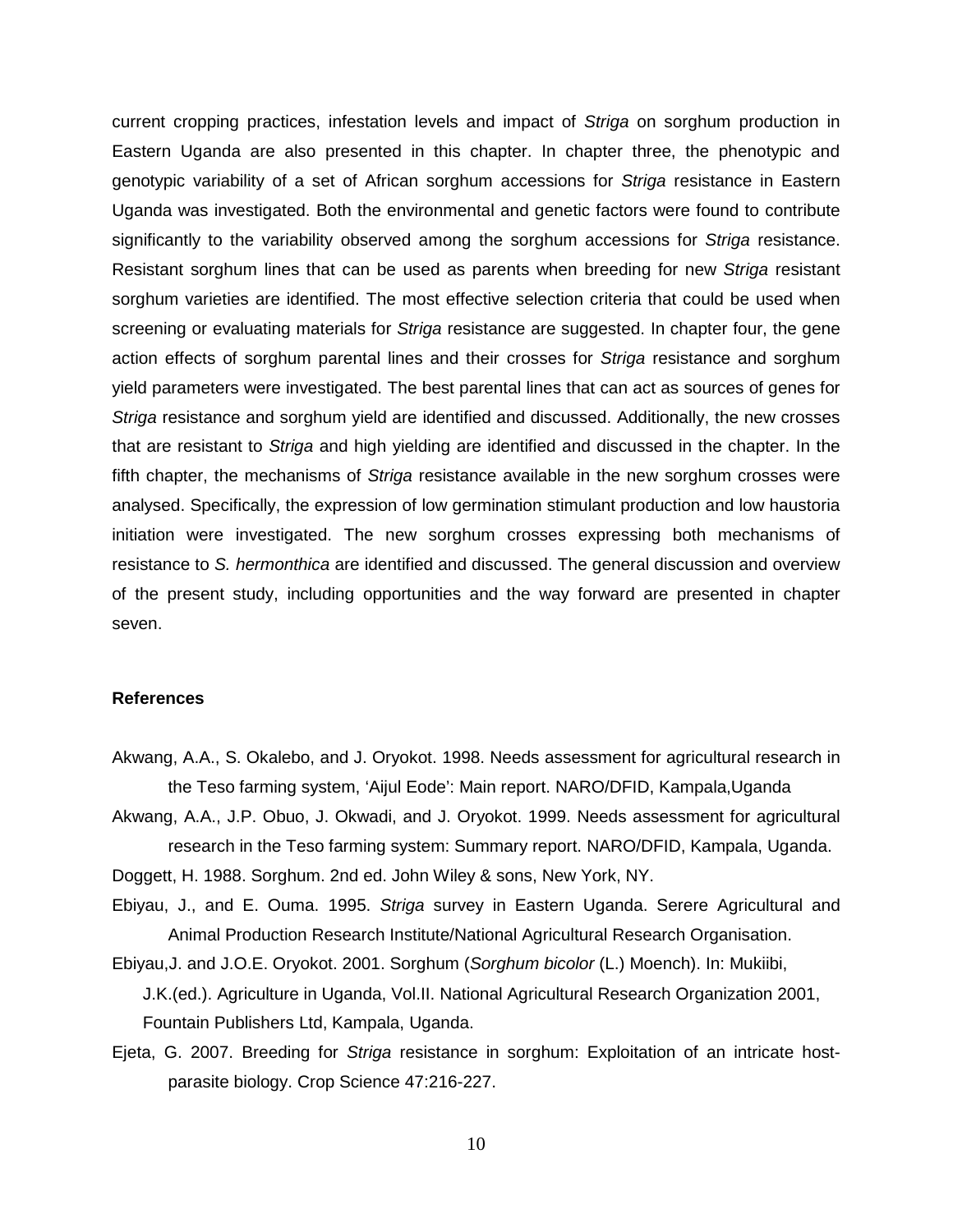- Ejeta, G. 2001. Striga biotechnology development and technology transfer. 2001 Annual Report. INTSORMIL.
- Ejeta, G. 2000. Molecular mapping of Striga resistance genes in sorghum, In B. I. G. Haussman, et al., (eds.) Breeding for Striga resistance in cereals. Proceedings of a Workshop held at IITA, Ibadan, Nigeria. Margraf Verlag, Weikersheim, Germany.
- Ejeta, G., L.G. Butler, and A.G.T. Babiker. 1993. New approaches to the control of Striga: Striga research at Purdue University. Agricultural Experiment Station, Purdue University, USA.
- Ejeta, G., L.G. Butler, D.E. Hess, and R.K. Vogler. 1991. Genetic and breeding strategies for Striga resistance in sorghum, pp. 539-544, In J. K. Ransom, et al., (eds.) Proceedings of the Fifth International Symposium on Parasitic Weeds, Nairobi, Kenya.
- Ejeta, G., L.G. Butler, D.E. Hess, T. Obilana, and B.V. Reddy. 1997. Breeding for Striga resistance in Sorghum, pp. 504-516. In Proceedings of the international conference on genetic improvement of sorghum and pearl millet. INTSORMIL, ICRISAT, Holiday Inn Plaza, Lubbock, Texas.
- Ejeta, G., L.G. Butler, D.E. Hess, T. Obilana, and B.V. Reddy. 2000. Breeding for Striga resistance in Sorghum, In B. I. G. Haussman, et al., (eds.) Breeding for Striga resistance in cereals. Proceedings of a Workshop held at IITA, Ibadan, Nigeria. Margraf Verlag, Weikersheim, Germany.
- Enserink, H.J. 1995. Sorghum agronomy in West Kenya: Investigations from a farming systems perspective. Royal Tropical Institute, Amsterdam.
- Ezeaku, I.E. and S.C. Gupta. 2004. Development of sorghum populations for resistance to Striga hermonthica in the Nigerian Sudan Savannah. African Journal of Biotechnology 3(6): 324-329.
- FAOSTAT. 2007. Production statistics [Online]. Available by Food and Agriculture Organisation of the United States, Statistics division. http://faostat.fao.org/ (verified 10th July).
- Gethi, J.G., and M.E. Smith. 2004. Genetic responses of single crosses of maize to Striga hermonthica (Del.) Benth. and Striga asiatica (L.) Kuntze. Crop science 44: 2068-2077.
- Grenier, C., P.J. Rich, A. Mohamed, A. Ellicot, C. shaner, and G. Ejeta. 2001. Independent inheritance of LGS and IR genes in sorghum. In: Fer et al. (ed.) Proceedings of the  $7<sup>th</sup>$ International Parasitic Weed Symposium, Nantes, France.
- Haussmann, B.I.G., D.E. Hess, B.V.S. Reddy, H.G. Welz, and H.H. Geiger. 2000a. Analysis of resistance to Striga hermonthica in diallel crosses of sorghum. Euphytica 116:33-40.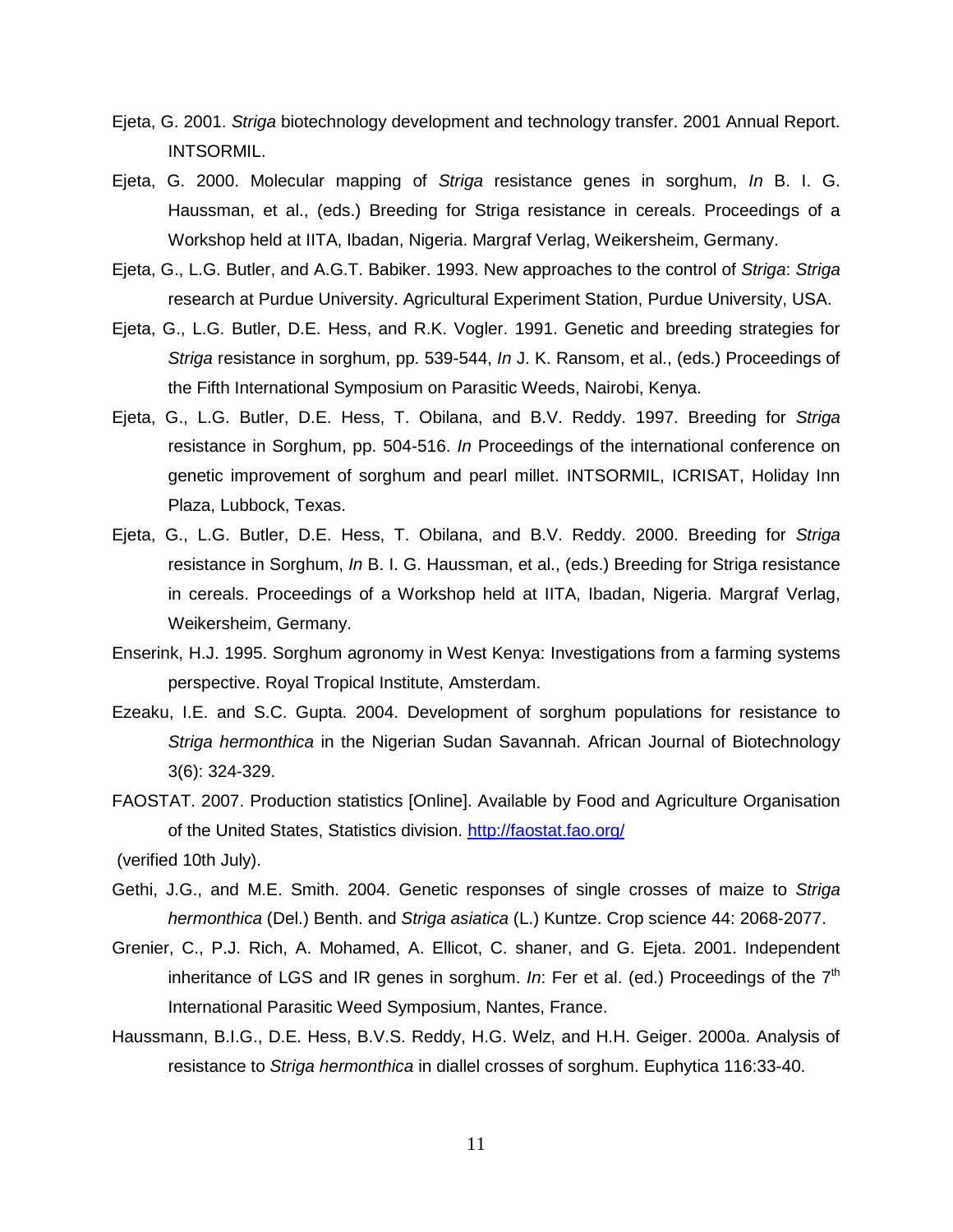- Haussmann, B.I.G., D.E. Hess, H.G. Welz, and H.H. Geiger. 2000b. Improved methodologies for breeding Striga resistant sorghums. Field Crops Research 66(3):195-211.
- Hess, D.E., G. Ejeta, and L.G. Butler. 1992. Selecting genotypes expressing a quantitative biosynthetic trait that confers resistance to Striga. Phytochemistry 31:493-497.
- House, L.R. 1996. Inaugural address. In Proceedings of the international conference on genetic improvement of sorghum and pearl millet. INTSORMIL, ICRISAT, Holiday Inn Plaza, Lubbock, Texas.
- Kapran, I., C. Grenier, and G. Ejeta. 2007. Introgression of genes for Striga resistance into African landraces of sorghum. In: Ejeta and Gressel, (eds.) Integrating New Technologies for Striga Control. World Scientific Publishing Co. Pte. Ltd.
- Kim, S.K. 1991. Combating Striga in Africa, In S. K. Kim, (ed.) Proceedings of the International Workshop, IITA, Ibadan, nigeria.
- Mabasa, S. 1996. Screening sorghum genotypes for resistance to witchweed (Striga asiatica) in Zimbabwe, In K. Leuschner and C. S. Manthe, (eds.) Drought tolerant crops for southern Africa: Proceedings of the SADC/ICRISAT Regional Sorghum and Pearl Millet Workshop, Gaborone, Botswana.
- Mohamed, A.H. 2002. Identification and characterization of genetic variants in sorghum for specific mechanisms of Striga resistance. PhD thesis, Purdue University, USA.
- Mohamed, A., A. Ellicott, T.L. Housley, and G. Ejeta. 2003. Hypersensitive response to Striga infection in sorghum. Crop Science 43: 1320-1324.
- Murty, D.S., R. Tabo, and O. Ajayi. 1994. Sorghum hybrid seed production and management. Information Bulletin no.41. International Crops Research Institute for the Semi-Arid Tropics, Patancheru 502 324, Andra Pradesh, India.
- Mutengwa, C.S. 2004. The search for molecular markers, parental characterisation and inheritance studies of witchweed (Striga asiatica(L.) Kuntze) resistance in sorghum (Sorghum bicolor (L.) Moench). PhD Thesis, University of Zimbabwe
- Obilana, A.T. 1983. Socio-economic impact of Striga in cereal crops in West Africa. Paper presented at the International training course on the control of Striga in cereal crops. August 1983, Raleigh, NC, USA: North Carolina State University.
- Obilana, A.T., and K.V. Ramaiah. 1992. Striga (Witchweeds) in sorghum and millet: Knowledge and future research needs, pp. 187-207, In W. A. J. deMilliano, et al., (eds.) Sorghum and millet diseases, a second world review. International Crops Research Institute for the Semi-Arid Tropics, Patancheru 502 324, Andra Pradesh, India.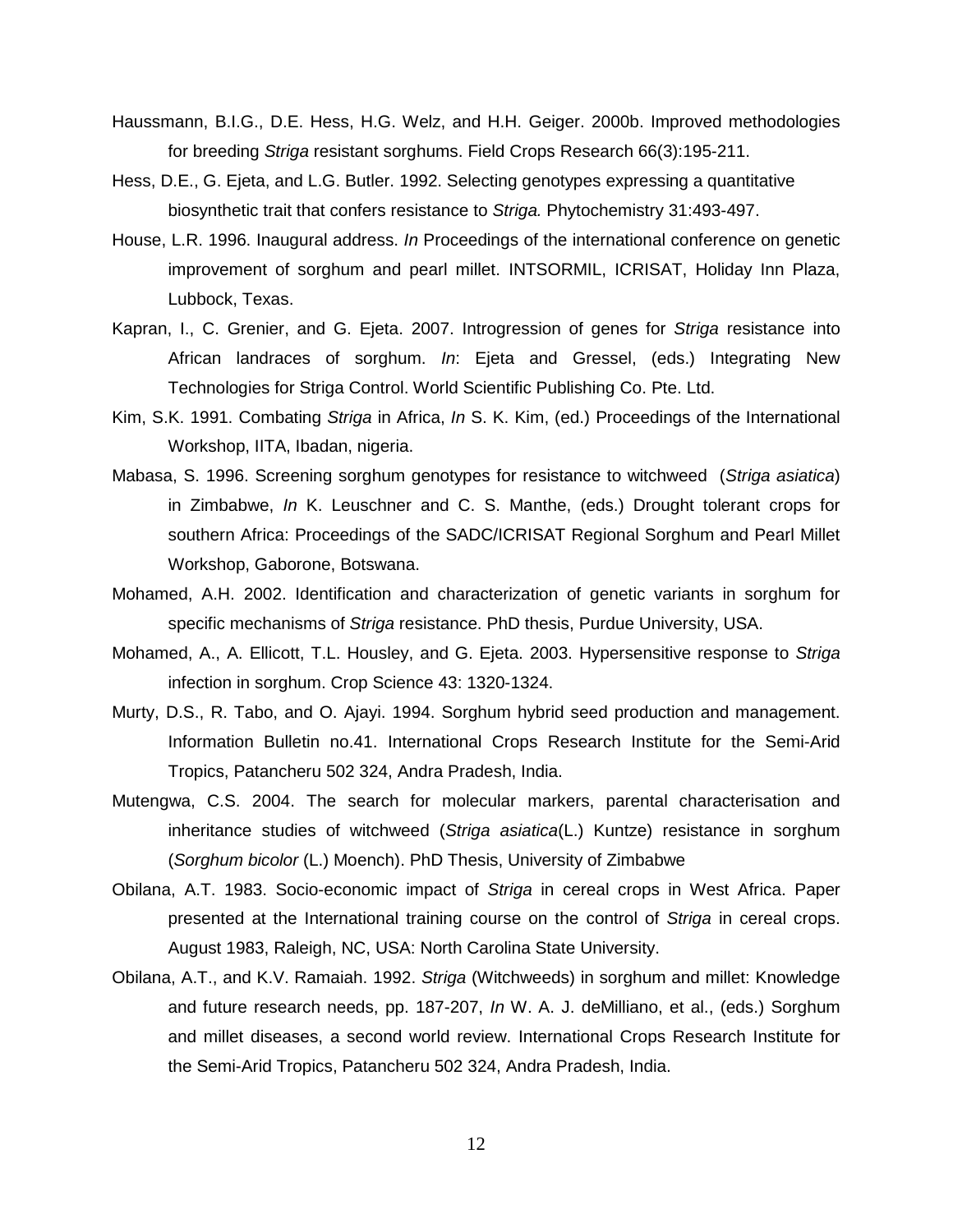- Olupot, J.R. 2002. Development of an integrated Striga management strategy for small-scale sorghum growers in Uganda. Msc. Thesis, Makerere University, Kampala, Uganda.
- Olupot, J.R., D.S.O. Osiru, J. Oryokot, and B. Gebrekidan. 1999. Development of an integrated Striga management strategy for Ugandan conditions, In A. O. Chivinge, et al., (eds.) Proceedings of the 17th Biennial Weed Science Society Conference for Eastern Africa. WSSEA, Harare Zimbabwe.
- Olupot, J.R., D.S.O. Osiru, J. Oryokot, and B. Gebrekidan. 2003. The effectiveness of Celosia argentia ("Striga Chaser") to control Striga on sorghum in Uganda. Crop Protection 22:463 – 468.
- Omanya, G.O., B.I.G. Haussmann, D.E. Hess, B.V.S. Reddy, M. Kayentao, H.G. Welz, and H.H. Geiger. 2004. Utility of indirect and direct selection traits for improving Striga resistance in two sorghum recombinant inbred populations. Field Crops Research 89(2- 3):237-252.
- Patrick, J.R., and G. Ejeta. 2008. Towards effective resistance to Striga in African maize. Plant signal Behaviour 3(9): 618-621.
- Patrick, J.R., C. Grenier, and G. Ejeta. 2004. Striga resistance in the wild relatives of sorghum. Crop Science 44: 2221-2229.
- Perseglove, J.W., (ed.) 1975. Tropical crops: Monocotyledons, Vol. 1 and 2. Longman group Ltd.
- Quinton, J.R. 1985. Characterization of sorghum for genes affecting pericarp color and polyphenols. Ph.D. thesis, Texas A&M University, USA.
- Ransom, J.K., G.D. Odhiambo, G. Abayo, and A. Oswald. 1997. An update of Striga control research in Africa, pp. 215-219, In E. Adipala, et al., (eds.) Proceedings of the 16th Biennial Weed Science Society Conference for Eastern Africa. WSSEA, Kampala, Uganda.
- Webb, M., C. Conroy, D. Baguma, and R. Kabanyoro. 1993. Survey of the socio-economics of weed control on smallholder farms in three districts of Uganda. Report R 2014 (S), Natural Resources Institute, Chatham, UK.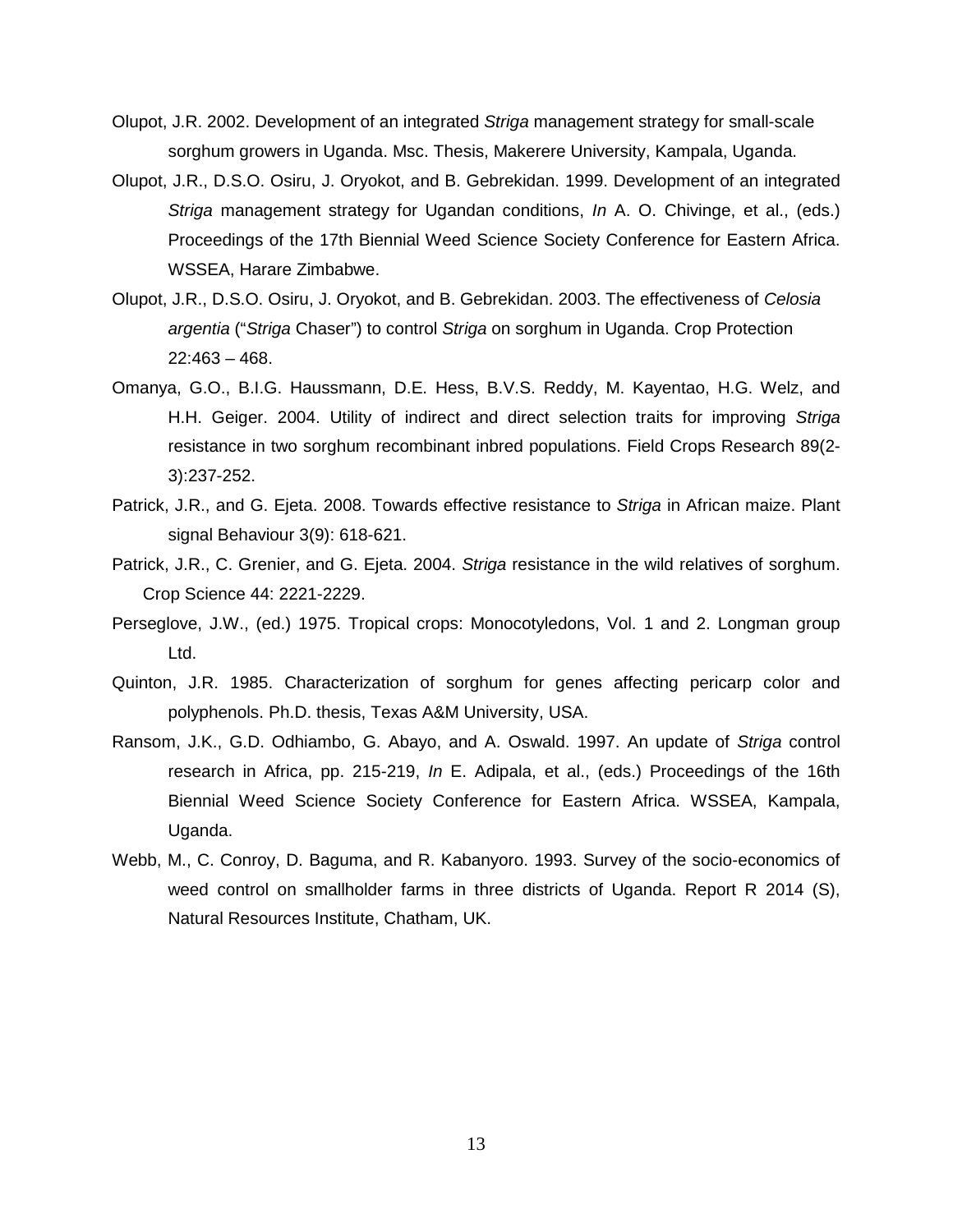#### **1.1 Introduction**

This review covers areas that provide relevant literature deemed necessary to guide research into breeding for Striga resistance in sorghum in Uganda. The history and current status of sorghum production in the country are described. Previous information on the Striga problem in Uganda, the nature of damage and its biology is reviewed. Attempts to breed sorghum for resistance to Striga carried out elsewhere are also reviewed. The specific mechanisms of Striga resistance identified in some sorghum lines as well as the suggested modes of inheritance are briefly described.

### **1.2 History and distribution of sorghum in Uganda**

Sorghum is known to have originated in East Africa, in the region bordering Sudan and Ethiopia. This region, being the centre of diversity of sorghum and millet contains tremendous sorghum genetic variability (Doggett, 1965; Ebiyau and Oryokot, 2001). Sorghum was introduced into Uganda by the pastoral and Bantu peoples around AD 350, who entered the country from the north and western parts and moved east and southwards along the rift valley and extensive trade routes, on land and rivers (Doggett 1970). It has been indicated that up to 204 landraces of sorghum have so far been collected from farmers' fields in Uganda (Ebiyau and Oryokot 2001). The collections include both cultivated and wild types. The Caudatum race was found in South-Western Uganda, Guinea-Caudatum in the extreme North-Western and Guinea in the Eastern and Central parts of the country. The other races such as Kafir, Bicolor and Dura seem not to be recorded in the country. Generally, five basic races of cultivated sorghum have been recognised (House, 1996). These are: Bicolor, Kafir, Guinea, Caudatum and Durra. The Bicolor race is characterized by open inflorescences and long, clasping glumes that usually enclose the grain at maturity. It is widely distributed in Africa and Asia. Kafir is found south of the equator in Africa, and exhibits symmetrical and nearly spherical grains with glumes shorter than the grain. Guinea is predominant in West Africa and is easily recognized by long and obliquely twisted, gaping glumes revealing grains at maturity. Grains of the race Caudatum are asymmetrical with a turtleback, pointed beak and short glumes. This race is distributed throughout Central Africa and is of recent origin. Durra exhibits obovate grains which are wedge-shaped at the base but slightly broad above the middle. During the collection in Uganda, the wild sorghum types,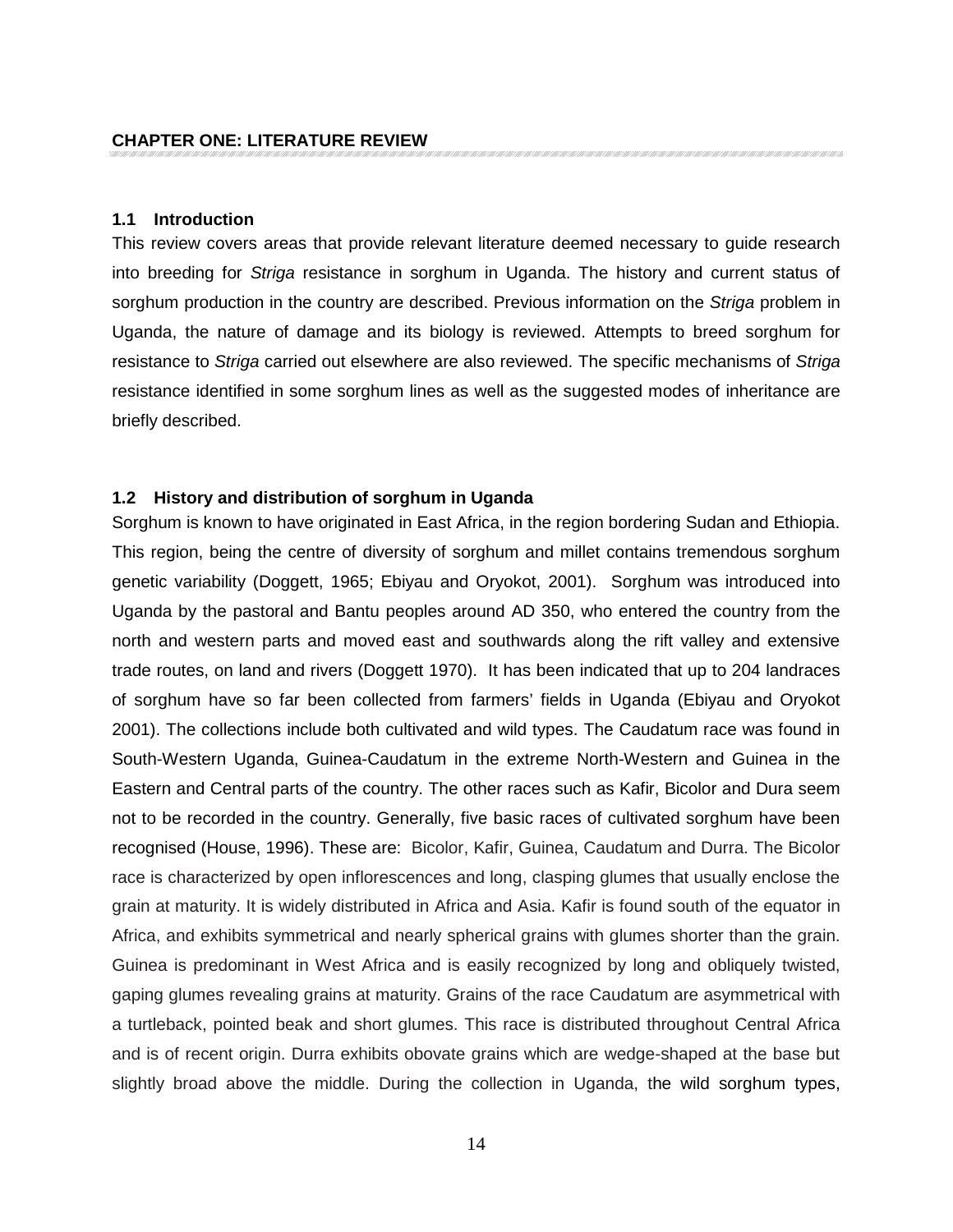S.halepense (L) Pers. and S.arundinaceum (Desv.) Stapf were also found abundantly on field boundaries in all regions of Uganda.

Sorghum is grown in five different agro-ecological zones in Uganda, which vary according to length of growing season, rainfall, temperature and altitude (Table 1.1). Over 80% of the crop is grown in the dry and hot lowland areas of Eastern, Northern and Western parts with only 12% in the highland areas of the South-West. The dry and hot lowland areas are characterized by short rainy seasons with low and erratic rainfall. Over 90% of farmers still grow their indigenous varieties which possess extensive genetic variability, and they produce and preserve their own seed for planting. The farmers of South and South-Western region grow the Caudatum race which is used for making porridge, Obushera and local beer, Omuramba and Marwa. Obushera is thick porridge made out of sorghum flour in South-Western Uganda while Omuramba and Marwa are names given to local beer made from sorghum in South-Western and Eastern Uganda respectively. In the North and North-Western parts of the country, the race Guinea-Caudatum with lax panicles is grown and used for thick porridge (Ugali). Most farmers in Central and Eastern Uganda grow the Guinea race and use it for Ugali and brewing beer, Mwengge or Ajon. Ugali is a local name for bread while Mwengge or Ajon are local names given to the local alcoholic beer made from sorghum in Central and Eastern Uganda.

| Zone                     | Area under sorghum<br>$('000 ha yr-1)$ | <b>Altitude</b><br>(masl) | Latitude<br>(degrees<br>north of<br>equator) | <b>Climatic characteristic of</b><br>main sorghum production<br>season |                                         |                                            |
|--------------------------|----------------------------------------|---------------------------|----------------------------------------------|------------------------------------------------------------------------|-----------------------------------------|--------------------------------------------|
|                          |                                        |                           |                                              | Mean<br>temperature<br>$(^{\circ}c)$                                   | Rainfall<br>$(mm$ month <sup>-1</sup> ) | Duration of<br>the rain period<br>(months) |
| Northern                 | 112                                    | 1100                      | $\overline{2}$                               | 23                                                                     | 130                                     | $4^*$                                      |
| North-east<br>(Karamoja) | 37                                     | 1250                      | 3                                            | 26                                                                     | 82                                      | $3^*$                                      |
| Eastern                  | 31                                     | 1170                      | 1                                            | 22                                                                     | 98                                      | $3^*$                                      |
| Central and<br>West      | 51                                     | 1160                      | $\mathbf 0$                                  | 22                                                                     | 98                                      | $4^*$                                      |
| South West<br>highlands  | 32                                     | 1900                      | $-1$                                         | 18                                                                     | 110                                     | 6                                          |

**Table 1.1: Characteristics of sorghum production zones in Uganda** 

Source: Atlas of sorghum Production. INTSORMIL.

\* The 3-4 months of rainfall occur in two different seasons in a year.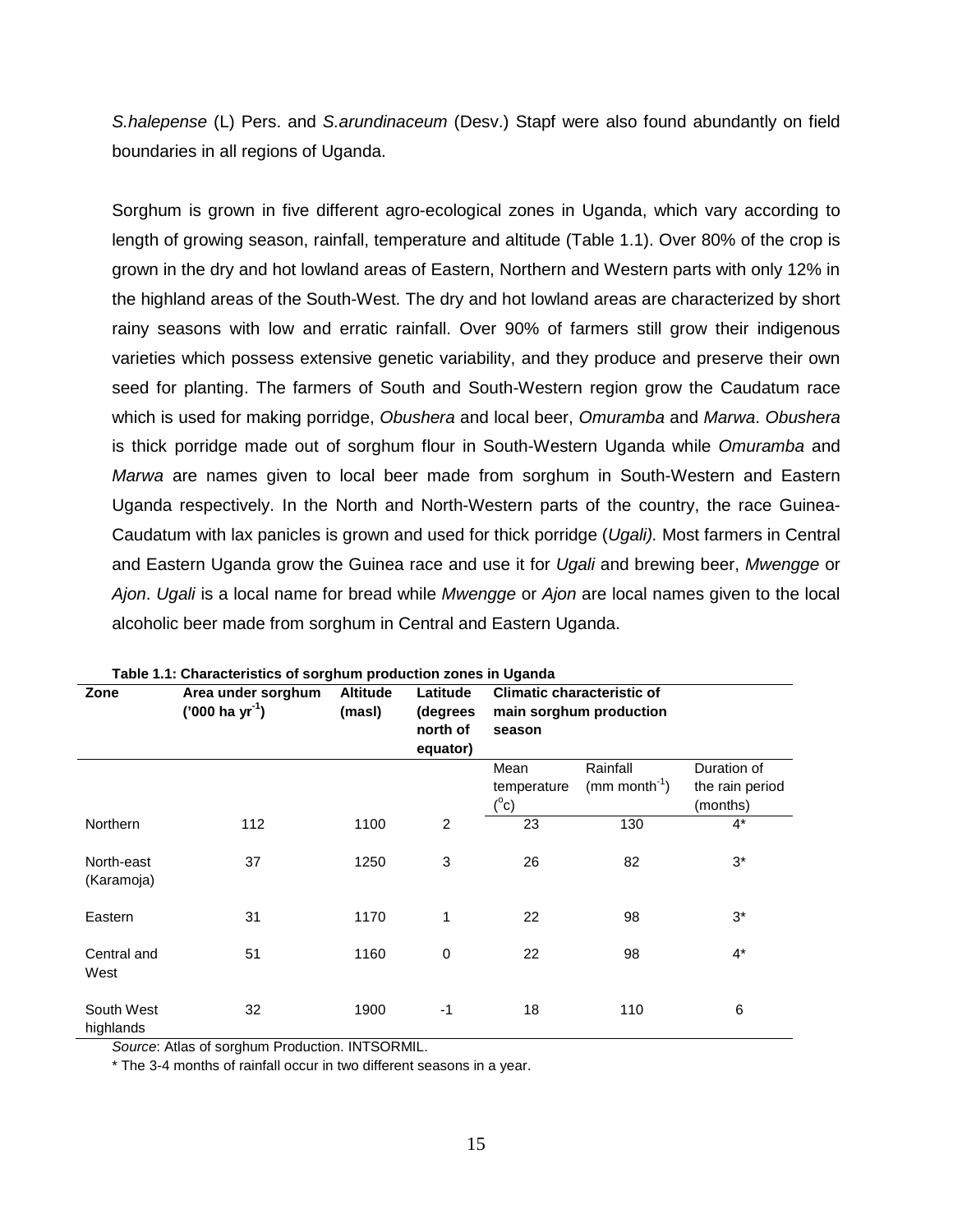## **1.3 Sorghum breeding in Uganda**

Breeding to improve the sorghum crop in Uganda started in 1958 under the East African Agriculture and Forestry Research Organization (EAAFRO), which was a department under the East African Community (EAC) (Ebiyau and Oryokot, 2001). Since then, the breeding programme has been geared towards increased yield, resistance to insect pests, drought tolerance, high grain quality, and hybrid development.

The breeding programme has made considerable achievements in the above areas. Several high yielding varieties have so far been developed and released to farmers (Table 1.3). The most recent releases are Seredo, Sekedo and Epuripur. Seredo and Sekedo are high yielding brown seeded varieties that are currently recommended for lowland areas below 1,530 masl. Epuripur is a high grain quality variety that was developed for industrial purposes. It is being used by Nile Breweries Ltd to produce bottled beer called *Eagle Lagger*. All the three varieties are tolerant to stem borers and shootfly but Epuripur is susceptible to bird damage at the soft dough stage due to its sweet taste.

Three hybrids were developed and released three decades ago (Table 1.4). These were Hijack, Himidi and Hibred. Having the same maturity length as Serena, Seredo and Sekedo, the hybrids yield 20 – 25% more than the open pollinated varieties, especially under conditions of low rainfall. They are however susceptible to the central shootfly due to CK-60A background (Doggett, 1970).

| Sorghum      | Year of | <b>Plant height</b> | Days to  | Yield     | <b>Grain colour</b> |  |
|--------------|---------|---------------------|----------|-----------|---------------------|--|
| variety      | release | (cm)                | maturity | (kg/ha)   |                     |  |
| Serena       | 1966    | 150                 | 95-100   | 3000-4000 | Light brown         |  |
| Lulu D       | 1972    | 120                 | 110      | 2500-3000 | White/corneous      |  |
| Lulu T       | 1972    | 150                 | 110      | 2500-3000 | White/corneous      |  |
| <b>Dobbs</b> | 1973    | 150                 | 100      | 2000-3000 | Light brown         |  |
| Seredo       | 1982    | 140                 | 100      | 3500-5000 | Light brown         |  |
| Sekedo       | 1995    | 140                 | 100      | 3000-5000 | Light brown         |  |
| Epuripur     | 1995    | 150                 | 110      | 2500-3000 | White/corneous      |  |
|              |         |                     |          |           |                     |  |

**Table 1.3: Improved synthetic sorghum varieties released to farmers in Uganda** 

Source: NARO/SAARI Sorghum Growers Guide 1995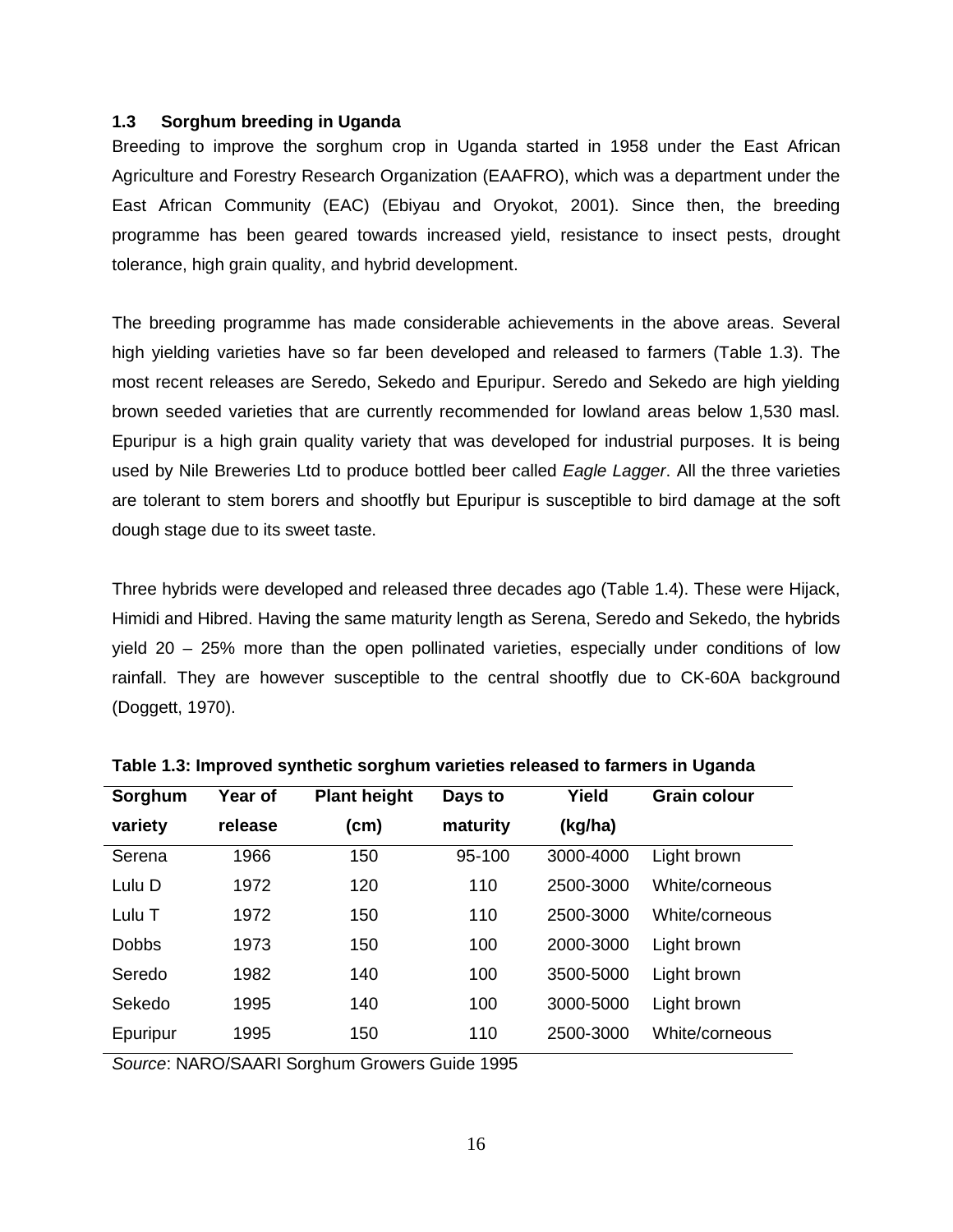| <b>Hybrid</b> | <b>Female</b> | <b>Male</b> | Year of | <b>Plant height</b> | Days to | Yield (kg/ha) |
|---------------|---------------|-------------|---------|---------------------|---------|---------------|
| name          | parent        | parent      | release | (cm)                | flower  |               |
| Hijack        | CK60A         | SB 65       | 1969    | 155                 | 59      | 2900-6500     |
| Himid         | CK60A         | Lulu D      | 1969    | 157                 | 60      | 2400-5800     |
| Hibred        | CK60A         | Simila      | 1972    | 155                 | 62      | 3000-6000     |

**Table 1.4: Hybrid sorghum varieties released in Uganda** 

Adapted from: Agriculture in Uganda, Vol. II, Crops. Sorghum.

## **1.4 The problem of Striga on sorghum in Uganda and farmer perceptions**

Striga spp. or witchweed (Scrophulariaceae) is the second most important constraint limiting sorghum production in Uganda. Striga has been recognised as a constraint to cereal crop production since the early 1940s. The first systematic survey of Striga distribution in East Africa was reported in 1971 and it was indicated to be a particular problem causing serious cereal crop loss (Greathead and Milner, 1971). A national survey in 1993 (Baguma, 1996) confirmed the widespread occurrence of witchweeds in northern and eastern Uganda. During a study on the impact of weeds in selected cropping systems, Webb et al. (1993) reported that farmers in Soroti district (eastern Uganda) considered Striga to be an increasing problem in both finger millet and sorghum fields.

By 1995, Striga was found to infest 83% and 50% of sorghum fields surveyed in Pallisa and Tororo districts respectively causing yield losses estimated at 60-100% (Annon, 1995). In a recent needs assessment conducted by the National Agricultural Research Organisation (NARO), Striga was confirmed as the leading production constraint in both the Lango and Teso farming systems (Akwang et al., 1998, 1999).

The above review shows that farmers have recognised Striga as a constraint to sorghum production for over six decades. However, the problem has persisted and actually increasing. Either this shows that there are no control options being practiced or if they are practiced, they are not effective in combating the problem. It could also be due to progressive loss of fertility of the soil. Recently, during discussions with some Kenyan scientists (Woyengo, pers.com.), it was revealed that during the colonial administration in Kenya (1950s), a byelaw for farmers to uproot emerged Striga plants in their fields was instituted. However, the communities used to view it as a punishment from government. This indicated that farmers lacked the basic knowledge about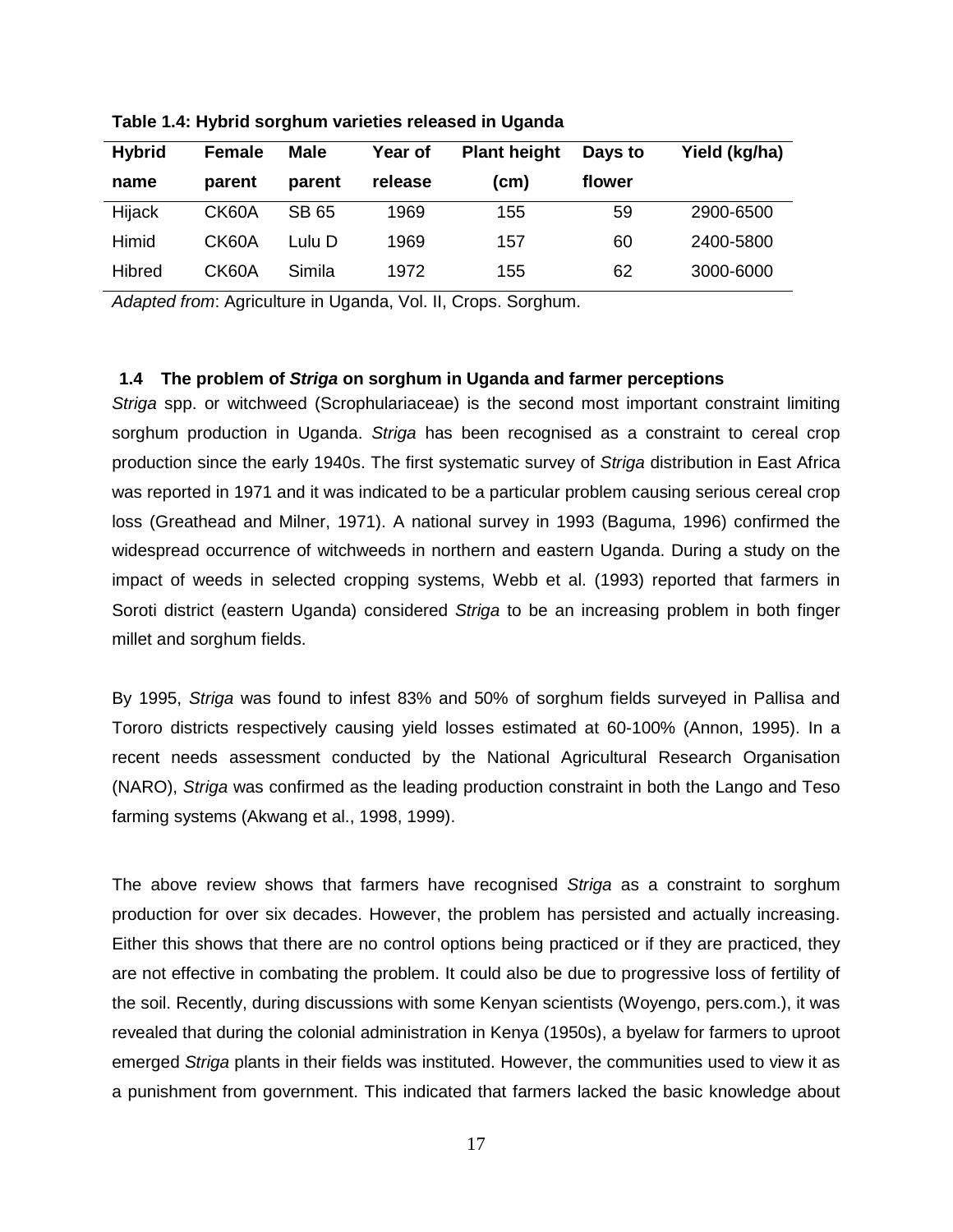Striga. In the present time, there is need to sensitize farmers about the Striga problem and closely involve them in designing effective control strategies.

In Uganda, there are two species of economic importance; Striga hermonthica (Del.) Benth. and S. asiatica (L.) Kuntze. In the survey conducted in Pallisa and Tororo districts, the most devastating and widely distributed species was reported to be S. hermonthica. S.asiatica was observed to be common in low-lying areas and moist areas like valleys (Annon, 1995). Where it occurs, it is reported to have a more serious effect on yield than the more common S. hermonthica. S. hermonthica is an erect herb (50 – 70cm) with bright purple flowers while S. asiatica is a slender erect herb with bright red flowers reaching a height of 20 – 30cm. However, white and pink flowered S. asiatica have also been reported in Zimbabwe (Mutengwa, 2004).

### **1.5 Ecology and germination biology of Striga**

Striga, commonly known as witchweed is a genus of 28 species of parasitic plants that occur naturally in parts of Africa, Asia and Australia (Koichi et al., 2010). Witchweeds are characterised by bright-green stems and leaves and small, brightly coloured flowers. The genus is classified in the family Orobanchaceae although earlier classifications place it in the Scrophulariaceae (Nelson et al., 1999).

### **1.5.1 The seed**

Striga seeds are minute, with the average seed size being 200µ wide and 300µ long (Koichi et al., 2010; Berner et al., 1997). A single Striga plant can produce up to 10,000 – 500,000 seeds in one season (Koichi et al., 2010; Ariga et al., 1997; Berner et al., 1997). The seeds are dispersed by wind, water, cattle, man and farm machinery like tractors (Enserink, 1995). Striga seeds can stay viable in the soil for  $15 - 20$  years (Berner et al., 1997). Viability is longest in soils which are usually dry (Ariga et al., 1997; Enserink, 1995). Only a fraction of the seed germinates in any season in the presence of a host (Berner et al., 1995).

## **1.5.2 Germination**

Striga seeds only germinate in response to stimulants exuded by the host roots. A number of these stimulants have been reported by several authors (Garcia-Garrido et al., 2009; Matusova et al., 2005; Ejeta et al., 1993; Hauk et al., 1992; Muller et al., 1992), but their nature and mechanism of operation is not well understood. The first natural stimulant to be identified was **Strigol**, exuded by roots of cotton, which is not a host of Striga but can stimulate its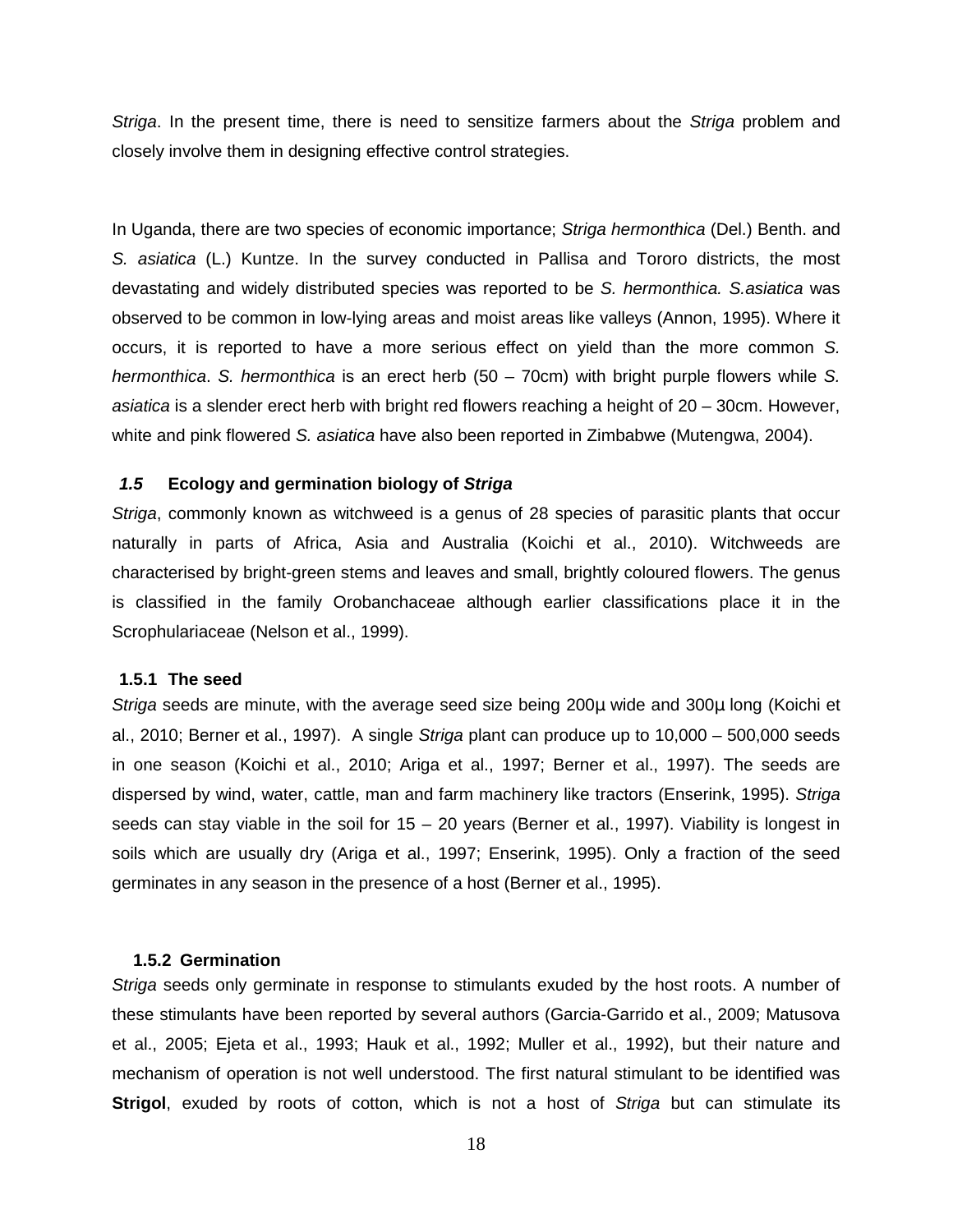germination. Other germination stimulants have been identified as **Sorgolactone** and **Alectrol**, which are analogs of **Strigol** and are produced from root exudates of sorghum and cowpea respectively (Matusova et al., 2005; Hauk et al., 1992; Muller et al., 1992). Ethylene on the other hand, is a synthetic chemical that has been found to effectively induce germination of Striga seeds (Mourik et al., 2011; Obilana and Ramaiah, 1992). It has been used to induce suicidal germination of Striga seeds and reduce their numbers in the soil (Mohamed, 2002; Ransom and Njoroge, 1991).

## **1.5.3 Attachment and establishment on host roots**

Following germination, the radical tip of the parasite seedling makes contact with the host root and enlarges giving rise to a structure known as the Haustorium. The haustorium has three functions, attachment, penetration and nutrient acquisition from the host (Patrick and Ejeta, 2007; Patrick et al., 2004; Mohamed, 2002; Stewart, 1990). The initiation of this haustorium is dependent on yet another signal from the host's root, which has been identified as a simple degradation product of the host root lignin, known as 2,6- dimethoxybenzoquinone (Yoder et al., 2007; Lynn and Chang, 1990). This is one of the weakest points in the life cycle of Striga because if the haustorium does not form, parasitism fails and the weed dies.

### **1.6 How Striga damages its cereal host**

The early symptoms of Striga damage on cereal hosts include stunted growth, bleaching/yellowing and wilting. These are often evident even before the emergence of the parasite. Under severe infestation, failure of panicle formation may occur resulting in total crop loss. More specifically, Striga reduces sorghum yields in two main ways:

### (i) By direct parasitism in which Striga derives water, mineral nutrients and

photosynthetic assimilates from sorghum root vascular system and thus retarding its growth and development (Press and Stewart, 1987). Although Striga is chlorophyllous, its rate of photosynthesis is reported to be low and as much as 60% of its carbon is host-derived (Graves et al., 1989). The nutrients flow from the host's vascular system to the parasite via the feeding apparatus of the parasite, the haustorium, which penetrates the host roots. This flow of nutrients is facilitated by the high rate of transpiration in Striga, which exceeds that of its host like sorghum (Stewart et al., 1991). However, according to Patrick et al., 2004 and Berner et al., 1997, Striga inflicts most of the damage to its host while still underground. Therefore, while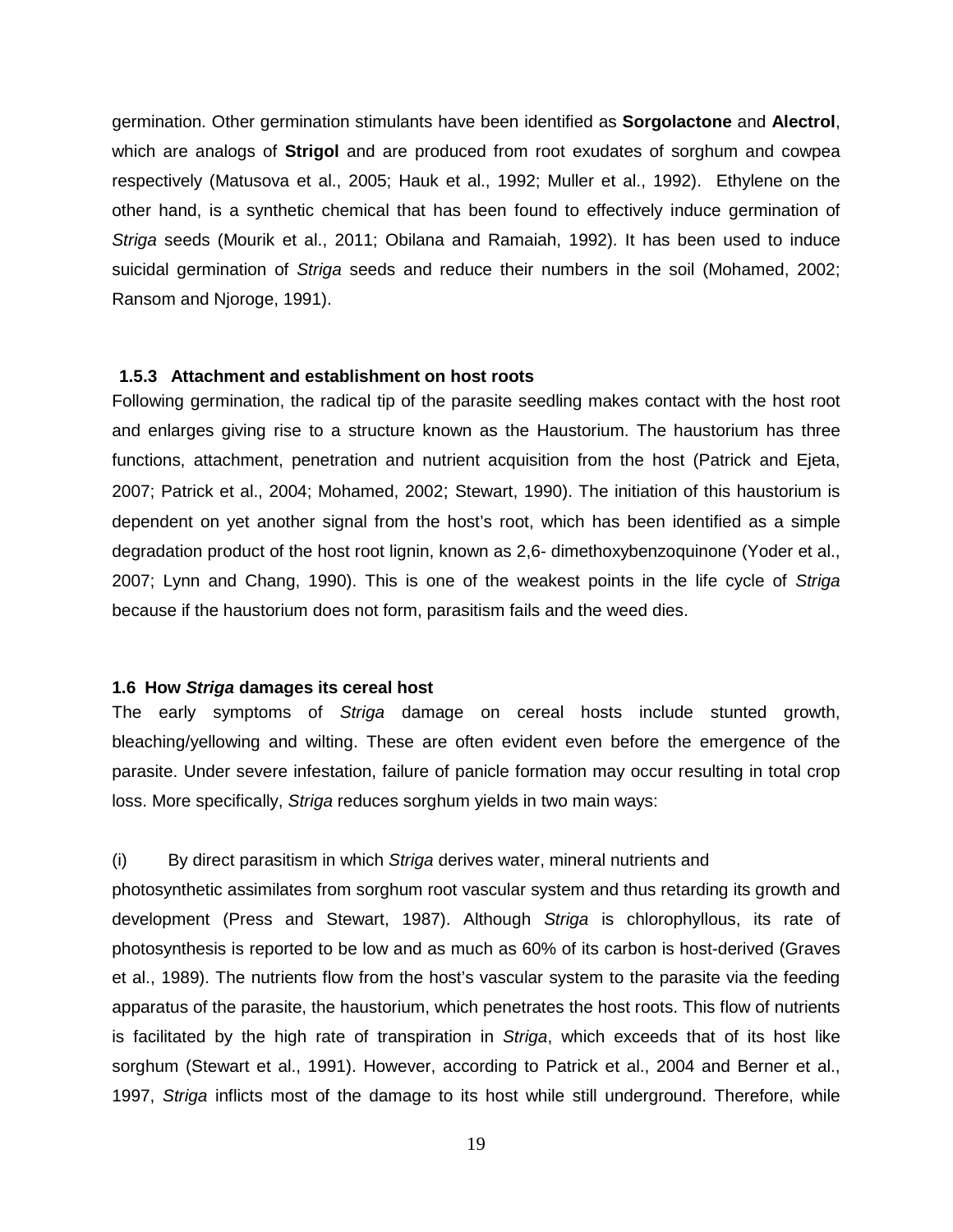nutrient flow, as it is facilitated by transpiration, contributes to damage, it may not be taken as the main contributing factor.

## (ii) By pathological effect in which Striga is known to produce toxins affecting

sorghum growth and development (Stewart and Press, 1990). This effect can be seen from the imbalance in the amounts of growth regulators, which occur in infected sorghum. Drennan and El Hiweris (1979) reported decreases in the concentrations of cytokinins and gibberellins, coupled with increases in abscisic acid in the sap of sorghum plants infected with Striga. High concentrations of abscisic acid inhibit growth by reducing the rate of photosynthesis. Fischer et al. (1986) found that introduction of abscisic acid to the xylem stream of plants affects photosynthesis by suppressing ribulose biphosphate carboxylation. Therefore the increased concentrations of abscisic acid occurring during Striga infestation retards sorghum growth and development.

### **1.7 Breeding for resistance to Striga in sorghum**

Breeding for resistance to Striga in sorghum is reported to have started in South Africa around 1920 (Mohamed, 2002). Saunders (1933) reported on one of the first comprehensive studies to select sorghum varieties for resistance to Striga in South Africa. His work led to the identification of several cultivars that were resistant to Striga asiatica, one of which was 'Radar', with reportedly complex resistance (Riches et al., 1987; Saunders, 1942).

In 1953, Doggett reported that sorghum varieties, Dobbs and P41 were resistant to Striga in East Africa (Doggett, 1953). Early research in Sudan confirmed that the sorghum varieties Dobbs, Framida, Serena and Najjad were resistant to Striga (Mohamed, 2002). In Kenya, breeding sorghum for Striga resistance started in 1965, when the variety, Dobbs, was found to be resistant in western Kenya (Kiriro, 1991). The same author explains that Dobbs was later crossed with a Swaziland variety, P127 to produce Serena. Further crossing of Serena with CK60A produced Seredo. Both Serena and Seredo have some resistance to Striga (Kiriro, 1991). Additionally, some sorghum landraces like MY134, MY183 and MY95-Z were found to be resistant to Striga infestation in Western Kenya (Ochanda and Njeru, 1984). However, the exact mechanisms of resistance in these genotypes have not been studied.

In West Africa, it is reported that since 1970, the Institute for Agricultural Research (IAR) in Samaru, Nigeria, has screened over 200 sorghum lines for resistance/tolerance to Striga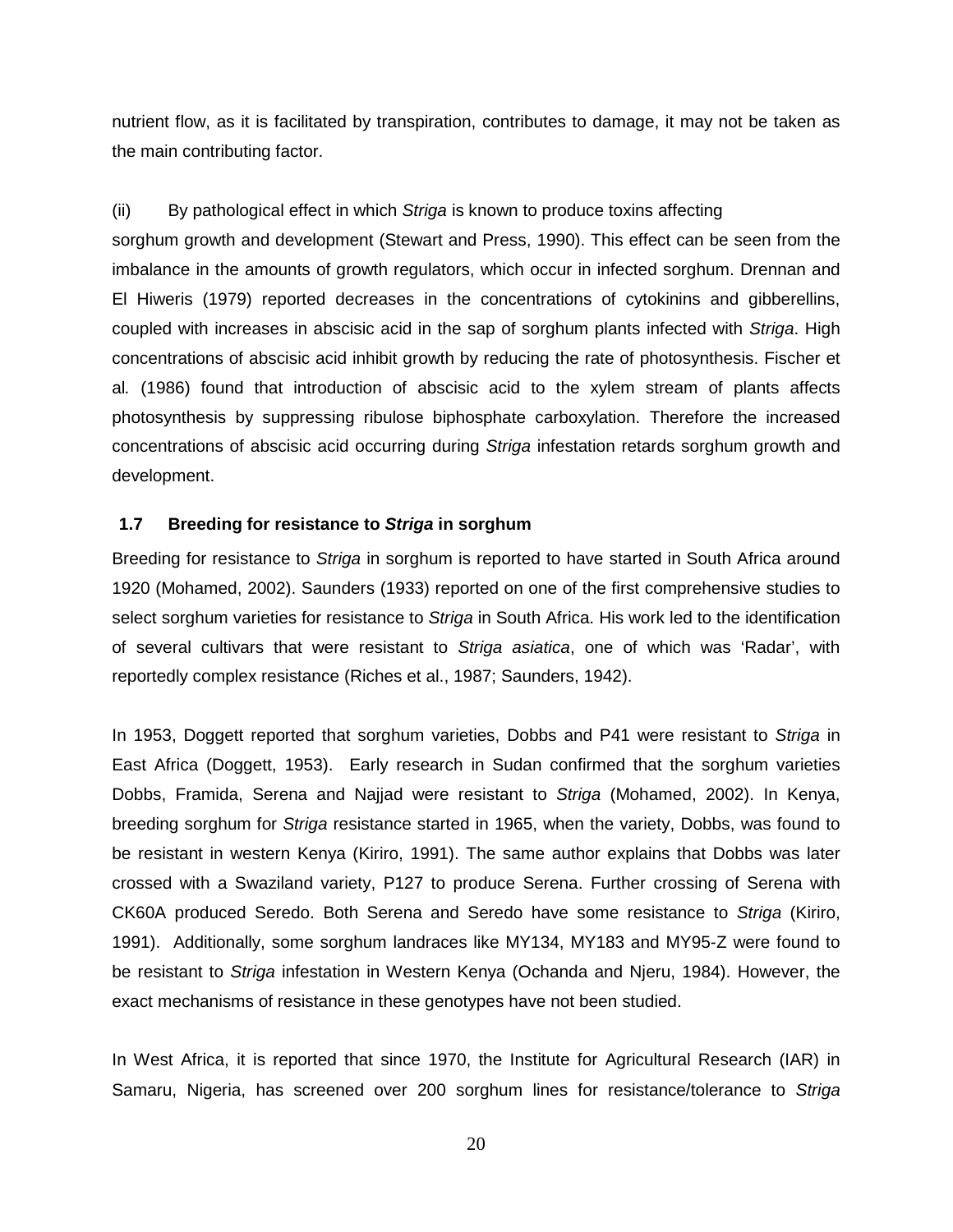(Lagoke et al., 1991). The sorghum lines SPV103 and IS6961 were identified to exhibit high levels of resistance. Other resistant varieties reported by the same institute are L-187 (longseason variety), RZI and YG5760 (medium-season), and BES (short-season). Still in West Africa, another series of sorghum lines, ICSV1002, ICSV1005, ICSV1006 and ICSV1007 have been reported to show good levels of resistance (Carson, 1986; Lagoke, 1987; Ramaiah, 1986).

In 1991, ICRISAT reported seven sorghum varieties; Framida, IS6961, IS7777, IS7739, IS14928, IS14825 and IS9830 to be the most promising varieties resistant to Striga hermonthica in Africa (Obilana and Ramaiah, 1992; Ramaiah, 1991). In Zimbabwe, the SADC/ICRISAT regional sorghum and pear millet improvement programme screened a series of sorghum cultivars and identified SAR29, SAR33, SAR35, SAR37 and SAR16 as resistant to Striga asiatica (Mabasa, 1996). According to the same author, these SAR cultivars were reported to be resistant to either S. asiatica or S. forbesii in Botswana, Tanzania and Zimbabwe indicating that they probably have stable resistance. However, in a more recent study in the University of Zimbabwe (Mutengwa, 2004), SAR16 was found not to be resistant.

More recently, Haussmann et al. (2000b), quoting several authors, listed thirty-two sorghum cultivars that have been reported to be resistant to Striga asiatica and Striga hermonthica in various parts of the world. These are Dobbs, Radar, Framida (SRN 4841), Seguetana sorghums from Mali, 555, N13, IS9830, Najjad, ICSV1002BF (a cross between Framida and E35-1), ICSV1007BF, CS54, CS95, KSV4, SSV6, SRN39 and SRN6838. They also listed the SAR (Striga asiatica resistant) cultivars developed by ICRISAT such as SAR16, SAR19 and SAR33. Another series was IS1005, IS1006, IS7777, IS7739, IS6961, IS1260, IS8140, IS9934, IS14825, IS14829, IS14907, IS14928 and IS15401. Resistance to Striga has also been reported from some wild relatives of sorghum such as Sorghum versicolor (Lane et al., 1995) and Sorghum drummondii (Ejeta, 2000). Therefore, it can be seen that some considerable efforts have been put over the years to breed for Striga resistance in sorghum in Africa but tangible outcomes have not yet been achieved, such as release of varities with durable resistance. There is need to develop varieties that carry multiple mechanisms of resistance that could be durable.

### **1.8 Mechanisms of Striga resistance and their inheritance in sorghum**

Little has been published about the actual host defence mechanisms in sorghum that discourage the growth and establishment of Striga. Such information could be very useful for

21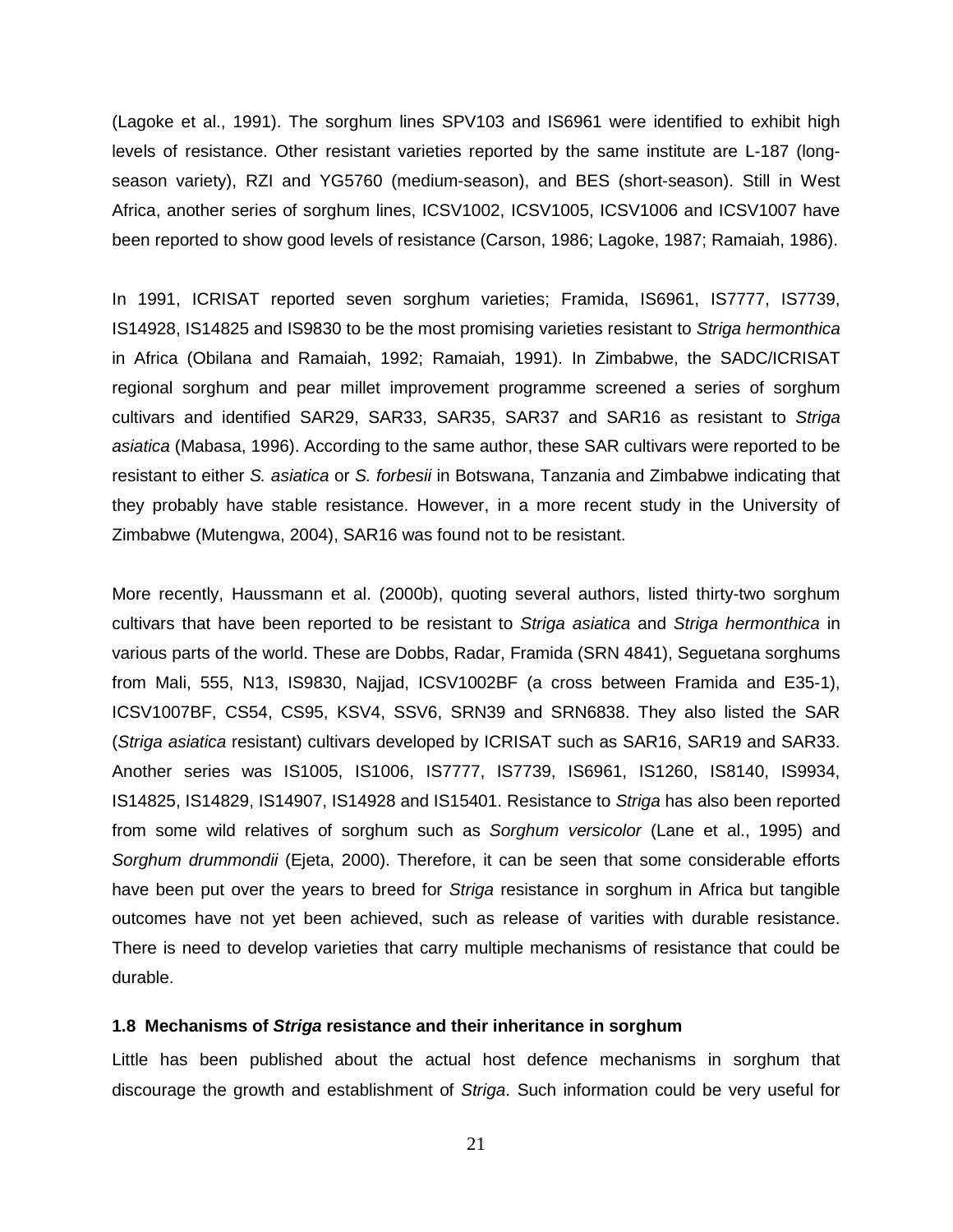designing effective breeding strategies for Striga resistance in sorghum. A number of possible defence reactions that could operate singly or in various combinations have been suggested (Gethi and Smith, 2004; Kroschel, 2001; Ejeta et al., 1991). These include:

- Low production of germination stimulants;
- Low production of haustoria inducing factors;
- Presence of mechanical barriers in host roots (e.g., lignification of cell walls or radicular cortex structure);
- Inhibition of germ tube exoenzymes by root exudates;
- Phytoalexin synthesis;
- Post-attachment hypersensitive reactions;
- Prevention of vascular connection between vessels of host and parasite;
- Disturbed internal flow of nutrients to the young parasite;
- Antibiosis;
- Unfavourable phytohormone supply by the host;
- Insensitivity to Striga "toxin" e.g. maintenance of photosynthetic efficiency; and
- Avoidance through root growth habit (e.g., fewer roots in the upper 15-20cm soil layer).

Using in vitro laboratory techniques, research at Purdue University has recently elucidated four specific mechanisms of resistance to Striga in a series of cultivated sorghums and some wild accessions (Ejeta, 2007; Rich et al., 2004; Mohamed et al., 2003; Mohamed, 2002; Ejeta, 2001; Ejeta et al., 2000). These are low production of germination stimulant (LGS), low production of the haustoria initiation factor (LHF), hypersensitive response (HR), and incompatible response (IR). Initial genetic studies at the same institution have also hinted on the inheritance of some of these resistance mechanisms in sorghum. For example the low germination stimulant production was said to be inherited as a single recessive gene.

Low germination stimulant genotypes of sorghum produce insufficient amounts of the exudates required for germination of conditioned Striga seed. Sorghum genotypes that produce very low levels of the germination stimulants have been found to be resistant to Striga in field tests (Hess et al., 1992; Ramaiah, 1987). All highly susceptible sorghum genotypes appear to be high producers of the germination stimulant (Ejeta, 2007). The sorghum cultivars SRN39, Framida, 555, IS9830, ICSV1006 and a wild accession S. bicolor subspecies drummondii have been reported to exhibit the LGS character as their mechanism of resistance to Striga (Ejeta et al., 2007). It was earlier reported that the LGS character is controlled by a single recessive gene in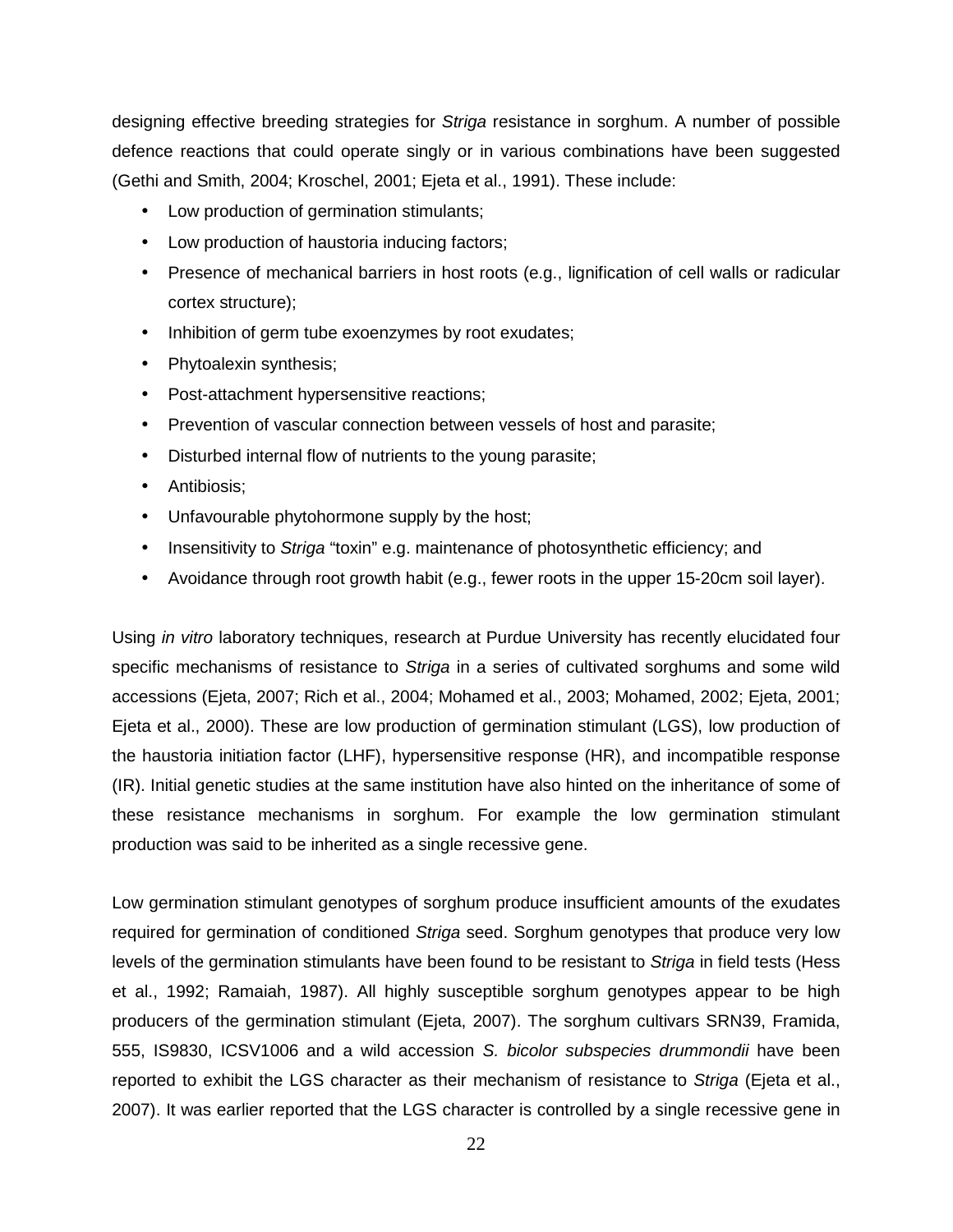sorghum (Vogler et al., 1996). However, in agar-gel studies conducted with a recombinant inbred population derived from a cross of IS9830 (resistant) and E 36-1 (susceptible line), and  $F<sub>2</sub>$  populations from crosses of Framida, 555, and IS 9830 with E 36-1, Haussmann et al. (2000b) reported that one major gene and several minor genes were involved in the stimulation of S. hermonthica seed germination. In other studies on general combining ability (GCA) effects for germination distance in agar-gel assay, it was found that different sets of alleles were responsible for stimulation of S. hermonthica seed germination in each of the sorghum cultivars Framida, IS9830 and 555 (Haussmann et al., 2000a). Furthermore, through diallel studies and line x tester analysis, it was indicated that quantitative genetic variation with more of additive effects is present for stimulation of S. hermonthica seed germination in sorghum (Haussmann et al., 2000a). These findings suggest that there is still need for additional studies to fully understand the inheritance of the LGS character as a mechanism of Striga resistance in sorghum. Such studies need to focus on additional new genetic materials from different sources that may exhibit resistance to Striga. For example, some authors report single gene inheritance while others report quantitative gene inheritance for LGS production. Does the nature of inheritance vary between different genetic backgrounds? These types of observations necessitate more studies into the actual inheritance of the LGS production.

In resistance based on LHF, germinated Striga near the roots of sorghum possessing this trait normally do not form haustoria and therefore die because they are unable to attach to their potential host. As pointed out earlier, the haustorium is the penetrating and feeding apparatus of Striga. While the need for chemical signals exuded by host plants to elicit Striga germination has been known for many years, evidence for the requirement of an additional host signal to encourage production of the haustorium to facilitate attachment to host roots only emerged recently (Ejeta, 2007). This trait has not been clearly identified among cultivated sorghums but was found in the wild accessions S. bicolor subspecies drummondii (Patrick et al., 2004) and P78 (Mohamed et al., 2003; Mohamed, 2002). Mohamed, (2002) employed an extended agargel assay to study the inheritance of LHF. He concluded that a single dominant gene conditioned the LHF character. In crosses involving a mutant sorghum genotype P78, known to posses the LHF, and the sorghum cultivars PP34 and Shanqui Red, both with high haustoria initiation capacity, the  $F_1$  exhibited the LHF character. The  $F_2$  segregated 3:1 for low to high haustoria initiation character. These observations led the author to suggest that a single nuclear gene with dominant gene action controlled the haustoria initiation trait, and proposed the gene symbol Lhf for low haustoria initiation factor. It can be noted that most of the studies on the LHF

23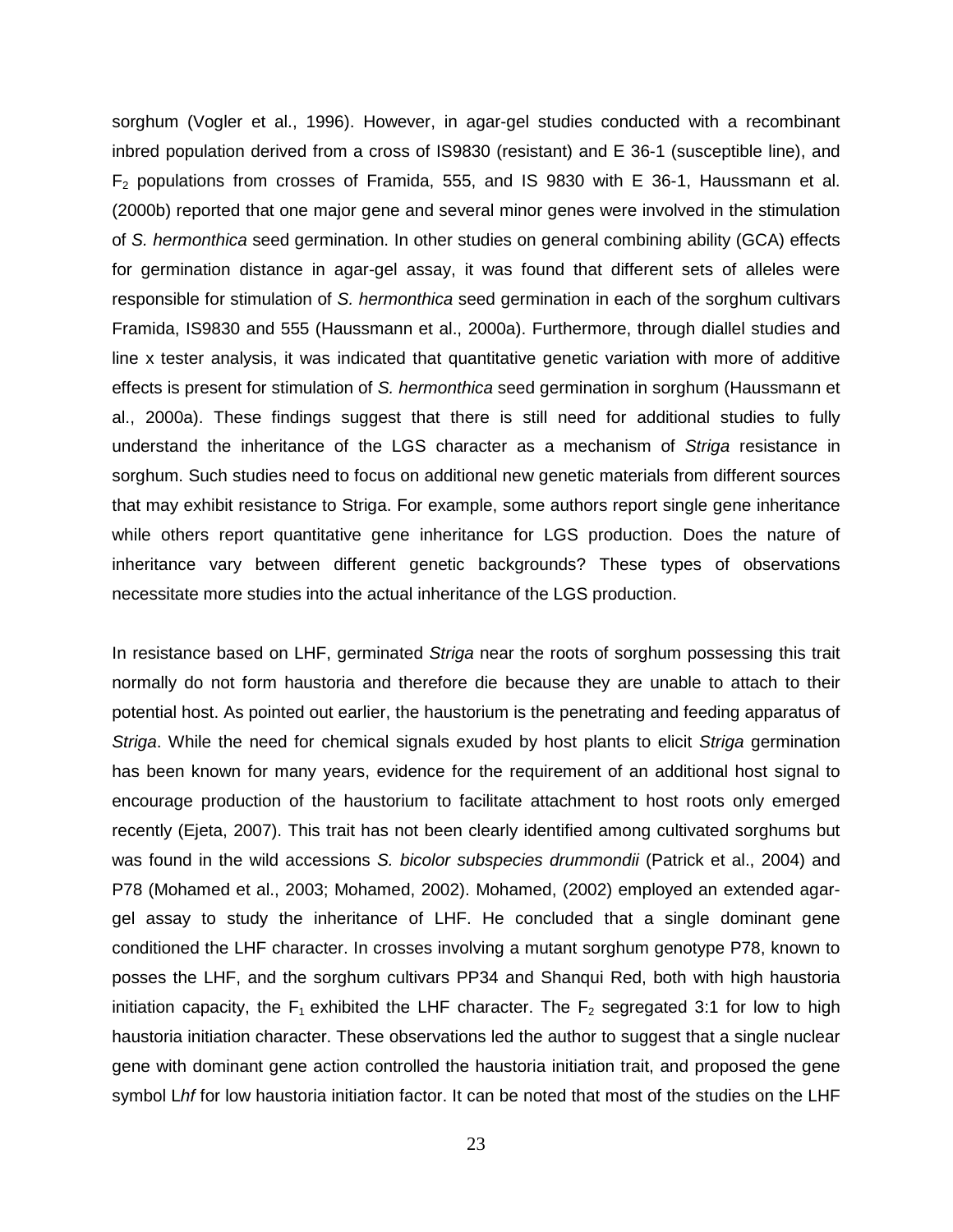have been based on wild sorghum accessions. Little or no studies have been done on cultivated sorghum genotypes. There is need to explore this trait and understand its genetic behaviour in cultivated sorghum genotypes that may exhibit resistance to Striga. Furthermore, the above case studies were based on resistance to Striga asiatica. Probably no information is available regarding the LHF in relation to Striga hermonthica.

Resistance based on the HR involves localised necrosis of host tissues surrounding the site of attempted parasite attachment, presumably coupled with a release of phytoalexins that kill the attached Striga. Hypersensitive response has been extensively studied in a wide range of hostparasite associations, where it is generally characterized by the appearance of a necrotic zone around the site of attempted infection. In its case, host cell death results in unsuccessful establishment of the parasite and leads to its ultimate demise. Hypersensitive response has been observed in sorghum cultivars Dobbs, Framida, Serena and wild accessions S. bicolor subspecies drummondii, S.hewisonni and S.b.verticilliflorum (Patrick et al., 2004). In studying the inheritance of HR, Mohamed, (2002) crossed two sorghum lines, CK32 and KP33 that possessed a strong HR response with two sorghum cultivars, TX430 and TX2737, which possessed no HR response. All the  $F_1$  progeny showed HR when subjected to Striga attack. The F2 from all crosses segregated 15:1 (HR: no HR), while the BC1 populations segregated 3:1 (HR: no HR). It was suggested, based on the segregation ratios that two nuclear genes with dominant gene action conditioned hypersensitive response to Striga infection in the sorghum genotypes. Anthony et al. (2000) explain that 15:1 ratio results from an epistatic gene interaction called duplicate gene action. In this case, genes located at two different loci control a particular trait, and the presence of a dominant allele from either of the two loci is required to produce the effect. The gene symbols  $Hrs<sub>1</sub>$  and  $Hrs<sub>2</sub>$  were proposed for hypersensitive response to Striga infection in sorghum. These findings provide a basis for further studies on different sorghum genotypes and different Striga populations in order to fully understand the genetics of Striga resistance in sorghum. Such knowledge will enhance effective breeding for resistance to this notorious parasite in cereal crops.

On the other hand, the principle underlying IR is similar to HR in that parasite development beyond attachment is discouraged. In host genotypes whose Striga resistance is based on IR, Striga seedlings that succeed in penetrating host tissue may not develop beyond emergence of the first leaves (Mohamed, 2002). Some Striga will be observed to develop normally at first but later show signs of stunted growth (Ejeta 2007). The reaction is similar to that observed when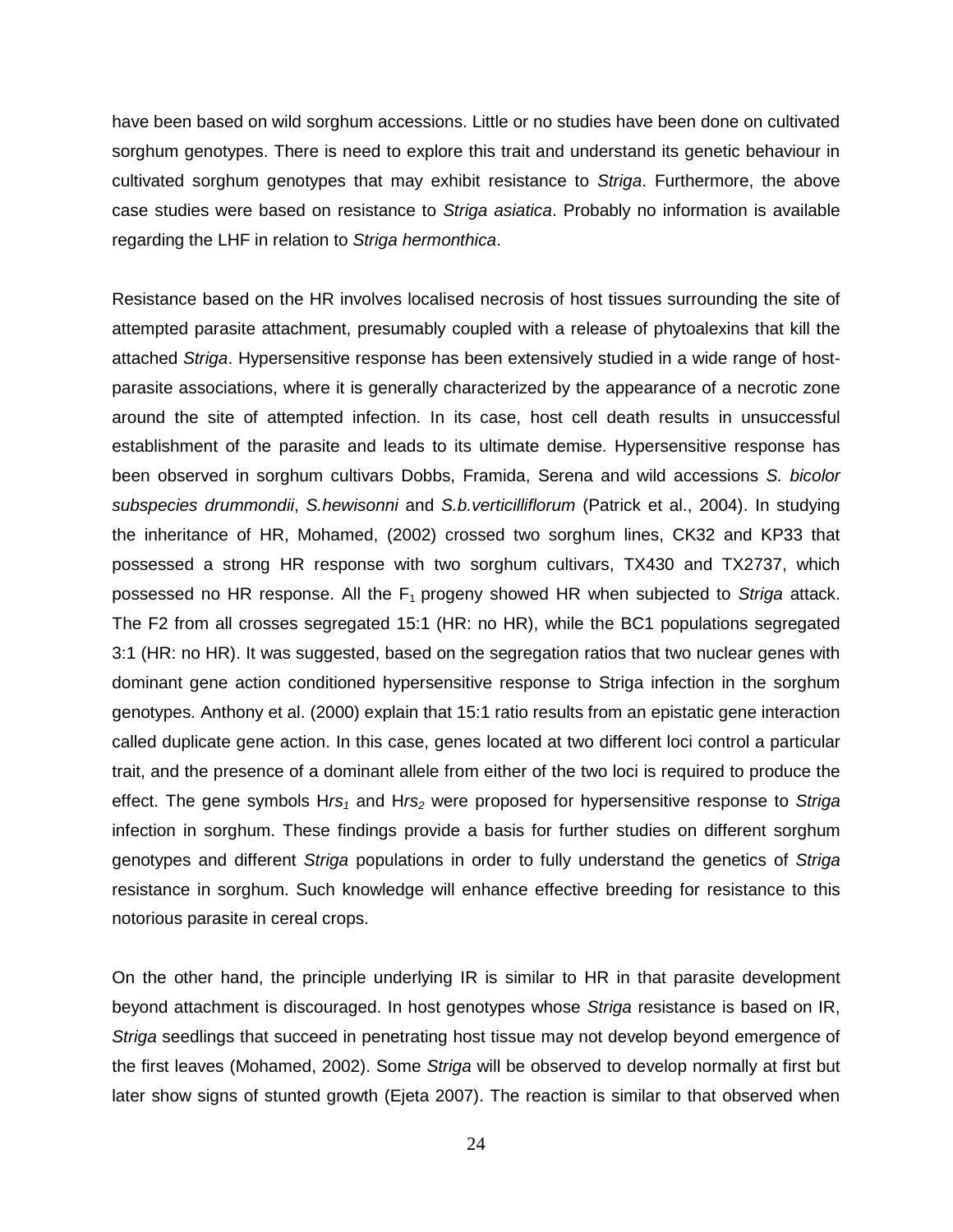Striga unsuccessfully infests non-host plants. Patrick et al. (2004) mention the sorghum cultivars SRN39, ICSV761 and the wild accession S.b. verticilliflorum to possess this trait. However, its inheritance is so far not clear.

### **1.9 Effort so far made to pyramid Striga resistance genes in sorghum**

A series of authors have over the years pointed out the need to pyramid Striga resistance genes in order to achieve effective resistance against the parasite ( Rodenburg et al., 2005; Patrick et al., 2004; Grenier et al., 2001; Haussmann et al., 2000b; Ejeta et al., 1997). Using markermediated pyramiding, Grenier et al. (2001) reported some progress in pyramiding Striga resistance genes in a sorghum cultivar developed from a cross between SRN39 and Framida. Progenies that exhibited low germination stimulant production, hypersensitive response and incompatible reaction were recovered. The same authors also report gene pyramiding on a sorghum population derived from a cross between an Ethiopian adapted sorghum variety, SEPON82 and two Striga resistant parents, SRN39 and PQ434. Evaluation is reported to be in progress (Grenier et al., 2001). The critical idea in pyramiding the genes would be to bring together the genes conferring pre-attachment resistance mechanisms and those conferring the post-attachment resistance mechanisms (Patrick et al., 2004). This will equip the host with multiple lines of defence against the parasite. Since most of the individual Striga resistance mechanisms that have been reported so far appear to be simply inherited, this could indicate that effective pyramiding of genes for Striga resistance with multiple mechanisms could be achieved through conventional breeding and introgression. Kim (1991) explains that an indirect approach to inserting genes for different mechanisms of resistance into a common background may be to produce a population, involving diverse sources and improved resistant lines, using standard random mating procedures. Later, recurrent selection procedures may be employed to recombine and reconstitute through progressive cycles and extract stable Striga resistant derivatives. However more studies on the genetics of Striga resistance are required in order to design an effective strategy to pyramid genes for Striga resistance.

In summary, from the present literature review, it can be concluded that:

- (i) Sorghum is one of the most widely grown staple cereal food crop in Uganda.
- (ii) Striga is one of the most important constraints limiting sorghum production in Eastern and Northern Uganda.

25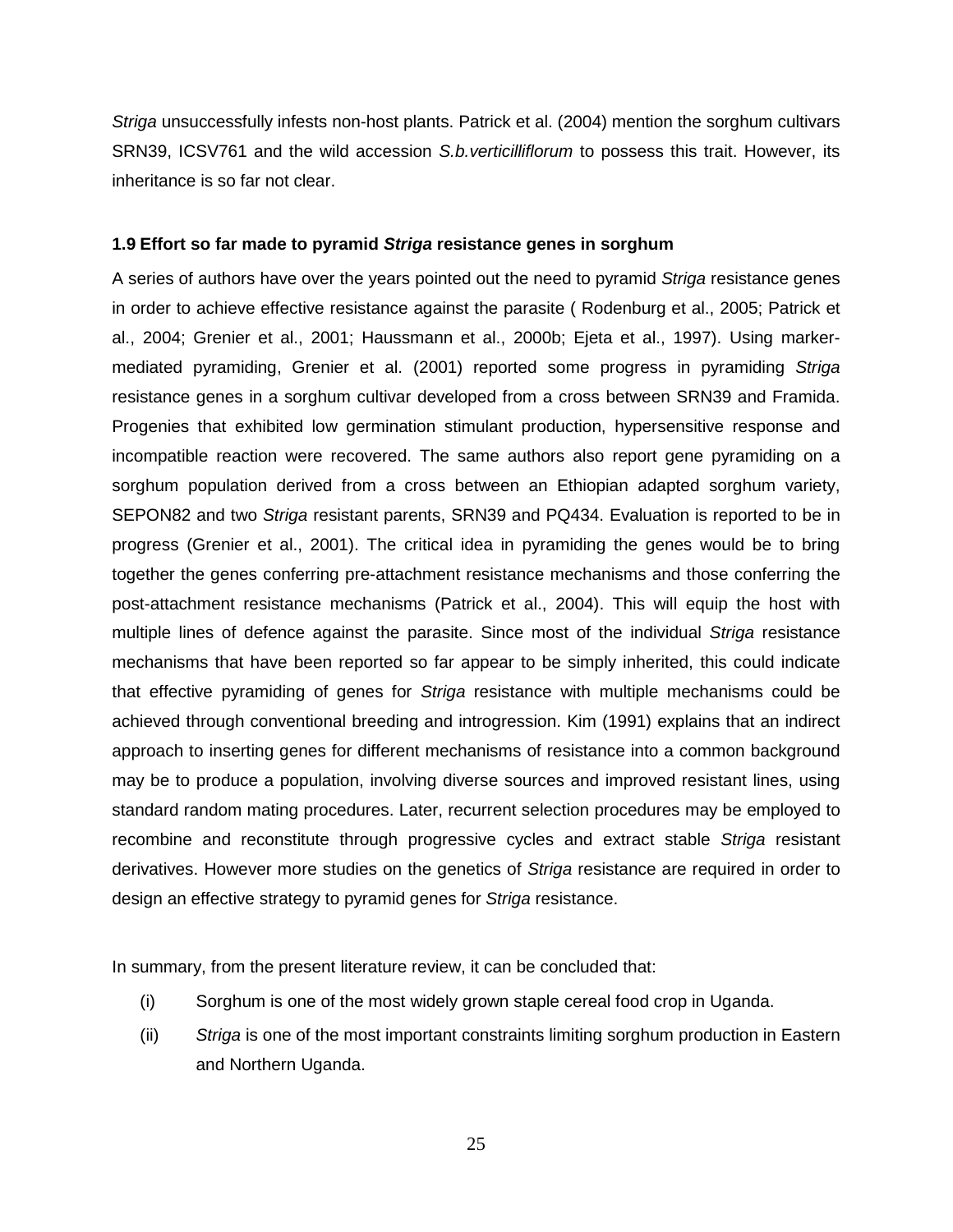- (iii) The Striga problem in Uganda was initially reported in 1971 but it has apparently persisted and is observably increasing.
- (iv) While farmers seem to have long recognised Striga as a constraint to cereal crop production, they seem to have lacked the basic knowledge of the weed particularly its spread and ways to control it.
- (v) There has been limited progress in breeding for Striga resistant sorghum varieties in Africa, and probably none in Uganda.
- (vi) Information about specific mechanisms of resistance to Striga in cultivated sorghum is still scanty, particularly their occurrence and type of genetic control.
- (vii) Gene pyramiding for Striga resistance could be a useful approach to get genotypes that carry multiple mechanisms of resistance.

## **References**

- Akwang, A. A., J.P. Obuo, J. Okwadi and J. Oryokot. 1999. Needs assessment for agricultural research in the Teso farming system: Summary report. NARO/DFID. Kampala, Uganda.
- Akwang, A. A., S. Okalebo and J. Oryokot. 1998. Needs assessment for agricultural research in the Teso farming system, 'Aijul Eode': Main report. NARO/DFID. Kampala , Uganda.
- Anonymous. 1995. Striga survey in Eastern Uganda. Serere Agricultural and Animal Production Research Institute/National Agricultural Research Organisation.
- Anthony, J.F.G., J.H. Miller, D.T. Suzuki, R.C. Lewontin, and W.M. Gelbart (eds.). 2000. An introduction to genetic analysis,  $7<sup>th</sup>$  edition. W.H. Freeman, New York.
- Ariga,E.S., J.K. Ransom, G.D. Odhiambo, G. Abayo and D.K. Ndungu. 1997. Potential of using cotton and other trap crops for Striga hermonthica management in cereals in Kenya. In: Adipala, E., G. Tusiime and P. Okori (eds.), Proceedings of the  $16<sup>th</sup>$  Biennial Weed Science Society Conference for Eastern Africa. Kampala: WSSEA. Pp 247-254.
- Baguma, S.D. 1996. Striga research activities in Uganda, 1994 1995. Striga Newsletter ,6, 5- 6.
- Berner, D.K., J.G. Kling, and B.B. Singh. 1995. Striga research and control: a perspective from Africa. Plant disease. 79, 652-660.
- Berner, D.K., M.D. Winslow, E.A. Award, K.F. Cardwell, D.R. Mohan Raj, and S.K. Kim. 1997. Striga research methods: A manual.  $2^{nd}$  Ed. International Institute of Tropical Agriculture. Ibadan, Nigeria.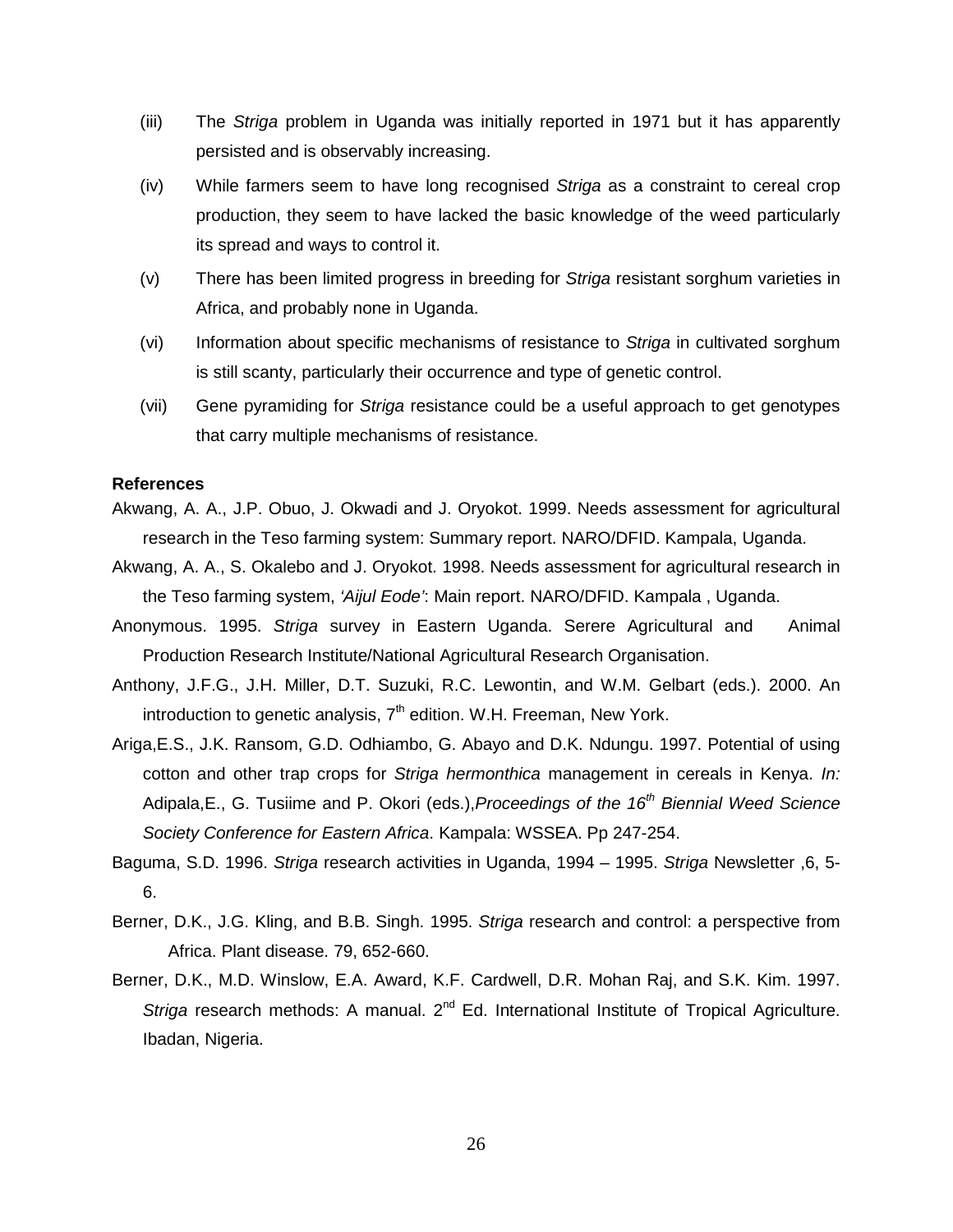- Carson, A.G. 1986. Research and development strategies for the control of Striga hermonthica in the Gambia. In: Proceedings of the FAO/OAU All-African Government Consultation on Striga Control, 20-24 October 1986, Maroua, Cameroon.
- Doggett, H. 1953. Sorghum improvement in Tanganyika. East African Agricultural Journal 18:155-159
- Doggett, H. 1965. Striga hermonthica on sorghum in East Africa. Journal of Agricultural Science, Cambridge 65: 183-194.
- Doggett, H. 1970. Sorghum. Longmans, Harlow, England, 403 pp.
- Drennan,D.S.H. and S.O. El Hiweris. 1979. Changes in growth regulatory substances in Sorghum vulgae infected with Striga hermonthica. In: Musselman, L.J., A.D.Worsham and R.E. Eplee (eds.), Second International Symposium on Parasitic Weeds. North Carolina State University, Raleigh, USA. Pp 144-155.
- Ebiyau,J. and J.O.E. Oryokot. 2001. Sorghum (Sorghum bicolor (L.) Moench). In: Mukiibi, J.K.(ed.). Agriculture in Uganda, Vol.II. National Agricultural Research Organization 2001, Fountain Publishers Ltd, Kampala, Uganda.
- Ejeta, G. 2007. Breeding for Striga resistance in sorghum: Exploitation of an intricate hostparasite biology. Crop Science 47:216-227.
- Ejeta, G. 2001. Striga biotechnology development and technology transfer. 2001 Annual Report. INTSORMIL.
- Ejeta, G. 2000. Molecular mapping of Striga resistance genes in sorghum. In: Haussman, B.I.G., D.E. Hess, M.L. Koyama, L. Grivet, H.F.W. Rattunde, and H.H. Geiger (Eds.), Breeding for Striga resistance in cereals. Proceedings of a Workshop held at IITA, Ibadan, Nigeria, August 1999. Margraf Verlag, Weikersheim, Germany.
- Ejeta, G., L.G. Butler and A.G.T. Babiker. 1993. New approaches to the control of Striga, Striga research at Purdue University. Agricultural experiment station, Purdue University, USA, pp 27.
- Ejeta, G., L.G. Butler, D.E. Hess, and R.K. Vogler. 1991. Genetic and breeding strategies for Striga resistance in sorghum, pp. 539-544, In J. K. Ransom, et al., (eds.) Proceedings of the Fifth International Symposium on Parasitic Weeds, Nairobi, Kenya.
- Ejeta, G., L.G. Butler, D.E. Hess, T. Obilana, and B.V. Reddy. 2000. Breeding for Striga resistance in Sorghum, In B. I. G. Haussman, et al., (eds.) Breeding for Striga resistance in cereals. Proceedings of a Workshop held at IITA, Ibadan, Nigeria. Margraf Verlag, Weikersheim, Germany.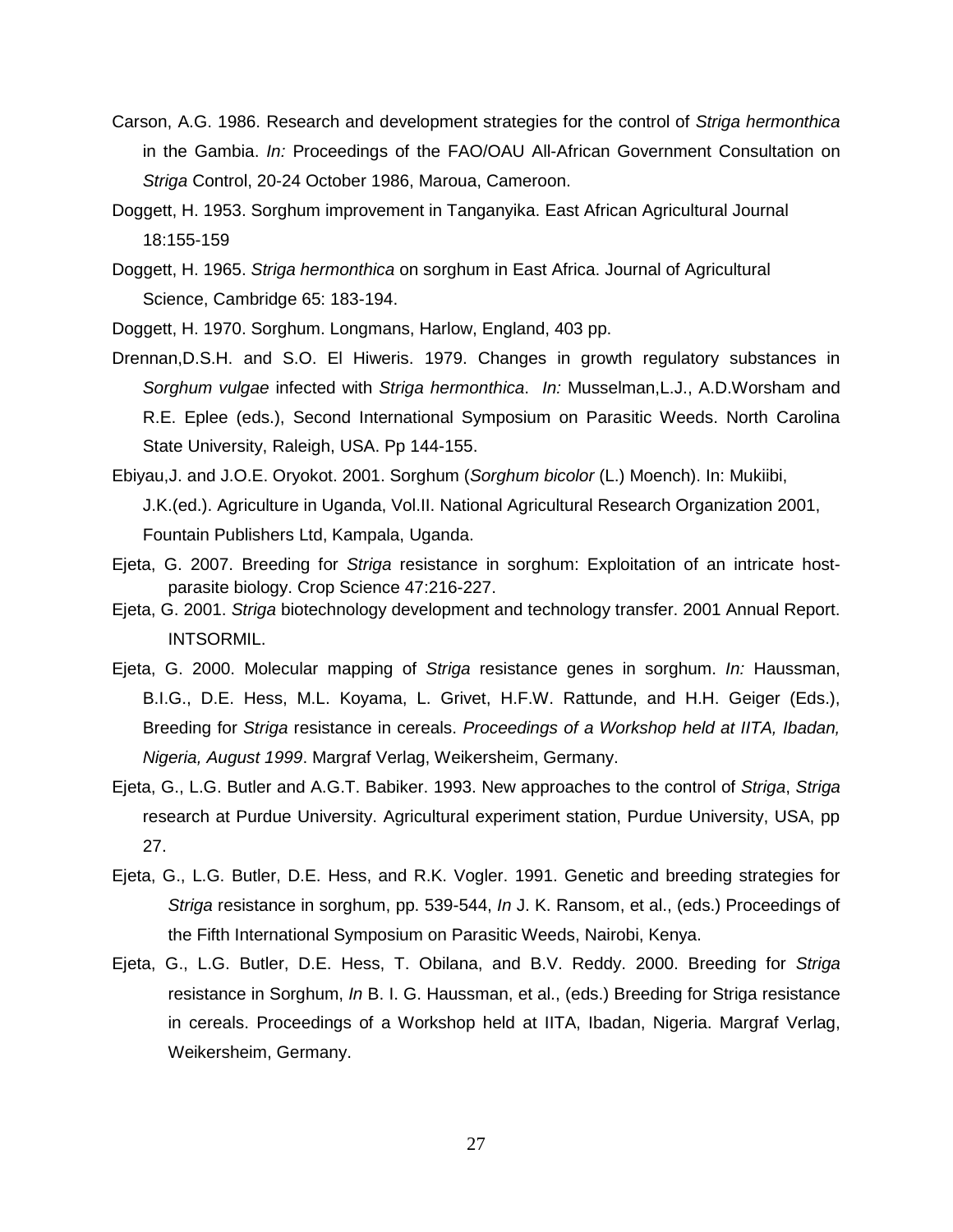- Enserink, H.J. 1995. Sorghum Agronomy in West Kenya: Investigations from a farming systems perspective. Royal Tropical Institute, Amsterdam.
- FAOSTAT. 2007. Food and Agriculture Organization of the United Nations, Statistics Division. http://faostat.fao.org/.
- Fischer, E., K. Raschke and M. Stitt. 1986. Effects of Abscisic acid on photosynthesis in whole leaves: Changes in carbondioxide assimilation, levels of carbon-reduction-intermediates and activity of ribulose-1,5-bisphosphate carboxylase. Planta 169, 536-545.
- Garcia-Garrido, J.M., V. Lendzemo, V. Castellanos-Morales, S. Steinkellner, and H. Vierheilig. 2009. Strigolactones, signals for parasitic plants and arbuscular mycorrhizal fungi. Mycorrhiza 19(7): 449-459.
- Gethi, J.G., and M.E. Smith. 2004. Genetic responses of single crosses of maize to Striga hermonthica (Del.) Benth. and Striga asiatica (L.) Kuntze. Crop Science 44: 2068-2077.
- Graves, J.D., M.C. Press and G.R. Stewart. 1989. A carbon balance model of the sorghum-Striga hermonthica host-parasite association. Plant cell and Environment 12: 101-109.
- Greathead, D.J. and J.E.D. Milner. 1971. A survey of Striga species (Scrophulariaceae) and their insect natural enemies in East Africa with a discussion of the possibilities of biological control. Tropical Agriculture, 48: 111-124.
- Grenier, C., P.J. Rich, A. Mohamed, A. Ellicott, C. Shaner, and G. Ejeta. 2001. Independent inheritance of LGS and IR genes in sorghum. In: Fer et al., (ed.) Proceedings of the  $7<sup>th</sup>$ International Parasitic Wee Symposium, Nantes, France.
- Hauk, C., S. Muller and H. Shildknecht. 1992. A germination stimulant for parasitic flowering plants from Sorghum bicolor, a genuine host plant. Journal of plant physiology 139: 474- 478.
- Haussmann, B.I.G., D.E. Hess, B.V.S. Reddy, H.G. Welz, and H.H. Geiger. 2000a. Analysis of resistance to Striga hermonthica in diallel crosses of sorghum. Euphytica 116:33-40.
- Haussmann, B.I.G., D.E. Hess, H.G. Welz, and H.H. Geiger. 2000b. Improved methodologies for breeding Striga resistant sorghums. Field Crops Research 66(3):195-211.
- Hess, D.E., G. Ejeta, and L.G. Butler. 1992. Selecting genotypes expressing a quantitative biosynthetic trait that confers resistance to Striga. Phytochemistry 31:493-497.
- House, L.R. 1996. Inaugural address. In Proceedings of the international conference on genetic improvement of sorghum and pearl millet. INTSORMIL, ICRISAT, Holiday Inn Plaza, Lubbock, Texas.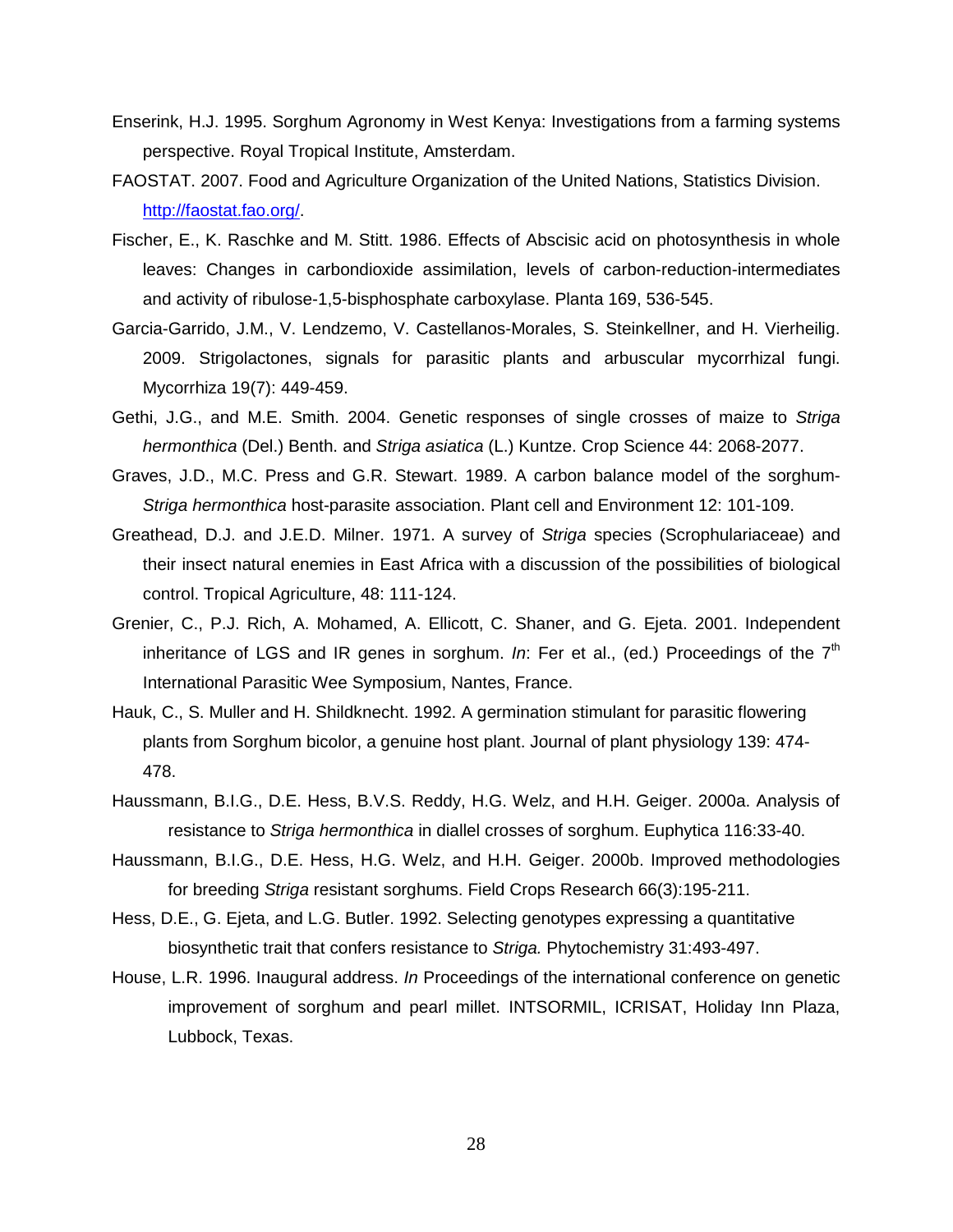- Kiriro, F.H. 1991. The Striga problem in Kenya. In: Kim, S.K. (ed.), Proceedings of the International Workshop on Combating Striga in Africa, 22-24 August 1988. IITA, Ibadan, Nigeria.
- Koichi, Y., A.A. Awad, X. Xiaonan, Y. Kaori, and Y. Takeuchi. 2010. Strigolactones as germination stimulants for root parasitic plants. Plant Cell Physiology 51(7): 1095-1103.
- Kroschel, J., (ed.) 2001. A technical manual for parasitic weed research and extension. Kluwer Academic Publishers, 3300 AA Dordrecht, Netherlands.
- Lagoke, S.T.O. 1987. Evaluation of sorghum varieties for resistance to Striga. Cereals Research Program: Cropping Scheme Report 1987. Institute for Agricultural Research, ABU, Zaria, Nigeria.
- Lagoke, S.T.O., V. Parkinson and R.M. Agunbiade. 1991. Parasitic weeds and control methods in Africa. In: Kim, S.K. (ed.), Proceedings of the International Workshop on Combating Striga in Africa, 22-24 August 1988. IITA, Ibadan, Nigeria.
- Lane, J.A., D.V. Child, T.H.M. Moore and J.A. Bailey. 1995. Wild relatives of cereals as new sources of resistance to Striga. In: Parasitic plants: Biology and Resistance. International Workshop, IACR-Long Ashton Research Station, Bristol, UK, 30 May-2 June 1995, p 13.
- Lynn, D.G. and M. Chang. 1990. Phenolic signals in cohabitation: Implications for plant development. Annual review of plant physiology 41: 497-526.
- Nelson, D.Y., E.S. Kim, and C.W. dePamphilis. 1999. The evolution of parasitism in Scrophulariaceae/Orobanchaceae: Plastid gene sequences refute an evolutionar transition series. Annals of the Missouri Botanical Garden 88 (4): 876-893.
- Mabasa, S. 1996. Screening sorghum genotypes for resistance to witchweed (Striga asiatica) in Zimbabwe. In: Leuschner,K.and Manthe,C.S.(eds.) Drought tolerant crops for Southern Africa: Proceedings of the SADC/ICRISAT Regional sorghum and pearl millet workshop,25- 29 July 1994,Gaborone,Botswana.
- Matusova, R., K. Rani, F.W.A. Verstappen, C.R. F. Maurice, M.H. Beale, and H.J. Bouwmeester. 2005. The Strigolactone germination stimulants of the plant-parasitic Striga and Orobanche spp. are derived from the carotenoid pathway. Plant Physiology 139(2): 920-934.
- Mohamed, A. H. 2002. Identification and characterization of genetic variants in sorghum for specific mechanisms of Striga resistance. PhD thesis. Purdue University, USA.
- Mohamed, A., A. Ellicott, T.L. Housley, and G. Ejeta. 2003. Hypersensitive response to Striga infection in sorghum. Crop Science 43: 1320-1324.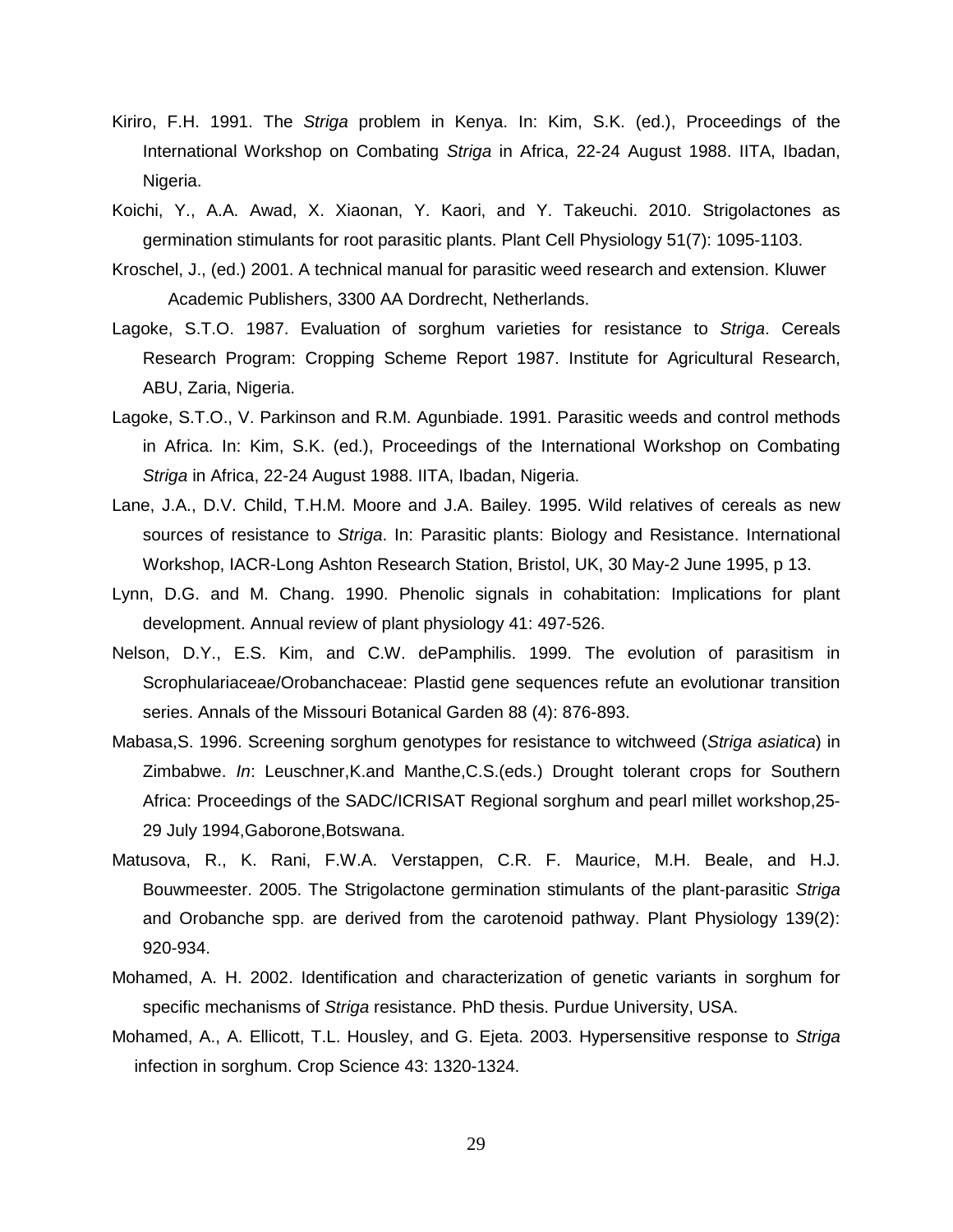- Mourik, T.A.V., T.J. Stomph, and A.J. Murdoch. 2011. Purple witchweed (Striga hermonthica) germination and seed bank depletion under different crops, fallow, and bare soil. Weed Biology and Management 11: 100-110.
- Muller, S., C. Hauck and H. Schildknecht. 1992. Germination stimulants produced by Vigna unguiculata (Walp.) cv Saunders,upright. Journal of plant growth regulation 11: 77-84.
- Mutengwa, C.S. 2004. The search for molecular markers, parental characterisation and iheritence studies of witchweed (Striga asiatica(L.) Kuntze) resistance in sorghum (Sorghum bicolor (L.) Moench). PhD Thesis, University of Zimbabwe.
- Obilana,A.T. and K.V. Ramaiah. 1992. Striga (witchweeds) in sorghum and millet: Knowledge and future research needs. In: deMilliano, W.A.J., R.A., Frederikson and G.D., Bengston (eds.) Sorghum and millet diseases, a second world review, ICRISAT. Pp 187-207.
- Ochanda, N.W. and E.S. Njeru. 1984. Striga research in Alupe Agricultural Research Station. Kenya Agricultural Research Institute, Kenya.
- Patrick J.R., and G. Ejeta. 2007. Biology of host-parasite interactions in Striga species. In: Ejeta and Gressel (eds.) Integrating New Technologies for Striga Control. World Scientific Publishing Co. Pte. Ltd.
- Patrick, J.R., C. Grenier, and G. Ejeta. 2004. Striga resistance in the wild relatives of sorghum. Crop Science 44: 2221-2229.
- Press, M.C., and G.R. Stewart. 1987. Growth and photosynthesis in sorghum bicolor infected with Striga asiatica. Annals of Botany 60: 657-662.
- Ransom, J.K. and K. Njoroge, 1991. Seasonal variation in ethylene induced germination of Striga hermonthica in Western Kenya. In: Adipala, E., G. Tusiime and P. Okori (eds.) Proceedings of the 16<sup>th</sup> Biennial Weed Science Society Conference of Eastern Africa, Kampala: WSSEA. Pp 391-396.
- Ramaiah, K.V. 1991. Breeding for Striga resistance in sorghum and millet. In: Kim, S.K. (ed.) Proceedings of the International Workshop on Combating Striga in Africa, 22-24 August 1988. IITA, Ibadan, Nigeria.
- Ramaiah, K.V. 1987. Breeding cereal grains for resistance to witchweed. In: Musselman, L.J. (ed.) Parasitic weeds in Agriculture. Vol. 1. Striga. CRC Press, Boca Raton. Pp 227-242.
- Ramaiah, V. 1986. Status of ICRISAT's Striga resistance breeding in sorghum and millet in Africa. In: Proceedings of the FAO/OAU All-African Government Consultation on Striga Control, 20-24 October 1986, Maroua, Cameroon.
- Riches, C.R., W.A.J. de Milliano, A.T. Obilana and L.R. House. 1987. Witchweeds (Striga spp.) of sorghum and pearl millet in the SADCC region: Distribution and control. In proceedings of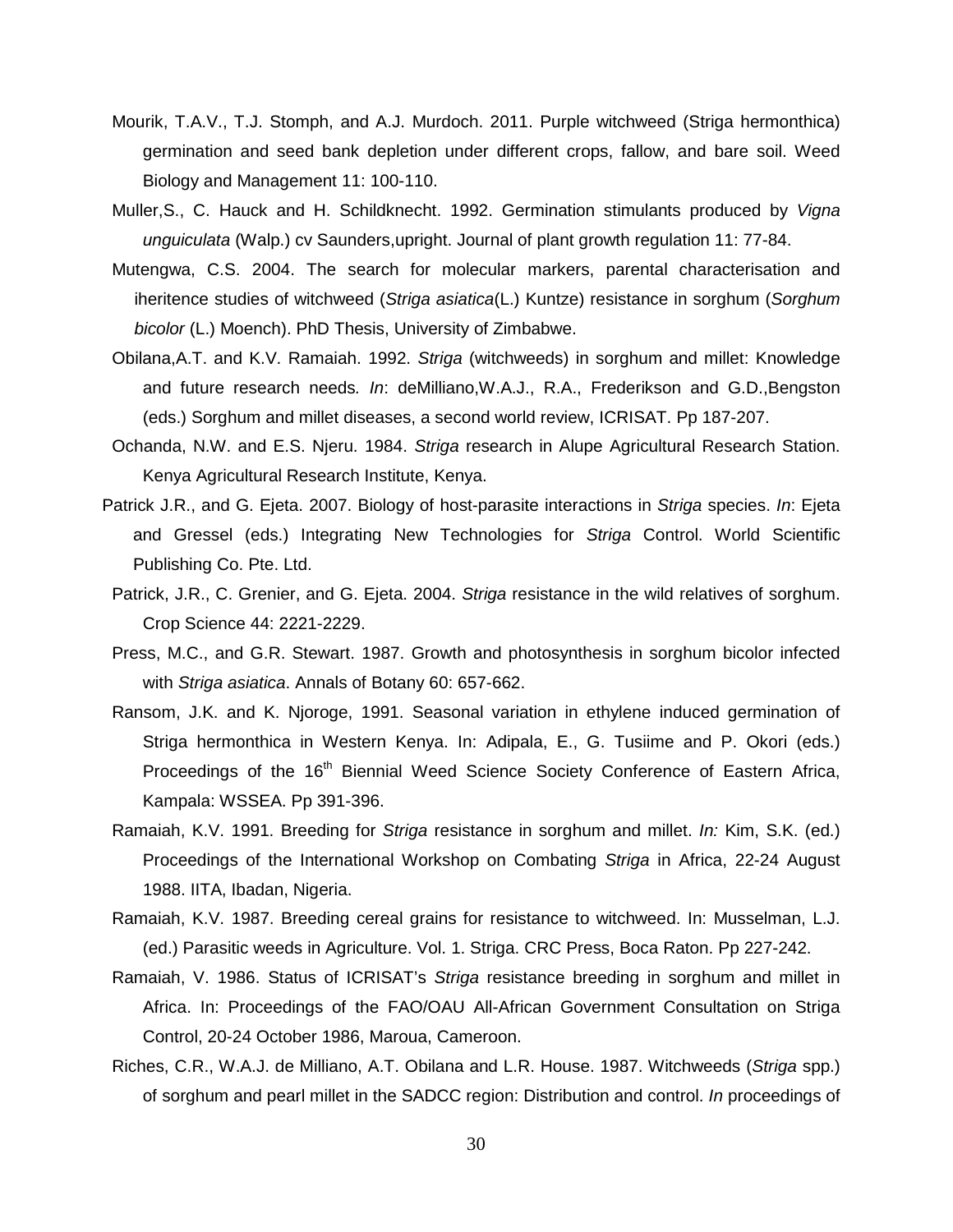the third regional SADCC/ICRISAT sorghum and millet improvement, project workshop, Lusaka, Zambia, 20-25 September 1986.

- Rodenburg, J., L. Bastiaans, E. Weltzien, and D.E. Hess. 2005. How can field selection for Striga resistance and tolerance in sorghum be improved? Field Crops Research 93:34- 50.
- Saunders, A.R. 1933. Studies on phanerogamic parasitism with particular reference to Striga lutea. Department of Agricultural Science, South Africa. Bulletin No. 128. Pretoria, South Africa. Pp56.
- Saunders, A.R. 1942. Field experiments at Potchestroom. A summary of investigations conducted during the period 1903-1940. South African Department of Agriculture and Forestry Science Bulletin 214: 19-31, 49-50.
- Siame, B., K. Wood, G. Ejeta and L.G. Butler .1993. Isolation of Strigol, a germination stimulant for Striga asiatica, from natural host plants. J. Agric. Food Chem., in review.
- Stewart, G. 1990. Witchweed: a parasitic weed of grain crops. Outlook on Agriculture 19: 115- 117.
- Stewart, G.R. and M.C. Press. 1990. The physiology and biochemistry of parasitic angiosperms. Plant molecular biology 41: 127-151.
- Stewart, G.R., M.C. Press, J.D. Graves, J.J. Nour and A. Wylde. 1991. Physiological characterization of the Host-Parasite Association between sorghum bicolor and Striga hermonthica and its implications for Striga control. In: Kim, S.K. (ed.), Combating Striga in Africa, Proceedings, International Workshop organised by IITA, ICRISAT and IDRC, 22-24 August 1988. IITA, Ibadan, Nigeria. Pp 48-54.
- Vogler, R.K.., G. Ejeta and L.G. Butler. 1996. Inheritence of low production of Striga germination stimulant in sorghum. Crop Science 36, pp. 1185-1191.
- Webb, M., C. Conroy, D. Baguma, and R. Kabanyoro. 1993. Survey of the socio-economics of weed control on smallholder farms in three districts of Uganda. Report R 2014 (S), Natural Resources Institute, Chatham, UK, 26 pp.
- Yoder, J.I., R. Russell, A. Tomilove, N. Tomilova, and M. Torres. 2007. Host detection by root parasites: Insights from transcription profiles. In: Ejeta and Gressel (eds.) Integrating New Technologies for Striga Control. World Scientific Publishing Co. Pte. Ltd.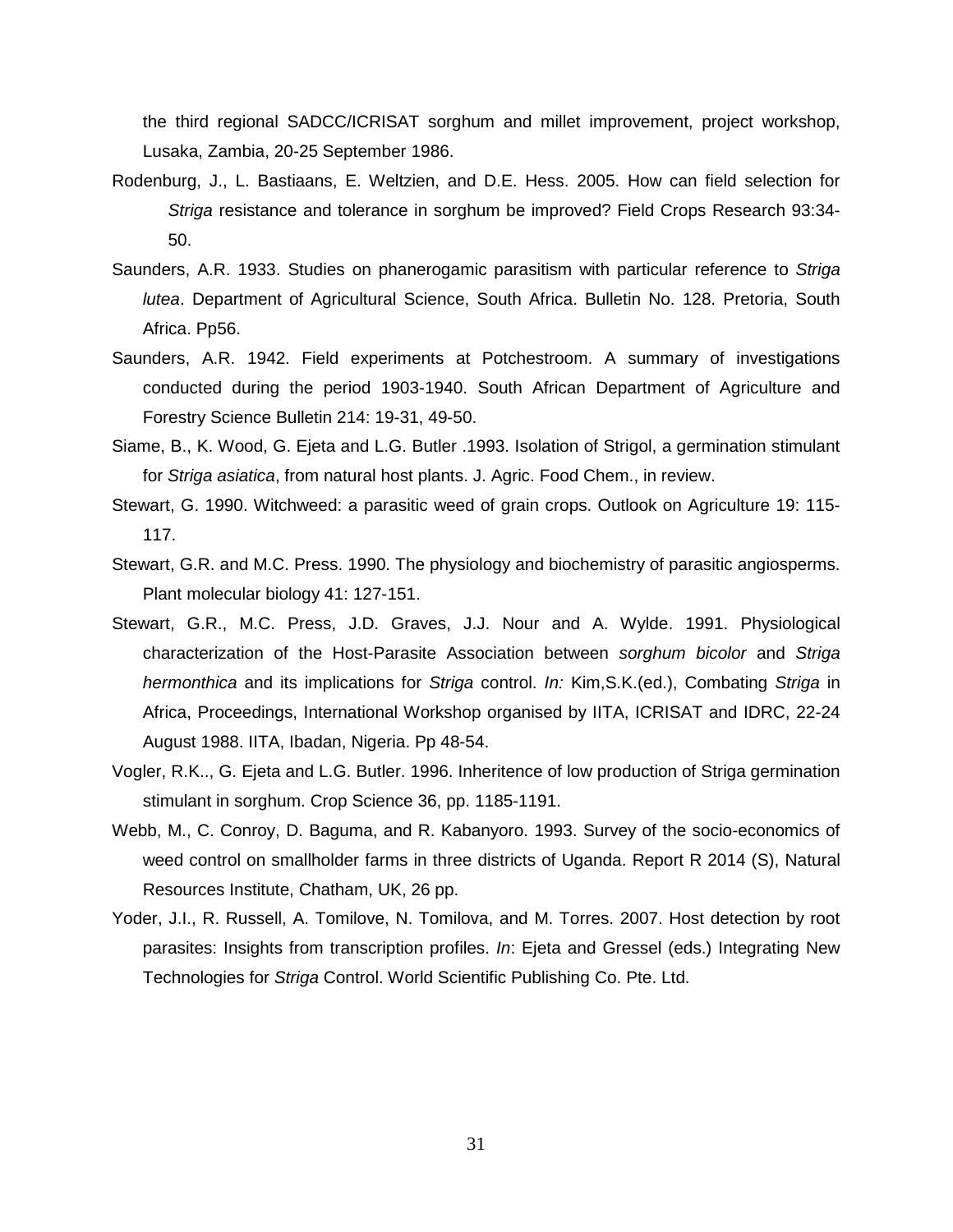# **CHAPTER TWO: PARTICIPATORY RURAL APPRAISAL ON SORGHUM PRODUCTION CONSTRAINTS AND VARIETAL PREFERENCES IN EASTERN UGANDA**

## **Abstract**

Sorghum productivity in Uganda is constrained by several factors, of which Striga hermonthica infestation is one of the most important. A participatory rural appraisal was carried out in four districts of Eastern Uganda in December 2008 to January 2009. The main objectives were to study the current constraints faced by farmers in sorghum production and determine their preferences for new sorghum varieties. Group discussions guided by a checklist were used to document the constraints to sorghum production and farmers' preferences for new sorghum varieties. A semi-structured questionnaire coupled with field inspections were also used for data collection. Striga was identified as the main constraint limiting sorghum production in Eastern Uganda, followed by insect pests. Farmers indicated preference for red grain sorghum with erect and compact heads, a plant height of 1.5 m and a maturity period of around three months, as well as Striga resistance and drought tolerance. From farmers' own assessments, the individual field surveys and soil seed bank analyses that were carried out, the degree of Striga infestation in farmers' fields was found to be high. This study further found that while farmers were adequately aware of the Striga problem in their fields, they had considerably limited knowledge of the factors that lead to Striga increase and the possible ways of controlling it. Therefore, there is urgent need to sensitise farmers about the biology and control of Striga, and develop new Striga resistant sorghum varieties that are endowed with other farmer preferred attributes in order to improve sorghum production in Eastern Uganda.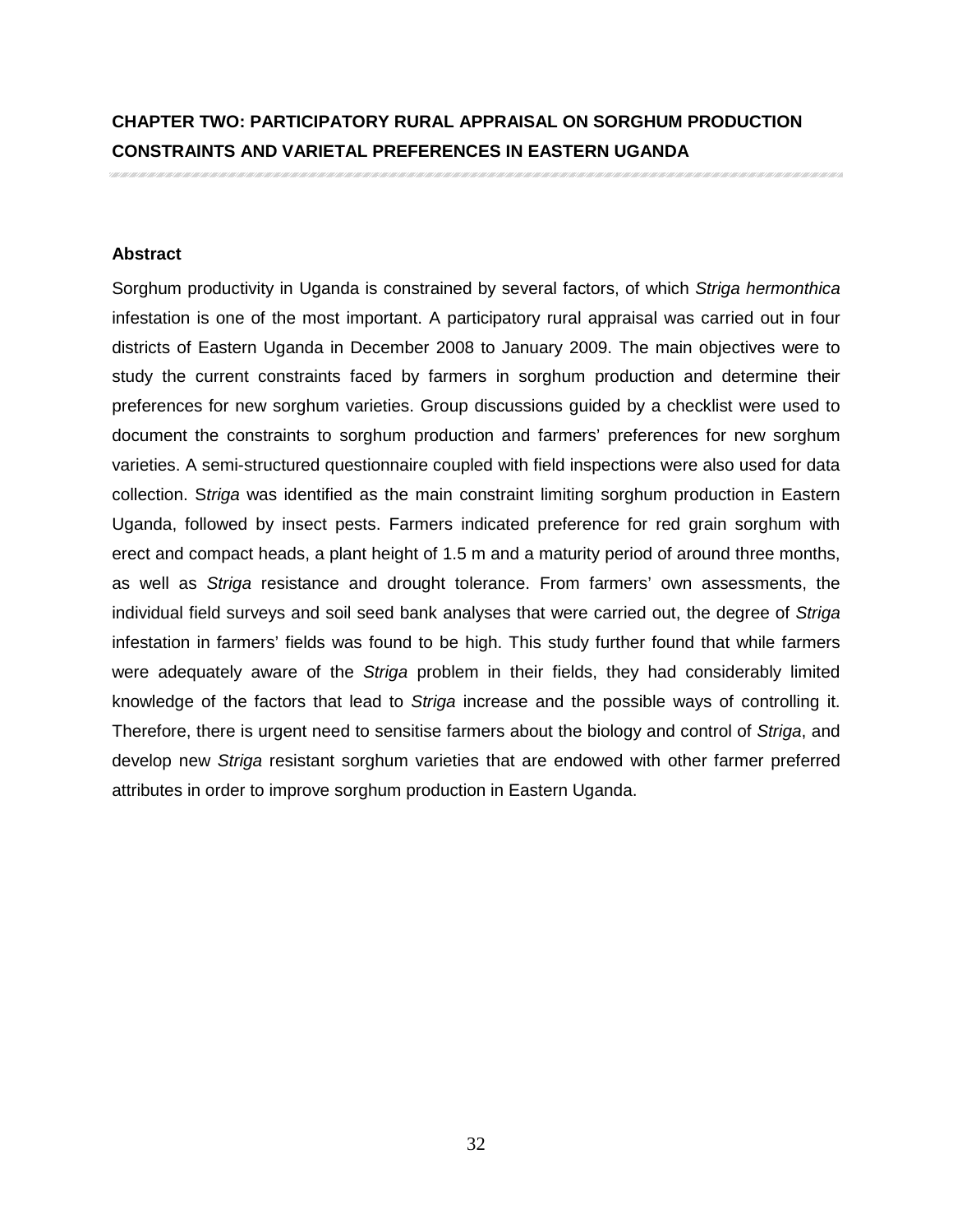### **2.1 Introduction**

The production of sorghum, one of the most important staple food crops in Uganda, is characterized by low on-farm yields ranging from 800 to 1500kg ha<sup>-1</sup>(Ebiyau and Oryokot, 2001). The national average annual yield for the period 2000 to 2005 was 1444kg ha<sup>-1</sup> (FAO, 2007). This yield is far below the potential yield of 5000 $kg$  ha<sup>-1</sup> in improved varieties when grown under high level of management in the absence of pests and diseases. One of the factors contributing to this low yield is continued use of unimproved varieties that are low yielding and susceptible to pests and diseases.

Over 90% of sorghum farmers in Uganda still grow their indigenous varieties irrespective of the poor yield (Akwang et al., 1998). Since the beginning of sorghum improvement in Uganda, in 1958 (Ebiyau and Oryokot, 2001), more than ten improved and high yielding varieties have been produced but these have had limited acceptance and or adoption by the small-scale farmers, who are the main sorghum growers in the country. There could be some reasons why farmers stick to unimproved varieties and breeders may not have been keen to understand them. Hence breeders have developed new varieties with limited or no consideration of the special preferences of farmers particularly those in marginal areas (Bazinger and Cooper, 2001). Effective plant breeding probably needs to be based on clear understanding of farmers' preferences for new cultivars and their perceived production constraints. Sperling et al. (2001) cited by Derera et al. (2006) indicated that farmers can provide vital information on plant types, desired traits and insight into trade-offs they are willing to make among traits in designing cultivar types. Therefore, through close researcher-farmer interaction and collaboration farmers can be engaged to provide such information that could be incorporated by the plant breeder in developing acceptable new crop cultivars.

The second factor responsible for low sorghum yields in Uganda is infestation by pests and diseases, of which Striga is among the most important ones (Akwang et al., 1998, 1999). This weed highly infests most of the sorghum growing areas in the country. A survey carried out in eastern Uganda, 14 years ago; found Striga to infest 83% and 50% of fields in Pallisa and Tororo districts respectively, causing sorghum grain yield losses estimated at 60 – 100% (Ebiyau and Ouma, 1995). Striga has been recognized as a major constraint to the production of sorghum since the 1940s (Enserink, 1995). In 1965, Doggett reported that grain yield loss of susceptible sorghum varieties in East Africa was 59% ( Enserink, 1995). This figure has steadily

33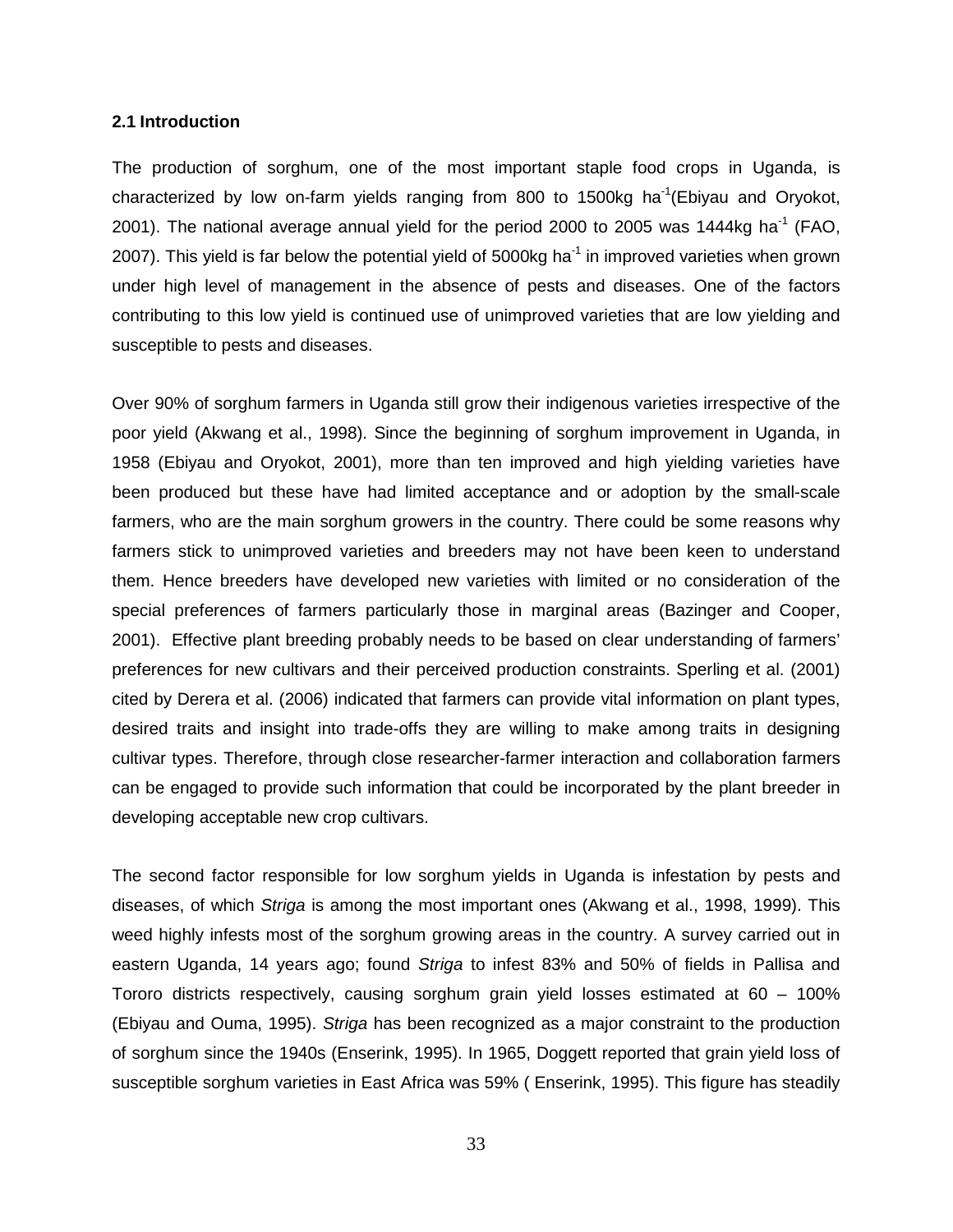increased and to date total crop failure due to Striga infestation is frequent (Ebiyau and Oryokot, 2001). Furthermore, the spread of the weed seems to be favoured by the current cropping practices such as continous cereal cropping and allowing animals to graze in infested fiels after the sorghum crop has been harvested.

The use of Striga resistant sorghum cultivars could be a key to an effective Striga control programme as it would be compatible with the low cost input requirements of subsistence farmers. Resistant cultivars effectively reduce Striga emergence and enhance the efficiency of other control measures (Haussmann et al., 2000a). However, the effectiveness of this strategy is enhanced when resistance is available in adapted, productive and farmer preferred varieties (Haussmann et al., 2000b).

It is widely recognised that most of the Striga resistant sorghum lines so far developed have poor agronomic characteristics particularly low grain yield. For example, Framida, a West African sorghum line known to be resistant to S. hermonthica, was found to yield lower than some of the local farmers' varieties in Uganda, and to possess undesirable grain characteristics such as high tannin content. In Tanzania, varieties like Wahi, Hakika and SRN 39, were found to yield between 1800-2300 kg ha<sup>-1</sup> in a Striga free site (Ilonga) in trials conducted between 2001 and 2002 (Mbwaga et al., 2007). Such yield is actually lower than the potential yield of the current improved varieties in Uganda  $(3000-4500kg \text{ ha}^{-1})$  (Ebiyau and Oryokot, 2001). It is necessary to develop varieties that combine Striga resistance with high grain yield, which could be acceptable to farmers in Uganda.

Furthermore, information about farmer perceptions and preferences for new improved sorghum varieties is necessary so that Striga resistant or tolerant varieties that may be developed should be endowed with farmer preferred characteristics. This could enhance the acceptance and adoption of such varieties by the farmers. In order to achieve this, the initial step is to carry out a participatory rural appraisal among local communities that are engaged in sorghum production and discuss with the farmers. Therefore, the objectives of this study were; (i) to study the current constraints faced by farmers in sorghum production, (ii) determine farmers' preferences for new sorghum varieties, (iii) assess the current cropping practices, and (iv) determine farmer perceptions on infestation levels and impact of Striga on sorghum production in eastern Uganda.

34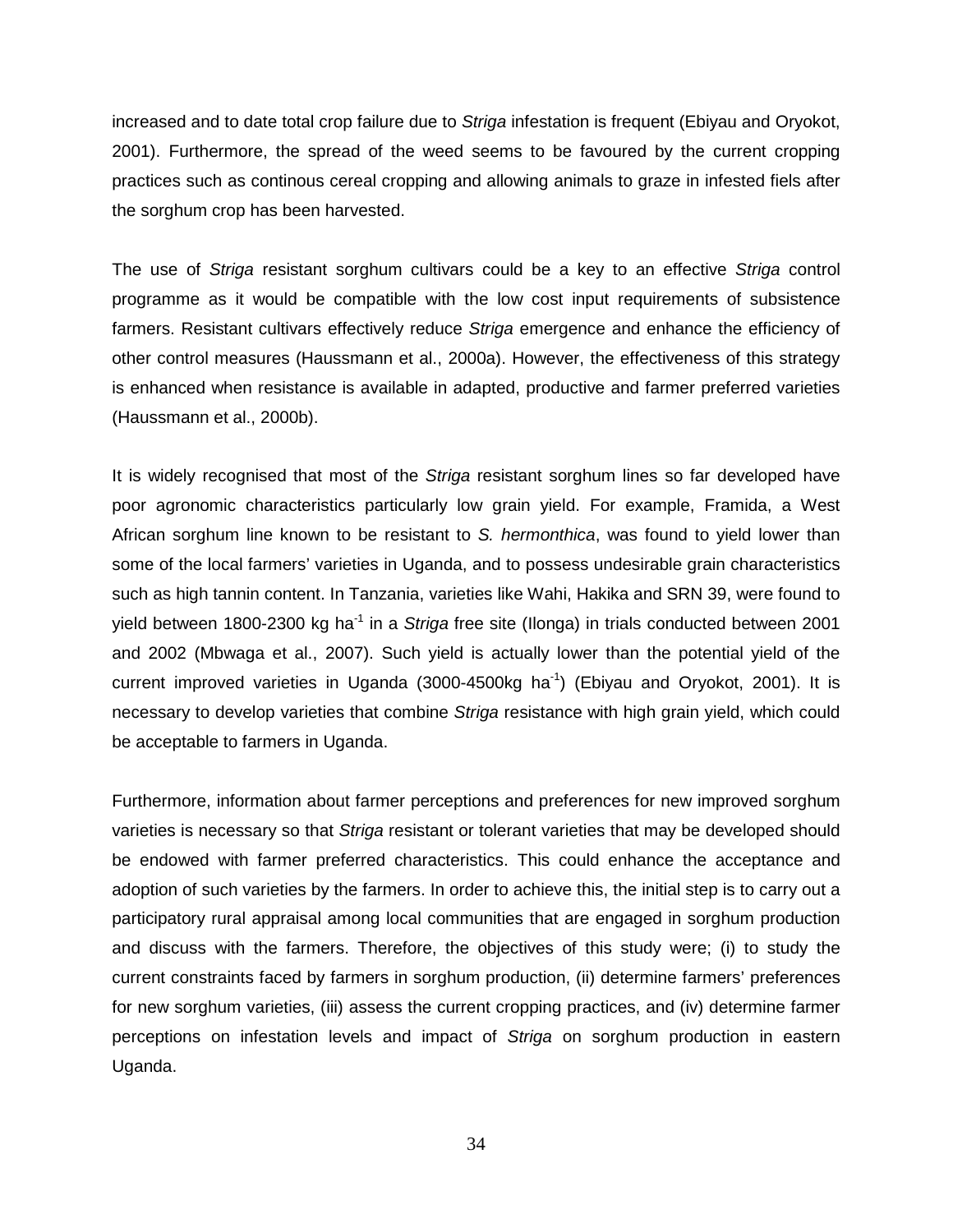### **2.2 Materials and Methods**

The study was divided into two components: a study of farmers' constraints to sorghum production and determination of their preferences for new sorghum varieties; and an assessment of the cropping practices, infestation levels and impact of Striga on sorghum production in Uganda.

## **2.2.1 Farmers' constraints to sorghum production and determination of their preferences for new sorghum varieties.**

Group discussions were held with five farmer groups in the districts of Kaberamaido, Kumi, Bukedea and Pallisa in Eastern Uganda. Two group discussions were held in Kaberamaido district and one in each of Kumi, Bukedea and Pallisa districts. In these districts sorghum is one of the most important staple food crops and the survey focused on farmers who grew sorghum at least every year. The objective of the group discussions was to determine farmers' main constraints to sorghum production and identify their preferences for new sorghum varieties. Using a checklist, farmers were asked to list the current constraints they faced in sorghum production. The constraints were subsequently ranked using pair-wise ranking. Following that, farmers were requested to outline the qualities they would wish new sorghum varieties to possess. In this case, the farmers were guided through a series of attributes ranging from agronomic field performance, post harvest processing, marketing to consumption. The characteristics were also ranked according to their relative importance using pair-wise ranking. The goup discussions covered 172 famers of which 97 were males and 75 were females.

## **2.2.2 Assessment of the cropping practices, infestation levels and impact of Striga on sorghum production in Eastern Uganda.**

A survey was carried out in Kaberamaido, Kumi and Bukedea districts of Eastern Uganda in December 2008. The objective was to derive information about the cropping practices, infestation levels, history of existence and the extent of damage by Striga on sorghum. In this survey, it was deemed necessary to assess the cropping practices because they could have influence on Striga infestation. In each district, two sub-counties were selected and in each subcounty two villages were identified with the help of key informants. In each village 7-9 farmers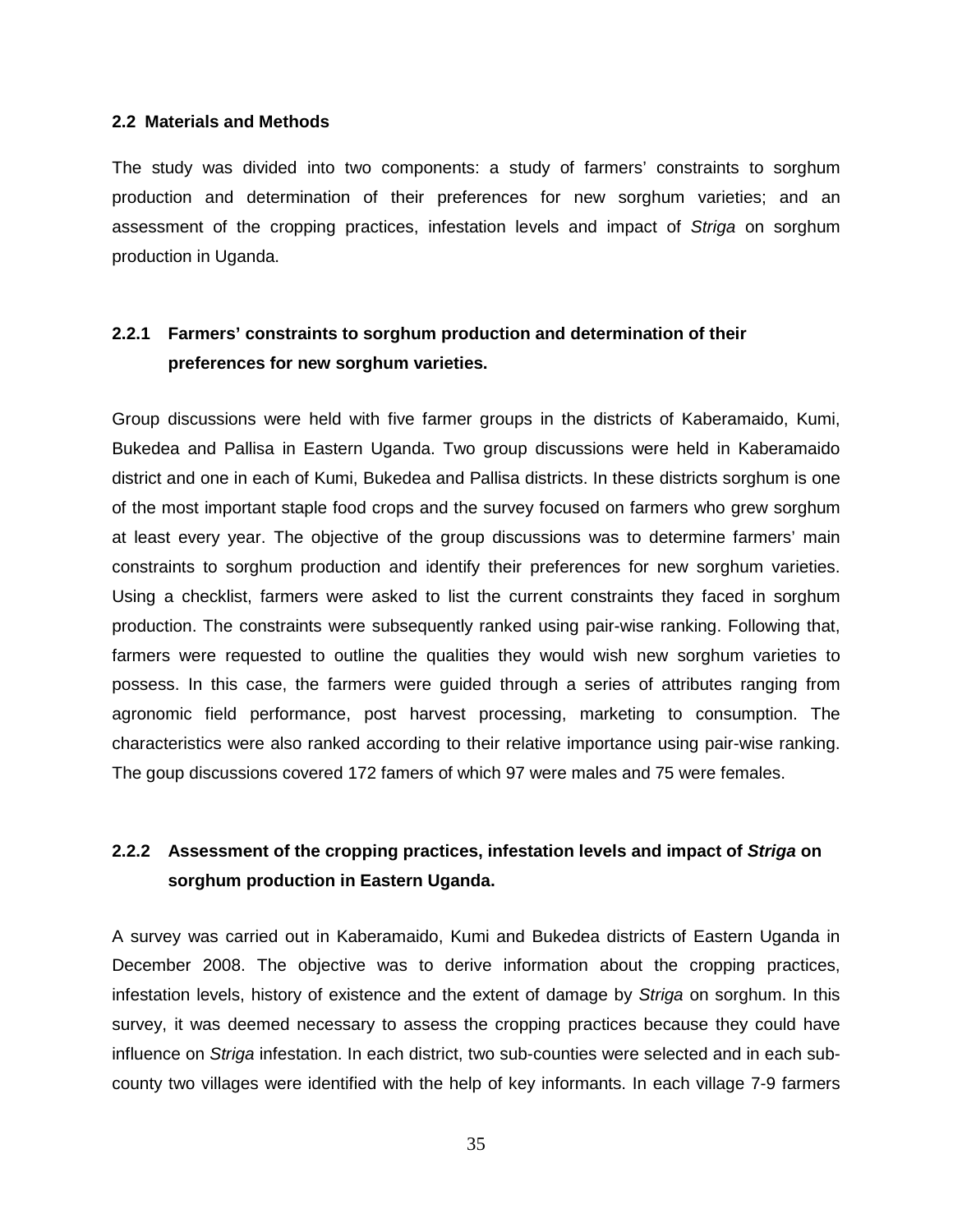who grew sorghum were randomly selected. This resulted in a total of 95 farmers successfully interviewed in the three districts. A semi-structured questionnaire was administered to each selected farmer in his/her own homestead. At the same time field visits were made to each farmer's sorghum field where the history of Striga presence and extent of crop damage were discussed utilising the farmer's own experience. Additionally, the on-spot above ground Striga infestation and crop density in each field were assessed. This was done by randomly placing a quadrant measuring  $1m<sup>-2</sup>$  five times in each field, and the numbers of emerged Striga plants as well as sorghum plants within the quadrant were counted. Furthermore, soil samples were taken from each field visited in order to determine the soil Striga seed bank. This was done by taking five soil cores in each field along an 'M' and composting these into one sample per field (Olupot, 2002). The soil samples were analysed for Striga seed concentration in the laboratory at Serere research station using the sucrose extraction method as described by Berner et al. (1997).

## **2.2.3 Data analysis**

The data on farmers' constraints to sorghum production, their preferences for new sorghum varieties, cropping practices and impact of Striga on sorghum production were analysed using SPSS (Statistical package for social science) version 19 (SPSS, 2010). The data on Striga infestation levels (emerged Striga and soil seed bank), as well as sorghum crop intensity were analysed using Genstat release 14.1 statistical package (Payne et al., 2011).

### **2.3 Results**

### **2.3.1 Attendance in the group discussions**

A total of 172 farmers participated in the group discussions (Table 2.1). The number of farmers per group discussion ranged from 22-41 and both males and females were present in each group discussion. In Kaberamaido district, there were slightly more females (67%) than males while in the other three districts, there were more males than females with an average male: female ration of 3:1. In total, more males attended than females in the four districts.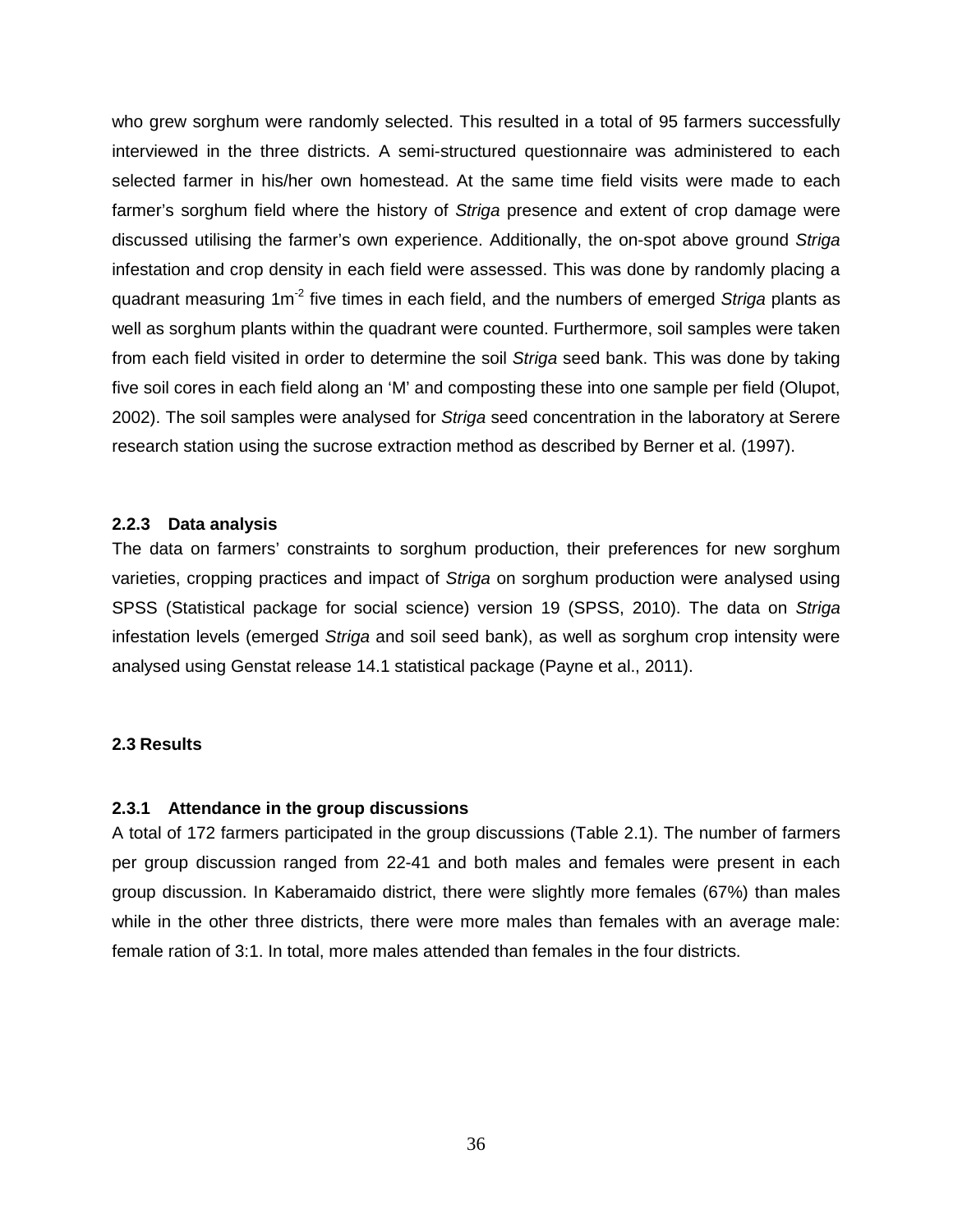| <b>District</b> | No. of farmers | <b>Males</b> | <b>Females</b> |
|-----------------|----------------|--------------|----------------|
| Kaberamaido     | 76             | 25           | 51             |
| Pallisa         | 33             | 27           | 6              |
| <b>Bukedea</b>  | 22             | 15           |                |
| Kumi            | 41             | 30           | 11             |
| <b>Total</b>    | 172            | 97           | 75             |

## **Table 2.1: PRA attendance**

## **2.3.2 Constraints to sorghum production in Eastern Uganda**

A total of 14 different constraints affecting sorghum production were listed by farmers in Eastern Uganda (Tables 2.2 and 2.3). The constraints were both biotic and abiotic with the biotic constraints being the most important. In three out of four districts, Striga was ranked as the number one constraint to sorghum production. Second in importance in most districts were insect pests such as shootfly, stem borers and sorghum midge. Specific to Pallisa district was that lack of seed of improved varieties was ranked as the main constraint to sorghum production, followed by shortage of land. In general, Striga ranks as the most important constraint to sorghum production in the four districts. The main abiotic constraints identified were drought and poor soil fertility.

| Kaberamaido         |                | <b>Kumi</b>         |                |
|---------------------|----------------|---------------------|----------------|
| <b>Constraint</b>   | Rank           | <b>Constraint</b>   | Rank           |
| <b>Striga</b>       |                | Striga              |                |
| Shoot fly           | $\overline{2}$ | Stem borer          | $\overline{2}$ |
| <b>Drought</b>      | 3              | Poor soil fertility | 3              |
| <b>Smuts</b>        | 4              | <b>Termites</b>     | 4              |
| Poor soil fertility | 5              | <b>Smuts</b>        | 5              |
| Midge               | 6              | <b>Drought</b>      | 6              |
| <b>Termites</b>     | 7              |                     |                |
| Other weeds         | 8              |                     |                |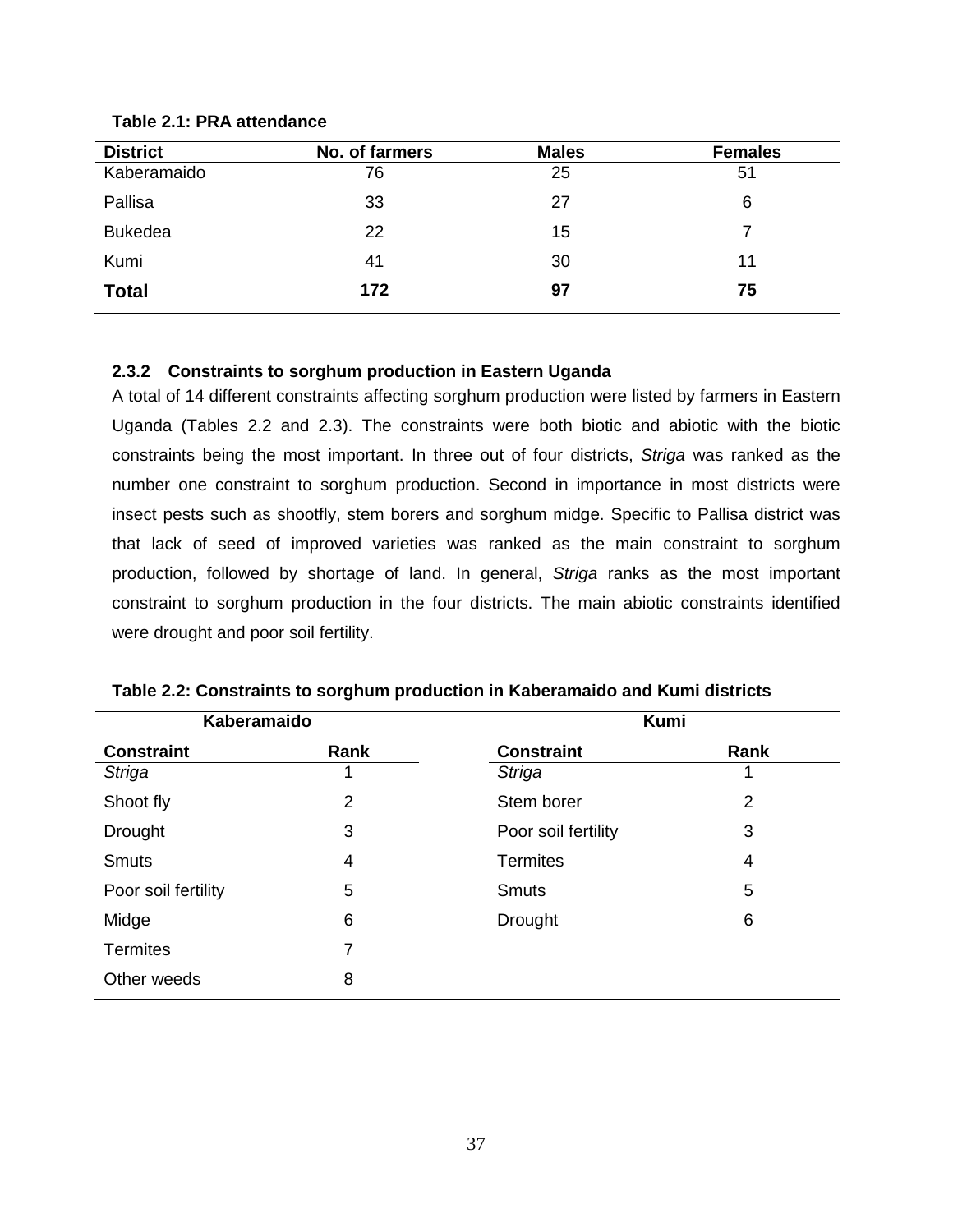| <b>Bukedea</b>                          | יו ייייים יי   | <b>Pallisa</b>                        |      |  |
|-----------------------------------------|----------------|---------------------------------------|------|--|
| <b>Constraint</b>                       | Rank           | <b>Constraint</b>                     | Rank |  |
| <b>Striga</b>                           |                | Lack of seed of<br>improved varieties |      |  |
| <b>Smuts</b>                            | $\overline{2}$ | Shortage of land                      | 2    |  |
| Stem borers                             | 3              | <b>Striga</b>                         | 3    |  |
| Tall varieties, difficult to<br>harvest | 4              | <b>Smuts</b>                          | 4    |  |
| Ergort                                  | 5              | Midge                                 | 5    |  |
|                                         |                | Stem borers                           | 6    |  |
|                                         |                | Storage pests                         | 6    |  |

## **Table 2.3: Constraints to sorghum production in Bukedea and Pallisa districts**

## **2.3.3 Farmers' preferences for new sorghum varieties**

Tables 2.4, 2.5 and 2.6 show a list of farmers' preferences for new sorghum varieties in Eastern Uganda. The main attributes that came out across the districts were grain colour, head shape, plant height, maturity time, Striga resistance and drought tolerance. Red grain colour, erect and compact heads, short plants of 1.5m, a maturity period of three months, Striga resistance and drought tolerance were the main attributes preferred in all the districts (Table 2.4). The relative ranking of these attributes however, varied from district to district. In Kaberamaido district, resistance to Striga was the first ranked attribute, while in Kumi it was red grain coloured sorghum (Table 2.5). In Bukedea district, sorghum with compact and erect long heads was preferred most while in Pallisa district it was drought tolerant sorghum (Table 2.6). Early maturity of around three months featured as the second most important attribute preferred in three out of the four districts. The least important attributes also varied from district to district.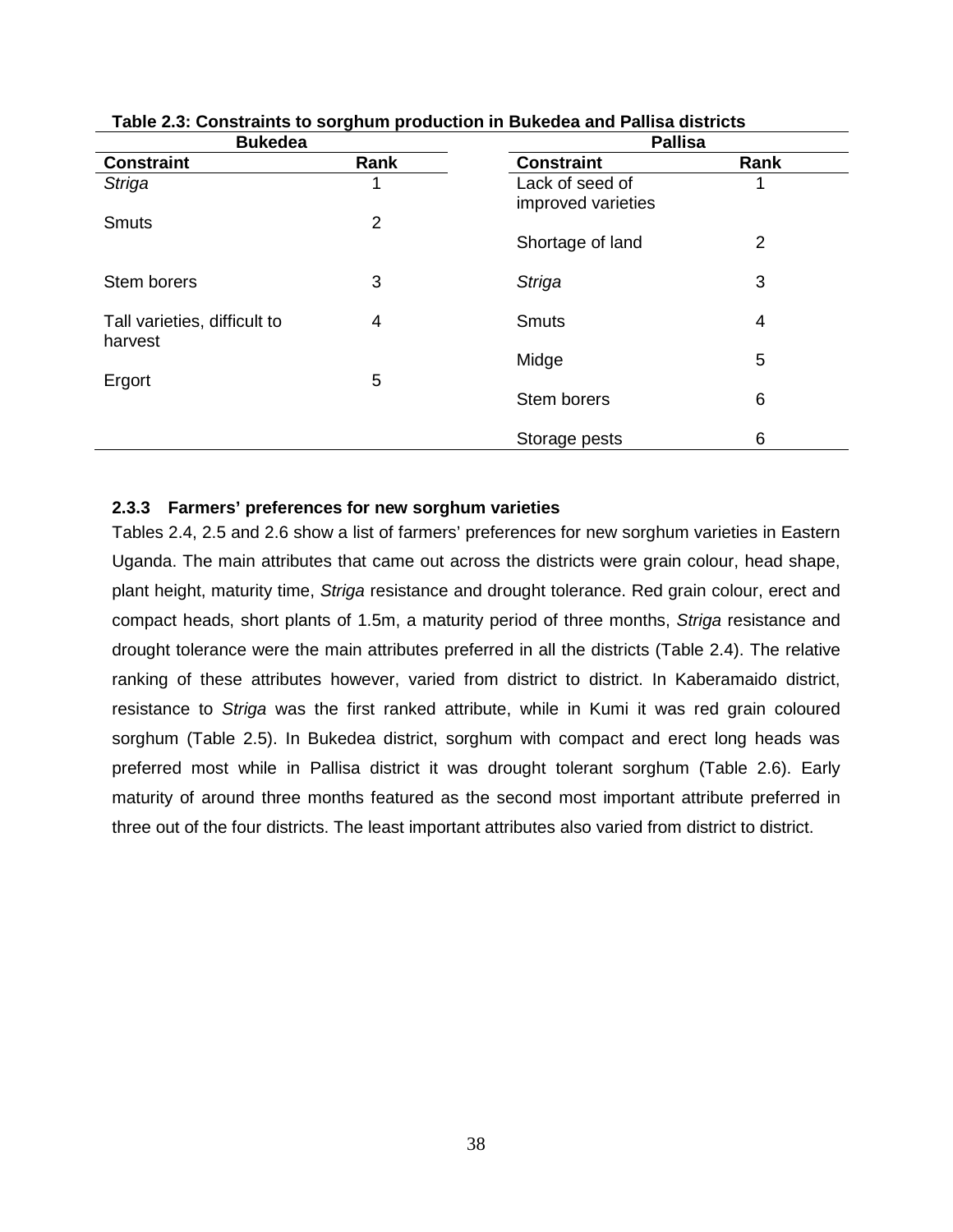| <b>Farmers' preference</b> |
|----------------------------|
| Red                        |
| Erect and compact          |
| Short (1.5m)               |
| Early (3 months)           |
| Resistant/tolerant         |
|                            |

**Table 2.4: The main sorghum attributes preferred by farmers across the 4 districts** 

| Kaberamaido                        |                                                                                             |      | Kumi                                  |                                                                            |                |  |
|------------------------------------|---------------------------------------------------------------------------------------------|------|---------------------------------------|----------------------------------------------------------------------------|----------------|--|
| <b>Attribute</b>                   | Reason(s)                                                                                   | Rank | <b>Attribute</b>                      | Reason(s)                                                                  | Rank           |  |
| Resistance to<br>Striga            | Very poor harvest<br>is got from infested<br>fields                                         | 1    | Red grains                            | - Mixes well with<br>cassava to make good<br>flour<br>- Resistant to birds | 1              |  |
| Early maturity<br>$(2-2.5$ months) | Rain season is<br>short                                                                     | 2    | Early maturity<br>(3 months)          | - Rain season is short<br>- Saves early from<br>hunger                     | $\overline{2}$ |  |
| Short plant                        | Easy to harvest                                                                             | 3    | Compact<br>head                       | - Gives high grain output<br>after threshing                               | 3              |  |
| Drought tolerant                   | Drought is common                                                                           | 4    | Big grains                            | - Yields high                                                              | 3              |  |
| Red grains                         | - Sells better in<br>market<br>- Mixes well with<br>cassava to make<br>good flour for bread | 5    | Heavy grain<br>weight                 | - Fetches more money                                                       | 3              |  |
| Big seeds                          | Yields are high                                                                             | 6    | Tolerance to<br>pests and<br>diseases |                                                                            | 3              |  |
| Compact head                       | Yields are high                                                                             | 7    | Medium<br>height (1.5m)               | - Easy to harvest                                                          | 4              |  |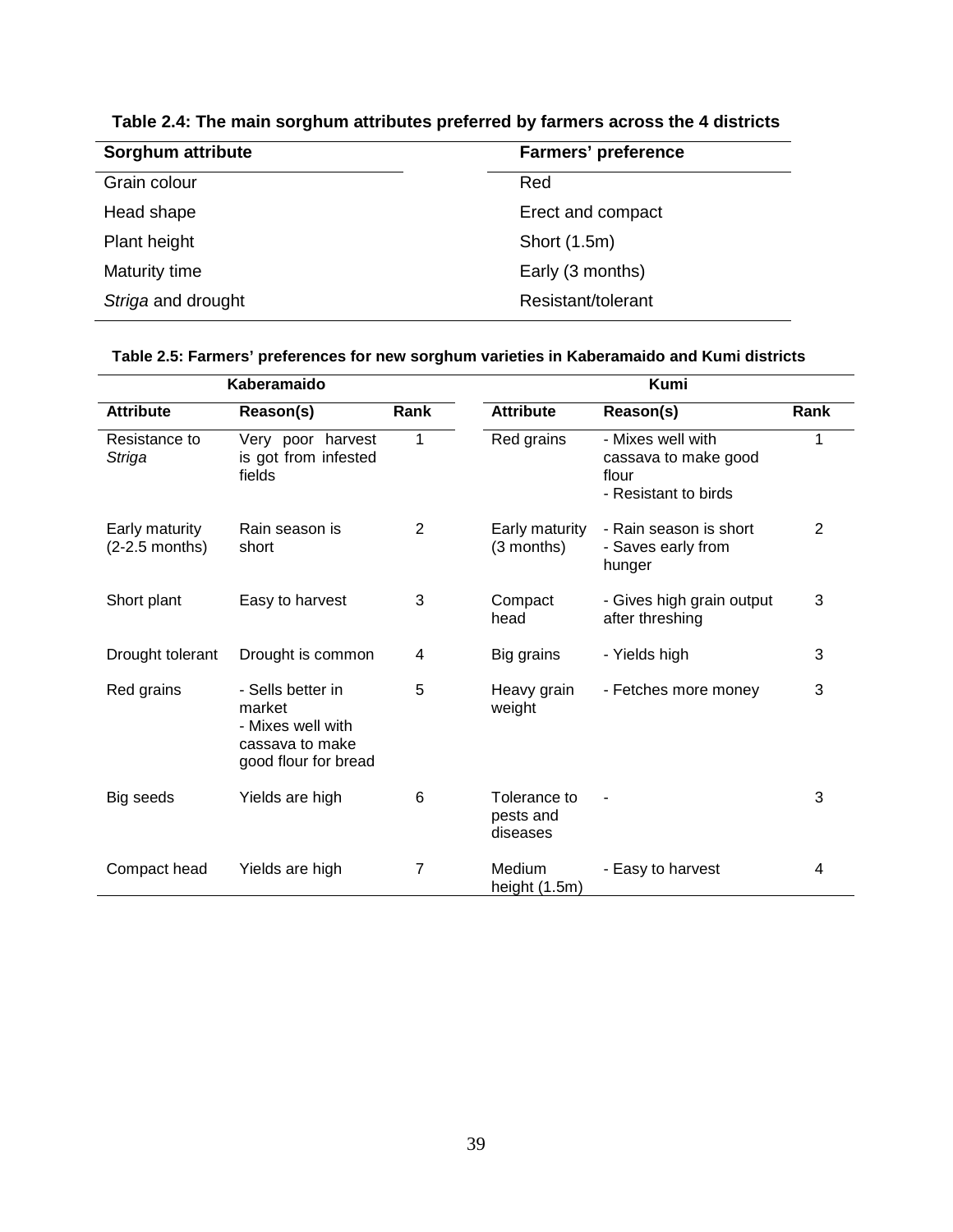| <b>Bukedea</b>                                  |                                                                         |      | <b>Pallisa</b>             |                                  |      |  |
|-------------------------------------------------|-------------------------------------------------------------------------|------|----------------------------|----------------------------------|------|--|
| <b>Attribute</b>                                | Reason(s)                                                               | Rank | <b>Attribute</b>           | Reason(s)                        | Rank |  |
| Compact erect and<br>long head, large<br>grains | -Yields high<br>- Easy to thresh                                        | 1    | Tolerant to drought        | - Drought is<br>common           | 1    |  |
| Red grains                                      | - Good for<br>bread/Kalo<br>- Resistant to<br>birds<br>- Easy to market | 2    | Early maturity             | - Short rain<br>season           | 2    |  |
| Short plant                                     | - Resistant to<br>lodging<br>- Easy to<br>harvest                       | 3    | Big compact heads          | - Yields high                    | 3    |  |
| <b>Resistant to smuts</b>                       |                                                                         | 4    | Short plants               | - Easy to harvest                | 4    |  |
| Resistant to Striga                             |                                                                         | 5    | <b>Resistant to Striga</b> |                                  | 5    |  |
| Ease of storage                                 |                                                                         | 6    | Red grains                 | - Good for bread<br>- Marketable | 6    |  |
| Ease of grinding                                |                                                                         | 7    |                            |                                  |      |  |

**Table 2.6: Farmers' preferences for new sorghum varieties in Bukedea and Pallisa districts** 

## **2.3.4 Cropping practices: Soil types, sources of sorghum seed and time of planting sorghum**

There was little variation in soil type among the one hundred and five farmers' fields surveyed in the three districts (Table 2.7a). Sandy-loam soil appeared to be more common followed by loam soil and lastly sandy soil. Regarding the sources of sorghum seed for planting, it was found that more than half of the farmers planted their own home saved seed. A fair proportion of the farmers bought seed from the local markets, and others got seed from friends/relatives. Only two farmers reported having received sorghum seed from Non Governmental Organisations (NGOs). It was also found during this survey that most farmers in Eastern Uganda planted their sorghum crops at the beginning of the second rain season (August). A few farmers planted either earlier in July or late in September. Those who planted late indicated that the oxen were not readily available for land preparation, while those who planted earlier owned their oxen.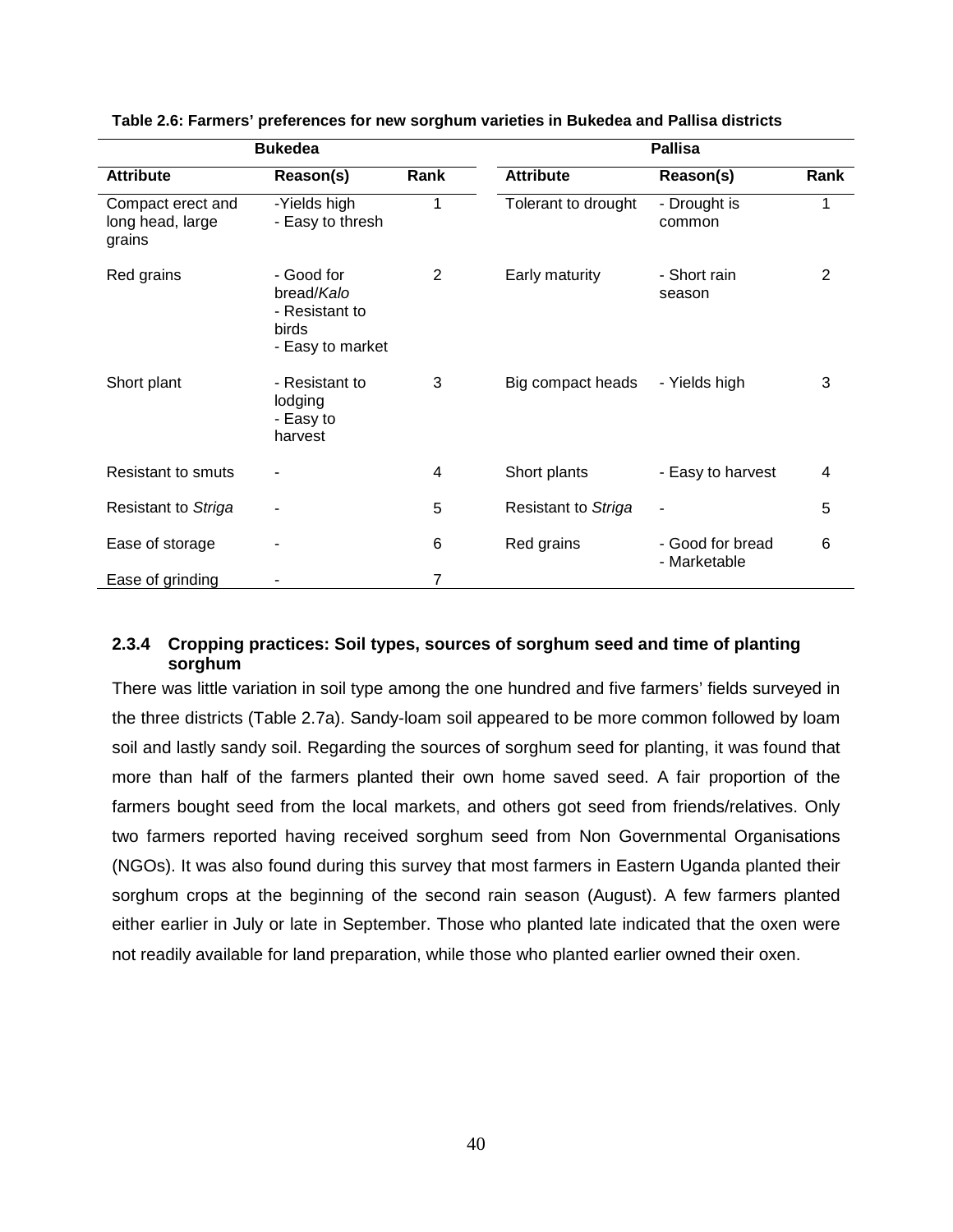|                           | <b>Responses</b>  | <b>Frequency</b> | Percentage |
|---------------------------|-------------------|------------------|------------|
|                           | Loam soil         | 29               | 30.5       |
| Soil type                 | Sandy soil        | 26               | 27.4       |
|                           | Sandy-loam soil   | 60               | 42.1       |
|                           | Own saved         | 53               | 56.4       |
| Source of sorghum seed    | Friends/relatives | 16               | 17.0       |
|                           | Local market      | 23               | 24.5       |
|                           | <b>NGO</b>        | $\overline{2}$   | 2.1        |
|                           | June              | 3                | 3.2        |
| Month of planting sorghum | July              | 18               | 18.9       |
|                           | August            | 61               | 64.2       |
|                           | September         | 13               | 13.7       |

**Table 2.7a: Cropping practices: Soil types, seed sources and planting times** 

## **2.3.5 Cropping practices: Field operations**

The majority of farmers interviewed (81%) prepared their land using ox-plough and only 18% prepared using hand hoes (Table 2.7b). All the farmers interviewed planted sorghum by broadcasting by hand. Over 92% of the farmers weeded sorghum fields only once and only six reported weeding twice. Almost all the farmers (98.9%) weeded their sorghum fields using hand hoes. It was also realised that some few farmers (13.8%) used inorganic fertilizers in sorghum production. However, the majority of farmers (86%) did not use inorganic fertilizers in sorghum production. In terms of field management after the sorghum crop was harvested, it was found that 70% of the farmers allowed animals (cattle and goats) to graze in the fields. A small proportion of farmers immediately ploughed under the sorghum stalks. Cereal-legume (sorghum-groundnuts or cowpea) rotation system was the most common crop rotation system, but a considerable proportion of the farmers (33.7%) practiced cereal-cereal (sorghum-millet or sorghum-maize) rotation system. The least common among the three crop rotation systems identified was cereal-root crop rotation. The most common intercropping system mentioned was sorghum and finger millet.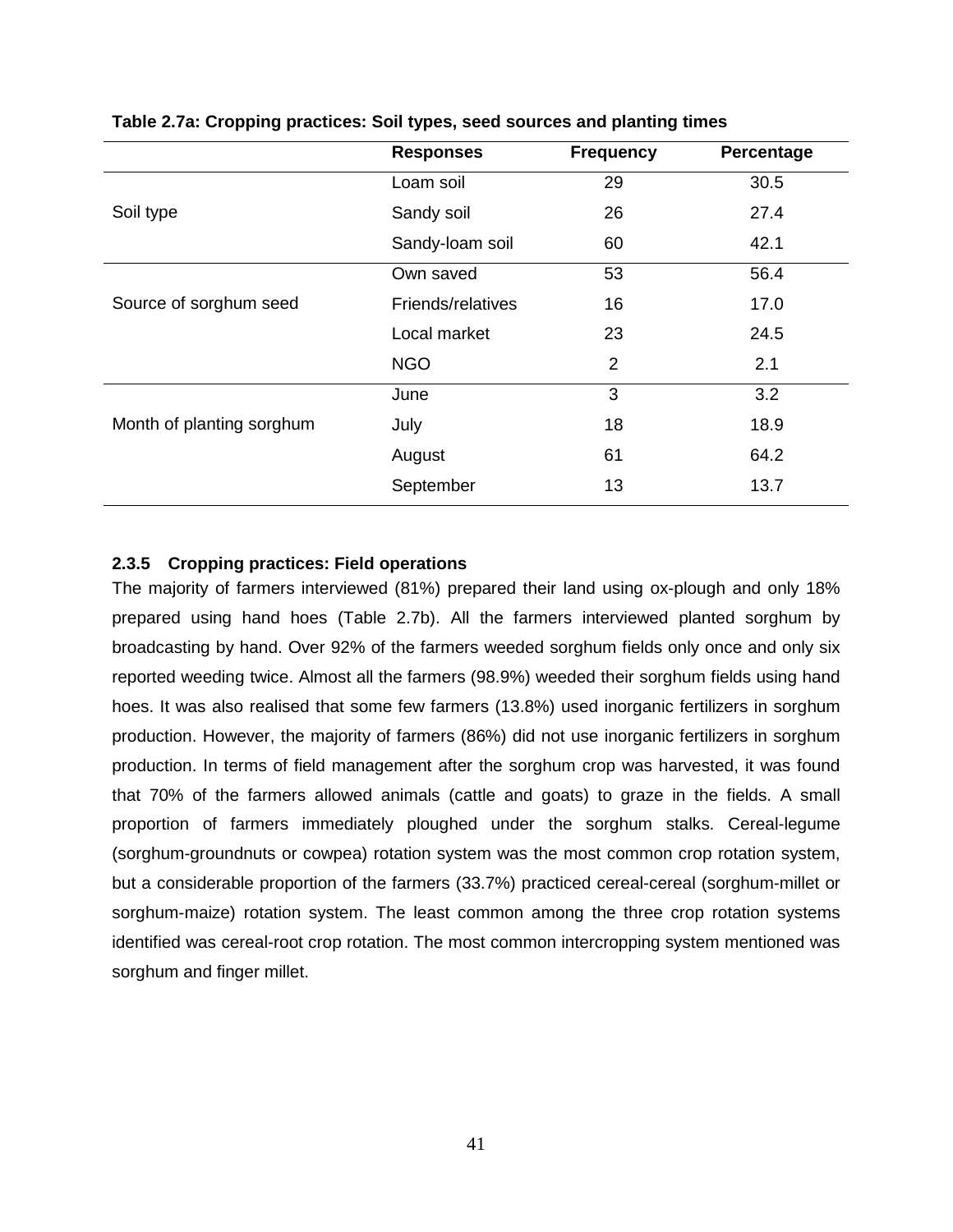| <b>Cropping practices</b>      | <b>Responses</b>         | <b>Frequency</b> | Percentage     |
|--------------------------------|--------------------------|------------------|----------------|
| Method of land preparation     | Hand hoe                 | 18               | 18.9           |
|                                | Ox-plough                | 77               | 81.1           |
| Method of planting             | <b>Broadcasting</b>      | 95               | 100            |
|                                | Row planting             | $\mathbf 0$      | $\overline{0}$ |
|                                | Once                     | 87               | 92.6           |
| Number of weedings             | Twice                    | 6                | 6.4            |
|                                | No weeding               | 1                | 1.1            |
| Method of weeding              | Hand hoe                 | 92               | 98.9           |
|                                | None                     | 1                | 1.1            |
| Fertilizer application         | Yes                      | 13               | 13.8           |
|                                | <b>No</b>                | 81               | 86.2           |
|                                | Leave animals to graze   | 67               | 70.5           |
|                                | <b>Burn</b>              | 1                | 1.1            |
| Field management after harvest | Plough under             | 5                | 5.3            |
|                                | Leave to fallow          | 1                | 1.1            |
|                                | Animals graze and plough | 5                | 5.3            |
|                                | under                    |                  |                |
|                                | <b>Others</b>            | 16               | 16.8           |
|                                | Cereal-Cereal            | 32               | 33.7           |
| Crop rotation system           | Cereal-Legume            | 53               | 55.8           |
|                                | Cereal-Root crop         | 10               | 10.5           |

# **Table 2.7b: Cropping practices: Field operations**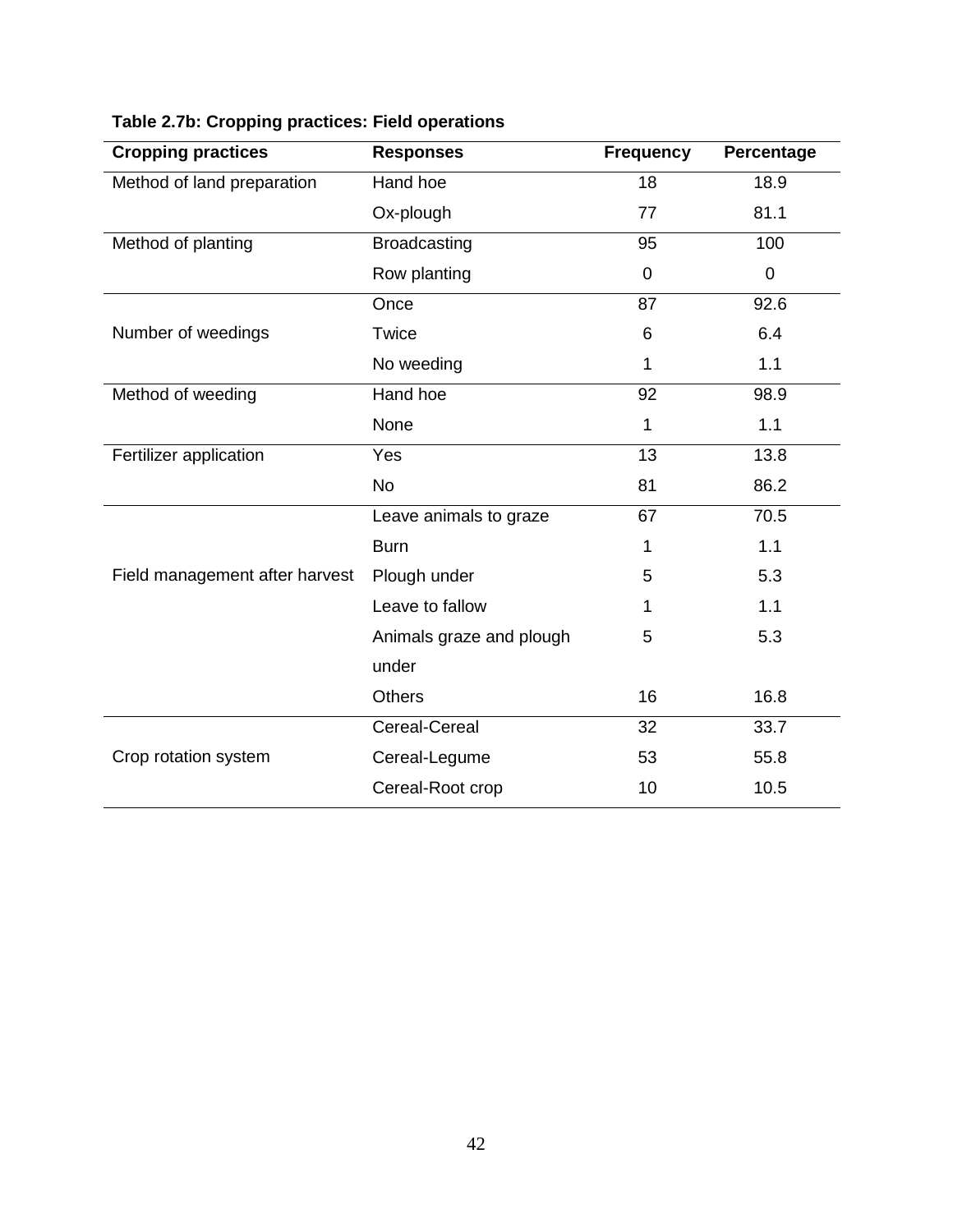### **2.3.6 Farmers' knowledge about the Striga problem**

Through discussions with individual farmers, this survey revealed that farmers in Eastern Uganda have some knowledge about the Striga problem in their fields (Table 2.8). It was discovered that about 37% of the farmers had observed Striga in their fields for over 10 years while 43.7% had observed it in less than 10 years. A few farmers (19.5%) saw Striga in their fields in the past 3 years. The survey also found that over 95% of the farmers recognised Striga hermonthica as the only Striga species infesting their fields and damaging cereal crops. Three farmers reported S. asiatica and only one farmer identified both species. About 64% of farmers indicated the degree of Striga infestation in their fields to be high while 22.7% perceived the degree of infestation to be low. A series of factors were identified by farmers as contributing to the increase in Striga but the most common factor that was reported was continuous cereal cropping (45%). It was however surprising to find that a relatively equal proportion of farmers (44%) had no idea about the factors that led to Striga increase. Similarly, while a fair proportion of farmers (36.8%) rated the crop losses caused by Striga as high, a relatively equal proportion (35.8%) had no idea about the level of crop losses caused by Striga. Another finding was that 62% of the farmers had no idea of any methods of controlling Striga and completely no farmer mentioned the use of resistant varieties. A few farmers reported the use of crop rotation and manure application (15.8% each). Furthermore, in terms of the best control methods as perceived by farmers, 70.6% of the farmers had no idea. A small proportion of farmers (12.6%) suggested manure application and 11.6% suggested crop rotation.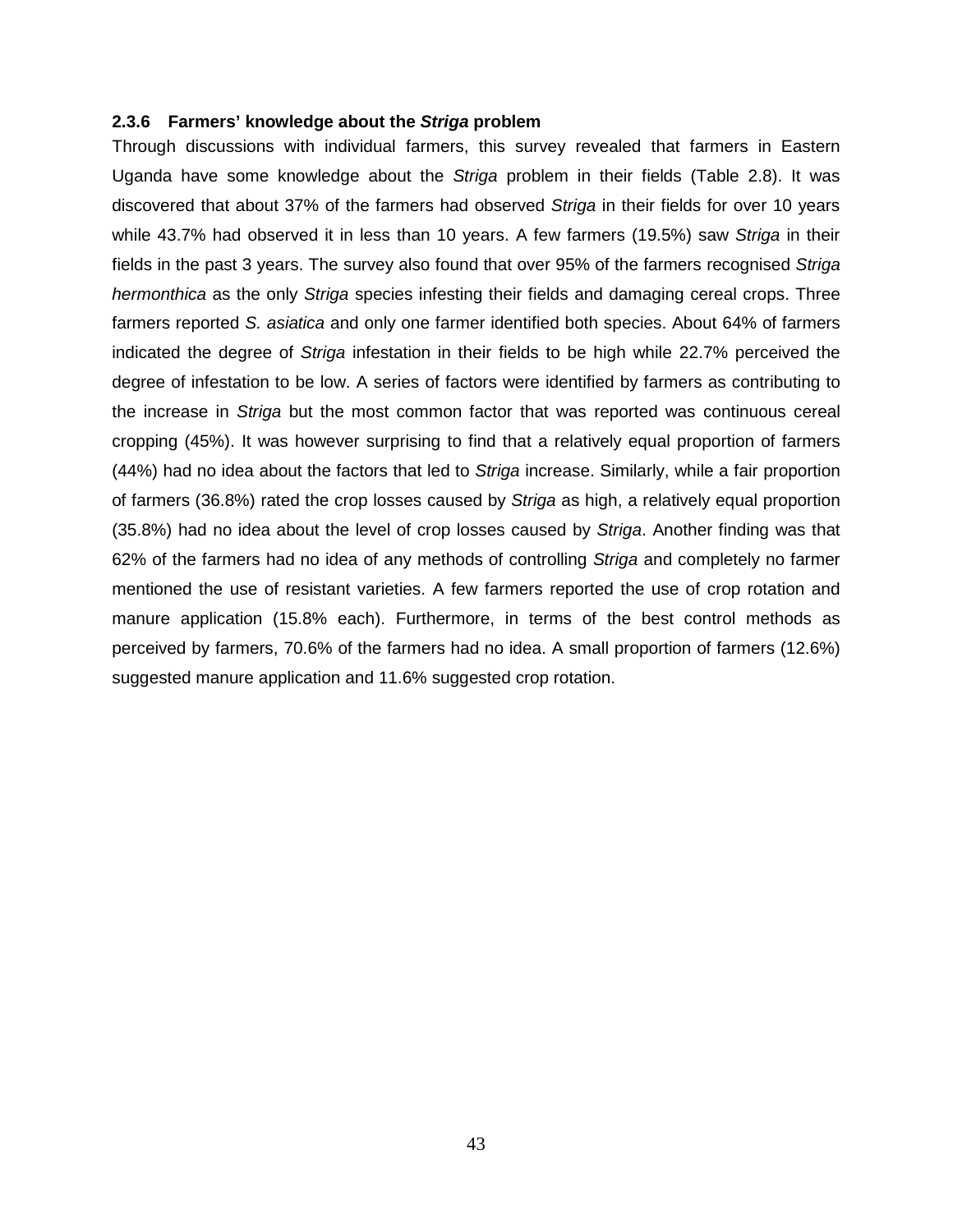| Knowledge aspect                          | <b>Response</b>            | <b>Frequency</b> | Percentage |
|-------------------------------------------|----------------------------|------------------|------------|
| Number of years Striga has existed in     | Over 10 years              | 32               | 36.8       |
| his/her field                             | Less than 10 years         | 38               | 43.7       |
|                                           | Less than 3 years          | 17               | 19.5       |
| Striga species present in the field       | S. hermonthica             | 84               | 95.5       |
|                                           | S. asiatica                | 3                | 3.4        |
|                                           | Both species               | 1                | 1.1        |
| Degree of Striga infestation in the field | <b>High</b>                | 56               | 63.6       |
|                                           | Moderate                   | 12               | 13.6       |
|                                           | Low                        | 20               | 22.7       |
| Factors that increase Striga              | Continuous cereal          | 43               | 45.3       |
|                                           | cropping                   |                  |            |
|                                           | <b>Exhausted soils</b>     | 6                | 6.3        |
|                                           | Animal grazing             | $\overline{2}$   | 2.1        |
|                                           | Wind dispersal             | 1                | 1.1        |
|                                           | Water dispersal            | 1                | 1.1        |
|                                           | No idea                    | 42               | 44.2       |
| Crop losses due to Striga                 | High                       | 35               | 36.8       |
|                                           | Moderate                   | 13               | 13.7       |
|                                           | Low                        | 13               | 13.7       |
|                                           | No idea                    | 35               | 35.8       |
| Current control methods practiced         | Crop rotation              | 15               | 15.8       |
|                                           | Intercropping              | 1                | 1.1        |
|                                           | Manure application         | 15               | 15.8       |
|                                           | Fertilizer application     | 5                | 5.3        |
|                                           | <b>Resistant varieties</b> | 0                | 0          |
|                                           | None                       | 59               | 62.1       |
| Perceived best control method             | Crop rotation              | 11               | 11.6       |
|                                           | Manure application         | 12               | 12.6       |
|                                           | Fertilizer application     | 5                | 5.3        |
|                                           | No idea                    | 67               | 70.6       |

# **Table 2.8: Farmers' knowledge about the Striga problem**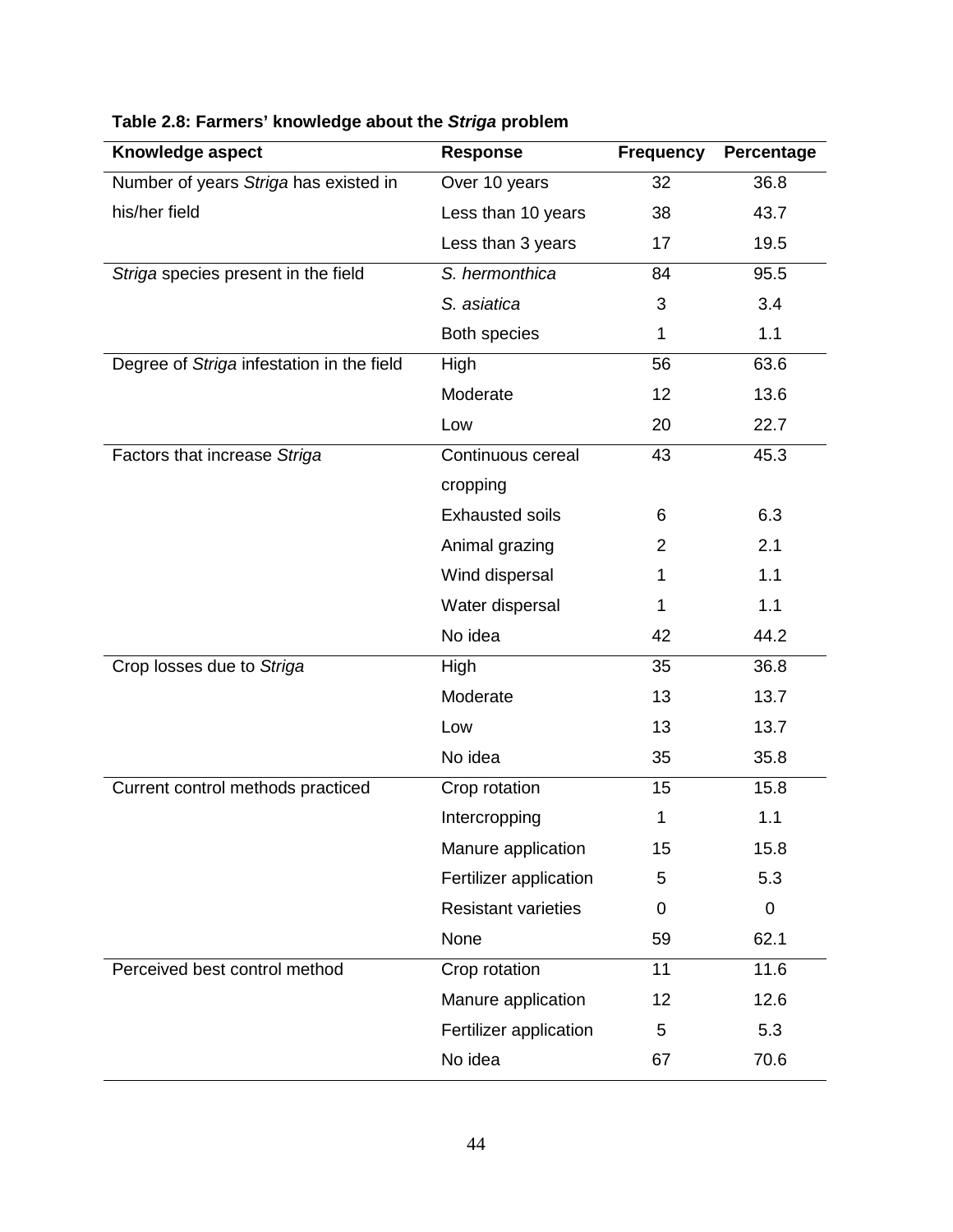## **2.3.7 Crop density and Striga incidence in three districts of Eastern Uganda**

Table 2.9 shows the mean squares from the analysis of variance for crop density and Striga incidence for eight sub-counties of three districts in Eastern Uganda, while Figure 2.1 shows the mean values. The differences in crop density were not significant between the various subcounties in the three districts. However, in all sub-counties, sorghum crop density was generally lower than the locally recommended of at least 18 sorghum plants per square meter. Numbers of emerged Striga plants in individual farmers' fields differed significantly (P<0.05) between the different sub-counties in the three districts (ranging from 3-16 Striga plants  $m<sup>-2</sup>$ ). It was observed that the number of emerged Striga plants in farmers' fields was highest in Kumi sub-county of Kumi district followed by Anyara sub-county in Kaberamaido district. It was lowest in Ngero and Atutur sub-counties of Kumi and Bukedea districts respectively. On the other hand, the differences in Striga soil seed bank were highly significant (P<0.001) between the various subcounties in the three districts. The highest Striga soil seed bank was recorded in Kumi subcounty of Kumi district followed by Anyara sub-county of Kaberamaido district. Striga soil seed bank was lowest in Mukura sub-county of Kumi district. The two sub-counties of Bukedea district had equal amounts of Striga seed in their soils, which were on average lower than other districts. The correlation between the Striga soil seed bank and the number of emerged Striga plants in farmers' fields was highly significant  $(P<0.001)$  and positive  $(r=0.43)$ . This indicates that the more the Striga seed in the soil, the more the Striga plants that emerge above ground in the presence of a host crop.

| Crop intensity and Striga incidence    | Source of variation | d.f. | Mean squares |
|----------------------------------------|---------------------|------|--------------|
| No. sorghum plants $m-2$               | Sub-county          | 7    | 37.77        |
|                                        | Residual            | 88   | 21.02        |
|                                        | Total               | 95   |              |
| No. Striga plants m <sup>-2</sup>      | Sub-county          | 7    | 171.79*      |
|                                        | Residual            | 88   | 78.94        |
|                                        | Total               | 95   |              |
| No. Striga seeds kg <sup>-1</sup> soil | Sub-county          | 7    | 134699**     |
|                                        | Residual            | 88   | 12057        |
|                                        | Total               | 95   |              |

**Table 2.9: Mean squares from analysis of variance for crop density and Striga incidence for 8 sub-counties in 3 districts of Eastern Uganda** 

\*Significant at P<0.05. \*\* Significant at P<0.001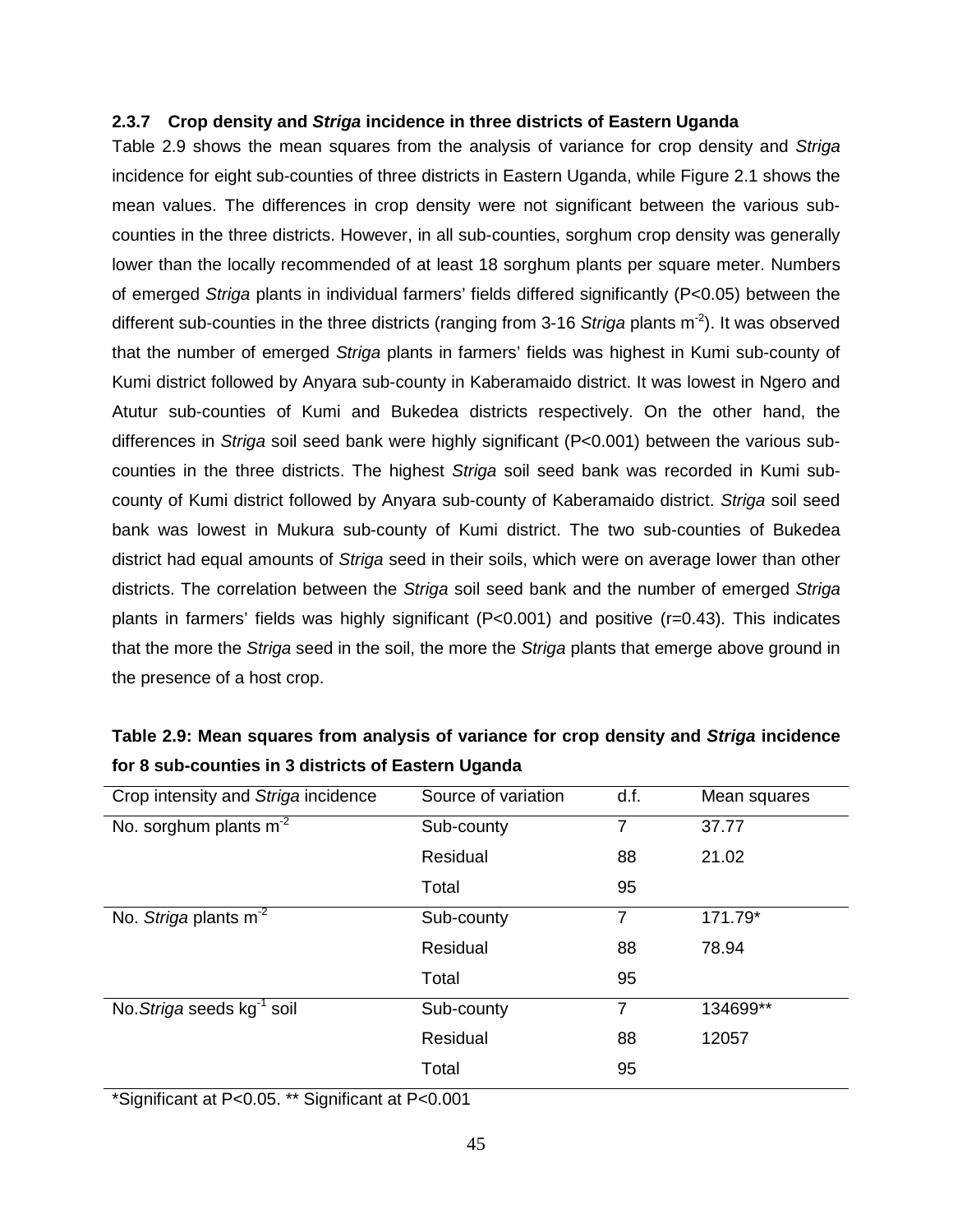

**Figure 2.1: Mean values for c crop density and Striga incidence in 8 sub-counties of 3 districts of Eastern Uganda**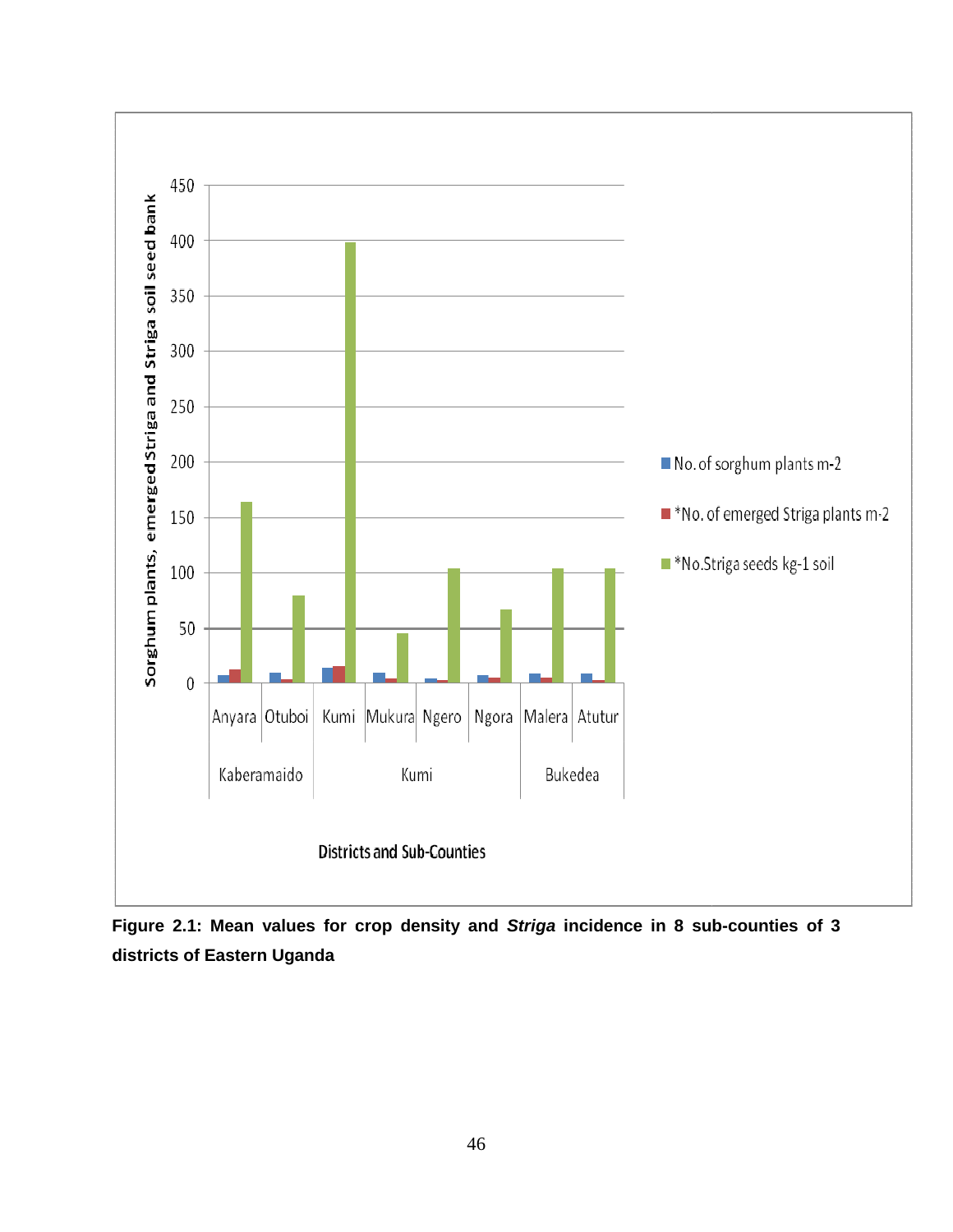## **2.4 Discussion**

## **2.4.1 Constraints to sorghum production and farmers' preferences for new sorghum varieties**

In the present survey, farmers have identified Striga as the leading constraint affecting sorghum production in Eastern Uganda. This finding is consistent with earlier surveys carried out in the region (Ebiyau and Ouma, 1995, Akwang et al., 1998, 1999) in which farmers had earlier on pointed out the Striga problem in cereal cultivation. This survey has confirmed the persistence of the Striga problem and in fact with evidence of an increase in infestation. The evidence of increase was shown by the high proportion of farmers who had newly observed Striga in their fields in both less than three years and ten years. Exceptionally in Pallisa district, Striga was not considered a main threat to sorghum production. It was observed that in this district, farmers frequently grew cotton and cowpea in rotation with their cereal crops. In a series of studies over the years (Traore et al., 2011, Schulz et al., 2003, Olupot et al., 2003, Olupot, 2002, Ariga et al., 1997, Parker and Riches, 1993), cotton and cowpea have been found to effectively suppress Striga infestation when grown in rotation with cereal crops by inducing suicidal germination of its seeds in the soil. This therefore probably explains why Striga does not feature as a main constraint to sorghum production in Pallisa district.

In terms of preference for new sorghum varieties, farmers included in this survey preferred red grain sorghum, with compact and erect heads, maturing in about three months, a plant height of 1.5m in addition to being Striga resistant and drought tolerant. Red grain sorghum was preferred because it reportedly mixes well with dry cassava chips to produce flour that is used for making the local bread (Atap). This probably indicates that one of the main uses of sorghum in this region is for food preparation because the breweries normally use white grain sorghum. For example, Epuripur sorghum that is currently used by Nile breweries Ltd for making Eagle lager beer is a white grained sorghum variety. Farmers also pointed out that the red grain sorghum fetches more money since it is bought by traders even from Western Kenya. Additionally, red grained sorghum was said to be resistant to bird damage compared to white grained sorghum. Red grained sorghum is therefore important in these communities for both food and cash income. However, most if not all of the previous improved varieties released were either brown seeded or white.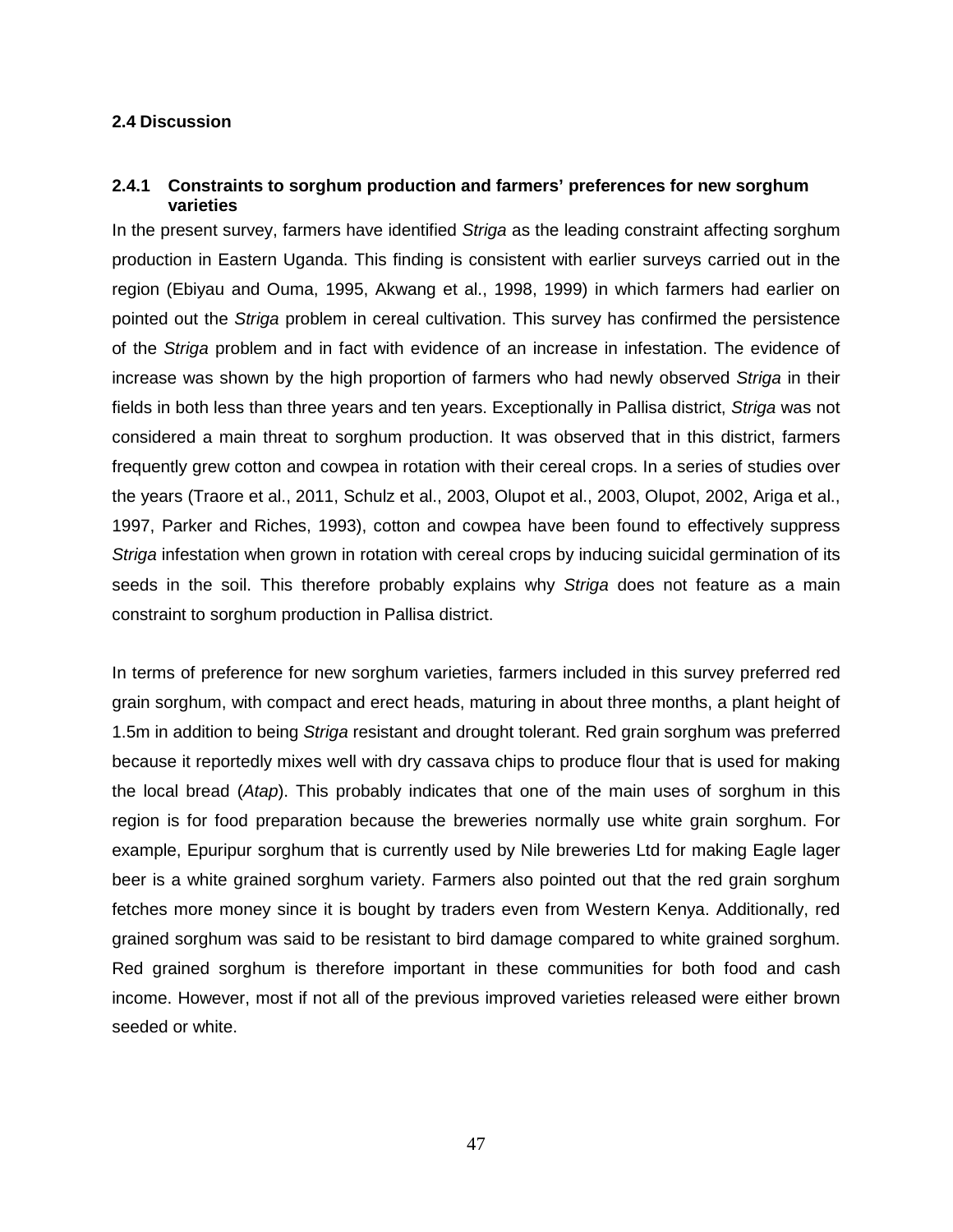Compact and erect sorghum heads were associated with higher yields. Sorghums with compact and erect heads belong to the Kafir race (Bantilan et al., 2004). According to the same authors, the genes contributing to yield in sorghum are found in the races Kafir, Caudatum and Durra. It can therefore be observed that farmers in this survey were correctly associating compact and erect heads to increased sorghum yields. Early maturity on the other hand was being associated with drought escape and early relief from hunger. This indicates that drought is also a major problem in Eastern Uganda, and additionally demonstrates the importance of sorghum as a food security crop in the region. While there are two growing seasons in a year for Eastern Uganda, the rain period is hardly more than three months in each.

## **2.4.2 Soil types and sources of sorghum seed for planting**

The problem of Striga has previously been reported to increase under conditions of light soils with low soil fertility among others (Oswald, 2005; Olupot, 2002; Ariga et al., 1997, Enserink, 1995). This survey found that most of the soils in Eastern Uganda were sandy-loam, loam or sandy soils that were visibly light and seemingly infertile or exhausted. This observation may partly explain the increased Striga infestation in Eastern Uganda. One other factor that has previously been found to contribute to increase in Striga infestation is planting sorghum seed already contaminated with Striga seeds (Kamal et al., 2007, Olupot et al., 2005, Berner et al., 1994). Most of the farmers interviewed during this survey planted their own home saved seed, which they had previously harvested from their already infested fields. This probably leads to increase in Striga levels in their fields. Buying sorghum seed from the local markets within the same area also does the same because most of the surrounding area is infested with Striga. Most of the sorghum sold in the local markets is probably grown within the surrounding villages.

### **2.4.3 Field operations**

In a number of earlier investigations (Kamal et al., 2007, Olupot et al., 2005, Ransom et al., 1997, Berner et al., 1994 and Kim, 1991), animal grazing has been pointed out as one of the main channels through which Striga seed is dispersed. The present survey found that 70% of the farmers open their fields for animals to graze on the stover after the sorghum grain has been harvested. From field observations, it was at that stage that most of the Striga shoots also matured and shed their seed. Therefore, through grazing, the animals (cattle and goats) move mature Striga seeds from infested fields to un-infested ones thereby spreading the weed from field to field and resulting in increased Striga infestations. In the case of weeding, it was found that almost all the farmers encountered (92%) carry out weeding of their sorghum crop only once, presumably 3-4 weeks after crop emergence. At that stage, the Striga plants may not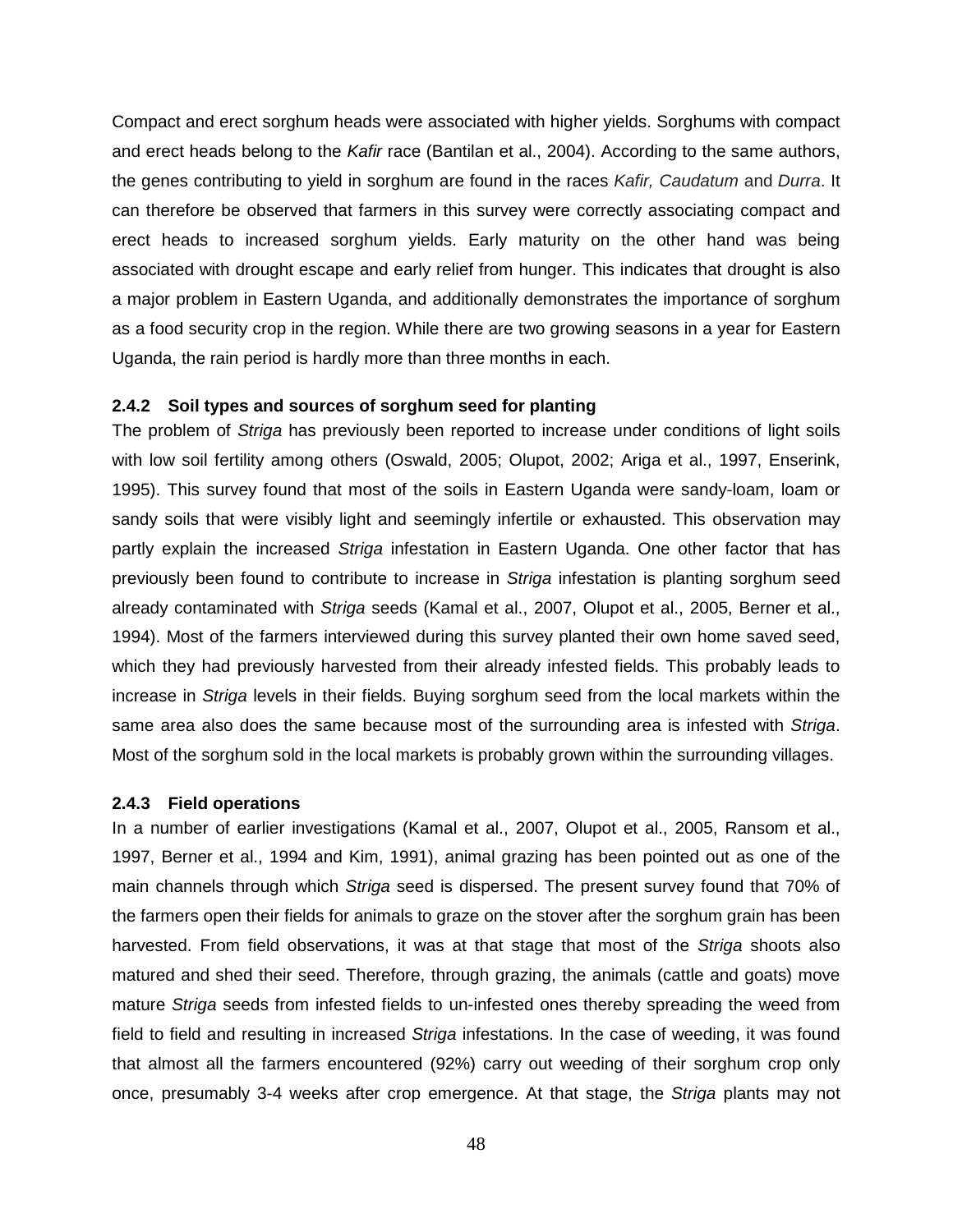have emerged, as it has been observed to start emerging around six weeks after crop emergence. In this case, Striga escapes the first weeding operation, and since farmers generally do not carry out a second weeding, Striga is left to mature and shed thousands of its seed back into the soil therefore building up its soil seed bank. This is also probably the reason why many sorghum fields show thousands of Striga plants flowering at the end of the season in these districts (personal observation). Whereas it has been reported by several authors (Fasil Reda and Verkleij, 2007; Olakojo and Olaoye, 2007; Grenier et al., 2004; Mohamed et al, 2003; Aflakpui et al., 1994; Parker and Riches, 1993) that inorganic fertilizers, particularly nitrogenous fertilizers minimise Striga damage on sorghum, it was realised in this survey that a majority of the farmers (86%) did not use inorganic fertilizers in sorghum production. This indicates that farmers are probably not able to apply the technology of inorganic fertilizers to control Striga. It may also suggest that farmers are not aware of the positive effects of inorganic fertilizers as shown by only 5% who applied fertilizers as a method to minimise Striga damage. Awareness creation on the positive effects of fertilization and the use of Striga resistant sorghum varieties might be some of the options that could be applicable to control Striga infestation.

## **2.4.4 Farmers' knowledge about the Striga problem**

Basing on the farmers knowledge about the problem of Striga in Eastern Uganda, it could be seen that Striga is spreading into new fields. This is evidenced by a total of 63.2% of farmers having recently seen Striga in their fields within the last 10 years, more so the 19.5% who have recently seen it within the last 3 years. The fact that a considerable proportion of farmers (44%) have no idea about the factors that lead to increase in Striga infestation and the associated crop losses (35.8%) could be considered as a challenge to cereals research in Uganda. In addition, a large proportion of farmers (70.6%) having no idea about possible control options that could be used to manage Striga is also a challenge to research and extension. It probably indicates the need for research and extension workers to carry out adequate farmer sensitisation about Striga biology and its control. Even more challenging, particularly to sorghum breeding, is that farmers have no idea about the possibility of having *Striga* resistant sorghum varieties. It brings out the urgent need to develop and evaluate Striga resistant sorghum varieties because this is the option that is likely to be applicable to the resource poor farmers who are the majority of sorghum growers in Eastern Uganda.

### **2.4.5 The level of Striga infestation in farmers' fields**

It was found out from this study that the soils in farmers' fields are heavily loaded with Striga seed. Pieterse and Verkleij (1991) indicated that in heavily infested fields, only about 30% of the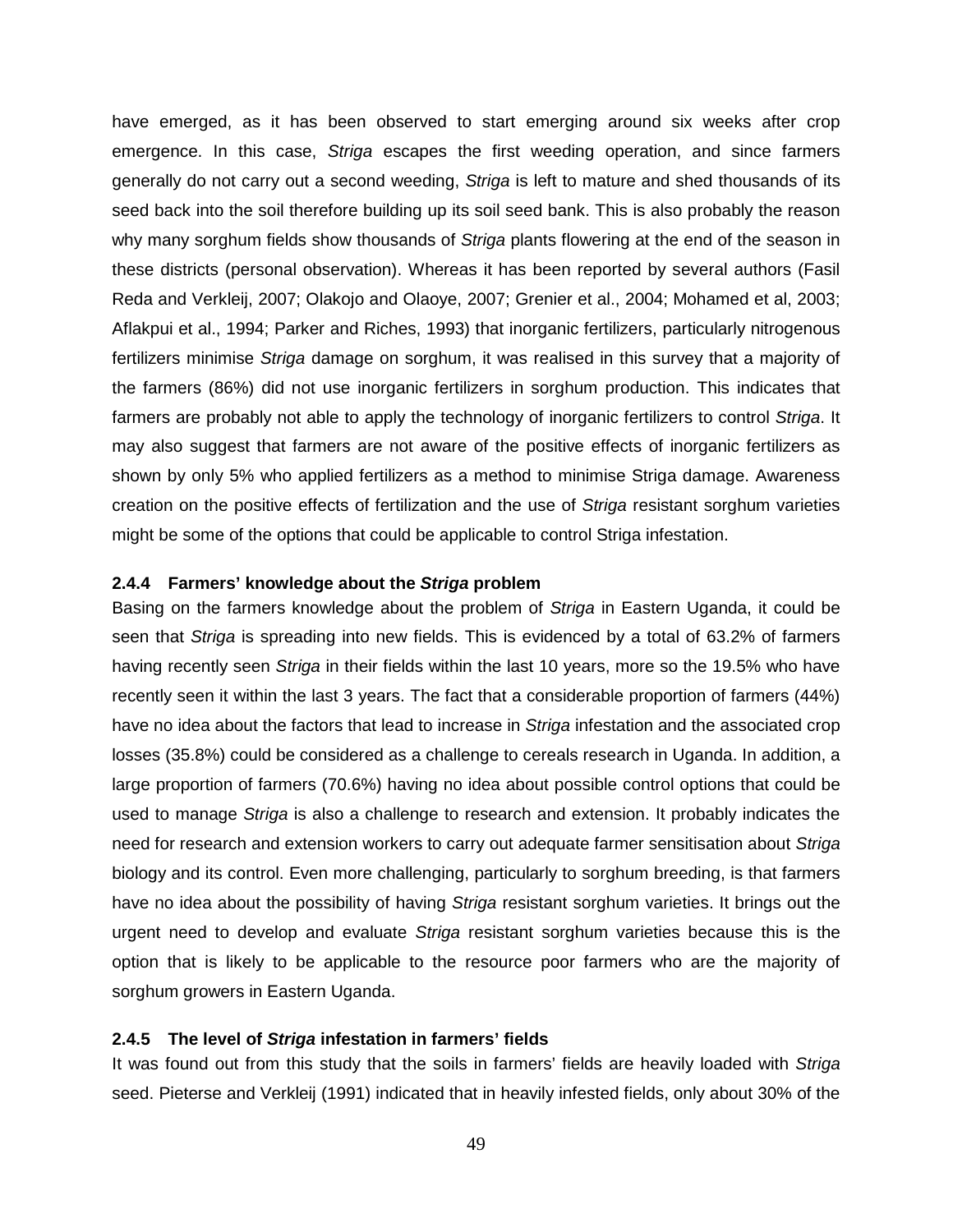available Striga seed may germinate in a season in the presence of the host. Enserink (1995) reported that in case of heavy infestation, it may take several years even with trap crops to bring the Striga population under control. For example in Kumi sub-county of Kumi district where the highest soil seed bank (399 seeds  $kg^{-1}$  of soil) was recorded, only about 4% of this Striga (15.8 plants  $m<sup>2</sup>$ ) had emerged above ground. The indication here is that while it may be possible probably through trap cropping to reduce Striga seed load in the soil; it may take several years for farmers to achieve it in the case of heavily infested fields. In the mean time therefore, farmers may need to grow resistant sorghum varieties in order to get sufficient grain from the infested fields. Although the new Striga resistant sorghum cultivars may be challenged by the enormous seed bank (Kamal et al., 2007, Mohamed et al., 2003), this could be mitigated by evaluating the new materials in such fields so that only those materials that are resistant/tolerant enough for such levels of infestation could be passed out to farmers. Large differences in Striga soil seed bank were observed within and between districts. This shows the high variability in Striga distribution under natural conditions. It indicates that when evaluating new sorghum genotypes for Striga resistance, the evaluation needs to be done in many sites and probably many replications within the site.

## **2.5 Conclusions**

This participatory rural appraisal has revealed that:

- i. Striga hermonthica is one of the most important constraints limiting sorghum production in Eastern Uganda, followed by insect pests such stalk borers and sorghum midge.
- ii. Sorghum farmers in eastern Uganda mostly preferred red grained sorghum with compact and erect heads, short plant height of 1.5m, and maturing in about three months in addition to being Striga resistant and drought tolerant.
- iii. The level of Striga infestation in farmers' fields is high judged by the soil seed bank levels. There were large differences in Striga soil seed bank levels between and within districts indicating the high variability of Striga distribution under natural conditions.
- iv. There is need to sensitise farmers about Striga biology and control in order to reduce its spread and institute control measures.
- v. There is urgent need to develop and evaluate Striga resistant and high yielding sorghum varieties for the farmers in Eastern Uganda in order to contribute to the food security of the region.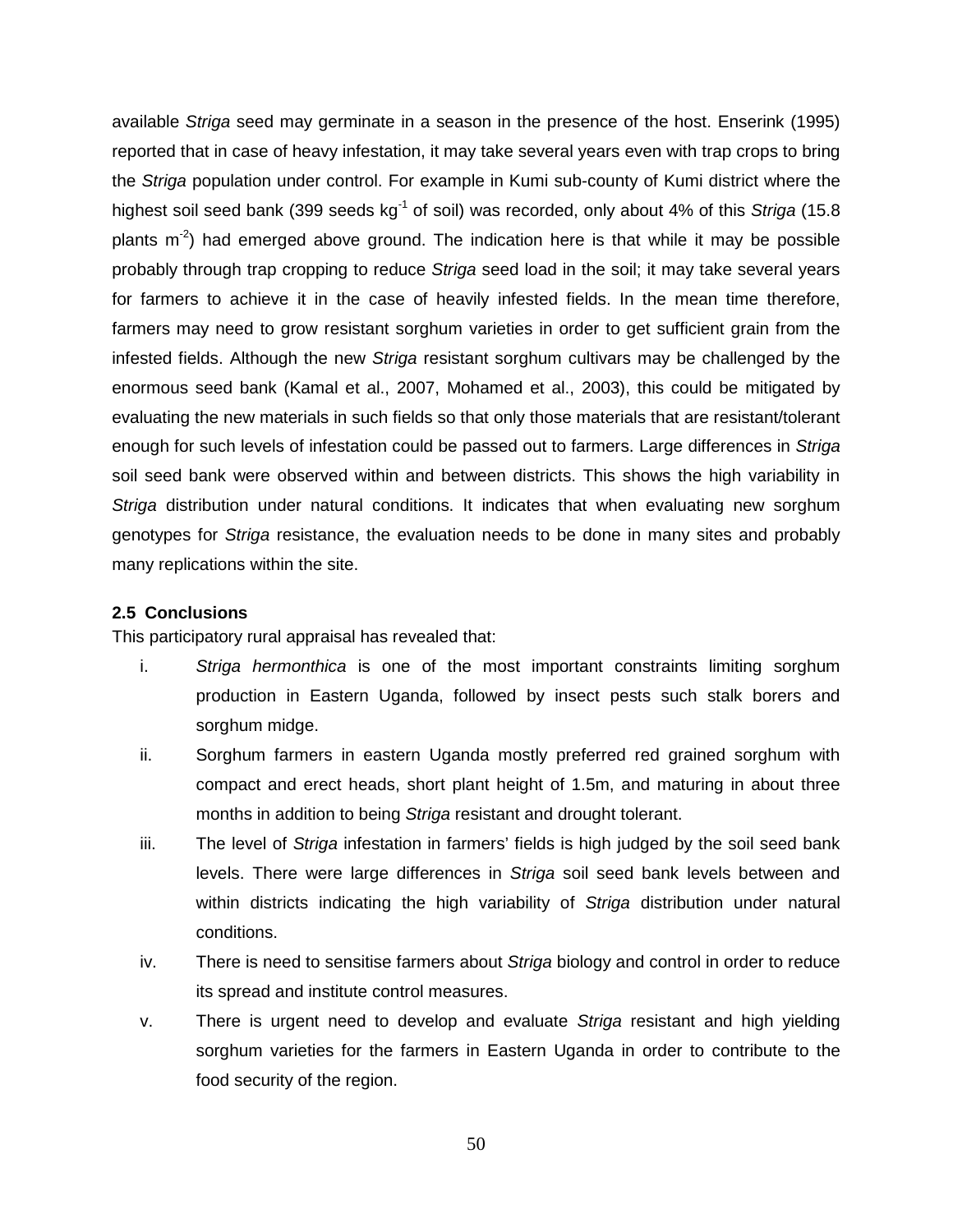### **References**

- Aflakpui, G.K.S., G. Bolfrey, F.R. Arias, and P.Y.K. Sallah. 1994. Striga control research in 1990 and future perspectives in Northern Ghana. In Lagoke, et al., (eds.) Improving Striga management in Africa, Proceedings, 2<sup>nd</sup> General Workshop of the Pan-African Striga Control Network (PASCON), 23-29 June 1991, Nairobi, Kenya. Accra, (Ghana): FAO. pp. 131-134.
- Akwang, A. A., J.P. Obuo, J. Okwadi and J. Oryokot. 1999. Needs assessment for agricultural research in the Teso farming system: Summary report. NARO/DFID. Kampala, Uganda.
- Akwang, A. A., S. Okalebo and J. Oryokot. 1998. Needs assessment for agricultural research in the Teso farming system, 'Aijul Eode': Main report. NARO/DFID. Kampala , Uganda.
- Ariga,E.S., J.K. Ransom, G.D. Odhiambo, G. Abayo and D.K. Ndungu. 1997. Potential of using cotton and other trap crops for Striga hermonthica management in cereals in Kenya. In Adipala, et al., (eds.) Proceedings of the  $16<sup>th</sup>$  Biennial Weed Science Society Conference for Eastern Africa. Kampala: WSSEA. Pp 247-254.
- Bantilan, M.C.S., U.K. Deb, C.L.L. Gowda, B.V.S. Reddy, A.B. Obilana, and R.E. Evenson (eds.). 2004. Sorghum genetic enhancement: research process, dissemination and impacts. International Crops Research Institute for the Semi-Arid Tropics, Patancheru 502 324, Andhra Pradesh, India.
- Bazinger, M. and Cooper, M. 2001. Breeding for low input conditions and consequences for participatory plant breeding: examples from tropical maize and wheat. Euphytica 122: 503-519.
- Berner, D.K., K.F. Cardwell, B.O. Faturoti, F.O. Ikie, and A.O. Williams, 1994. Relative roles of wind, crop seeds and cattle in dispersal of Striga spp. Plant Disease 78: 402-406.
- Berner, D.K., M.D. Winslow, E.A. Award, K.F. Cardwell, D.R. Mohan Raj, and S.K. Kim. 1997. Striga research methods: A manual.  $2^{nd}$  Ed. International Institute of Tropical Agriculture. Ibadan, Nigeria.
- Derera, J. P. Tongoona, A. Langyintou, M.D. Laing, and B. Vivek. 2006. Farmer perceptions on maize cultivars in the marginal eastern belt of Zimbabwe and their implications for breeding. African Crop Science Journal.14 (1): 1-15.
- Ebiyau, J., and E. Ouma. 1995. Striga survey in Eastern Uganda. Serere Agricultural and Animal Production Research Institute/National Agricultural Research Organisation.
- Ebiyau,J., and J.O.E. Oryokot. 2001. Sorghum (Sorghum bicolor (L.) Moench). In Mukiibi, J.K. (ed.) Agriculture in Uganda, Vol.II. National Agricultural Research Organization 2001, Fountain Publishers Ltd, Kampala, Uganda.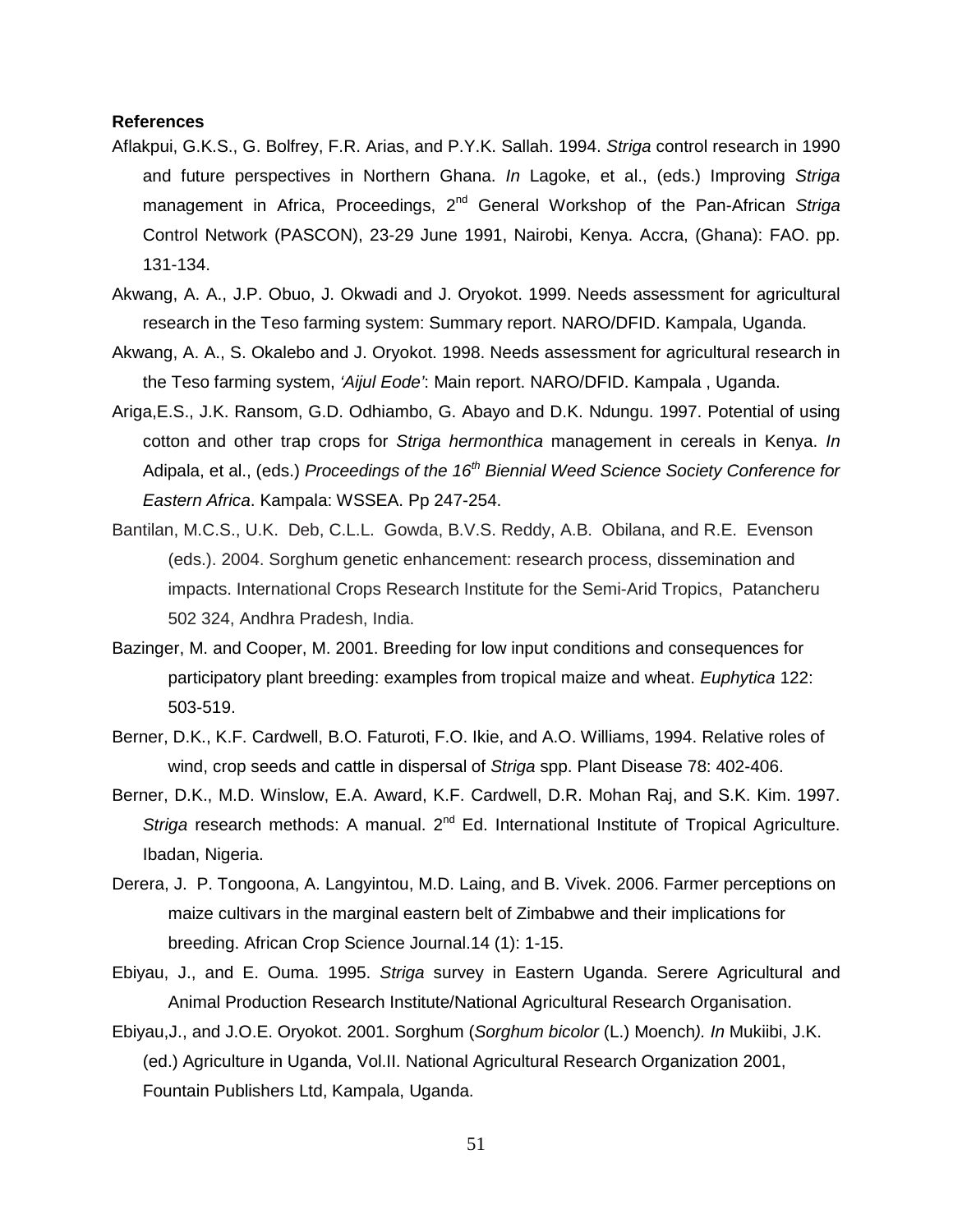- Enserink, H.J. 1995. Sorghum Agronomy in West Kenya: Investigations from a farming systems perspective. Royal Tropical Institute, Amsterdam.
- FAOSTAT. 2007. Food and Agriculture Organization of the United Nations, Statistics Division. http://faostat.fao.org/.
- Fasil Reda and J.A.C. Verkleij. 2007. Cultural and cropping systems approach for Striga management- a low cost alternative option in subsistence farming. In Ejeta, G. and Gressel, J. (eds.) Integrating new technologies for Striga control: Towards ending the witch-hunt. World Scientific Publishers Co. Pte.Ltd.
- Grenier, C., A. Deressa, Z. Gutema, G. Gebeyehu, H. Desmae, and Shewayrga. 2004. Integrated Striga management (ISM) in East Africa. In Proceedings Consultation Workshop on Millet and Sorghum-Based systems in West Africa. Niamey, Niger, 27-30 January 2004.
- Haussmann, B.I.G., D.E. Hess, B.V.S. Reddy, H.G. Welz, and H.H. Geiger. 2000a. Analysis of resistance to Striga hermonthica in diallel crosses of sorghum. Euphytica 116:33-40.
- Haussmann, B.I.G., D.E. Hess, H.G. Welz, and H.H. Geiger. 2000b. Improved methodologies for breeding Striga resistant sorghums. Field Crops Research 66(3):195-211.
- Kamal, I.M., J.F. Bolin, L.J. Musselman, and A.T. Peterson. 2007. Genetic diversity of Striga and implications for control and modelling future distributions. In Ejeta, G. and Gressel, J. (eds.) Integrating new technologies for Striga control: Towards ending the witch-hunt. World Scientific Publishers Co. Pte.Ltd.
- Kim, S.K. 1991. Combating Striga in Africa, In S. K. Kim, (ed.) Proceedings of the International Workshop, IITA, Ibadan, Nigeria.
- Mbwaga, A.M., Riches, C. and Ejeta, G. 2007. Integrated Striga management to meet sorghum demand in Tanzania. In Ejeta, G. and Gressel, J. (eds.) Integrating new technologies for Striga control: Towards ending the witch-hunt. World Scientific Publishers Co. Pte.Ltd.
- Mohamed, A., A. Ellicott, T.L. Housley, and G. Ejeta. 2003. Hypersensitive response to Striga infection in sorghum. Crop Science 43: 1320-1324.
- Olakojo, S.A., and G. Olaoye. 2007. Response of maize (Zea mays L) to different nitrogen fertilizer formulations under Striga lutea (Lour) artificial infestation. Tropical and Subtropical Agroecosystems, 7 (2007): 21-28.
- Olupot, J.R. 2002. Development of an integrated Striga management strategy for small-scale sorghum growers in Uganda. Msc. Thesis, Makerere University, Kampala, Uganda.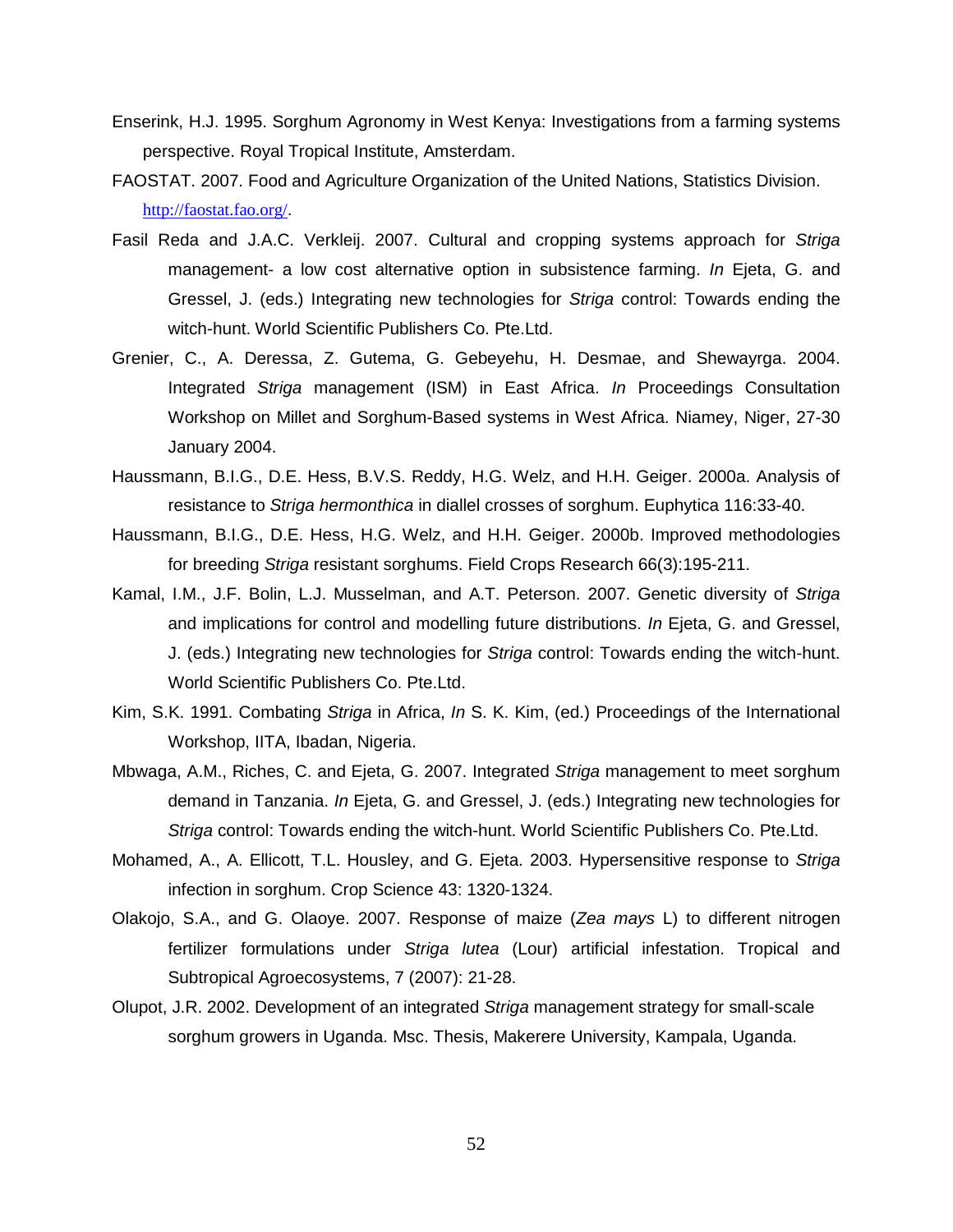- Olupot, J.R., D.S.O. Osiru, J. Oryokot, and B. Gebrekidan. 2003. The effectiveness of Celosia argentia ("Striga Chaser") to control Striga on sorghum in Uganda. Crop Protection 22:463 – 468.
- Olupot, J.R., I. Abaijuka, F. Dradiku, P. Edema, and J. Mukalazi. 2005. Striga infestation in the West Nile Agro-Ecological Zone of Uganda: The socio-economic perspective and the way forward. In p. 1507-1511. African Crop Science Conference Proceedings. African Crop Science Society.
- Oswald, A. 2005. Striga control technologies and their dissemination. Crop Protection 24 (2005) 333-342.
- Parker, C., and C.R. Riches. 1993. Parasitic weeds of the world: Biology and control. CAB International, Wallingford, UK.
- Payne, R.W., D.A. Murray, S.A. Harding, D.B. Baird, and D.M. Soutar. 2011. An introduction to GenStat for Windows (14<sup>th</sup> edition). VSN International, Hemel, Hemstead, UK.
- Pieterse, A.H. and J.A.C. Verkleij. 1991. Effect of soil conditions on Striga development A review. In: Ransom, J.K., L.J. Musselman, A.D. Worsham and C. Parker (eds.) Proceedings of the 5<sup>th</sup> International Symposium of Parasitic Weeds, Nairobi: CIMMYT. Pp 329-339.
- Ransom, J.K., G.D. Odhiambo, G. Abayo, and A. Oswald. 1997. An update of Striga control research in Africa, pp. 215-219, In E. Adipala, et al., (eds.) Proceedings of the 16th Biennial Weed Science Society Conference for Eastern Africa. WSSEA, Kampala, Uganda.
- Schulz, S., M.A. Hussaini, J.G. Kling, D.K. Berner, and F.O. Ikie. 2003. Evaluation of integrated Striga hermonthica control technologies under farmer management. Experimental Agriculture, 39, pp. 99-108.
- Sperling, L., J.A. Ashby, M.E. Smith, E. Weltzien, and S. McGuire. 2001. A framework for analysing participatory plant breeding approaches and results. In Hocde, H., J. Lancon and G. Trouche. (eds.) Selection participative, Montpellier, 5-6 Septembre 2001. pp. 106-119
- SPSS Inc. 2010. Statistical package for social sciences-Users guide. SPSS Inc., Chicago, II.
- Traore, H., D. Yonli, and P. Sereme. 2011. Suicidal germination of Striga hermonthica (Del.) Benth. by cotton, cowpea and groundnut genotypes in Burkina Faso. International Journal of Agricultural Research, 6, pp. 49-57.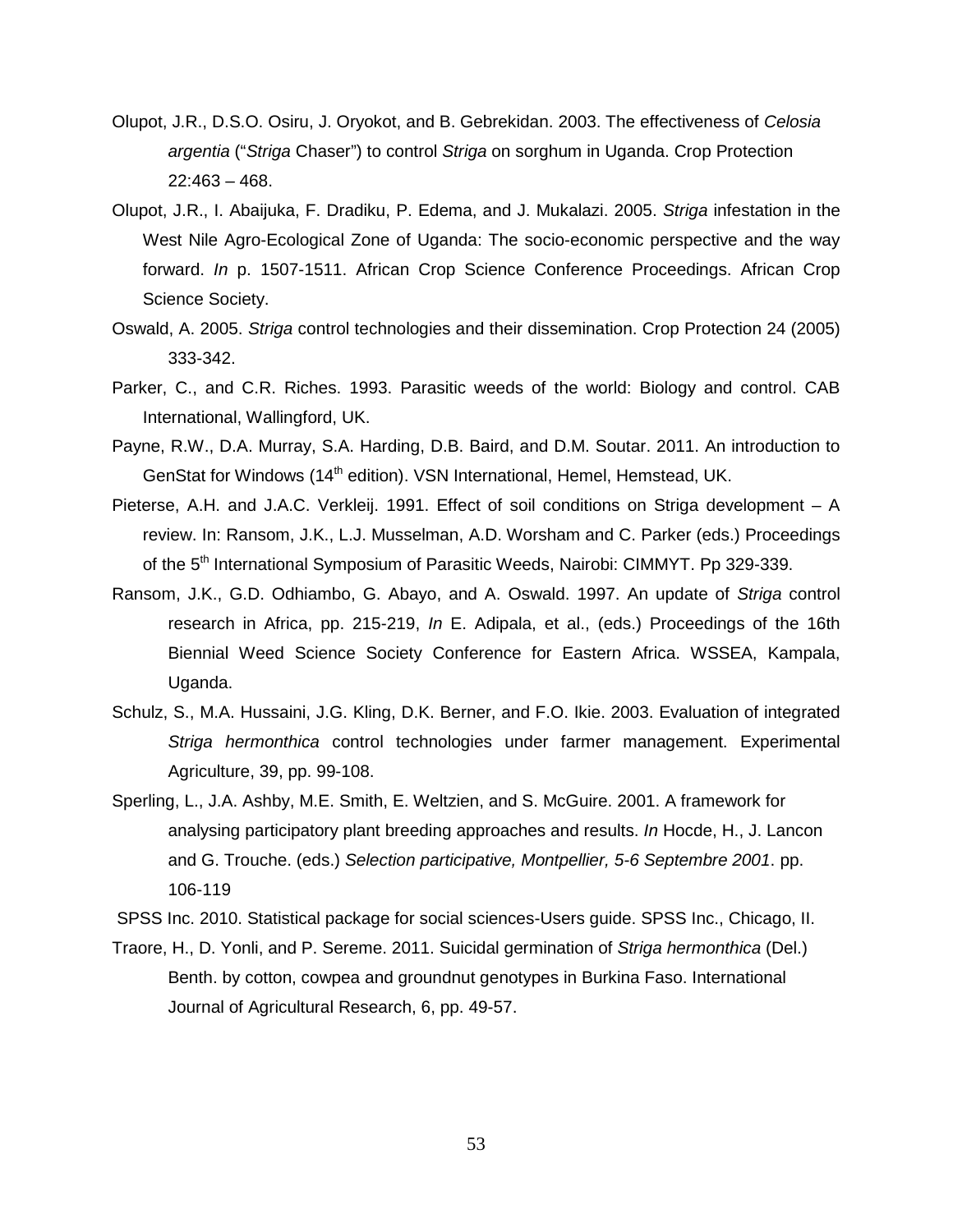## **CHAPTER THREE: PHENOTYPIC AND GENOTYPIC VARIABILITY AMONG AFRICAN SORGHUM ACCESSIONS FOR STRIGA RESISTANCE IN EASTERN UGANDA**

#### **Abstract**

Striga infestation severely constraints sorghum productivity in semi-arid lowland areas of Uganda. Fifty different African sorghum accessions were evaluated in the field for resistance to Striga hermonthica in Eastern Uganda. The objectives were to determine phenotypic and genotypic variability among African sorghum accessions for Striga resistance and identify suitable sources of resistance that could be used in breeding Striga resistant sorghum varieties in Ugandan. The accessions were evaluated for two seasons in a naturally infested field that was augmented using one year old S. hermonthica seed, so as to improve on the uniformity of Striga distribution in the experimental field. Striga emergence, Striga vigour and severity, the area under Striga number progress curve (AUSNPC), area under Striga severity progress curve (AUSVPC) and sorghum crop performance were used to assess resistance. Both phenotypic and genotypic factors contributed significantly to the variability observed among the African sorghum accessions with respect to Striga resistance and sorghum crop performance. This indicates that Striga resistance could be improved through selection. Broad sense heritability estimates were relatively low probably due to the large seasonal effects. Therefore, techniques that minimise environmental effects need to be employed when selecting for Striga resistance in sorghum in order to improve on heritability. The values for genetic coefficient of variation (GCV) and genetic advance (GA) indicate that genetic gain for Striga resistance could be achieved through selection based on AUSVPC, AUSNPC and Striga emergence. The sorghum accessions SRN39, Brhan, Framida, Gubiye, Wahi, P9407 and N13 consistently showed low AUSNPC, AUSVPC, Striga emergence, Striga vigour and severity. The above accessions were consequently classified as resistant and it is therefore suggested that they could be used as reliable sources of resistance when breeding for Striga resistant sorghum varieties in Uganda. Most of the accessions from Serere breeding programme (Seredo, Sekedo, Epuripur, Sila and Hakika) were moderately resistant together with one landrace from Northern Uganda (Ar2) and one accession from South Africa (AS17). The rest of the 37 accessions, mostly landraces were susceptible to S. hermonthica.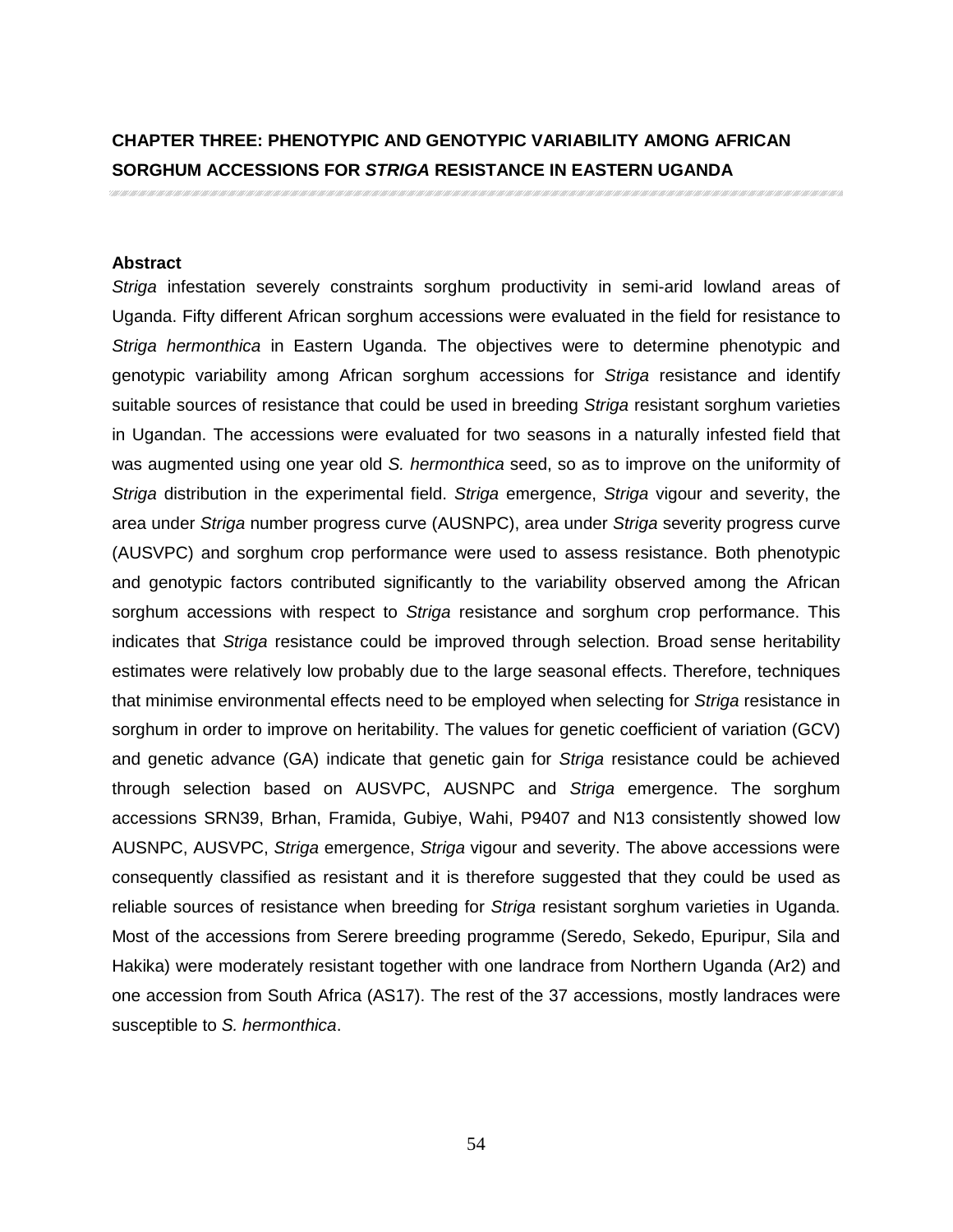## **3.1 Introduction**

The development of Striga resistant sorghum cultivars has previously been slowed down by the lack of reliable and rapid screening and evaluation techniques (Mohamed, 2002). Field evaluation for Striga resistance is hampered by several factors including extreme variability in the distribution of Striga seed under natural infestation and complex genotype x environment interactions. The efficiency of field evaluation for Striga resistance in sorghum could be improved by including one or several of the following practices: field inoculation with Striga seeds, appropriate experimental design with increased replications, specific plot layout, use of appropriate susceptible and resistant checks, evaluation in adjacent infested and un-infested plots; and the use of selection indices derived from emerged Striga counts, Striga vigour and grain yield or host damage score (Haussmann et al., 2000b). Extreme variability in the parasite and significant genotype x environment interaction effects may be overcome through multilocation testing of advanced germplasm to obtain materials with stable performance. Additional strategies could include; careful definition of the target environments, determination of the most important selection traits in each target environment, characterization of crop germplasm and improvement of available sources of resistance for better agronomic performance.

Showemimo and Kimbeng (2005) report that preliminary and confirmed studies have shown the importance of some agronomic traits in response to Striga. Such traits may serve as resistance traits or selection criteria on the basis of their significant genetic variability and correlations. Knowledge of inheritance of resistance to Striga, genetic variance components and phenotypic performance would therefore be useful in developing Striga resistant sorghum genotypes. Kroschel (2001) indicated that estimates of broad sense heritabilities for Striga counts ranged between 0.1 and 0.58 in a pot trial, compared to a laboratory study where heritabilities ranged from 0.91 to 0.97 for low germination stimulant production, which is one of the mechanisms of Striga resistance that can be investigated in the laboratory. Heritability estimates for Striga resistance under field conditions might be lower due to environmental effects.

Crop improvement is not only dependent on the magnitude of phenotypic variability but also on the extent to which the desirable characters are heritable (Tesfaye, 2002). It is therefore essential to partition the observed variability into its heritable (genetic) and non-heritable (environmental) components using appropriate genetic analysis. The aim of this study was to determine phenotypic and genotypic variability among a series of African sorghum accessions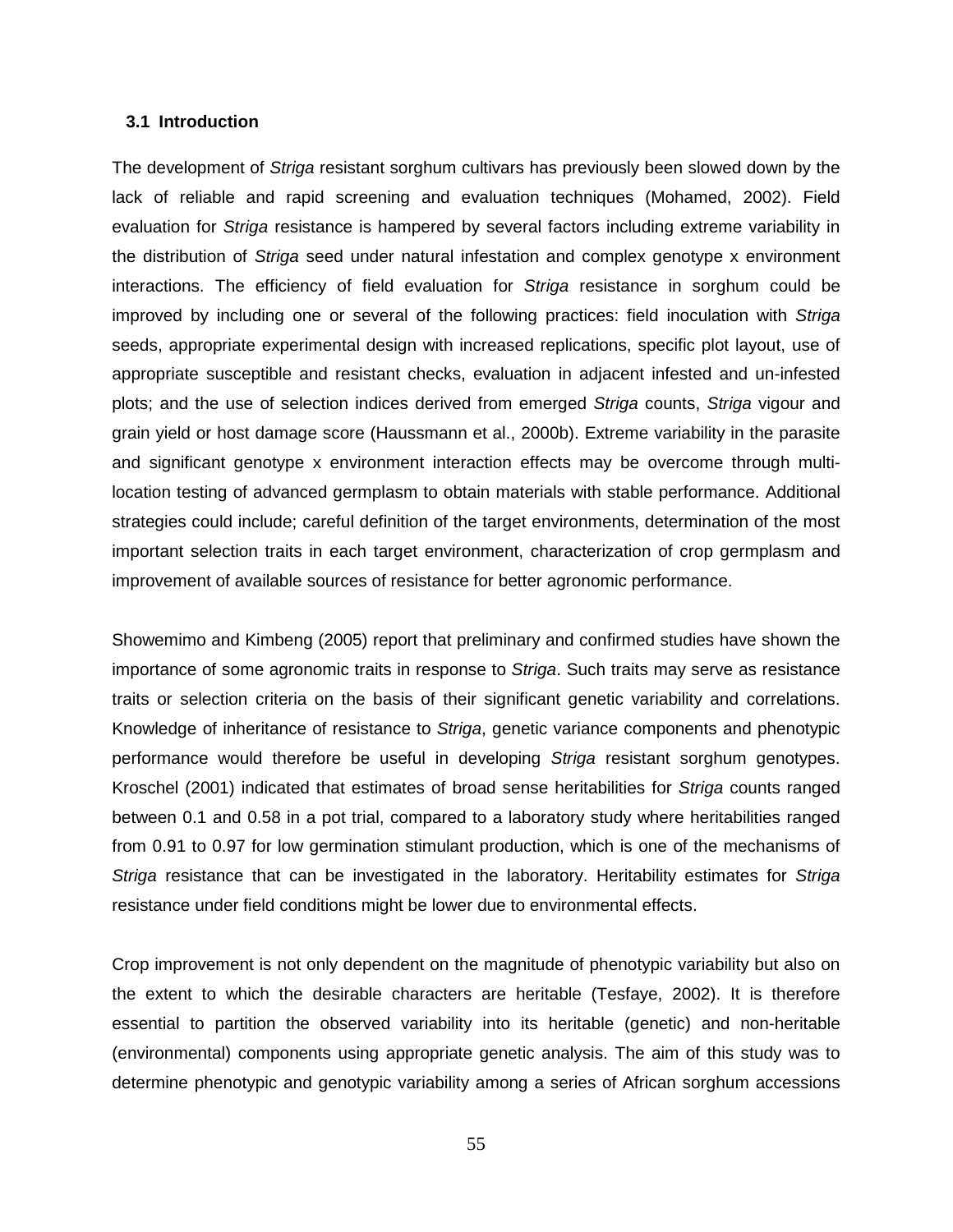for *Striga* resistance and identify resistant lines that could be used in breeding new sorghum varieties that are resistant to Striga as well as being adapted to the local conditions in Eastern Uganda.

#### **3.2 Materials and Methods**

Fifty different sorghum accessions were screened for *Striga* resistance in Eastern Uganda for two seasons (March- July 2009 and 2010). In 2009, fourty eight sorghum accessions comprising of 15 elite lines from the National Semi-Arid Resources Research Institute (NaSARRI) breeding programme, 11 landraces from Eastern Uganda, 15 landraces from Northern Uganda, three accessions from Ethiopia and another three from South Africa were screened. In 2010, two more landraces from Eastern Uganda were included adding up to 50 accessions. Screening was done in one site that was naturally infested with Striga hermonthica in Eastern Uganda. In order to improve on the uniformity of Striga distribution, the experimental area was augmented using S. hermonthica seed that was collected in Eastern Uganda in 2007 on sorghum hosts. The augmentation was done by applying approximately 3000 Striga seeds in each planting hole using a bottle top just before dropping sorghum seed. Striga seed was measured following the procedure described by Berner et al. (1997). The sorghum entries were planted in two-row plots measuring two meters in length and plots were separated by one empty row. Sorghum was spaced at 60cm between rows and 20cm between plants. In 2009, the 48 entries were laid in 24x2 lattice design and replicated three times. In 2010, the 50 entries were laid in 25x2 lattice design again replicated three times. The experiment was weeded twice, at two and four weeks after sorghum emergence before Striga started to emerge.

#### **3.2.1 Data Collection and Analysis**

The data that were collected were number of emerged Striga plants in each plot, Striga vigour, sorghum damage, plant height at maturity and number of sorghum panicles formed in each plot. The number of emerged Striga plants was determined by physically counting all the emerged Striga plants in each plot. Three Striga counts were taken at two weeks intervals starting 7 weeks after crop emergence in each season. Striga vigour was scored using a scale of 0-9 as described by Haussmann et al. (2000b) and Kroschel (2001), where 0= no emerged Striga plants and 9= very vigorous Striga plants (average height >40cm with >10 branches). Scoring for Striga vigour was done each time the counts were taken. Sorghum damage was rated on a 1-9 scale as described by Ezeaku and Gupta (2004), where 1= normal sorghum growth with no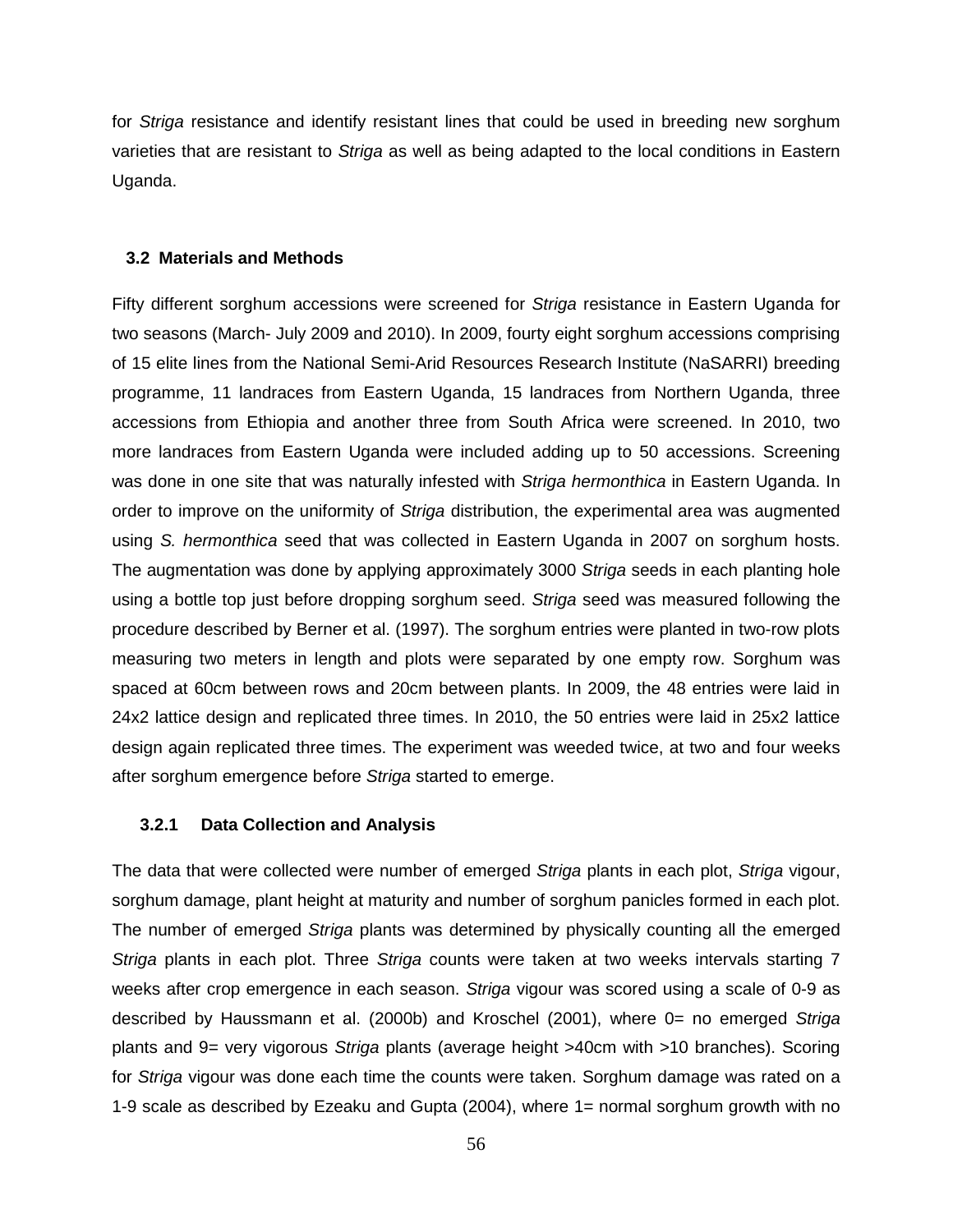visible symptoms of Striga damage, and 9= virtually all leaf area is scorched with two-thirds or more reduction in plant height, no useful panicles formed, plants dead or nearly dead. This was also done each time the Striga counts data were collected. Sorghum plant height was determined at maturity by measuring ten plants selected randomly in each plot using a tape measure. Sorghum plant height was measured only during the 2010 season. The numbers of panicles formed in each plot were counted at maturity. Sorghum grain formation was severely affected by sorghum midge infestation, and attempts to spray twice in 2010 season could still not save the grain. It was therefore considered unreasonable to measure sorghum grain yield. Before analysis, the data were initially tested for normality. The data which had skewed distribution such as Striga counts were first transformed using square root transformation before analysis of variance was done. In addition to the above parameters, two indices were calculated that give a measure of the overall Striga growth and development throughout the season; area under Striga number progress curve (AUSNPC) and area under Striga severity progress curve (AUSVPC) (Haussmann et al., 2000a; Rodenburg et al., 2005). The AUSNPC was calculated as follows:

$$
^{n-1}
$$
   
ALUSNPC =  $\sum [Yj + Y(j+1)] \{t(j+1) - ti\}$   
 i=0

where n is the number of Striga assessment dates, Yi the Striga number at the  $i$ th assessment date, ti the days after planting at the  $i$ th assessment date, t the days after planting to Striga emergence minus 1, and Y is 0. The AUSVPC was calculated similarly, with Yi representing the Striga severity score. Striga severity score is a product of the Striga vigour and the number of Striga plants at each assessment date, as shown below:

Striga severity at ith assessment date =  $Striga$  vigour x Striga number at ith date

In order to determine genotypic and phenotypic variability among the different sorghum accessions, the data on each of the above parameters were subjected to analysis of variance using REML procedure in Genstat release 14.1 statistical package (Payne et al., 2011). The gross phenotypic variability was partitioned into components due to genetic (hereditary) and non-genetic (environmental) factors and the magnitudes of these were also estimated. In this case, genotypic variance is taken as that part of the phenotypic variance attributed to genotypic differences among the sorghum accessions, while the phenotypic variance is the total variance observed among the accessions when grown in different environments (seasons). Therefore the

57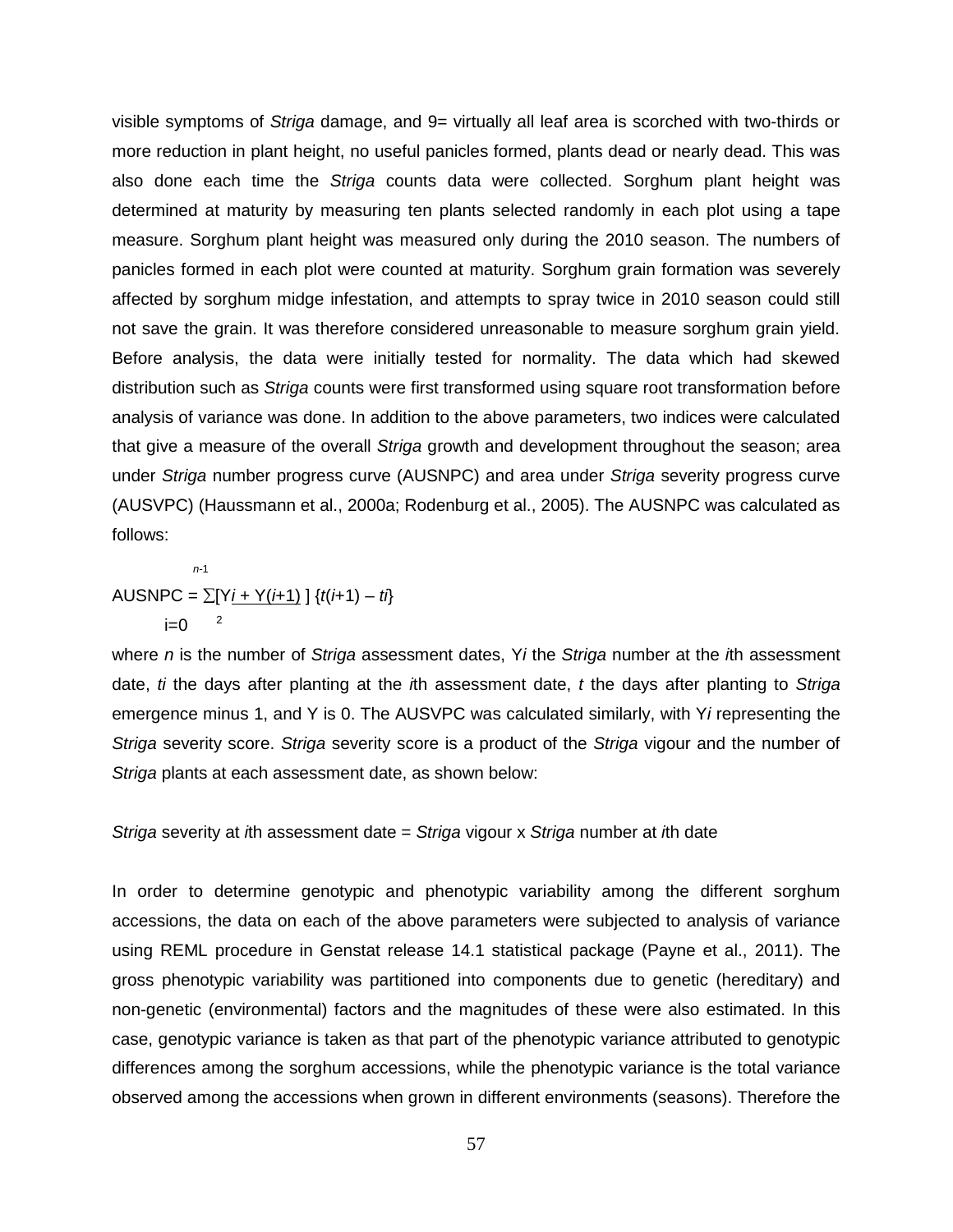variance components were estimated using the formulae described by Tesfaye (2002) as follows:

 $Vg = [MSG-MSE/r]$ 

 $Vp = [MSG/r]$ 

 $Ve = [MSE/r]$ 

where MSG, MSE and r are the mean squares of genotypes, mean squares of error and number of replications respectively. Phenotypic (PCV) and genotypc (GCV) coefficients of variation were derived using the formulae below:

 $PCV = (\sqrt{vp}/\mu) \times 100$ 

 $GCV = (\sqrt{vq/u}) \times 100$ 

Where vp, vg and  $\mu$  are phenotypic variance, genotypic variance and grand mean per site respectively for the parameter under consideration. Broad sense heritability  $(H^2)$  was calculated and expressed as a percentage of the ratio of the genotypic variance (vg) to the phenotypic variance (vp).

Genetic advance expected was calculated and expressed as percent of the mean assuming a selection intensity of 5% for the superior genotypes using the following formulae:

 $GA = K(Sp)H<sup>2</sup>$ 

GA (as % of the mean) =  $(GA/\mu) \times 100$ 

Where K is a constant, which varies depending on the selection intensity, and at a selection intensity of 5%, K=2.06. Sp is the phenotypic standard deviation ( $\sqrt{vp}$ ), H<sup>2</sup> is the heritability ratio and  $\mu$  is the site mean of the parameter. The heritability ratio was calculated as follows:

 $H^2 = Vg/Vp$ 

Correlation analysis was also applied in order to assess the relationship between Striga resistance parameters (Striga emergence, vigour, severity, AUSNPC and AUSVPC) and sorghum performance parameters (number of panicles formed and plant damage rating).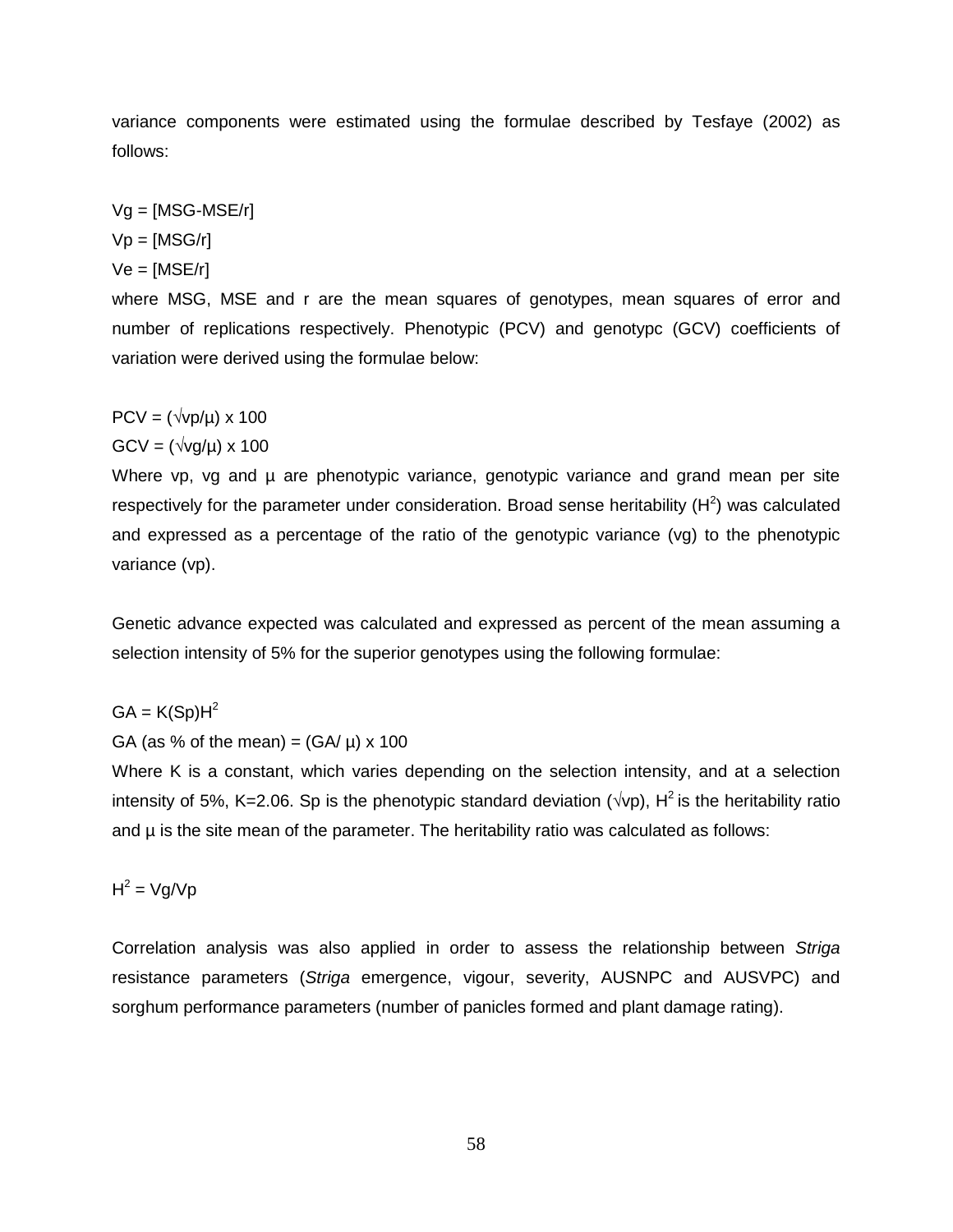## **3.3 Results**

## **3.3.1 Phenotypic and genotypic variability among sorghum accessions for Striga resistance and sorghum performance**

Table 3.1 shows the analysis of variance for Striga resistance and sorghum performance parameters measured during the evaluation. Both genotypic and seasonal (environmental) variances were highly significant (P≤0.001, P<0.005) for all the parameters measured. Genotype x season variation was only significant  $(P=0.001)$  for number of sorghum panicles formed. This shows that the sorghum accessions responded similarly to Striga infestation between the two seasons of evaluation except in number of panicles formed. This is inspite of the significant difference between the two seasons.

Phenotypic variances (vp) were generally larger than the genotypic variances (vg) for all the traits (Table 3.2) indicating that the environmental effects constituted a major portion of the total phenotypic variability in the expression of Striga resistance among the sorghum accessions. However, there were relatively small differences between the phenotypic and genotypic variances for Striga vigour and sorghum damage. Large differences were observed between phenotypic and genotypic variances for Striga emergence, Striga severity, AUSNPC, AUSVPC and number of sorghum panicles formed. The error variance (ve) was large conceivably due to significant differences between the two seasons in terms of Striga infestation.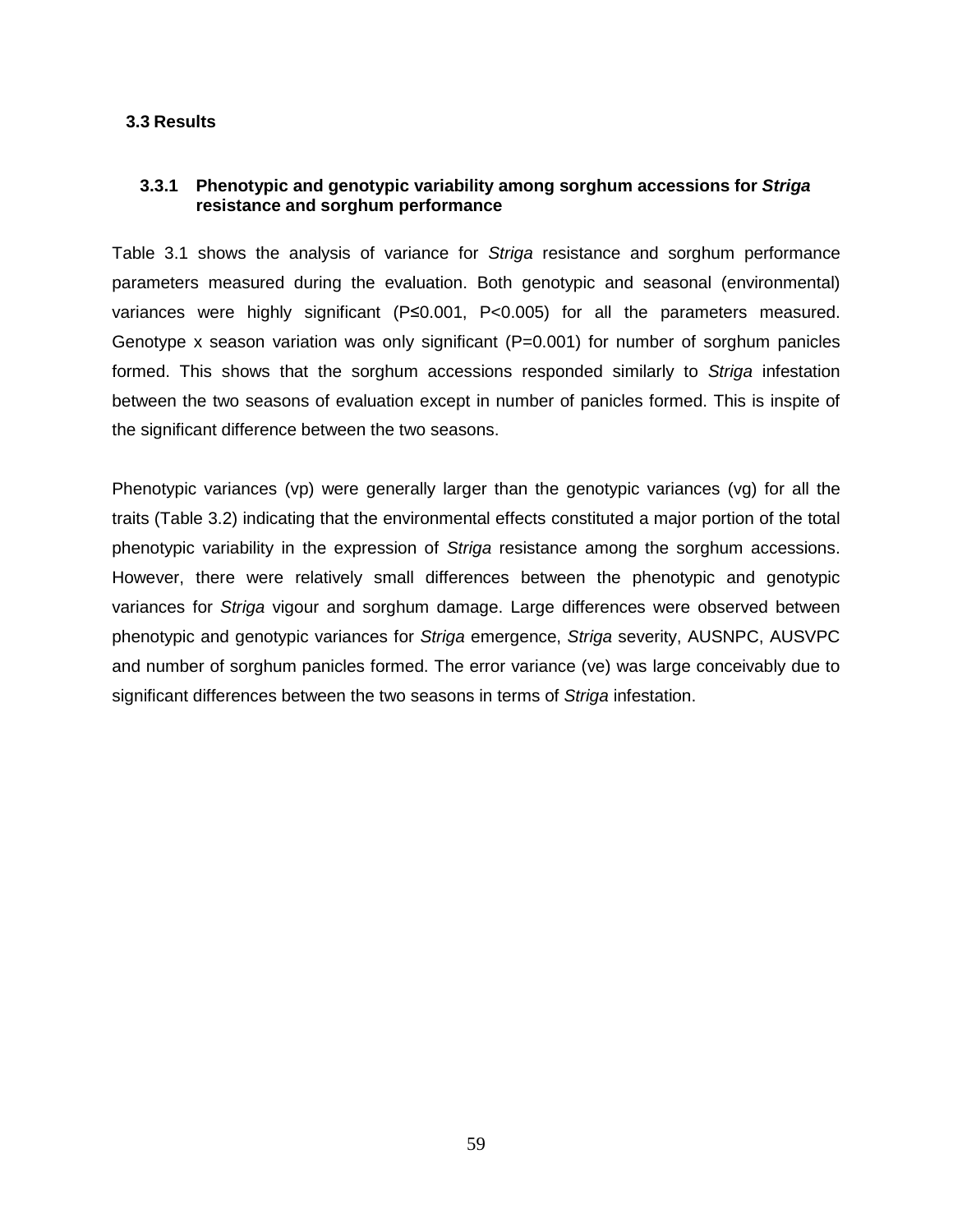| Source of variation            | <b>Wald statistic</b> | df           | <b>F</b> statistic | P value |
|--------------------------------|-----------------------|--------------|--------------------|---------|
| Striga emergence               |                       |              |                    |         |
| Season                         | 173.14                | 1            | 173.14             | < 0.001 |
| Genotype                       | 97.02                 | 47           | 2.06               | < 0.001 |
| Season x Genotype              | 44.25                 | 47           | 0.94               | 0.584   |
| Striga vigour                  |                       |              |                    |         |
| Season                         | 126.41                | 1            | 126.41             | < 0.001 |
| Genotype                       | 110.85                | 47           | 2.36               | < 0.001 |
| Season x Genotype              | 42.12                 | 47           | 0.90               | 0.663   |
| Striga severity                |                       |              |                    |         |
| Season                         | 158.08                | 1            | 158.08             | < 0.001 |
| Genotype                       | 91.75                 | 47           | 1.95               | 0.001   |
| Season x Genotype              | 46.94                 | 47           | 1.00               | 0.485   |
| <b>AUSNPC</b>                  |                       |              |                    |         |
| Season                         | 134.47                | 1            | 134.47             | < 0.001 |
| Genotype                       | 87.73                 | 47           | 1.87               | 0.002   |
| Season x Genotype              | 38.64                 | 47           | 0.82               | 0.782   |
| <b>AUSVPC</b>                  |                       |              |                    |         |
| Season                         | 141.57                | $\mathbf{1}$ | 141.57             | < 0.001 |
| Genotype                       | 90.6                  | 47           | 1.93               | 0.001   |
| Season x Genotype              | 46.45                 | 47           | 0.99               | 0.502   |
| Sorghum damage                 |                       |              |                    |         |
| Season                         | 15.18                 | 1            | 15.18              | < 0.001 |
| Genotype                       | 89.63                 | 47           | 1.91               | 0.001   |
| Season x Genotype              | 52.59                 | 47           | 1.14               | 0.266   |
| No. of sorghum panicles formed |                       |              |                    |         |
| Season                         | 9.26                  | 1            | 9.26               | 0.003   |
| Genotype                       | 94.62                 | 47           | 2.01               | < 0.001 |
| Season x Genotype              | 79.18                 | 47           | 2.08               | 0.001   |

## **Table 3.1: Analysis of variance for Striga resistance and sorghum performance parameters for 48 African sorghum accessions**

## **Table 3.2: Estimates of phenotypic (vp), genotypic (vg) and error (ve) variances for Striga resistance and sorghum performance parameters in 48 african sorghum accessions**.

| Parameter        | vp         | vg        | ve         | s.e       |
|------------------|------------|-----------|------------|-----------|
| Striga emergence | 998.9      | 118.2     | 880.7      | 61.1      |
| Striga vigour    | 1.537      | 0.324     | 1.213      | 0.132     |
| Striga severity  | 92223      | 9312      | 82911      | 6928      |
| <b>AUSNPC</b>    | 174734     | 24427     | 150307     | 15110     |
| <b>AUSVPC</b>    | 17480890   | 1909787   | 15571103   | 1444279   |
| Sorghum damage   | 0.406      | 0.227     | 0.179      | 0.168     |
| No. of panicles  | 1289307977 | 220097735 | 1069210242 | 206313703 |

AUSNPC = area under Striga number progress curve.

AUSVPC = area under Striga severity progress curve.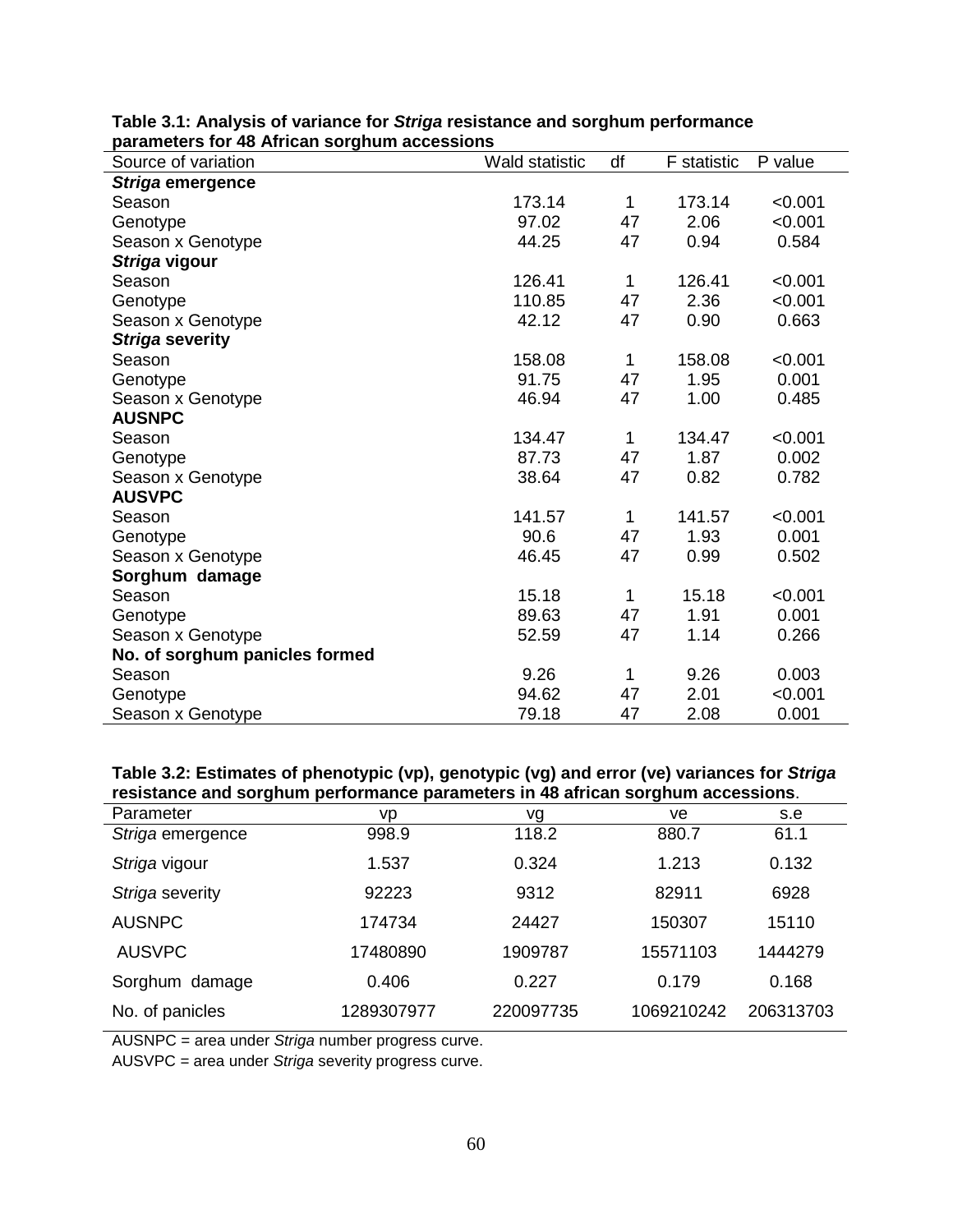The phenotypic coefficients of variability (PCV) were generally higher than the genotypic coefficients of variability (GCV) in all the parameters measured (Table 3.3). However, the differences were relatively small for Striga damage on sorghum and Striga vigour. The PCV ranged from 10.7, for Striga damage to 112.9, for Striga severity. The GCV ranged from 8.9 to 36.6 for Striga damage and AUSVPC respectively. Heritability estimates were mostly low ranging from 10.1% to 55.9% for Striga severity and Striga damage to sorghum respectively. Genetic advance as a percentage of the mean ranged from 11.8% to 27.4% for Striga vigour and AUSNPC respectively. The GA results seem to suggest that when selecting for Striga resistance, reasonable genetic advance may be achieved by selection based on AUSNPC and AUSVPC. The heritability estimates seem to indicate that selection based on ratings of Striga damage on sorghum may be more useful.

**Table 3.3: Estimates of phenotypic coefficient of variability (PCV), genotypic coefficient of variability (GCV), heritability (H<sup>2</sup> ) and genetic advance (GA) as a per cent of the mean for Striga resistance and sorghum performance parameters among African sorghum accessions** 

| Parameter*       | Trial mean | <b>PCV</b> | GCV  | $H^2(% )$ | GA (% of mean) |
|------------------|------------|------------|------|-----------|----------------|
| Striga emergence | 31.7       | 99.7       | 34.4 | 11.8      | 24.3           |
| Striga vigour    | 4.4        | 27.3       | 13.6 | 21.1      | 11.8           |
| Striga severity  | 269.1      | 112.9      | 35.9 | 10.1      | 23.5           |
| <b>AUSNPC</b>    | 439.0      | 95.2       | 35.6 | 14.0      | 27.4           |
| <b>AUSVPC</b>    | 3772.0     | 110.8      | 36.6 | 10.9      | 24.9           |
| Sorghum damage   | 5.6        | 10.7       | 8.9  | 55.9      | 12.3           |
| No. of panicles  | 63267.0    | 56.8       | 23.4 | 17.1      | 20.0           |

AUSNPC = area under Striga number progress curve.

AUSVPC = area under Striga severity progress curve.

\* Data for Striga parameters is based on the average of 3 Striga counts

## **3.3.2 The effect of different sorghum accessions on Striga emergence, vigour and severity in 2009**

## **3.3.2.1 Striga emergence**

During the early stages of infection (7 weeks after crop emergence), Striga emergence did not significantly differ between the different sorghum accessions (Table 3.4). However, eight elite lines (SRN39, Brhan, Wahi, N13, Seredo, Hakika, Gubiye and P9407) and two local landraces (MA2 and KA4) had relatively low Striga emergence. The highest Striga emergence at this early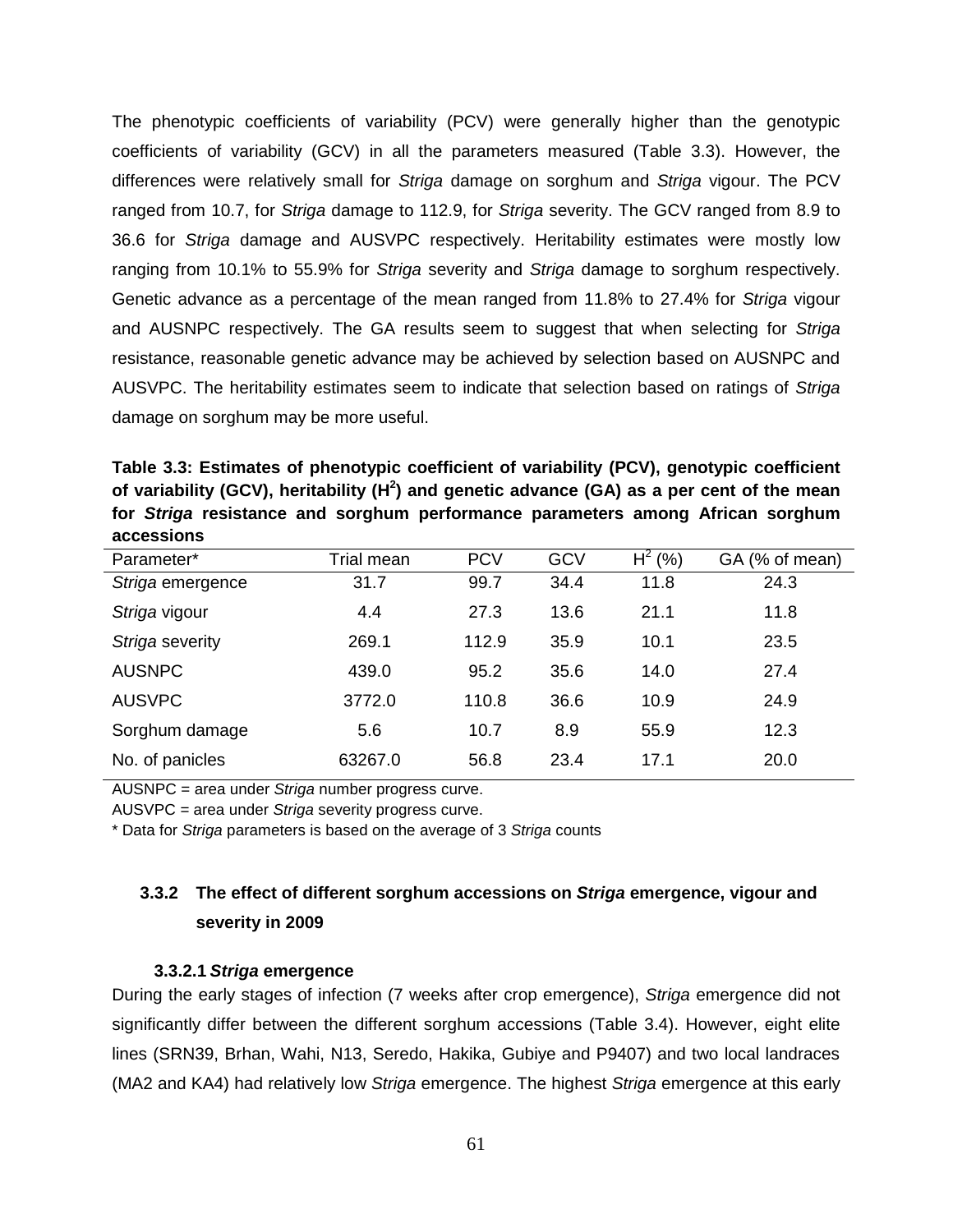stage was observed mainly on landraces from two districts of Northern Uganda, Ar1-5 from Arua district and YU1-3 from Yumbe district. Two Ethiopian lines ABEt and ABEw, and two South African lines AS20 and AS7 where moderately infected while one landrace from Kumi district of Eastern Uganda, Ku3 and another from Maracha district of Northern Uganda, MA7 also experienced relatively high infestation at seven weeks after crop emergence.

At the ninth week after crop emergence, there was a progressive increase in the number of Striga plants emerging on all accessions. At this stage, statistically significant differences (P<0.05) in Striga emergence were observed between accessions. Striga emergence was highest mainly among the local landraces such as YU2 and MA5 and lowest on some improved lines such as Wahi, Epuripur and P9407. Most of the accessions experienced moderate infection. Between the ninth week and the eleventh week after crop emergence, while there was a progressive increase in the numbers of emerged Striga plants, some lines such as SRN39, Brhan, N13 and Framida showed a reduction. In another case, some lines such as Gubiye, Hakika and one landrace Ar2, maintained a constantly low number of emerged Striga plants. On average, SRN39, Wahi, Gubiye and P9407 had low Striga infection across the season while Brhan, N13, Framida, Sila and Hakika were moderately infected. The highest infections were observed mainly on the landraces both from Eastern and Northern Uganda and also on the introductions from Ethiopia and South Africa.

## **3.3.2.2 Striga vigour**

At the ninth week after crop emergence, Striga vigour was generally low with no significant differences observed between the different sorghum accessions (Table 3.4). Between the ninth week and the eleventh week after crop emergence, there was an increase in Striga vigour in most of the accessions, but SRN39, P9407 and Gubiye did not experience an increase in Striga vigour. The highest vigour score of 8 was recorded mainly on the local landraces and on one Ethiopian line, ABEw.

#### **3.3.2.3 Striga severity**

The differences in *Striga* severity between the sorghum accessions were not statistically significant at nine weeks after crop emergence (Table 3.4). However, Epuripur, Wahi, Gubiye, P9407 and Sila experienced considerably low Striga severity. The highest severity scores of more than 200 were recorded on many of the landraces and some introductions. At the eleventh week after crop emergence, while there was a tremendous increase in *Striga* severity on most

62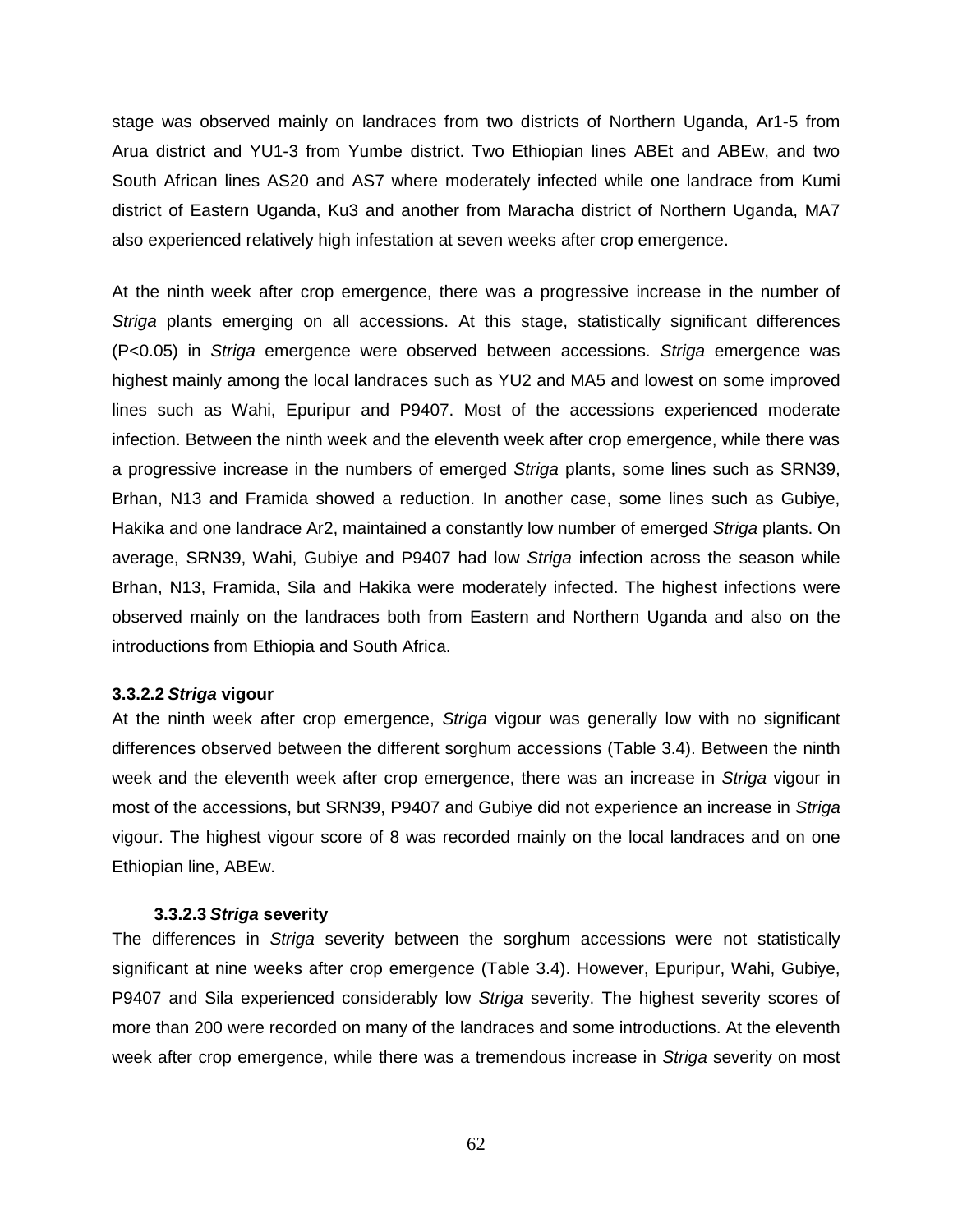of the accessions, SRN39 and Brhan showed a reduction in Striga severity. The lowest severities of less than 100 were recorded on SRN39, Brhan, P9407 and Gubiye.

| Sorghum         | *Striga   | *Striga   | *Striga | Average   | <b>Striga</b>             | <b>Striga</b>            | *Striga         | <b>Striga</b> |
|-----------------|-----------|-----------|---------|-----------|---------------------------|--------------------------|-----------------|---------------|
| accession       | number (7 | number (9 | number  | Striga    | vigour                    | vigour                   | severity (9     | severity (11  |
|                 | w. a.c.e) | w. a.c.e) | (11 w   | emergence | (9)                       | (11)                     | w.a.c.e)        | w.a.c.e)      |
|                 |           |           | a.c.e   |           | w.a.c.e                   | w.a.c.e                  |                 |               |
| SRN39           | 0.7       | 26.0      | 5.0     | 10.6      | 3                         | 3                        | $\overline{99}$ | 18            |
| <b>Brhan</b>    | 1.0       | 34.3      | 15.7    | 17.0      | 3                         | $\frac{5}{5}$            | 111             | 78            |
| Wahi            | 0.7       | 12.3      | 19.7    | 10.9      | 3                         |                          | 38              | 110           |
| N <sub>13</sub> | 0.7       | 40.7      | 38.0    | 26.4      | 3                         | $\overline{7}$           | 150             | 266           |
| Framida         | 5.0       | 40.7      | 30.3    | 25.3      | 3                         | 6                        | 146             | 226           |
| Gubiye          | 2.0       | 16.7      | 16.7    | 11.8      | 3                         | 4                        | 56              | 99            |
| <b>Dobbs</b>    | 5.2       | 59.9      | 105.8   | 57.0      | 4                         | $\overline{7}$           | 147             | 384           |
| Sila            | 2.7       | 26.3      | 54.7    | 27.7      | 3                         | 6                        | 58              | 328           |
| Hakika          | 0.7       | 42.0      | 42.7    | 28.4      | 4                         | 5                        | 163             | 317           |
| Seredo          | 2.3       | 57.3      | 99.7    | 53.1      | 3                         | 6                        | 176             | 653           |
| Sekedo          | 4.7       | 49.0      | 59.7    | 37.8      | 3                         | 5                        | 194             | 405           |
| Epuripur        | 6.3       | 8.8       | 77.7    | 39.7      | 3                         | $\overline{\mathbf{7}}$  | 28              | 571           |
| IS9830          | 3.7       | 36.7      | 62.3    | 34.2      | 3                         | 6                        | 127             | 404           |
| P9407           | 2.0       | 16.7      | 21.0    | 13.2      | 3                         | 3                        | 55              | 62            |
| ABEr            | 9.3       | 62.3      | 63.3    | 45.0      | 4                         | 6                        | 239             | 397           |
| <b>ABEt</b>     | 3.3       | 35.3      | 95.3    | 44.7      | 3                         | 6                        | 120             | 659           |
| ABEw            | 6.7       | 89.3      | 117.7   | 71.2      | 4                         | 8                        | 402             | 895           |
| Ar1             | 18.3      | 88.3      | 121.0   | 74.6      | 4                         | $\overline{\mathcal{I}}$ | 285             | 1083          |
| Ar <sub>2</sub> | 11.0      | 47.3      | 47.0    | 35.1      | 4                         | 6                        | 209             | 282           |
| Ar <sub>3</sub> | 8.3       | 62.3      | 96.0    | 55.6      | 4                         | 8                        | 249             | 793           |
| Ar4             | 21.3      | 84.3      | 136.3   | 80.7      | 4                         | 8                        | 388             | 1172          |
| Ar <sub>5</sub> | 13.0      | 55.3      | 149.7   | 72.7      | 4                         | $\overline{\mathcal{I}}$ | 221             | 1157          |
| <b>AS14</b>     | 7.0       | 45.0      | 83.0    | 45.0      | 4                         | $\overline{7}$           | 203             | 566           |
| <b>AS17</b>     | 9.0       | 29.3      | 75.3    | 38.7      | 3                         | 6                        | 76              | 470           |
| AS20            | 4.7       | 43.0      | 101.7   | 49.8      | 4                         | $\overline{\mathbf{7}}$  | 161             | 712           |
| AS7             | 6.3       | 31.3      | 85.0    | 40.9      | 3                         | $\overline{7}$           | 113             | 647           |
| BU <sub>1</sub> | 7.3       | 42.0      | 116.3   | 55.2      | 4                         | $\boldsymbol{7}$         | 165             | 820           |
| KA1             | 10.3      | 82.0      | 184.0   | 92.1      | 4                         | 8                        | 316             | 1366          |
| KA <sub>2</sub> | 3.3       | 43.3      | 93.7    | 46.6      | 3                         | $\overline{7}$           | 123             | 695           |
| KA3             | 5.7       | 29.3      | 122.7   | 52.6      | 4                         | $\overline{7}$           | 117             | 859           |
| KA4             | 2.3       | 27.0      | 123.0   | 50.8      | 3                         | 8                        | 81              | 992           |
| Karimtama       | 10.3      | 31.7      | 81.0    | 41.0      | 4                         | 8                        | 119             | 623           |
| Ku1             | 2.7       | 35.6      | 138.7   | 59.0      | 3                         | $\overline{7}$           | 132             | 983           |
| Ku <sub>2</sub> | 8.0       | 83.3      | 122.3   | 71.2      | 3                         | 8                        | 281             | 1012          |
| Ku3             | 14.0      | 65.0      | 117.3   | 65.4      | 4                         | $\boldsymbol{7}$         | 298             | 976           |
| Ku4             | 12.0      | 59.7      | 158.3   | 76.7      | 3                         | $\overline{\mathcal{I}}$ | 226             | 1110          |
| L1              | 9.0       | 43.3      | 136.7   | 63.0      | 3                         | $\overline{7}$           | 158             | 987           |
| L2              | 8.0       | 54.0      | 113.7   | 58.6      | 4                         | $\overline{\mathbf{7}}$  | 198             | 815           |
| MA1             | 9.0       | 49.3      | 130.3   | 62.9      | 4                         | 8                        | 197             | 1126          |
| MA2             | 2.0       | 53.7      | 130.7   | 62.1      | 3                         | 7                        | 174             | 1010          |
| MA3             | $5.0\,$   | 83.0      | 190.3   | 92.8      | 4                         | 9                        | 332             | 1713          |
| MA4             | 13.0      | 44.7      | 80.0    | 45.9      | 4                         | $\overline{\mathbf{7}}$  | 179             | 572           |
| MA <sub>5</sub> | 10.0      | 117.3     | 122.3   | 76.8      | 4                         | 8                        | 320             | 1043          |
| MA6             | 10.3      | 64.7      | 165.7   | 80.2      | 4                         | $\bf 8$                  | 246             | 1301          |
| MA7             | 15.0      | 59.3      | 134.7   | 69.7      | 4                         | $\overline{\mathcal{I}}$ | 228             | 996           |
| YU1             | 6.0       | 40.7      | 207.3   | 84.7      | 4                         | $\overline{\mathbf{7}}$  | 154             | 1572          |
| YU <sub>2</sub> | 24.7      | 125.0     | 133.0   | 94.2      | 4                         | $\bf 8$                  | 500             | 1105          |
| YU3             | 15.0      | 89.8      | 153.0   | 82.7      | $\ensuremath{\mathsf{3}}$ | $\bf 8$                  | 247             | 1317          |
| Mean            | 7.5       | 51.3      | 99.5    | 52.7      | 3.5                       | 6.7                      | 187.6           | 744.7         |
| l.s.d           | ns        | 58.9      | 97.73   | 48.91     | ns                        | 2.24                     | ns              | 858.3         |

**Table 3.4: Mean Striga incidence and severity on different sorghum accessions in 2009** 

\*Analysis based on transformed data, means presented as original figures. w.a.c.e.: Weeks after crop emergence. Striga vigour rating (0-9 scale):  $0 =$  no emerged Striga plants;  $9 =$  average height of Striga plants > 40cm, with > 10 branches.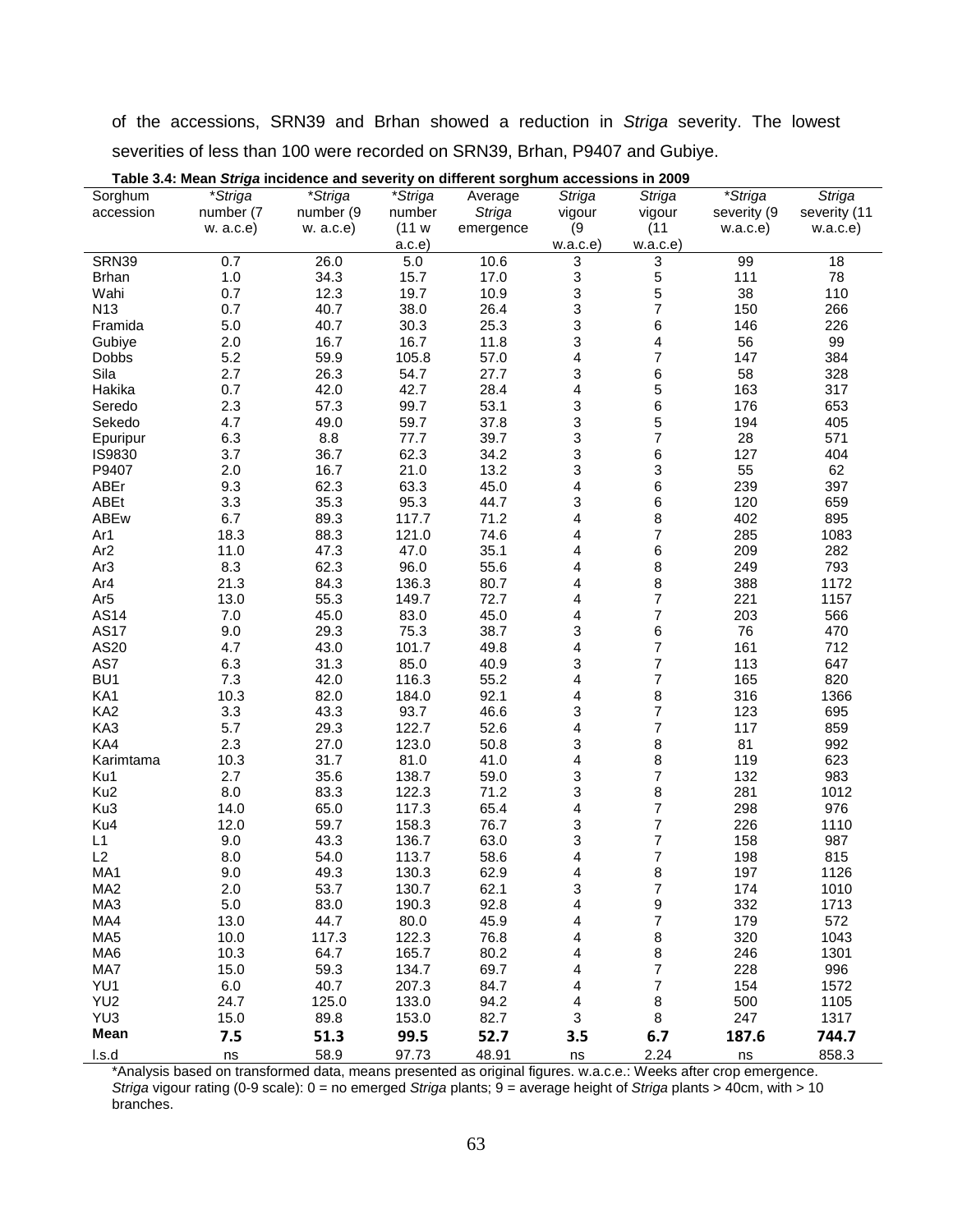## **3.3.3 The effect of different sorghum accessions on Striga emergence, vigour and severity in 2010**

## **3.3.3.1 Striga emergence**

In 2010 season, Striga emergence was generally low across the season compared to 2009 (Table 3.5). However, the differences in emergence were statistically significant (P<0.05) between accessions at seven, nine and eleven weeks after crop emergence. At seven weeks after crop emergence, some sorghum lines such as Brhan, Framida, Gubiye, Sekedo, AS20, AS7, Karimtama and Ku3 had no Striga plants emerged on them. One of the landraces, Ar4 had the highest emergence (26 Striga plants) while others such as ABEt, YU1, MA6 and MA7 had few (6) Striga plants emerged.

At nine weeks after crop emergence, there was a progressive increase in Striga emergence on all accessions but at different magnitudes. The highest progressive increase was observed mainly on landraces while improved lines such as Brhan, Framida, Wahi, Hakika, ABEw and AS17 had minimal increase. By the eleventh week after crop emergence, some lines such as SRN39, Gubiye, Seredo, IS9830 and landraces (Ar2, Ar4, KA3, Ku2, MA2, MA7, YU2 and YU3) showed a reduction in the number of emerged Striga plants, contrary to an increase in the rest of the accessions. On average, Framida, Brhan, Wahi, AS14 (South African accession), KA1 and Ku2 (local landraces) had the lowest Striga emergence across the season, while most of the landraces experienced the highest emergence.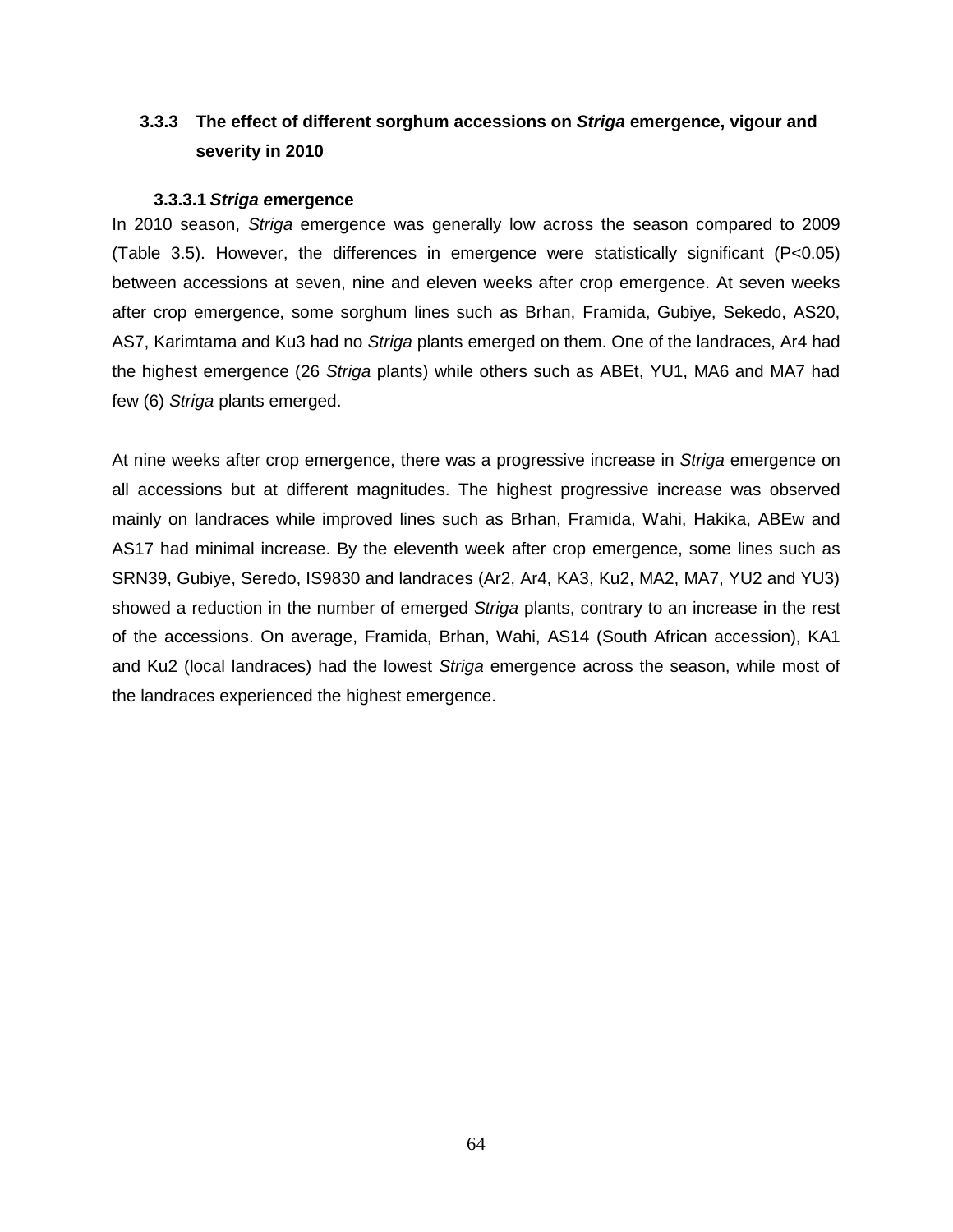|                        |            |             |                  | Table 3.5: Mean Striga incluence and severity on different sorgnum accessions in 2010 |            |            |               |               |                  |            |            |
|------------------------|------------|-------------|------------------|---------------------------------------------------------------------------------------|------------|------------|---------------|---------------|------------------|------------|------------|
| Sorghum                | *Striga    | *Striga     | *Striga          | *Average                                                                              | *Striga    | Striga     | <b>Striga</b> | Average       | Striga           | Striga     | Striga     |
| accession              | number     | number      | number           | Striga                                                                                | vigour     | vigour     | vigour        | <b>Striga</b> | severity         | severity   | severity   |
|                        | (7 w.      | (9 w.       | (11 w            | emergence                                                                             | (7)        | (9)        | (11)          | vigour        | (7)              | (9)        | (11)       |
|                        | a.c.e      | a.c.e       | a.c.e            |                                                                                       | w.a.c.e)   | w.a.c.e    | w.a.c.e       |               | w.a.c.e          | w.a.c.e    | w.a.c.e)   |
| <b>SRN39</b>           | 1.0        | 4.3         | $\overline{3.3}$ | 2.9                                                                                   | 0.3        | 2.7        | 6.0           | 3.0           | $\overline{5.7}$ | 5.7        | 7.7        |
| <b>Brhan</b>           | 0.0        | 0.7         | 1.0              | 0.6                                                                                   | $0.0\,$    | 1.3        | 3.7           | 1.7           | 7.7              | 8.0        | 8.6        |
| Wahi                   | 0.7        | 1.3         | 3.0              | 1.7                                                                                   | 0.3        | 3.7        | 3.0           | 2.3           | 7.3              | 7.1        | 8.1        |
| N <sub>13</sub>        | 0.3        | 3.0         | 4.0              | 2.4                                                                                   | 0.3        | 3.0        | 5.0           | 2.8           | 6.3              | 6.7        | 7.3        |
| Framida                | 0.0        | 0.3         | 0.3              | 0.2                                                                                   | 0.0        | 0.7        | 2.0           | 0.9           | 6.3              | 6.7        | 7.0        |
| Gubiye                 | 0.0        | 5.3         | 4.7              | 3.3                                                                                   | 0.0        | 1.3        | 3.0           | 1.4           | $7.0\,$          | 6.0        | 7.7        |
| <b>Dobbs</b>           | 0.3        | 23          | 35.3             | 19.6                                                                                  | 0.7        | 4.0        | 6.3           | 3.7           | 4.3              | 6.0        | 7.7        |
| Sila                   | 1.0        | 5.0         | 7.0              | 4.3                                                                                   | 1.0        | 3.7        | 7.0           | 3.9           | 4.3              | 4.3        | 7.0        |
| Hakika                 | 1.3        | 3.3         | 6.3              | 3.7                                                                                   | 0.3        | 2.7        | 4.7           | 2.6           | 4.3              | 6.0        | 6.7        |
| Seredo                 | 2.0        | 11.0        | 3.0              | 5.3                                                                                   | 0.3        | 2.7        | 7.3           | 3.4           | 4.3              | 6.7        | 7.7        |
| Sekedo                 | 0.0        | 3.0         | 11.0             | 4.7                                                                                   | 0.0        | 2.0        | 5.3           | 2.4           | 5.3              | 7.3        | 7.0        |
| Epuripur               | 2.0        | 9.3         | 8.9              | 6.6                                                                                   | 0.3        | 1.2        | 3.9           | 1.8           | 2.5              | 3.0        | 4.8        |
| IS9830                 | 0.7        | 6.0         | 4.3              | 3.7                                                                                   | 0.3        | 3.0        | 4.3           | 2.6           | 6.0              | 6.3        | 8.0        |
| P9407                  | 2.3        | 3.0         | 3.7              | 3.0                                                                                   | 0.3        | 2.0        | 4.3           | 2.2           | 5.3              | 6.0        | 7.3        |
| ABEr                   | 4.3        | 21.7        | 20.7             | 15.6                                                                                  | 1.0        | 4.7        | 7.7           | 4.4           | 4.3              | $5.0$      | 5.3        |
| ABEt                   | 8.0        | 23.4        | 25.7             | 19.1                                                                                  | 0.8        | 5.4        | 7.6           | 4.6           | 1.7              | 2.0        | 3.1        |
| ABEw                   | 1.1        | 1.7<br>56.7 | 4.7              | 3.1<br>39.6                                                                           | 0.2        | 3.3        | 5.3           | 3.9           | 3.9              | 7.1<br>6.0 | 9.1<br>8.7 |
| Ar1<br>Ar <sub>2</sub> | 1.0<br>3.3 | 61.0        | 61.0<br>38.3     | 34.2                                                                                  | 0.7<br>1.3 | 3.7<br>4.7 | 7.3<br>6.7    | 3.9<br>4.2    | 3.3<br>4.0       | 6.0        | 9.0        |
| Ar <sub>3</sub>        | 4.0        | 32.7        | 57.7             | 31.4                                                                                  | 1.3        | 5.7        | 8.0           | 5.0           | 5.7              | 7.0        | 9.0        |
| Ar4                    | 26.0       | 104.3       | 65.0             | 65.1                                                                                  | 2.0        | 6.3        | 7.3           | 5.2           | 5.3              | 8.3        | 9.0        |
| Ar <sub>5</sub>        | 1.0        | 32.3        | 44.3             | 25.9                                                                                  | 0.3        | 3.3        | 6.3           | 3.3           | 4.7              | 5.7        | 8.7        |
| AS14                   | 0.3        | 0.7         | 3.7              | 1.6                                                                                   | 0.3        | 1.7        | 6.3           | 2.8           | 6.0              | 6.3        | 8.0        |
| <b>AS17</b>            | 1.3        | 1.3         | 3.3              | 2.0                                                                                   | 0.7        | 2.0        | 5.0           | 2.6           | 6.7              | $7.0\,$    | 7.7        |
| AS20                   | 0.0        | 3.3         | 3.7              | 2.3                                                                                   | 0.0        | 4.3        | 6.3           | 3.6           | 3.3              | 6.7        | 7.7        |
| AS7                    | 0.0        | 8.7         | 8.3              | 5.7                                                                                   | 0.0        | 3.3        | 4.7           | 2.7           | 4.7              | $5.0\,$    | 6.3        |
| BU <sub>1</sub>        | 2.0        | 3.3         | 4.3              | 3.2                                                                                   | 0.3        | 2.3        | 4.3           | 2.3           | $5.0\,$          | 4.7        | 5.3        |
| KA1                    | 0.3        | 2.0         | 2.7              | 1.7                                                                                   | 0.3        | 2.7        | 5.7           | 2.9           | 4.7              | 7.1        | 6.6        |
| KA <sub>2</sub>        | 2.3        | 10.0        | 10.3             | 7.6                                                                                   | 1.3        | 5.0        | 7.7           | 4.7           | 5.3              | 6.3        | 6.7        |
| KA3                    | 0.3        | 10.3        | 8.7              | 6.4                                                                                   | 0.3        | 3.3        | 7.0           | 3.6           | 4.0              | 5.3        | 4.7        |
| KA4                    | 0.3        | 26.0        | 40.7             | 22.3                                                                                  | 0.3        | 4.0        | 7.0           | 3.8           | 3.0              | 4.7        | 6.0        |
| Karimtama              | 0.0        | 5.3         | 9.7              | 5.0                                                                                   | 0.0        | 2.7        | 4.7           | 2.4           | 3.7              | 7.6        | 7.6        |
| Ku1                    | 1.3        | 17.3        | 13.7             | 10.8                                                                                  | 0.7        | 4.3        | 6.3           | 3.8           | 3.7              | 5.3        | 6.0        |
| Ku <sub>2</sub>        | 3.0        | 7.2         | 2.3              | 1.2                                                                                   | 0.5        | 1.0        | 4.4           | 2.5           | 4.8              | 5.6        | 6.9        |
| Ku3                    | 0.0        | 2.7         | 6.3              | 3.0                                                                                   | 0.0        | 3.7        | 6.7           | 3.4           | 5.2              | 5.1        | 5.0        |
| Ku4                    | 1.0        | 9.7         | 10.3             | 7.0                                                                                   | 1.0        | 3.3        | 5.0           | 3.1           | 5.7              | 4.6        | 4.1        |
| L1                     | 2.3        | 7.3         | 7.7              | 5.8                                                                                   | 0.3        | 2.3        | 6.0           | 2.9           | 4.0              | 5.3        | 6.7        |
| L2                     | 3.0        | 8.3         | 16.7             | 9.3                                                                                   | 2.0        | 4.0        | 7.3           | 4.4           | 4.7              | 4.3        | 5.7        |
| MA1                    | 0.3        | 10.7        | 18.0             | 9.7                                                                                   | 0.3        | 3.7        | $7.0$         | 3.7           | 5.0              | 3.7        | 5.7        |
| MA <sub>2</sub>        | 1.5        | 4.7         | 2.5              | 2.9                                                                                   | 0.2        | 4.0        | 4.0           | 2.8           | 6.7              | 4.6        | 5.1        |
| MA3                    | 1.5        | 15.7        | 24.0             | 13.7                                                                                  | 0.2        | 5.5        | 8.5           | 4.8           | 4.2              | 5.6        | 9.6        |
| MA4                    | 1.0        | 19.3        | 10.0             | 10.1                                                                                  | 0.3        | 3.0        | 5.0           | 2.8           | 5.0              | 5.3        | 7.0        |
| MA <sub>5</sub>        | 2.0        | 23.7        | 38.0             | 21.2                                                                                  | 0.7        | 6.0        | 8.5           | 5.1           | 4.2              | 5.6        | 9.6        |
| MA6                    | 6.7        | 9.3         | 11.0             | 9.0                                                                                   | 1.7        | 4.3        | 5.3           | 3.8           | 4.7              | 4.7        | $7.0\,$    |
| MA7                    | 6.3        | 14.0        | 12.7             | 11.0                                                                                  | 1.7        | 6.0        | 7.7           | 5.1           | 5.7              | 5.0        | 5.7        |
| YU1                    | 8.0        | 15.0        | 9.3              | 10.8                                                                                  | 1.7        | 6.0        | 7.7           | 5.1           | 4.0              | 5.0        | $6.0\,$    |
| YU <sub>2</sub>        | 6.0        | 14.7        | 13.7             | 11.4                                                                                  | 0.3        | 2.7        | 4.7           | 2.6           | 6.3              | 6.3        | 7.3        |
| YU3                    | 1.7        | 25.3        | 12.7             | 13.2                                                                                  | 0.3        | 2.7        | 5.0           | 2.7           | 4.7              | 6.7        | 7.3        |
| At1                    | 4.0        | 25.0        | 22.3             | 17.1                                                                                  | 1.7        | 5.3        | 7.7           | 4.9           | 3.0              | 3.0        | 5.0        |
| At <sub>2</sub>        | 2.3        | 16.7        | 26.3             | 15.1                                                                                  | 1.3        | $5.0\,$    | 7.0           | 4.4           | 2.7              | 2.7        | 4.3        |
| <b>Mean</b>            | 2.4        | 14.6        | 15.3             | 10.7                                                                                  | 0.6        | 3.5        | 5.9           | 3.4           | 4.8              | 5.6        | 6.9        |
| l.s.d                  | 2.6        | 6.5         | 5.86             | 2.49                                                                                  | 1.15       | 3.1        | ns            | 2.4           | $2.66**$         | $2.49**$   | $2.19***$  |

**Table 3.5: Mean Striga incidence and severity on different sorghum accessions in 2010** 

\*Analysis based on transformed data, means presented as original figures. \*\* Highly significant (P<0.01). w.a.c.e.: Weeks after crop emergence. Striga vigour rating (0-9 scale): 0 = no emerged Striga plants; 9 = very vigorous, average height of Striga plants > 40cm, with > 10 branches. ns: not significant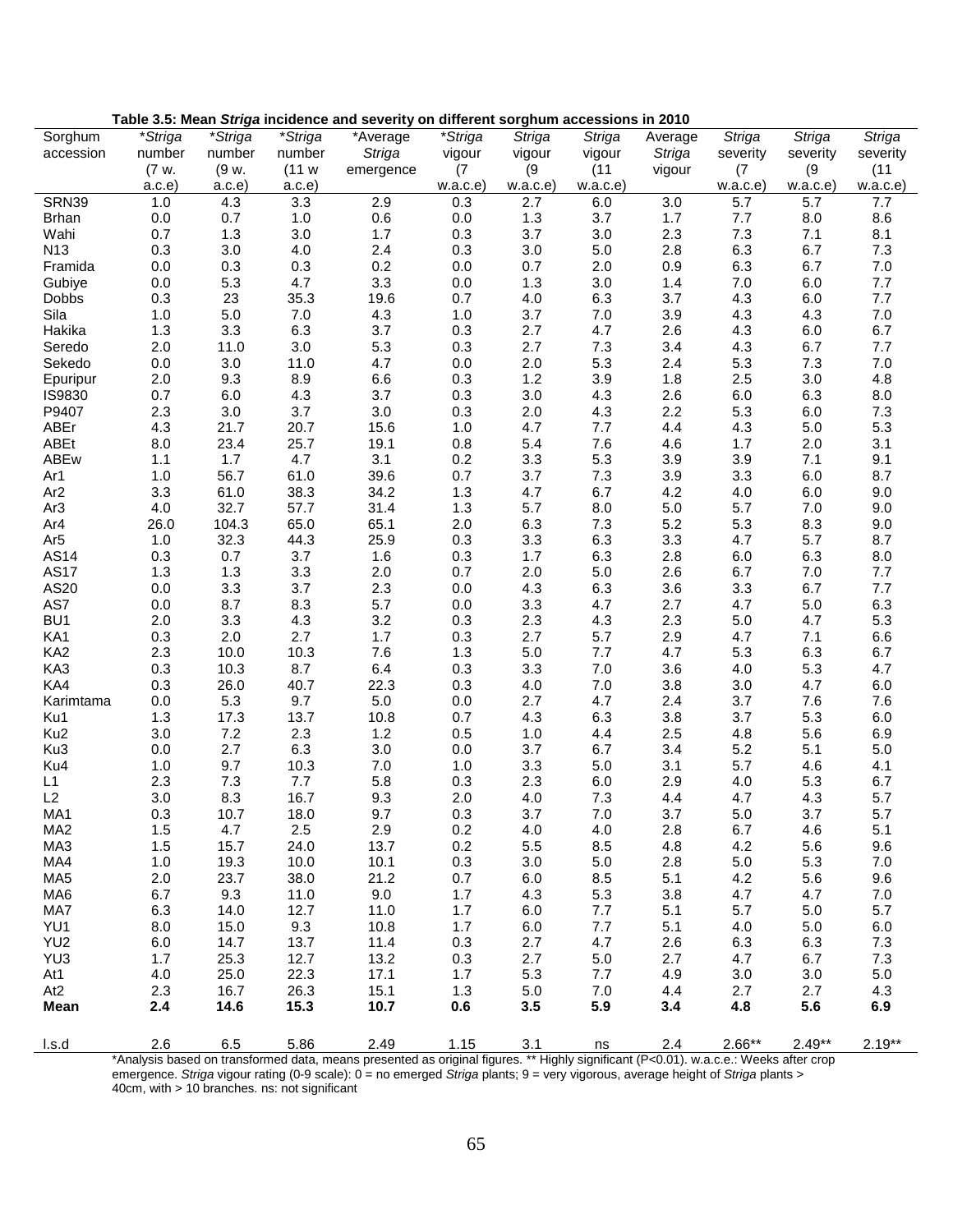### **3.3.3.2 Striga vigour**

The differences in Striga vigour between the sorghum accessions were only significant (P<0.05) at the seventh and ninth week after crop emergence (Table 3.5). At the eleventh week, the differences in Striga vigour were not significant. Except for Wahi and MA2, there was a steady increase in Striga vigour from the seventh to the ninth week after crop emergence on all accessions. Framida, Gubiye, Brhan and Epuripur had the lowest average Striga vigour across the season while the landraces, Ar3, MA5, MA7, YU1, At1 and MA3 recorded the highest Striga vigour.

#### **3.3.3.3 Striga severity**

Differences in severity of Striga attack between the sorghum accessions were highly significant (P<0.01) throughout the season in 2010 (Table 3.5). At the seventh week after crop emergence, the lowest severity scores (1-2.7) were recorded on ABEt, Epuripur and At2, while 17 accessions registered relatively high severity (>6). At nine weeks after crop emergence, ABEt and At2 maintained low Striga severity. The same two accessions maintained low Striga severity even at the eleventh week of crop growth. Between the seventh and the ninth week after crop emergence there was generally little increase in Striga severity while from nine to eleven weeks, the increase in Striga severity was considerably high.

# **3.3.4 The area under the Striga number progress curve (AUSNPC) and area under Striga severity progress curve (AUSVPC) on the various sorghum accessions during the growing season of 2009**

As indicated earlier in the data collection and analysis section, the AUSNPC and AUSVPC are indices that give a measure of the overall Striga growth and development on its hosts throughout the season. The AUSNPC did not significantly differ between the sorghum accessions at nine weeks after crop emergence in 2009 (Figure 3.1). However, Wahi and Epuripur had the lowest AUSNPC while some landraces such as YU2 and Ar4 had the highest AUSNPC values. At eleven weeks after crop emergence, there were statistically significant (P<0.05) (figures not shown) differences between the sorghum accessions in AUSNPC. Accessions: SRN39, Wahi and Gubiye had the lowest AUSNPC, and again most landraces had the highest. From nine to eleven weeks after crop emergence, there was generally an increase in AUSNPC for each sorghum accession. In total, SRN39, Wahi and Gubiye had the lowest AUSNPC across the season while most of the landraces showed the highest AUSNPC. The

66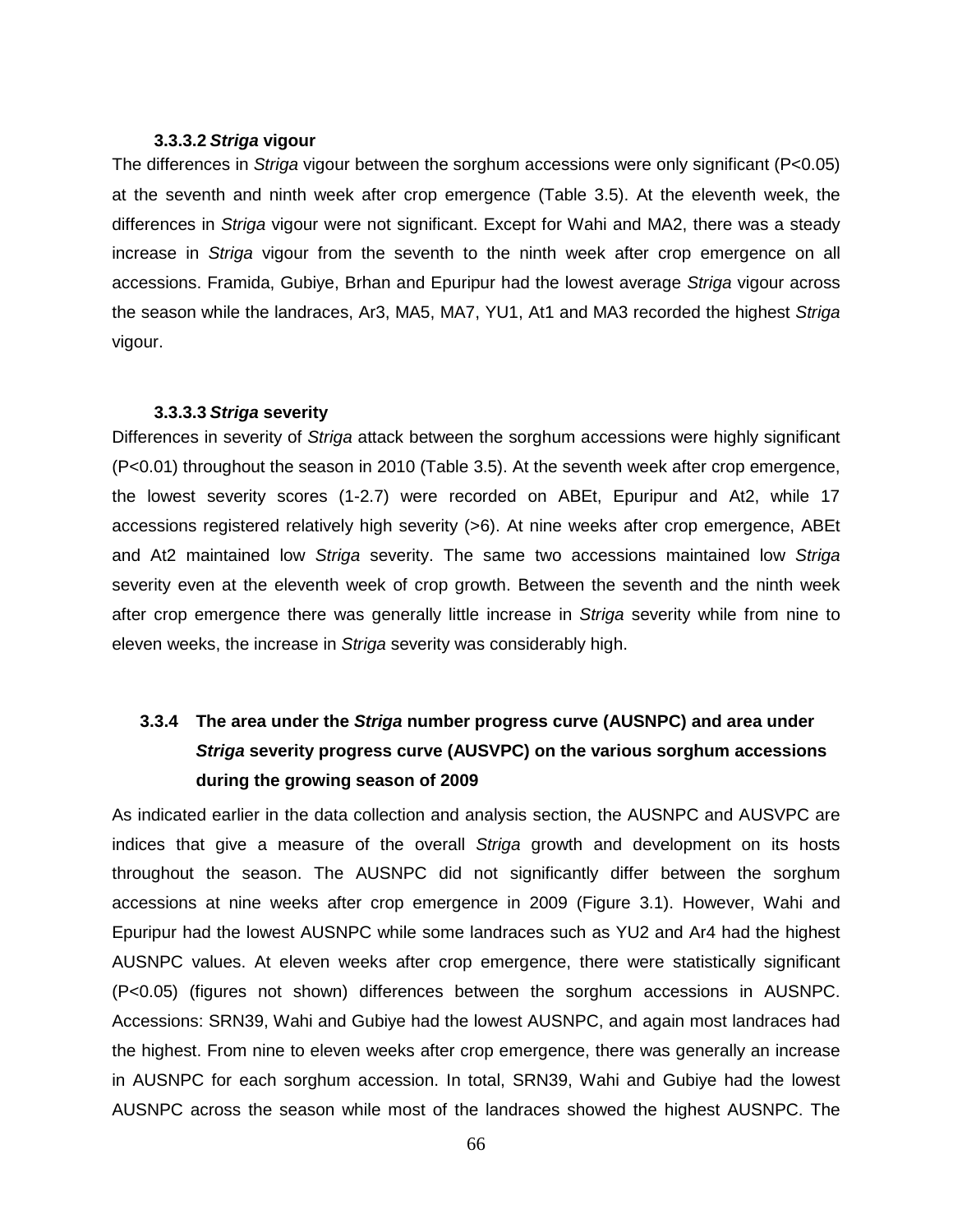AUSVPC was calculated at the eleventh week after crop emergence, with significant differences observed between the sorghum accessions (Figure 3.2). SRN39, P9407, Wahi and Gubiye experienced the smallest AUSVPC while almost all the landraces had remarkably high AUSVPC figures.

# **3.3.5 The area under the Striga number progress curve (AUSNPC) and area under Striga severity progress curve (AUSVPC) on the various sorghum accessions during the growing season of 2010**

The values for the AUSNPC and AUSVPC were relatively lower in 2010 compared to 2009 season (Figures 3.3 and 3.4). This originates from lower Striga emergence and vigour in the 2010 season. However, the differences in AUSNPC between the sorghum accessions were statistically significant (P<0.05) (figures not shown) across the season. At nine weeks after crop emergence, Framida, Brhan, AS14 and two landraces (Ku2 and MA2) had the smallest AUSNPC while Wahi, ABEw, AS17, AS20, Sekedo and another two landraces had moderate AUSNPC. The rest of the sorghum accessions recorded considerably high values for AUSNPC. A similar trend was observed at eleven weeks after crop emergence and consequently in mean AUSNPC over the season.

The sorghum accession also differed significantly (P<0.05) in AUSVPC throughout the season in 2010. Framida, Brhan, Ku2 and MA2 had the smallest AUSVPC at nine weeks after crop emergence. AS14, KA1, ABEw and Sekedo showed moderate AUSVPC, but many of the landraces had remarkably high AUSVPC values. Again the same trend was observed at eleven weeks after crop emergence and eventually in mean AUSVPC.

## **3.3.6 The response of various sorghum accessions to Striga infestation in 2009**

## **3.3.6.1 Plant damage due to Striga infestation**

Plant damage due to Striga infestation varied on the different sorghum accessions during 2009 season (Table 3.6). However, the differences were only statistically significant at eleven weeks after crop emergence and on the average damage throughout the season. At nine weeks after crop emergence, Framida, Hakika, IS9830, ABEw and two landraces, L1 and KA3, were the least damaged (<3). Most of the sorghum accessions showed moderate damage (4-6). At eleven weeks after crop emergence, there was an increase in plant damage on each accession but at different magnitudes. Twenty six accessions could be rated as moderately damaged,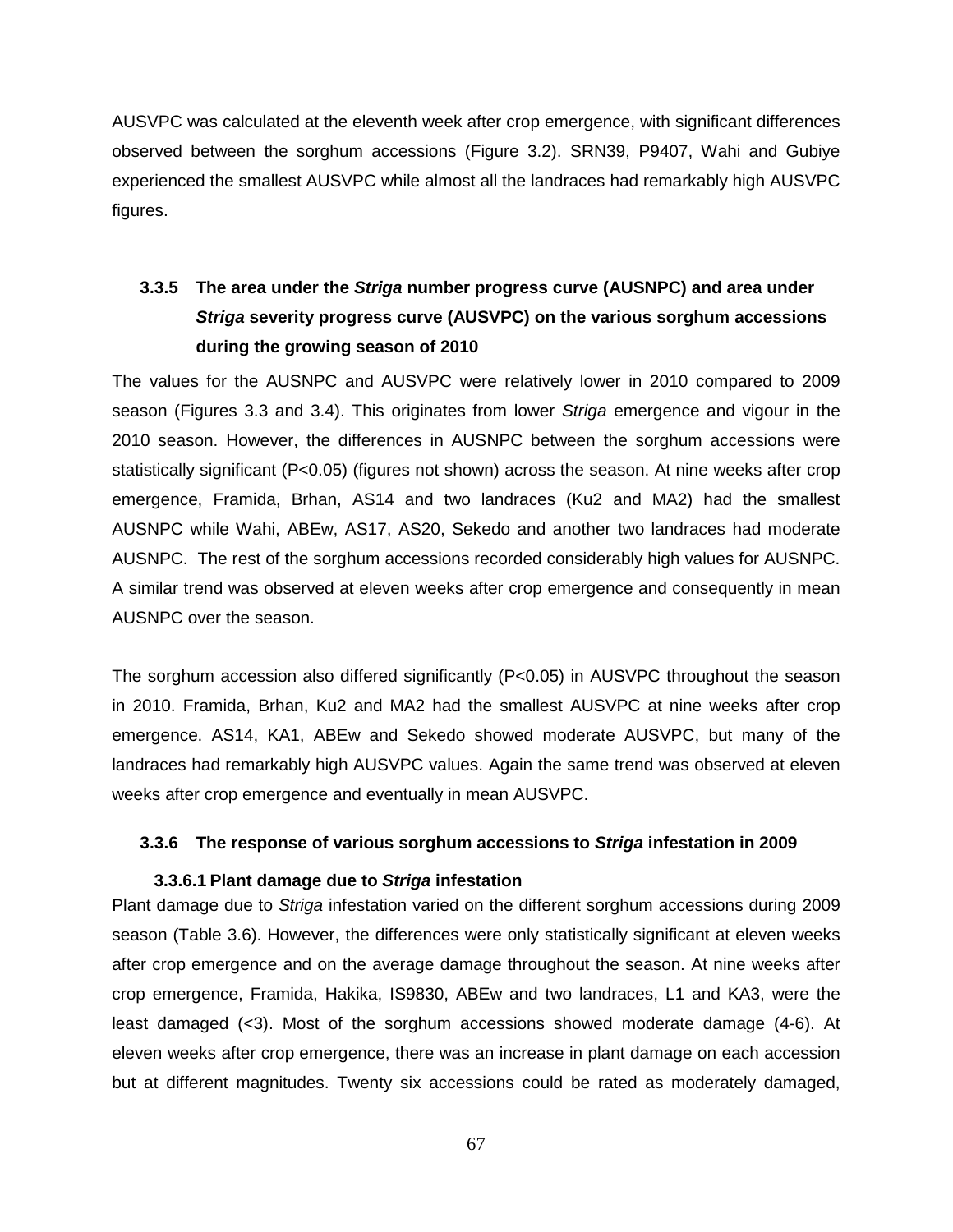while the rest of them were highly damaged (≥7). In terms of the average damage throughout the season, 30 accessions could be rated as moderately damaged, 18 as highly damaged while none showed little damage.

| Sorghum         | Damage rating           | Damage rating                         | Average                 | No. of panicles ha <sup>-1</sup> |
|-----------------|-------------------------|---------------------------------------|-------------------------|----------------------------------|
| accession       | (9 w.a.c.e)             | (11 w.a.c.e)                          | damage                  | (000')                           |
| SRN39           | 4                       | $\overline{6}$                        | $\overline{5}$          | $\overline{78}$                  |
| <b>Brhan</b>    | 3                       | 5                                     | 4                       | 94                               |
| Wahi            | 4                       | $\overline{7}$                        | 6                       | 30                               |
| N <sub>13</sub> | 4                       | 7                                     | 6                       | 25                               |
| Framida         | $\overline{c}$          | $\,$ 6 $\,$                           | 4                       | 122                              |
| Gubiye          | $\overline{\mathbf{4}}$ | 7                                     | 6                       | 83                               |
| Dobbs           | 3                       | 5                                     | $\overline{\mathbf{4}}$ | 47                               |
| Sila            | 3                       | 7                                     | 5                       | 39                               |
| Hakika          | $\overline{\mathbf{c}}$ | 6                                     | $\overline{\mathbf{4}}$ | 64                               |
| Seredo          | 3                       | 6                                     | 5                       | 125                              |
| Sekedo          | 4                       | $\,6$                                 | 5                       | 53                               |
| Epuripur        | 4                       | 6                                     | 5                       | 44                               |
| IS9830          | $\overline{c}$          | 6                                     | $\overline{\mathbf{4}}$ | 69                               |
| P9407           | $\overline{\mathbf{4}}$ | $\overline{7}$                        | 6                       | 67                               |
| ABEr            | 3                       | 5                                     | $\overline{\mathbf{4}}$ | 56                               |
| ABEt            | $\overline{\mathbf{c}}$ | $\overline{\mathbf{7}}$               | 5                       | 33                               |
| ABEw            | 5                       | 8                                     | $\overline{7}$          | 0                                |
| Ar1             | $\overline{\mathbf{4}}$ | $\overline{\mathbf{7}}$               | 6                       | 17                               |
| Ar <sub>2</sub> | 6                       | 8                                     | $\overline{\mathbf{7}}$ | 3                                |
|                 |                         |                                       | $\overline{7}$          |                                  |
| Ar <sub>3</sub> | 5<br>5                  | 8<br>$\boldsymbol{9}$                 | $\overline{7}$          | 17                               |
| Ar4             |                         |                                       |                         | 0                                |
| Ar <sub>5</sub> | 4                       | 8                                     | 6                       | 53                               |
| AS14            | 4                       | 6                                     | 5                       | 58                               |
| <b>AS17</b>     | 4                       | 6                                     | 5                       | 81                               |
| AS20            | 4                       | 5                                     | 5                       | 94                               |
| AS7             | 4                       | 7                                     | 6                       | 75                               |
| BU <sub>1</sub> | 4                       | 6                                     | 5                       | 58                               |
| KA1             | 3                       | 5                                     | $\overline{\mathbf{4}}$ | 108                              |
| KA <sub>2</sub> | 3                       | 6                                     | 5                       | 11                               |
| KA3             | $\overline{\mathbf{c}}$ | 7                                     | 5                       | 33                               |
| KA4             | 4                       | 6                                     | 5                       | 53                               |
| Karimtama       | 3                       | 6                                     | 5                       | 47                               |
| Ku1             | 4                       | $\,6$                                 | 5                       | 92                               |
| Ku <sub>2</sub> | 3                       | 5                                     | 4                       | 86                               |
| Ku3             | 4                       | 6                                     | 5                       | 64                               |
| Ku4             | 3                       | 4                                     | $\overline{\mathbf{4}}$ | 100                              |
| L1              | $\frac{2}{3}$           | 5                                     | $\overline{\mathbf{4}}$ | 128                              |
| L2              |                         | 4                                     | 4                       | 147                              |
| MA1             | 3                       | 8                                     | 6                       | 33                               |
| MA <sub>2</sub> | 4                       | $\overline{6}$                        | 5                       | 31                               |
| MA3             | $\overline{\mathbf{4}}$ | $\overline{7}$                        | 5                       | $\pmb{0}$                        |
| MA4             | $\frac{3}{4}$           | $\begin{array}{c} 6 \\ 7 \end{array}$ | 5                       | 31                               |
| MA <sub>5</sub> |                         |                                       | 6                       | $\pmb{0}$                        |
| MA6             | 3                       | $\bf 8$                               | $\,6$                   | 14                               |
| MA7             | $\frac{3}{4}$           | 8                                     | 6                       | $\pmb{0}$                        |
| YU1             |                         | 8                                     | 6                       | 50                               |
| YU <sub>2</sub> | 3                       | $\bf 8$                               | $\,6$                   | $\pmb{0}$                        |
| YU3             | 5                       | 8                                     | $\overline{7}$          | $\mathsf 0$                      |
| Mean            | 3.5                     | 6.5                                   | 5.3                     | 52.4                             |
|                 |                         | $1.9**$                               | $1.5***$                | $61.0**$                         |
| l.s.d           | ns                      |                                       |                         |                                  |

w.a.c.e.: Weeks after crop emergence. \*\* Highly significant (P<0.01).

Damage rating (1-9 scale): 1=no damage symptoms; 9= complete damage, plants dead ns: not significant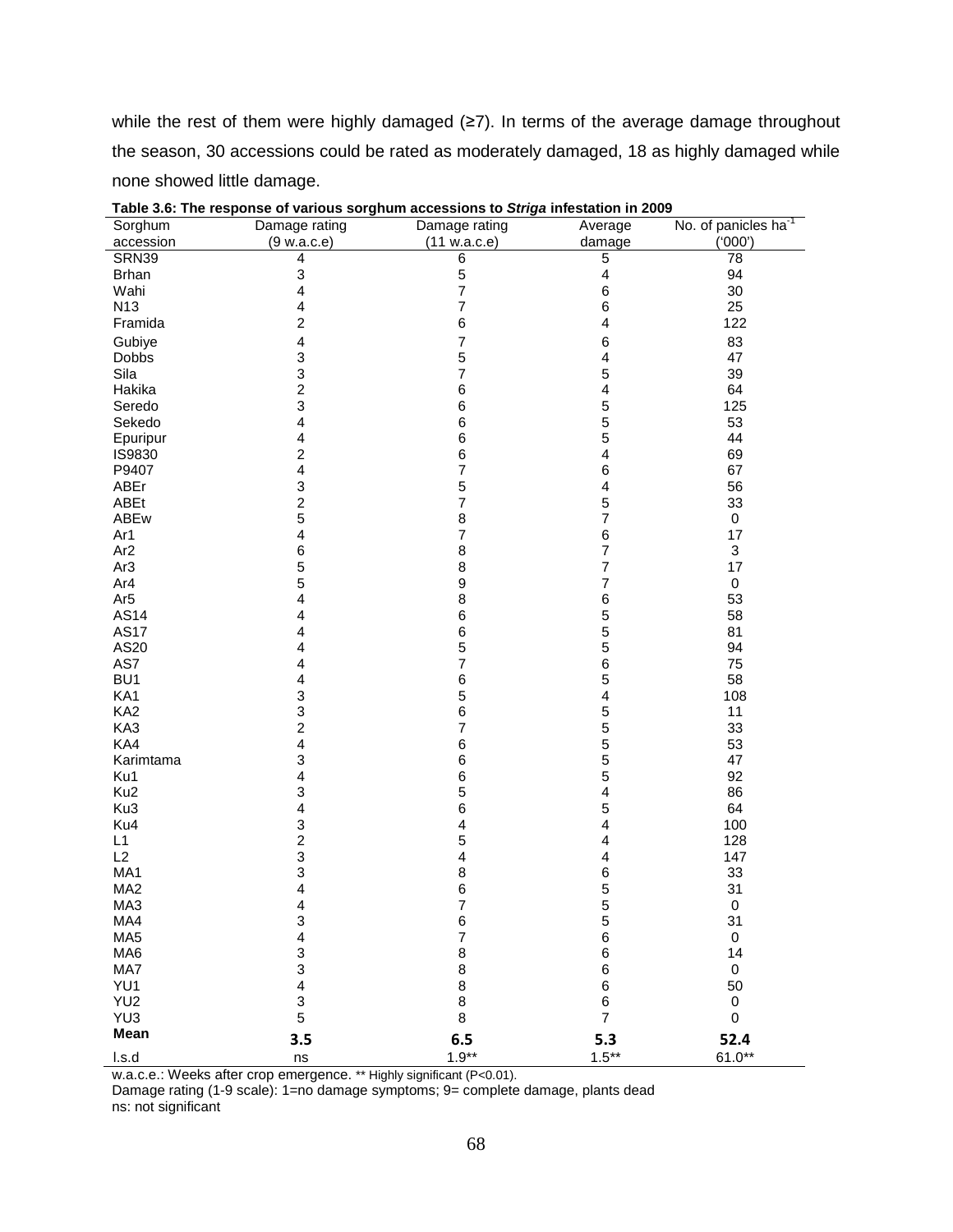#### **3.3.6.2 Number of panicles formed**

There was a highly significant (P<0.01) variation in the number of panicles formed in different sorghum accessions (Table 3.6). Framida, Seredo, L1 and L2 are the only accessions that formed relatively higher numbers of panicles. Accessions; ABEw, Ar4, MA3, MA5, MA7, YU2, and YU3 (mostly landraces from northern Uganda) hardly formed any panicles, probably due their relatively high susceptibility to Striga. Under severe Striga infestation, panicle formation may be impaired in susceptible sorghum varieties. However, most of the accessions could be considered as moderate in terms of panicle formation.

#### **3.3.7 The response of various sorghum accessions to Striga infestation in 2010**

#### **3.3.7.1 Plant damage due to Striga infestation**

During the 2010 growing season, plant damage rating was started earlier at seven weeks after crop emergence and continued up to the eleventh week. With the damage symptoms being clearly visible at the seventh week, variation between the sorghum accessions was observed (Table 3.7). Seven accessions were rated as less damaged (≤3), most of them being landraces. Five accessions were highly damaged (≥7) and thirty eight being moderately damaged (4-6). At the ninth week, while there was an observed increase in damage for most of the accessions, eighteen of them did not show a change in damage level, with ABEt being the least damaged. At the same time, there was a significant decrease in damage rating for one of the landraces, MA2, which could indicate possible recovery from early damage. At the eleventh week after crop emergence, only ABEt remained less damaged, fifteen accessions rated as moderately damaged while the rest were highly damaged. In terms of the average damage over the season, only two accessions (ABEt and At2) were less damaged.

### **3.3.7.2 Sorghum plant height and number of panicles formed**

There were no statistically significant differences in plant height between the sorghum accessions (Table 3.7). A few lines such as Brhan, Framida, Sekedo and IS9830 grew close to their potential height of 130cm; otherwise, most of the accessions were dwarfed. The variation in number of panicles formed was statistically significant (P<0.05) between the accessions. Only three accessions (ABEr, MA1 and Ar2) produced more than 100,000 panicles per hectare. All the accessions that were rated as totally damaged (rate 9) at the eleventh week after crop emergence did not produce any panicles.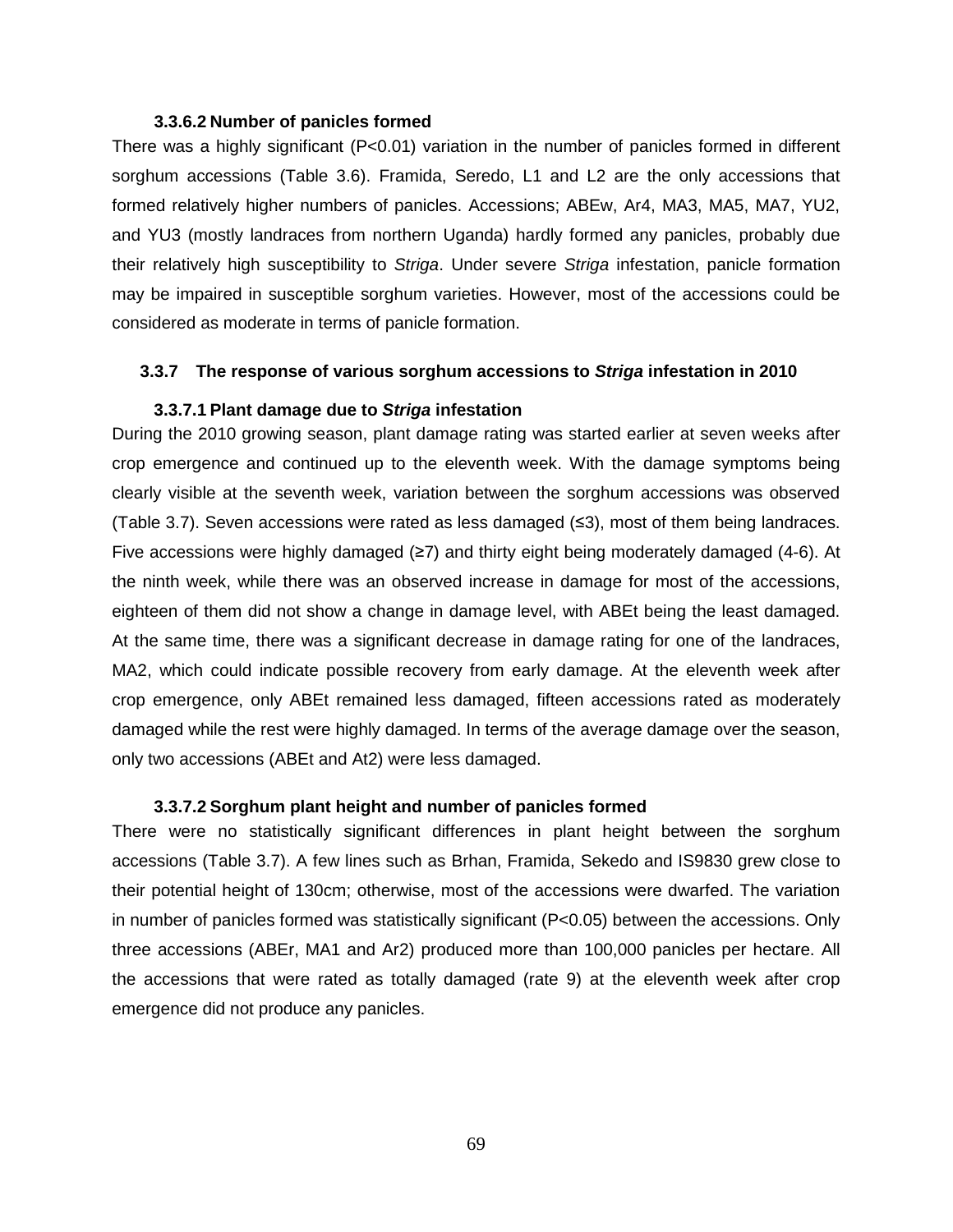| Sorghum         | Damage rating                              | Damage rating           | Damage                  | Average                 | Plant  | No. of panicles ha <sup>-1</sup> |
|-----------------|--------------------------------------------|-------------------------|-------------------------|-------------------------|--------|----------------------------------|
| accession       | (7 w.a.c.e)                                | (9 w.a.c.e)             | rating                  | damage                  | height | (000')                           |
|                 |                                            |                         | (11 w.a.c.e)            |                         | (cm)   |                                  |
| SRN39           | $\,6$                                      | 6                       | 8                       | 6                       | 87.9   | 50.0                             |
| <b>Brhan</b>    | 8                                          | 8                       | 8                       | 8                       | 126.6  | 8.3                              |
| Wahi            | 7                                          | 7                       | 8                       | $\overline{\mathbf{7}}$ | 59.4   | 53.0                             |
| N <sub>13</sub> | 6                                          | 7                       | 7                       | $\overline{7}$          | 58.9   | 36.1                             |
| Framida         | 6                                          | $\overline{7}$          | $\overline{7}$          | $\overline{7}$          | 107    | 47.2                             |
| Gubiye          | 7                                          | $\,6$                   | 8                       | 7                       | 88.4   | 39.0                             |
| Dobbs           | 4                                          | 6                       | $\bf8$                  | 6                       | 63.6   | 53.0                             |
| Sila            | 4                                          | 4                       | 7                       | 5                       | 38.5   | 55.6                             |
| Hakika          | 4                                          | 6                       | 7                       | 6                       | 77.0   | 55.6                             |
| Seredo          | 4                                          | $\overline{7}$          | 8                       | 6                       | 87.8   | 58.3                             |
|                 | 5                                          | 7                       | 7                       | 6                       | 111.3  | 16.7                             |
| Sekedo          |                                            |                         |                         |                         | 96.3   | 12.7                             |
| Epuripur        | 3                                          | 3<br>6                  | 5<br>8                  | 4<br>$\overline{7}$     |        |                                  |
| IS9830          | 6                                          |                         |                         |                         | 115.6  | 30.6                             |
| P9407           | 5                                          | 6                       | $\overline{7}$          | 6                       | 88.6   | 39.0                             |
| ABEr            | 4                                          | 5                       | 5                       | 5                       | 73.0   | 105.6                            |
| ABEt            | $\overline{c}$                             | $\overline{\mathbf{c}}$ | $\mathsf 3$             | $\overline{\mathbf{c}}$ | 115.8  | 89.0                             |
| ABEw            | 4                                          | $\overline{7}$          | 9                       | $\overline{7}$          | 83.0   | 0.0                              |
| Ar1             | 3                                          | 6                       | 9                       | 6                       | 72.2   | 0.0                              |
| Ar <sub>2</sub> | 4                                          | 6                       | 9                       | 6                       | 110.9  | 0.0                              |
| Ar <sub>3</sub> | $\,6$                                      | 7                       | 9                       | $\overline{7}$          | 32.8   | 0.0                              |
| Ar4             | 5                                          | 8                       | 9                       | $\overline{7}$          | 58.1   | 0.0                              |
| Ar <sub>5</sub> | 5                                          | 6                       | 9                       | 6                       | 132.4  | 0.0                              |
| AS14            | 6                                          | 6                       | 8                       | $\overline{\mathbf{7}}$ | 119.3  | 39.0                             |
| <b>AS17</b>     | $\overline{7}$                             | $\overline{7}$          | 8                       | $\overline{7}$          | 76.7   | 22.2                             |
| AS20            | 3                                          | 7                       | 8                       | 6                       | 71.1   | 25.0                             |
| AS7             | 5                                          | 5                       | 6                       | 5                       | 123.2  | 66.7                             |
| BU <sub>1</sub> | 5                                          | 5                       | 5                       | 5                       | 46.9   | 86.1                             |
| KA1             | 5                                          | $\overline{\mathbf{7}}$ | 6                       | 6                       | 123.6  | 33.3                             |
| KA <sub>2</sub> | 5                                          | 6                       | 7                       | 6                       | 74.0   | 64.0                             |
| KA3             | 4                                          | 5                       | 5                       | 5                       | 220.3  | 61.1                             |
| KA4             | 3                                          | 5                       | 6                       | 4                       | 93.2   | 58.3                             |
| Karimtama       | 4                                          | $\overline{7}$          | $\overline{7}$          | 6                       | 98.9   | 16.7                             |
| Ku1             | 4                                          | 5                       | 6                       | 5                       | 93.1   | 86.1                             |
| Ku <sub>2</sub> | 5                                          | 5                       | $\overline{7}$          | 6                       | 94.9   | 0.0                              |
| Ku3             | 5                                          | 5                       | 5                       | 5                       | 94.7   | 47.2                             |
| Ku4             | 6                                          | 4                       | 4                       | 5                       | 107.6  | 72.2                             |
| L1              | 4                                          | 5                       | $\overline{7}$          | 5                       | 103.3  | 64.0                             |
| L2              | 5                                          | 4                       | 6                       | 5                       | 77.4   | 69.4                             |
| MA1             | 5                                          | 4                       | $\,6$                   | 5                       | 114.9  | 105.6                            |
| MA <sub>2</sub> | $\overline{7}$                             | 4                       | 5                       | 5                       | 78.5   | 25.0                             |
| MA3             | 4                                          | 5                       | 9                       | 6                       | 109.3  | 0.0                              |
| MA4             | 5                                          | 5<br>5                  | 7<br>9                  | 6                       | 94.3   | 86.1                             |
| MA <sub>5</sub> | $\overline{\mathbf{r}}$                    |                         |                         | 6                       | 85.1   | $0.0\,$                          |
| MA <sub>6</sub> | 5                                          | 5<br>5<br>5<br>5        | 7                       | 5<br>5                  | 71.9   | 47.2                             |
| MA7             | 6                                          |                         | 6                       |                         | 74.7   | 58.3                             |
| YU1             | 4                                          |                         | 6                       | 5                       | 98.4   | 72.2                             |
| YU <sub>2</sub> | 6                                          | $\overline{6}$          | $\overline{7}$          | 6                       | 87.7   | 36.1                             |
| YU3             |                                            | $\overline{7}$          | $\overline{7}$          | 6                       | 82.0   | 36.1                             |
| At1             | $\begin{array}{c} 5 \\ 3 \\ 3 \end{array}$ | $\frac{3}{3}$           | 5                       | $\overline{\mathbf{4}}$ | 98.6   | 97.2                             |
| At <sub>2</sub> |                                            |                         | $\overline{\mathbf{4}}$ | 3                       | 106.1  | 113.9                            |
| Mean            | 4.8                                        | 5.6                     | 6.9                     | 5.7                     | 92.1   | 44.8                             |
|                 |                                            |                         |                         |                         |        |                                  |
| l.s.d           | ns                                         | $2.5***$                | $2.2**$                 | $1.9**$                 | ns     | 63.7                             |

#### **Table 3.7: The response of various sorghum accessions to Striga infestation in 2010**

w.a.c.e.: Weeks after crop emergence. \*\* Highly significant (P<0.01).

Damage rating (1-9 scale): 1=no damage symptoms; 9= complete damage, plants dead ns: not significant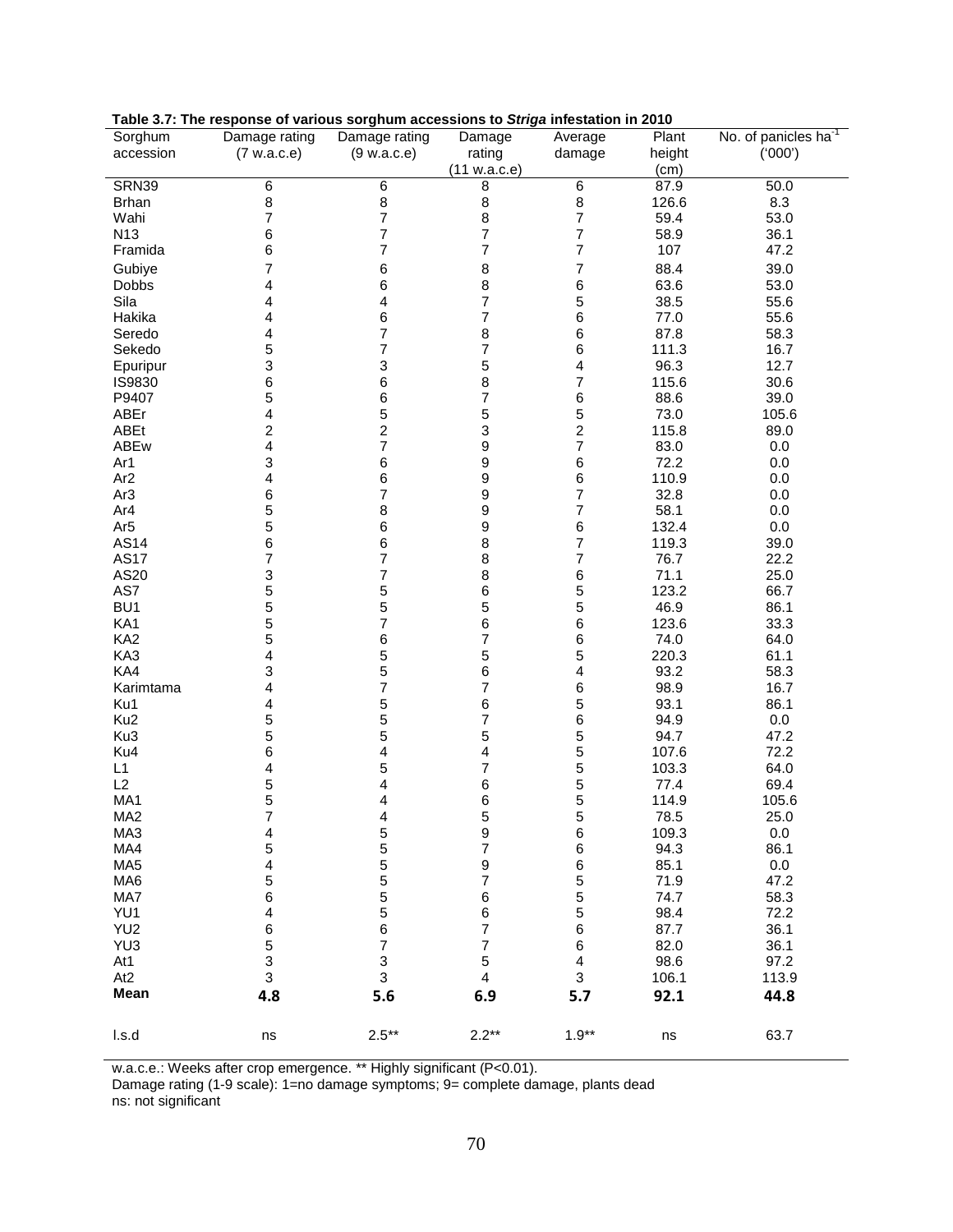## **3.3.8 Correlation between Striga parameters and sorghum performance parameters**

There was a significantly (P<0.05) negative correlation between all the Striga parameters measured and the number of sorghum panicles formed (Table 3.8). This shows that panicle formation in sorghum was significantly affected by Striga infestation. There was a significantly (P<0.05) positive correlation between Striga numbers and severity with sorghum damage, indicating that the more the Striga emergence, the more the sorghum was damaged. However, this relationship was only significant (P<0.05) at 7 weeks after crop emergence (early stages of crop growth).

| Striga parameters            | Sorghum parameters     |                      |  |  |  |
|------------------------------|------------------------|----------------------|--|--|--|
|                              | No. of panicles formed | Average damage score |  |  |  |
| Striga number (7 w. a.c.e)   | $-0.2194*$             | $0.2135*$            |  |  |  |
| Striga number (9 w. a.c.e)   | $-0.2033*$             | 0.1220               |  |  |  |
| Striga number (11 w a.c.e)   | $-0.1879*$             | 0.0705               |  |  |  |
| Average Striga emergence     | $-0.2139*$             | 0.1187               |  |  |  |
| Striga vigour (7 w.a.c.e)    | $-0.1440$              | 0.0650               |  |  |  |
| Striga vigour (9 w.a.c.e)    | $-0.1493$              | 0.0375               |  |  |  |
| Striga vigour (11 w.a.c.e)   | $-0.0617$              | $-0.0814$            |  |  |  |
| Average Striga vigour        | $-0.1234$              | $-0.0105$            |  |  |  |
| Striga severity (7 w.a.c.e)  | $-0.1730*$             | $0.1723*$            |  |  |  |
| Striga severity (9 w.a.c.e)  | $-0.1904*$             | 0.1365               |  |  |  |
| Striga severity (11 w.a.c.e) | $-0.1845*$             | 0.0736               |  |  |  |
| AUSNPC (9 w. a.c.e)          | $-0.2179*$             | 0.1449               |  |  |  |
| AUSNPC (11 w. a.c.e)         | $-0.2034*$             | 0.10260              |  |  |  |
| Mean AUSNPC                  | $-0.2113*$             | 0.1205               |  |  |  |
| AUSVPC (9 w. a.c.e)          | $-0.1929*$             | 0.1413               |  |  |  |
| AUSVPC (11 w. a.c.e)         | $-0.1991*$             | 0.1150               |  |  |  |
| Mean AUSVPC                  | $-0.1990*$             | 0.1265               |  |  |  |

**Table 3.8: Correlation coefficients between Striga parameters and sorghum performance parameters** 

\* Significant (P<0.05). w.a.c.e.: Weeks after crop emergence.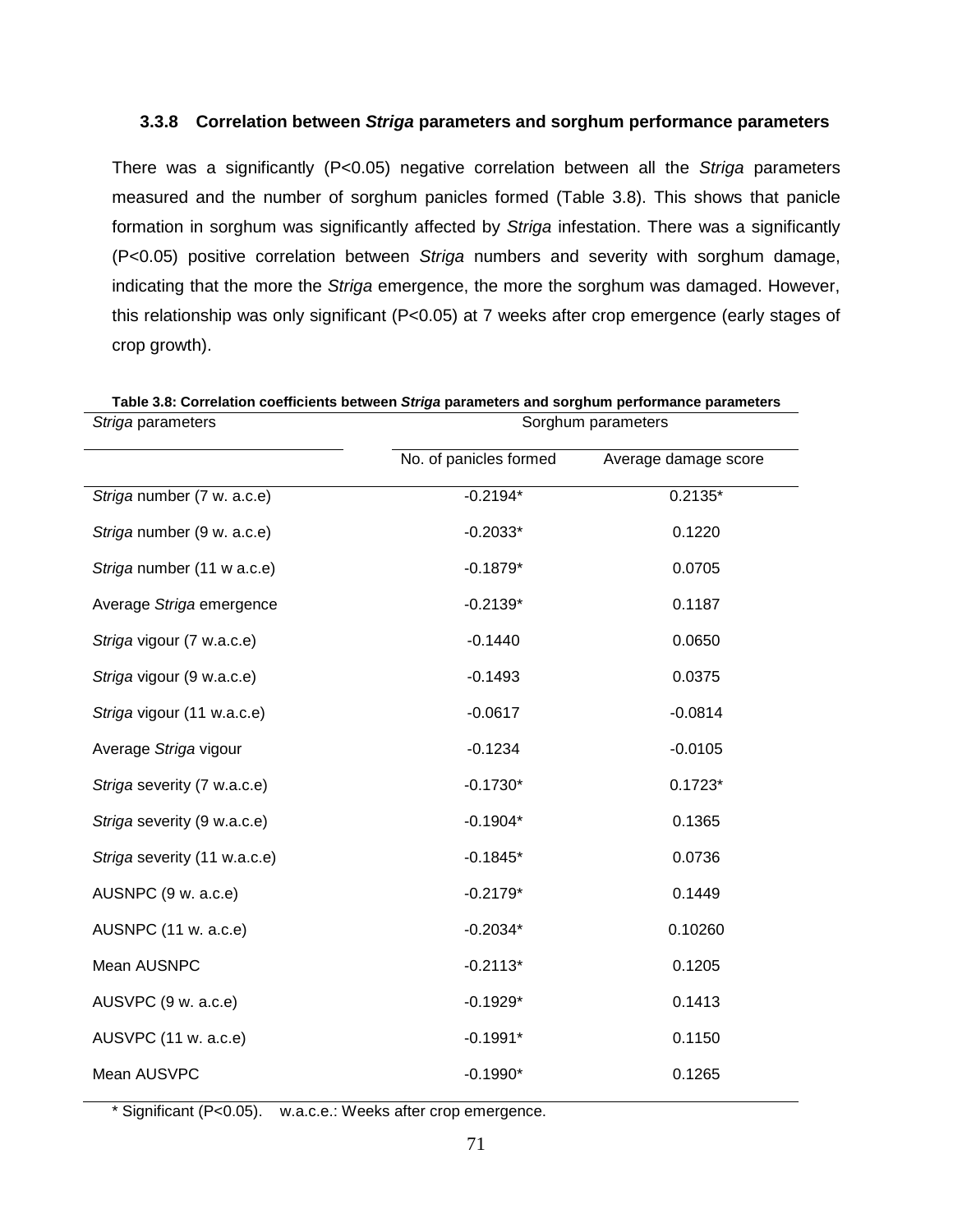

Figure 3.1: The area under Striga number progress curve (AUSNPC) on different sorghum accessions in 2009 season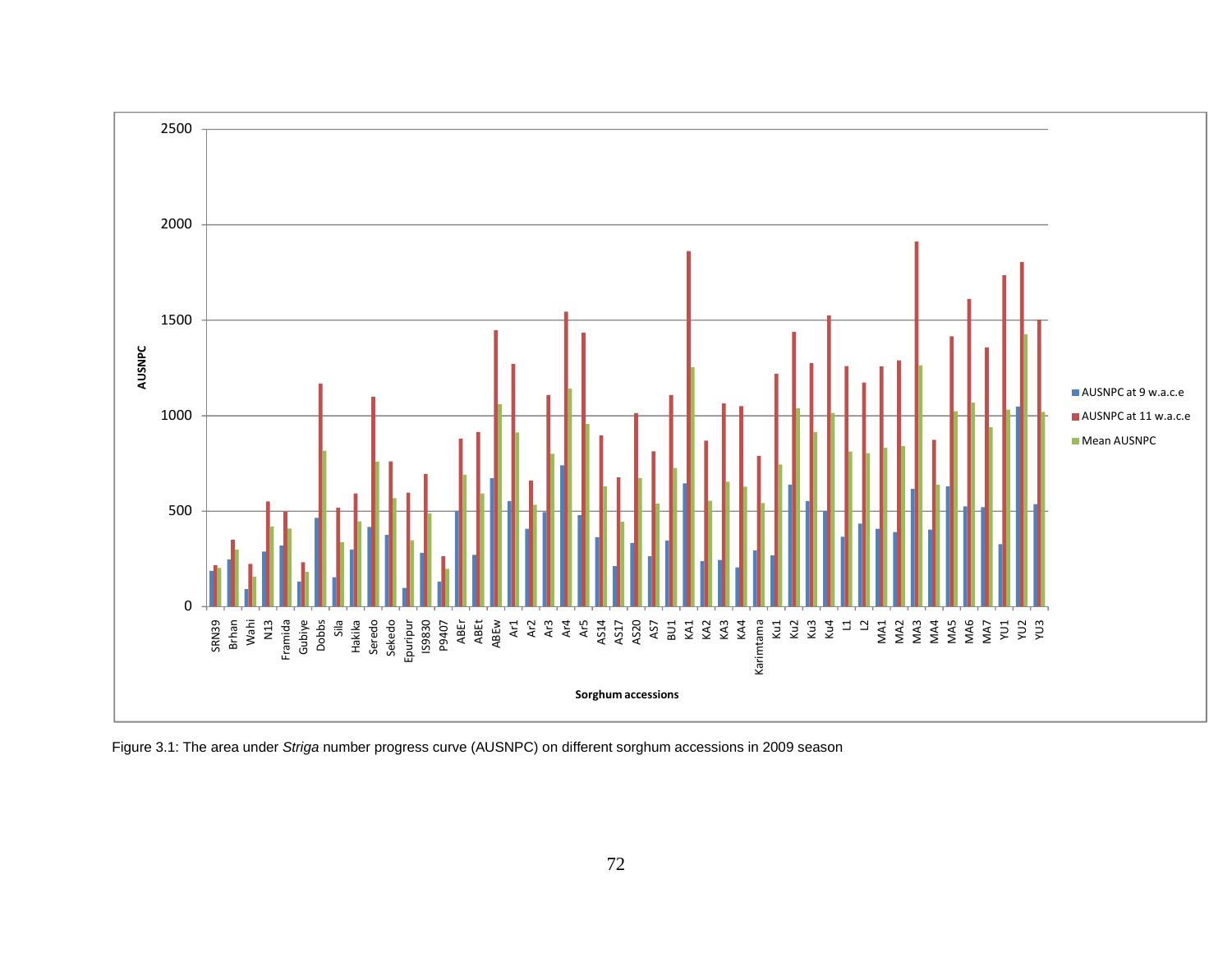

Figure 3.2: Area under Striga severity progress curve (AUSVPC) on different sorghum accessions in 2009 season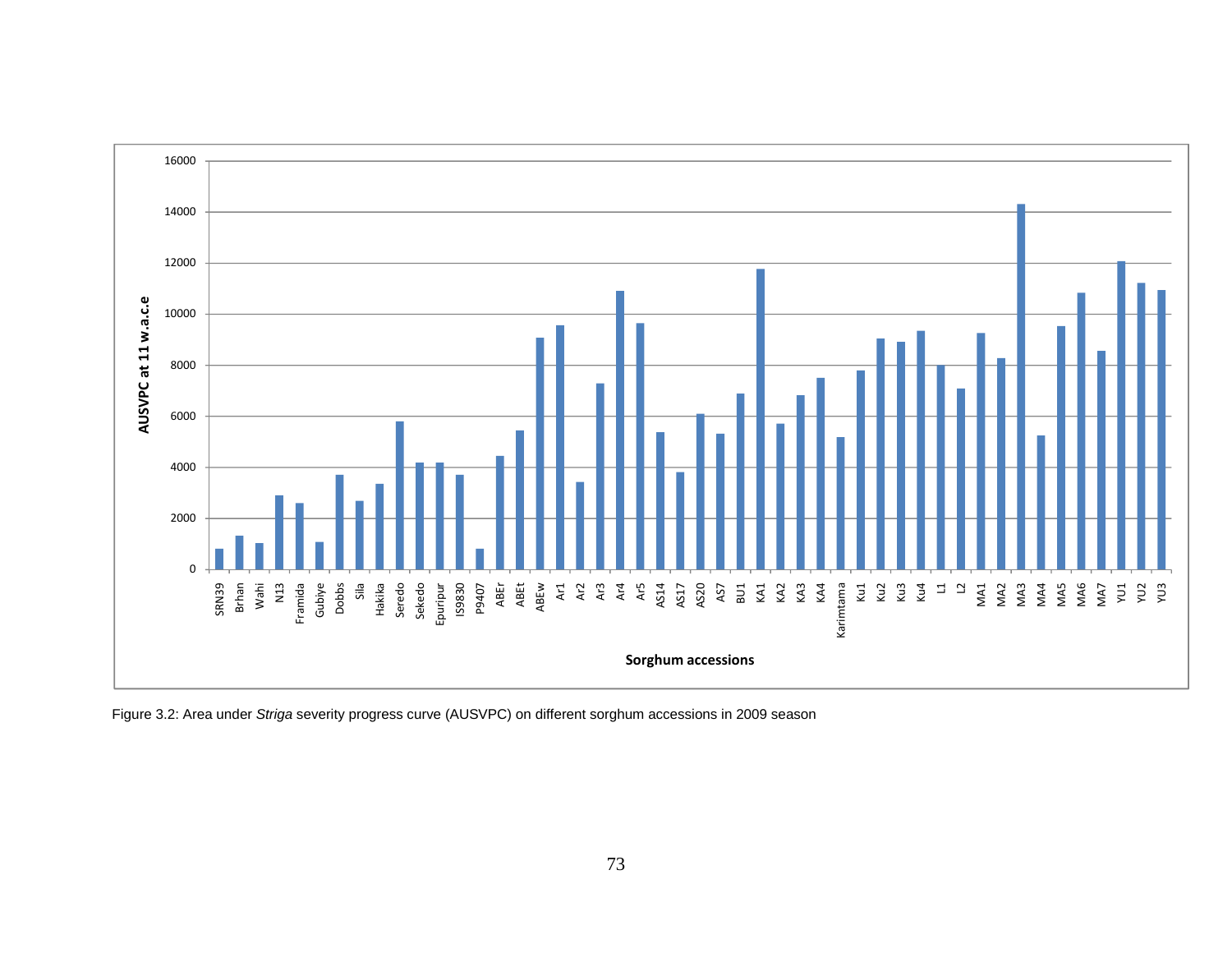

Figure 3.3: The area under Striga number progress curve (AUSNPC) on different sorghum accessions in 2010 season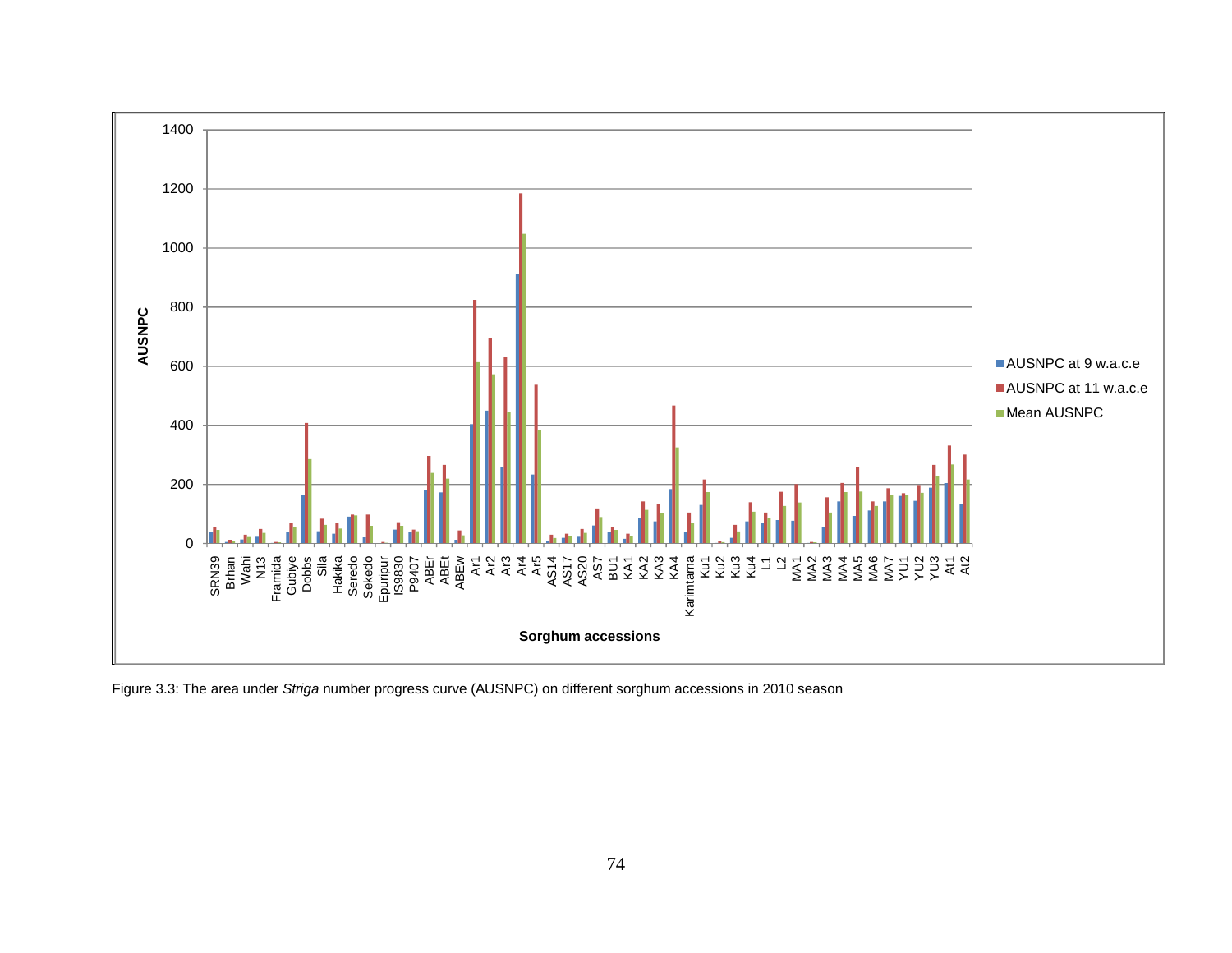

Figure 3.4: The area under Striga severity progress curve (AUSVPC) on different sorghum accessions in 2010 season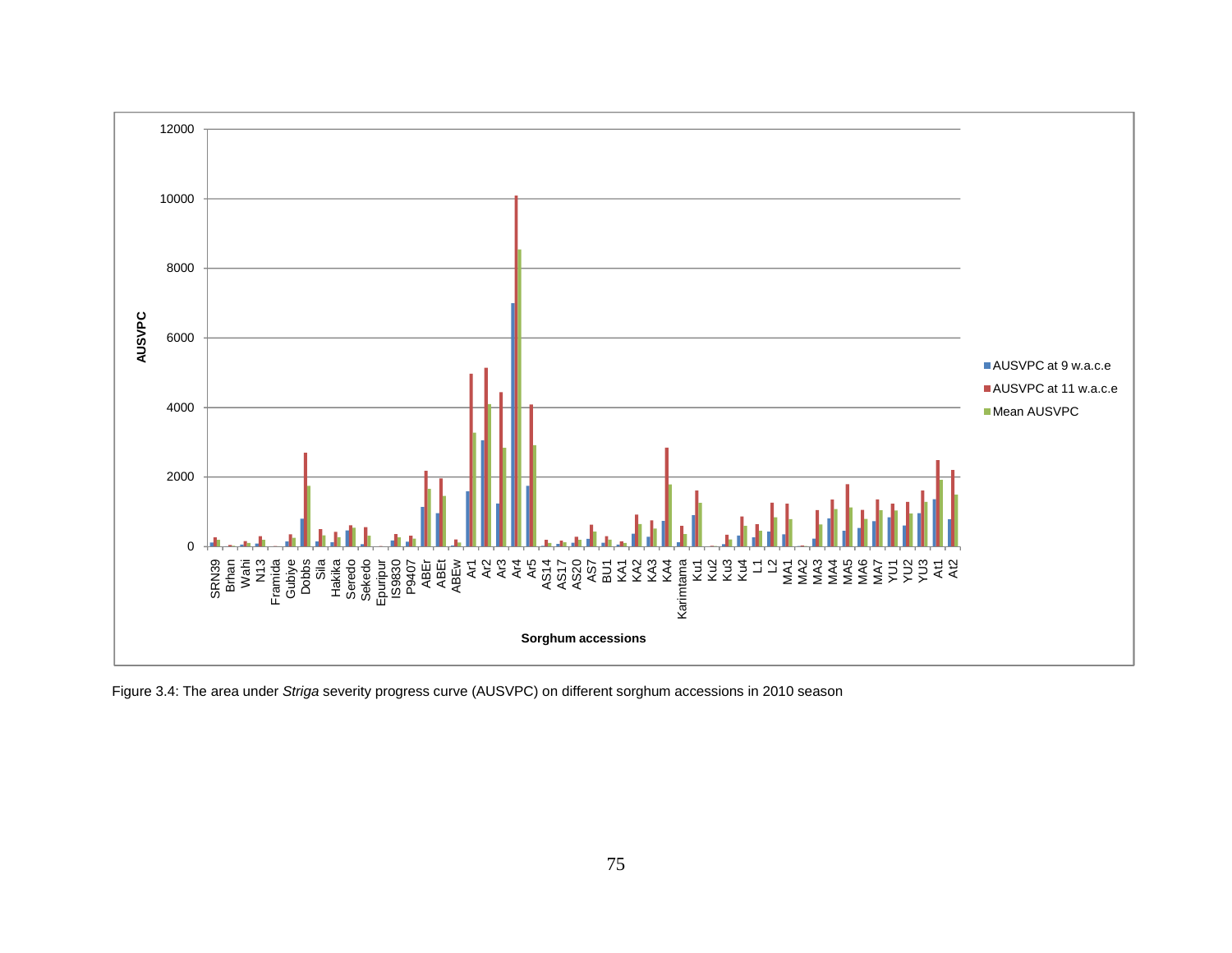## **3.4 Discussion**

## **3.4.1 Phenotypic and genotypic variability among the sorghum accessions for Striga resistance**

Both phenotypic and genotypic factors contributed significantly to the variability observed among the African sorghum accessions with respect to Striga resistance and sorghum crop performance. The fact that genotypic factors were significant indicates that improvement can be achieved through selection but techniques that could minimise the environmental variance need to be devised and employed in order to improve on heritability and genetic advance. Basing on the genotypic coefficient of variation, broad sense heritability estimates and genetic advance, selection based on area under Striga severity progress curve (AUSVPC), area under Striga number progress curve (AUSNPC) and individual Striga emergence counts could be more useful. Tesfaye (2002) recorded GA values ranging from 1.1% to 56.5% for 17 characters in *Vernonia galamensis*. In the present study, the GA values for AUSVPC, AUSNPC and Striga emergence were 24.9%, 27.4% and 24.3% respectively. This indicates that reasonable genetic advance can be achieved when suitable selection criteria are employed. Tesfaye (2002) further reasoned that improvement efficiency is related to the magnitude of the genetic coefficient of variability (GCV), heritability and genetic advance (GA). Presently, the above traits with high GA values also correspondingly have moderate GCV values hence suggesting that improvement could be achieved through selection based on these traits.

#### **3.4.2 Striga emergence**

Striga emergence in the field is not only influenced by host genotypic differences but by a number of other factors such as variation of natural infestation, complex interactions between the parasite and the host as well as edaphic and environmental factors (Kroschel, 2001; Ejeta et al., 1991). In this particular study, an effort was made to cater for the above factors by infesting with additional Striga seed (augmentation), screening in the same field for two seasons, using a balanced lattice experimental design and replicating three times in each season. During this study, it was observed that in the early stages of infection, in this case seven weeks after crop emergence, some sorghum genotypes had either few or no Striga plants emerged on them while others had considerably high numbers of Striga plants emerged. The first level of interaction between Striga and its host is stimulation of Striga seed germination by the host root exudates (Berner et al., 1997; Ejeta et al., 1993; Hauk et al., 1992; Muller et al., 1992). This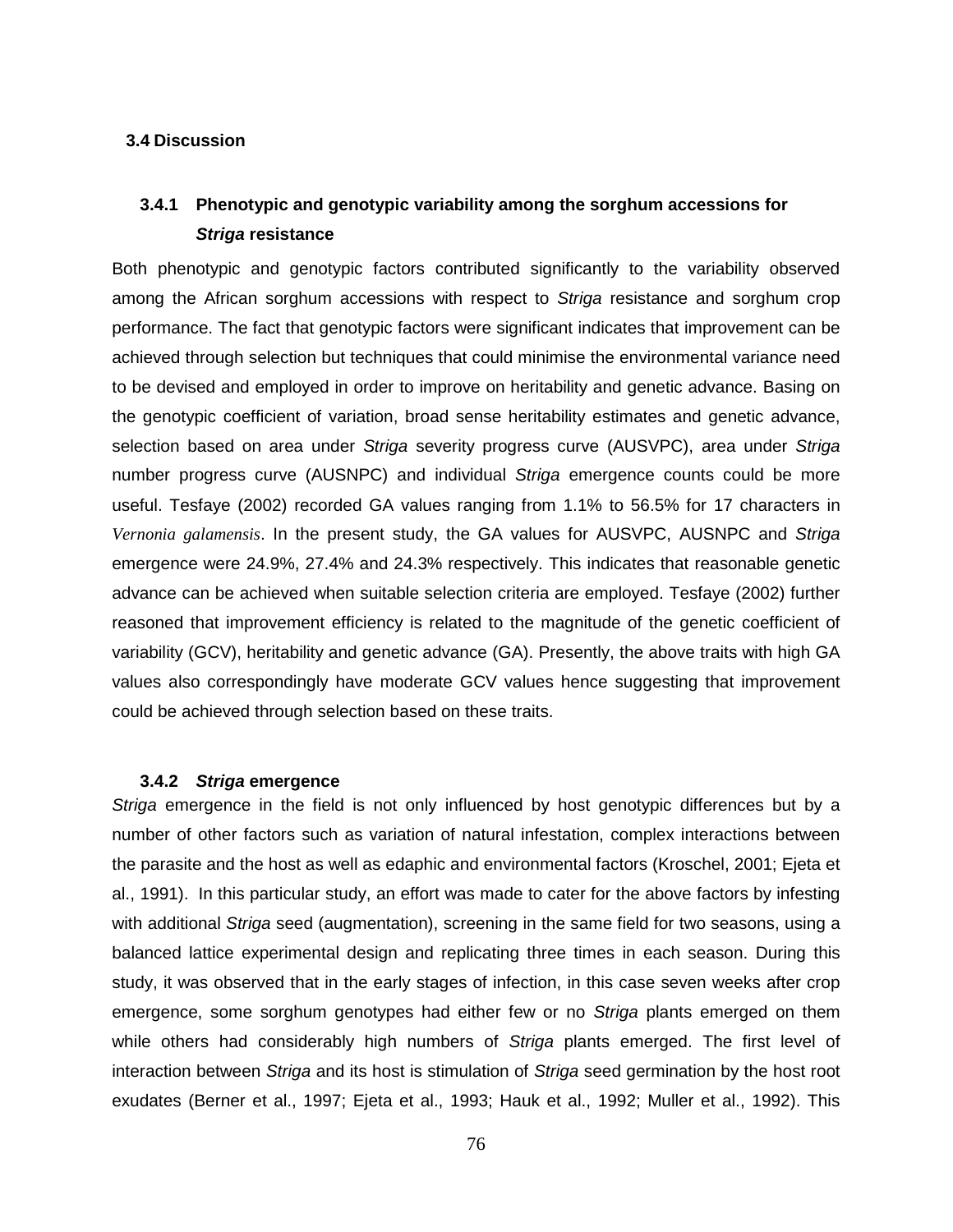therefore indicates that the sorghum genotypes that had few or no Striga plants emerged on them at early stages of infection probably produced very little of Striga seed germination stimulants. These genotypes could be characterized as resistant with the possible mechanisms being low germination stimulant production and low haustoria initiation. In this study, these genotypes were SRN39, Brhan, Framida, Gubiye, Wahi, P9407 and Hakika.

It was also observed in this study that, while some sorghum genotypes experienced a progressive increase in Striga emergence from the seventh week to the eleventh week of crop growth, other genotypes showed a reduction in emerged Striga plants particularly between the ninth and eleventh weeks, and others maintained constantly low numbers. For successful and sustainable parasitism to exist, a series of other interactions occur between Striga and its host beyond emergence and attachment. These interactions should ensure that the parasite continues to derive its nourishment from the host and there should be no incompatible reactions from the host. A reduction in the number of emerged Striga plants on some sorghum genotypes or constant maintenance of low numbers meant that the parasitism was not progressing. This points to the existence of some incompatible reactions from the hosts and therefore these sorghum genotypes could also be classified as resistant with incompatibility being the possible mechanism of resistance. In this study, these genotypes were SRN39, Brhan, Framida, N13, Gubiye, Hakika, Seredo and IS9830 and some landraces such as Ar2. These observations are in agreement with those made by Haussmann et al. (2000b), Grenier et al. (2001), Mohamed et al. (2003), Omanya et al. (2004) and Ejeta et al. (2007). In these investigations, sorghum genotypes such as Framida, SRN39 and N13 were reported to exhibit some incompatible response to Striga infestation. According to Ejeta et al. (2007), the overall effect of an incompatible reaction is that a small portion of attached parasites proceed to slowly establish on the resistant host, but most of the attached show diminished growth and delayed emergence above ground. It can be noted that most of the sorghum genotypes listed above had also shown low Striga emergence. This could be a sign of the existence of more than one mechanism of resistance. These genotypes might be possessing low germination stimulant production, low haustoria initiation as well as incompatible reactions to Striga infestation.

## **3.4.3 Striga vigour and severity**

As in Striga numbers, Striga vigour and severity are a reflection of the level of successful parasitism. The Striga vigour score offers a quick, effective, non-destructive approximation of Striga development and average biomass in each field plot by taking into account morphological features of the Striga plant such as height and branching (Omanya et al., 2004). Highly vigorous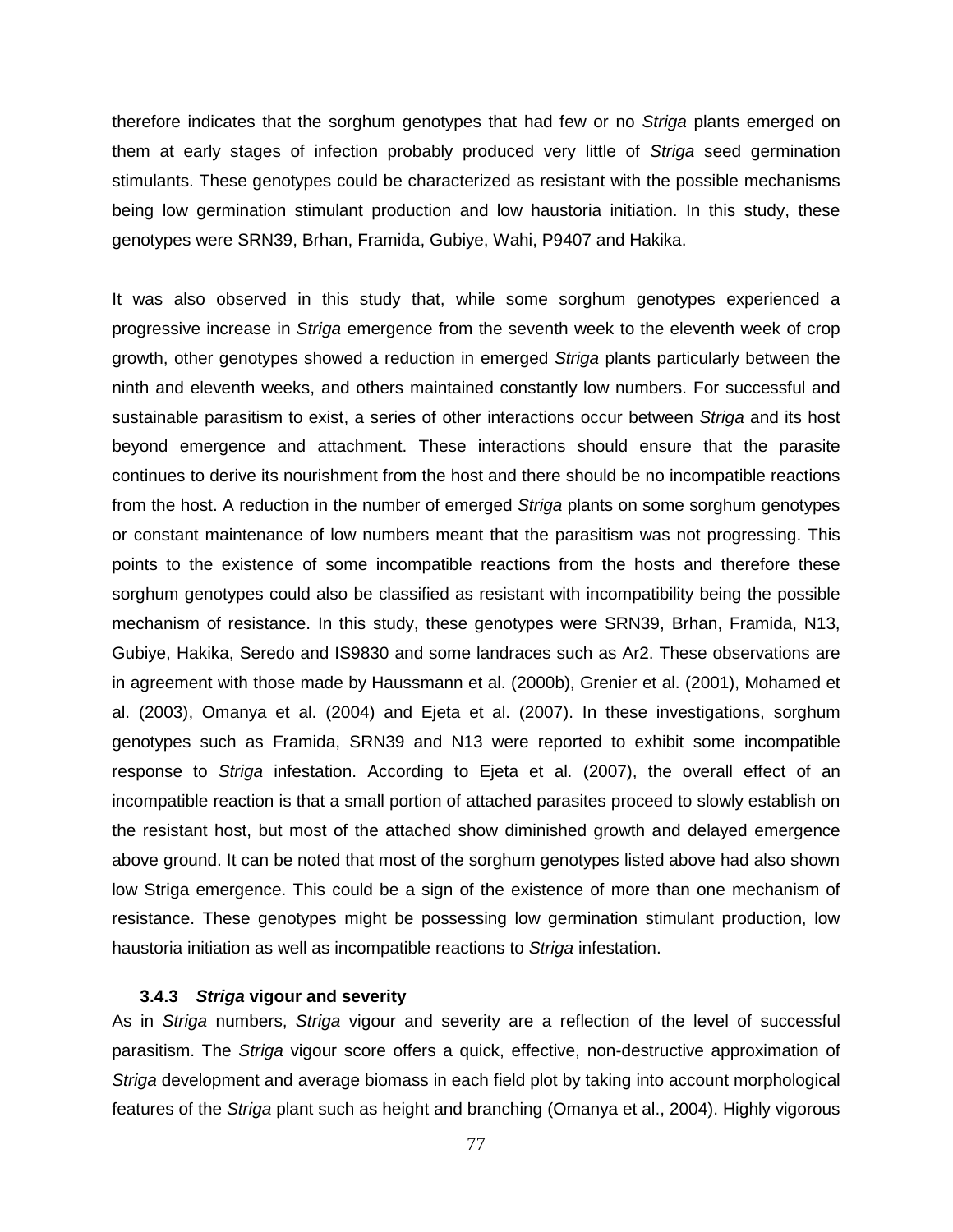Striga plants indicate successful parasitism where the parasite is deriving adequate nourishment from its host with probably no incompatible reactions coming from the host. This could be what happens in susceptible sorghum varieties. Less vigorous Striga plants probably indicate that the parasitic weed is not deriving adequate nourishment from its host and there could be some incompatible reactions from the host. This could be what happens in some resistant sorghum genotypes. From this study, the genotypes that maintained low Striga vigour were SRN39, Brhan, Framida, Gubiye and P9407. The recurrence of these same genotypes as resistant under different measures of Striga resistance probably points to a fact that the genotypes are strongly resistant to S. hermonthica.

Striga severity on the other hand, is a product of Striga number and vigour, which is an indication of the severity of infestation. The Striga severity index provides a proportional estimate of the total Striga biomass in the plot (Omanya et al., 2004). According to these authors, Striga severity index is highly heritable and therefore provides a reliable screening trait. High Striga severity shows successful parasitism in susceptible genotypes while low severity indicates low or unsuccessful parasitism, which probably happens in resistant genotypes. In this study, SRN39, Brhan, P9407 and Gubiye showed low Striga severity, indicating resistance in these genotypes. Additionally, SRN39 and Brhan experienced a reduction in Striga severity between the ninth and eleventh weeks, further pointing to the existence of some incompatibility reaction in the genotypes. In addition the same genotypes were showing low Striga severity and more so even a reduction in severity with time. This could strengthen the speculation of the existence of resistance to S. hermonthica in these sorghum genotypes.

## **3.4.4 The area under Striga number progress curve (AUSNPC) and area under Striga severity progress curve (AUSVPC)**

The AUSNPC and AUSVPC were derived from individual emerged Striga counts and Striga severity indices respectively. Omanya et al. (2004) and Haussmann et al. (2000b) concurrently found that the AUSNPC and AUSVPC were under strong genetic control and therefore offered useful measures of progressive Striga development in the field and therefore reliable screening parameters. This study found the sorghum genotypes SRN39, Wahi, Gubiye, P9407, Framida and Brhan to show both low AUSNPC and AUSVPC. Since these parameters were previously found to be under strong genetic control, these sorghum genotypes may offer useful sources of field resistance to Striga.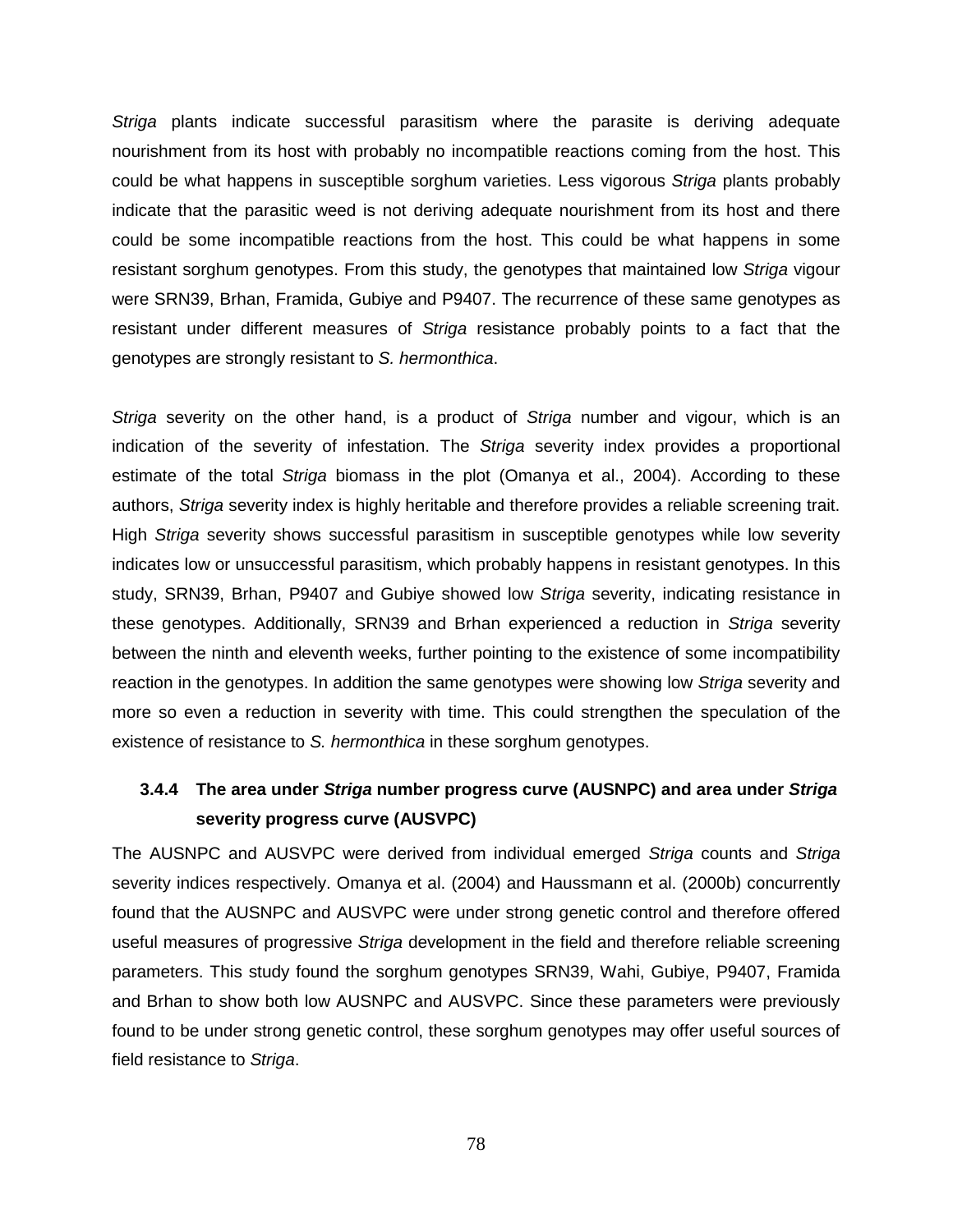## **3.4.5 Relationship between Striga resistance parameters and sorghum performance parameters**

In this study, a significantly negative correlation was observed between all the Striga parameters measured and number of sorghum panicles formed. This shows that panicle formation in sorghum was significantly reduced by Striga infestation. Kroschel (2001) indicates that under severe Striga infestation, panicle formation may either be reduced or completely failed in sorghum. A significant positive correlation was observed between Striga infestation and sorghum damage during the early stages of crop growth (in this case 7 weeks after crop emergence). It has been widely observed that *Striga* inflicts most of its damage to its hosts before it emerges above ground. The present findings seem to support the previous observations by a significant positive correlation being observed between Striga infestation and sorghum damage at early stages of growth. This correlation was not significant at later stages of sorghum growth.

## **3.5 Conclusions**

- $\triangleright$  Both phenotypic and genotypic factors contributed significantly to the variability observed among the African sorghum accessions with respect to Striga resistance and sorghum crop performance indicating that Striga resistance can be improved through selection.
- $\triangleright$  Heritability estimates for Striga resistance traits were generally low. This indicates that environmental factors largely contributed to the observed phenotypic variation in Striga resistance among the sorghum accessions. It therefore implies that when evaluating sorghum genotypes for Striga resistance, techniques that minimise environmental effects need to be employed in order to improve on heritability.
- $\triangleright$  The GCV and GA values indicate that genetic gain for Striga resistance can be achieved by selection based on AUSVPC, AUSNPC and Striga emergence.
- $\triangleright$  Basing on AUSNPC, AUSVPC and individual Striga counts, vigour and severity indices, it can be concluded that the sorghum genotypes SRN39, Brhan, Framida, Gubiye, Wahi, P9407 and N13 showed resistance to Striga hermonthica in Eastern Uganda. These genotypes could therefore act as useful sources of resistance to Striga and be used as donor parents in breeding for Striga resistant sorghum varieties in Uganda.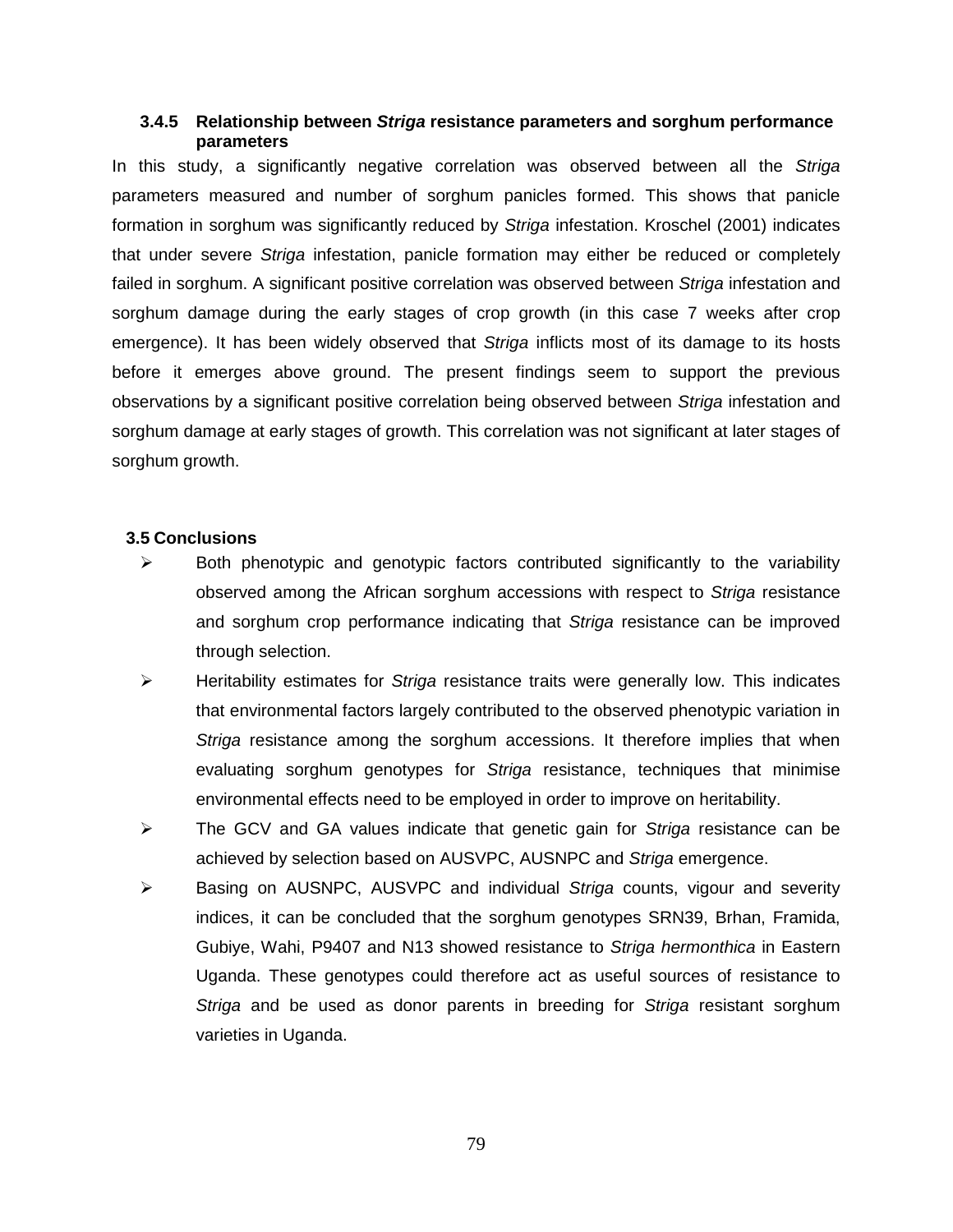- $\triangleright$  The significantly negative correlation between all the Striga parameters measured and number of panicles formed in sorghum indicates that panicle formation in sorghum was significantly reduced due to Striga infestation.
- $\triangleright$  The significant positive correlation between Striga infestation and sorghum damage at 7 weeks after crop emergence (early stages of crop growth) re-affirms the fact that Striga inflicts most of its damage to sorghum even before it emerges above ground.

### **References**

- Berner, D.K., M.D. Winslow, E.A. Award, K.F. Cardwell, D.R. Mohan Raj, and S.K. Kim. 1997. Striga research methods: A manual. 2nd ed. International Institute of Tropical Agriculture, Ibadan, Nigeria.
- Ejeta, G., L.G. Butler, and A.G.T. Babiker. 1993. New approaches to the control of Striga: Striga research at Purdue University. Agricultural Experiment Station, Purdue University, USA.
- Ejeta, G., L.G. Butler, D.E. Hess, and R.K. Vogler. 1991. Genetic and breeding strategies for Striga resistance in sorghum, pp. 539-544, In J. K. Ransom, et al., (eds.) Proceedings of the Fifth International Symposium on Parasitic Weeds, Nairobi, Kenya.
- Ejeta, G., P. Rich, and A. Mohamed. 2007. Dissecting a complex trait to simpler components for effective breeding of sorghums with high level of resistance to S. hermonthica, In G. Ejeta and J. Gressel, (eds.) International Symposium on Integrating New Technologies for Striga Control: Towards Ending the Witch-hunt, Addis Ababa, Ethiopia.
- Ezeaku, I.E. and S.C. Gupta. 2004. Development of sorghum populations for resistance to Striga hermonthica in the Nigerian Sudan Savannah. African Journal of Biotechnology 3(6): 324-329.
- Grenier, C., P.J.Rich, A. Mohamed, A. Ellicot, C. Shaner, and G. Ejeta. 2001. Independent inheritance of LGS and IR genes in sorghum p.220-223. In A. Feretal. (ed). Proc.  $7<sup>th</sup>$  Int. Parasitic Weed Symp., Nantes, France.  $5^{th} - 8^{th}$  June 2001. Universite  $\Box$  de Nantes, France.
- Hauk, C., S. Muller, and H. Shildknecht. 1992. A germination stimulant for parasitic flowering plants from Sorghum bicolor, a genuine host plant. Journal of plant physiology 139:474- 478.
- Haussmann, B.I.G., D.E. Hess, B.V.S. Reddy, H.G. Welz, and H.H. Geiger. 2000a. Analysis of resistance to Striga hermonthica in diallel crosses of sorghum. Euphytica 116:33-40.
- Haussmann, B.I.G., D.E. Hess, H.G. Welz, and H.H. Geiger. 2000b. Improved methodologies for breeding Striga resistant sorghums. Field Crops Research 66(3):195-211.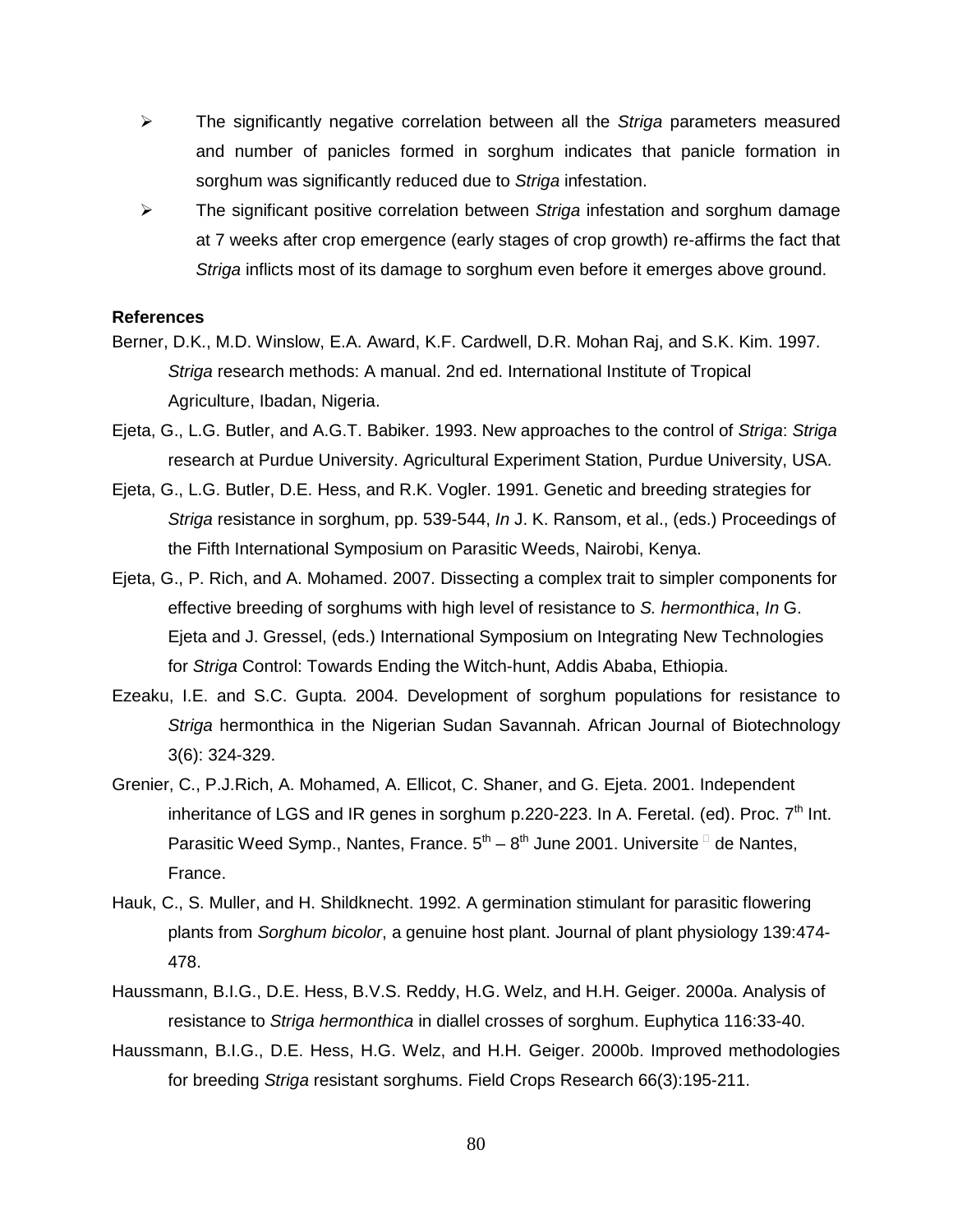- Kroschel, J., (ed.) 2001. A technical manual for parasitic weed research and extension. Kluwer Academic Publishers, 3300 AA Dordrecht, Netherlands.
- Mohamed, A., A. Ellicott, T.L. Housley, and G. Ejeta. 2003. Hypersensitive response to Striga infection in sorghum. Crop Science 43:1320-1324.
- Mohamed, A.H. 2002. Identification and characterization of genetic variants in sorghum for specific mechanisms of Striga resistance. PhD thesis, Purdue University, USA.
- Muller, S., C. Hauck, and H. Schildknecht. 1992. Germination stimulants produced by Vigna unguiculata (Walp.) cv Saunders,upright. Journal of plant growth regulation 11:77-84.
- Omanya, G.O., B.I.G. Haussmann, D.E. Hess, B.V.S. Reddy, M. Kayentao, H.G. Welz, and H.H. Geiger. 2004. Utility of indirect and direct selection traits for improving Striga resistance in two sorghum recombinant inbred populations. Field Crops Research 89(2- 3):237-252.
- Payne, R.W., D.A. Murray, S.A. Harding, D.B. Baird, and D.M. Soutar. 2011. An introduction to GenStat for Windows (14<sup>th</sup> edition). VSN International, Hemel, Hemstead, UK.
- Rodenburg, J., L. Bastiaans, E. Weltzien, and D.E. Hess. 2005. How can field selection for Striga resistance and tolerance in sorghum be improved? Field Crops Research 93:34- 50.
- Showemimo, F.A., and C.A. Kimbeng. 2005. Genetic studies of sorghum cultivars under Striga infestation in northern guinea savannah of Nigeria. Agricultura Tropica Et Subtropica 38(2): 91-96.
- Tesfaye, B. 2002. Genotypic and phenotypic variability in Vernonia galamensis germplasm collected from Eastern Ethiopia. Journal of Agricultural Science 139: 161-168.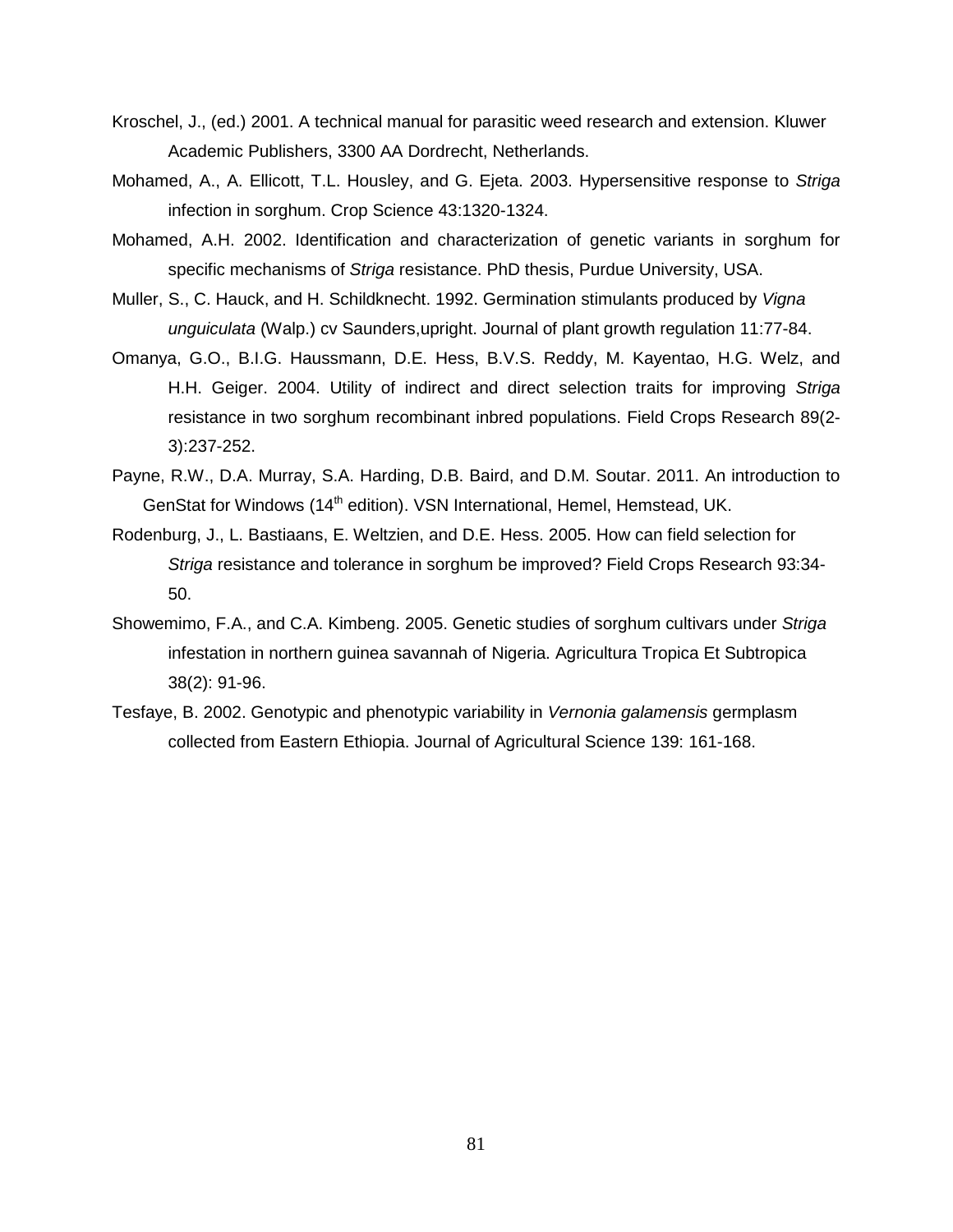# **CHAPTER FOUR: COMBINING ABILITY FOR STRIGA RESISTANCE AND SORGHUM YIELD IN NEW SORGHUM GENOTYPES IN UGANDA**

#### **Abstract**

A study was carried out to determine the gene action effects of selected sorghum parental lines and their crosses for Striga resistance and yield. Four Striga resistant sorghum lines used as males were crossed to four locally adapted and high yielding sorghum lines used as females in a North Carolina II mating design. The  $F_1$ s were advanced up to  $F_3$  generation through selfing and bulking before subjecting to field evaluation. Field evaluation was done in three sites. Significant genotypic differences were found among the new sorghum genotypes for area under Striga number progress curve (AUSNPC), area under Striga severity progress curve (AUSVPC), Striga vigour, sorghum head length and plant height. The sorghum parental lines: Brhan, SRN39, Hakika and Sekedo consistently had negative GCA effects for AUSNPC and AUSVPC, while SRN39 and Hakika additionally had negative GCA effects for Striga vigour. This indicates that these parental lines were effective in transferring Striga resistance into their progeny. The new genotypes: SRS1608, SRS3408, SRS2408, SRS4609, SRS3108, SRS2908, SRS2609, SRS609 and SRS1708 had negative SCA effects for AUSNPC, AUSVPC and Striga vigour meaning that they were resistant to Striga. Parental lines: Sekedo, Brhan, Framida and Hakika had positive GCA effects for head length, meaning that they increased head length in their crosses. The genotypes: SRS3408, SRS5309, SRS1608 and SRS2908 derived from the above parents had the longest heads, which were on average, 20% longer than their parents. The mean values for grain yield showed that the genotypes: SRS609, SRS1408, SRS2608 and SRS3408 were the highest yielders and yielded 2951-4028 kg ha<sup>-1</sup>, which was 11-51% better than the yield of the highest yielding parent, Sekedo (2659 kg ha<sup>-1</sup>) under the non Striga environment. The parental lines; Sekedo, Brhan and Framida had positive GCA effects for grain yield indicating that they could act as sources of genes for grain yield increase. The specific crosses; SRS609, SRS4609 and SRS2908 had large positive SCA effects for grain yield. The relative contributions of GCA effects to the observed genotypic variances were 80.5%, 43.3%, 65%, 92.6% and 53.2% for AUSNPC, AUSVPC, Striga vigour, sorghum head length and plant height respectively. This shows that additive gene action was important in controlling Striga resistance, sorghum head length and plant height in the present sorghum populations. It is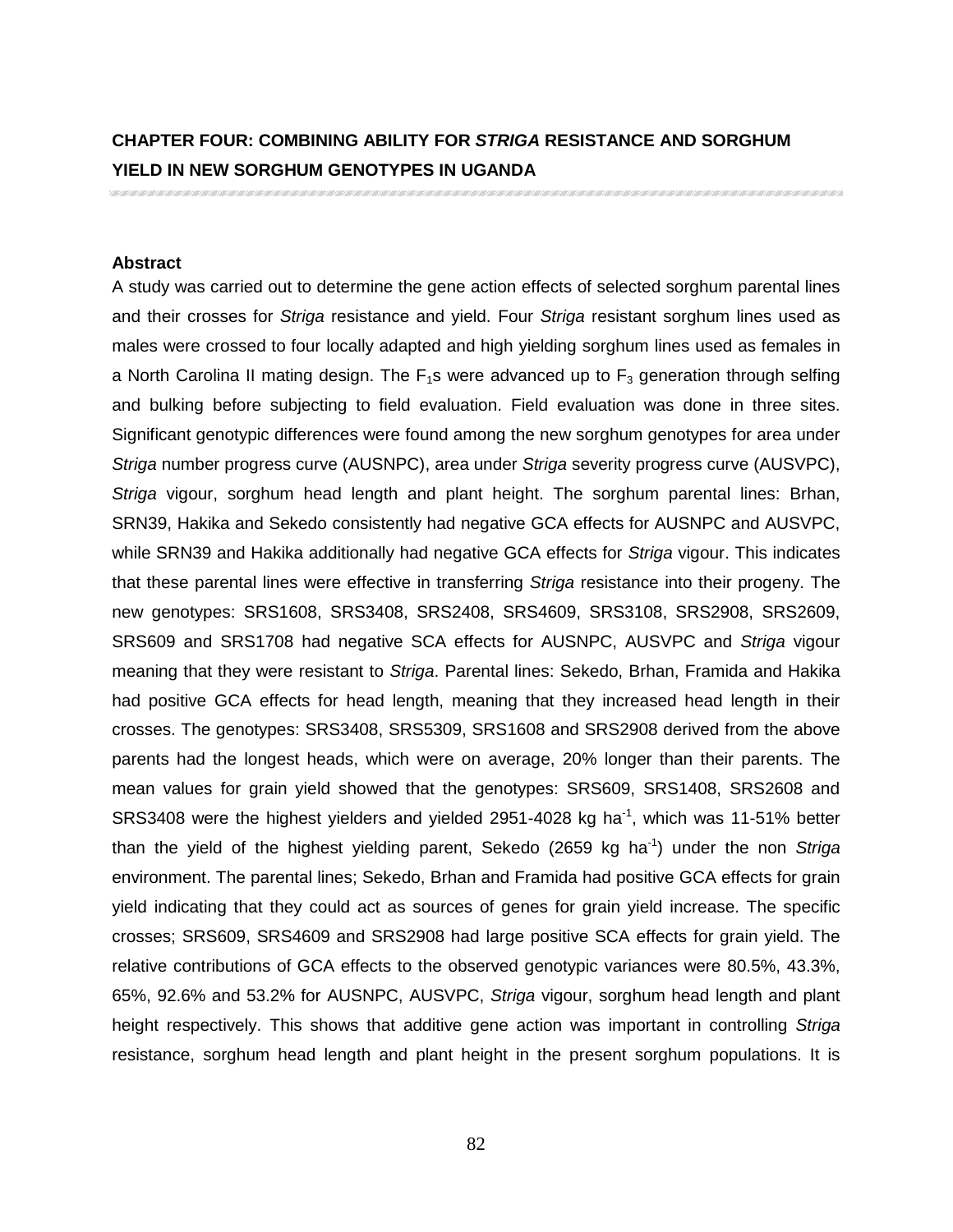therefore suggested that selection could be effectively employed to improve Striga resistance, sorghum head length and plant height in these genetic materials.

## **4.1 Introduction**

Striga is an obligate parasitic weed that significantly limits cereal crop production in most of Sub-Saharan Africa. In Uganda, sorghum productivity is severely affected by Striga hermonthica, which causes yield losses ranging from 60-100% in individual farms (Olupot et al., 2005; Ebiyau and Oryokot, 2001; Akwang et al., 1998, 1999). Crop damage due to Striga is most severe where drought and low soil fertility already limit crop productivity (Mohamed et al., 2003; Parker and Riches 1993). Control of Striga is complicated due to its enormous seed reserve in the soil that can be triggered to germinate and damage crops even before the Striga plants emerge above ground (Patrick et al., 2004; Mohamed et al., 2003).

A majority of sorghum growers in Uganda are subsistence farmers who are unable to adopt expensive chemical control or use of modern cultural practices. The use of Striga resistant and high yielding sorghum cultivars is perhaps the most feasible means that could be used by such farmers to minimize crop losses due to Striga (Patrick et al., 2004; Mohamed et al., 2003; Ejeta et al., 1997). Omanya et.al. (2004) further advise that, in order for Striga resistance to be useful as a control option, the resistance should be incorporated in locally adapted and productive germplasm. Elsewhere, significant progress has been made in breeding for Striga resistance in sorghum (Omanya et al., 2004; Mohamed, 2002; Haussman et al., 2000a, 2000b). However, there has been no deliberate effort to breed for Striga resistance in sorghum in Uganda.

The concept of combining ability is useful to study and compare the performance of various lines in hybrid combinations (Mutengwa et al., 1999). It provides the plant breeder with important genetic information to enable development of effective breeding strategy. The North Carolina II mating design is a factorial mating design whereby each member of a group of parents designated as males is mated to each member of another group of parents used as females. The design is used to estimate genetic variances and to evaluate inbred lines for combining ability (Stuber, 1980). The analysis of variance for the North Carolina II mating design gives the magnitude of significance of General Combining Ability (GCA), Specific Combining Ability (SCA). The parental main effects (males and females) and their interactions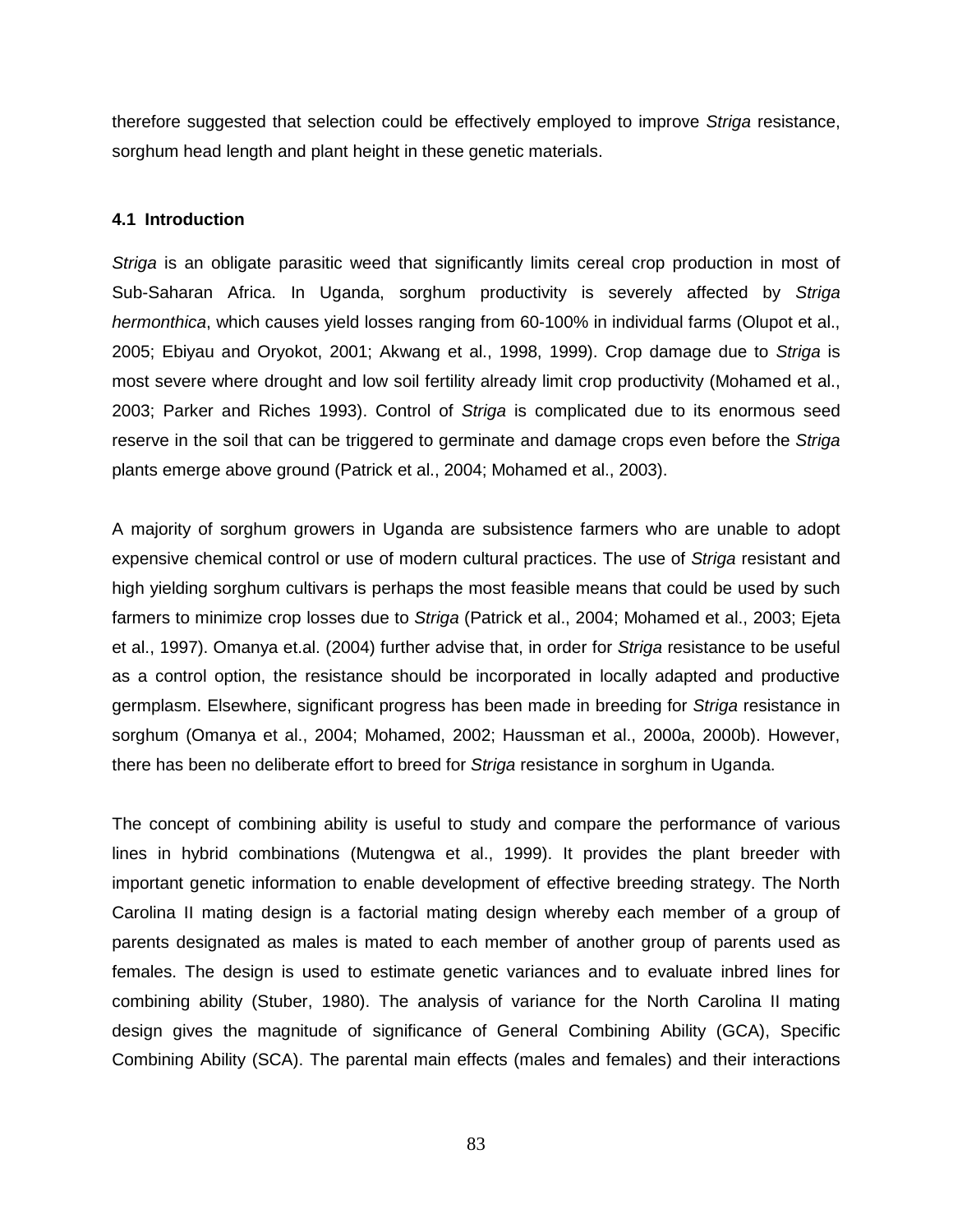are estimated, as independent GCA effects attributable to males and females respectively, while the interaction effects estimate the SCA effects.

Omanya et al. (2004) found highly significant genetic variation for a series of Striga resistance traits when studying Striga resistance in two recombinant inbred populations of 456  $F_{3:5}$ sorghum lines. These findings indicate that it is possible to improve Striga resistance in sorghum using conventional breeding techniques. There is need to study gene action responsible for Striga resistance and sorghum yield parameters in new sorghum genotypes in order to design the most appropriate selection techniques for improvement of Striga resistance and sorghum yield. Therefore, the objective of the present study was to determine the gene action responsible for Striga resistance and sorghum yield parameters in selected sorghum parental lines and their crosses in Uganda. The hypothesis being tested was that additive genetic effects were not important in controlling Striga resistance and sorghum yield in the new sorghum genotypes. It is expected that the findings of this study will guide the sorghum breeding programme in Uganda in future to decide on which parental sorghum lines to use, the specific crosses to advance in future generations, and the best selection techniques to employ when breeding for Striga resistant and high yielding sorghum varieties.

## **4.2 Materials and methods**

#### **4.2.1 Development of the new sorghum genotypes**

Four Striga resistant sorghum lines used as males were crossed with four locally adapted and high yielding sorghum lines used as females according to the North Carolina II mating design. The Striga resistant lines were Brhan, N13, SRN39 and Framida. Brhan was received from the International Sorghum and Millets Collaborative Research Support Programme (INTSORMIL CRSP) (courtesy of Prof. Gebisa Ejeta), while N13, SRN39 and Framida were received from the International Crops Research Institute for the Semi-Arid Tropics (ICRISAT) (courtesy of Dr. Mary Mgonja and Mr.Eric Manyasa). The locally adapted lines were Sekedo, Hakika, Dobbs and Karimtama, picked from the local breeding programme at the National Semi-Arid Resources Research Institute, Serere. Crossing was manually done at Serere  $(33^0 27'E, 1^0 31'N; 1000$ metres above sea level) using hand emasculation and pollination at the end of 2008. Seed of the successful crosses were harvested and planted in March 2009 to raise the  $F_1$  plants. The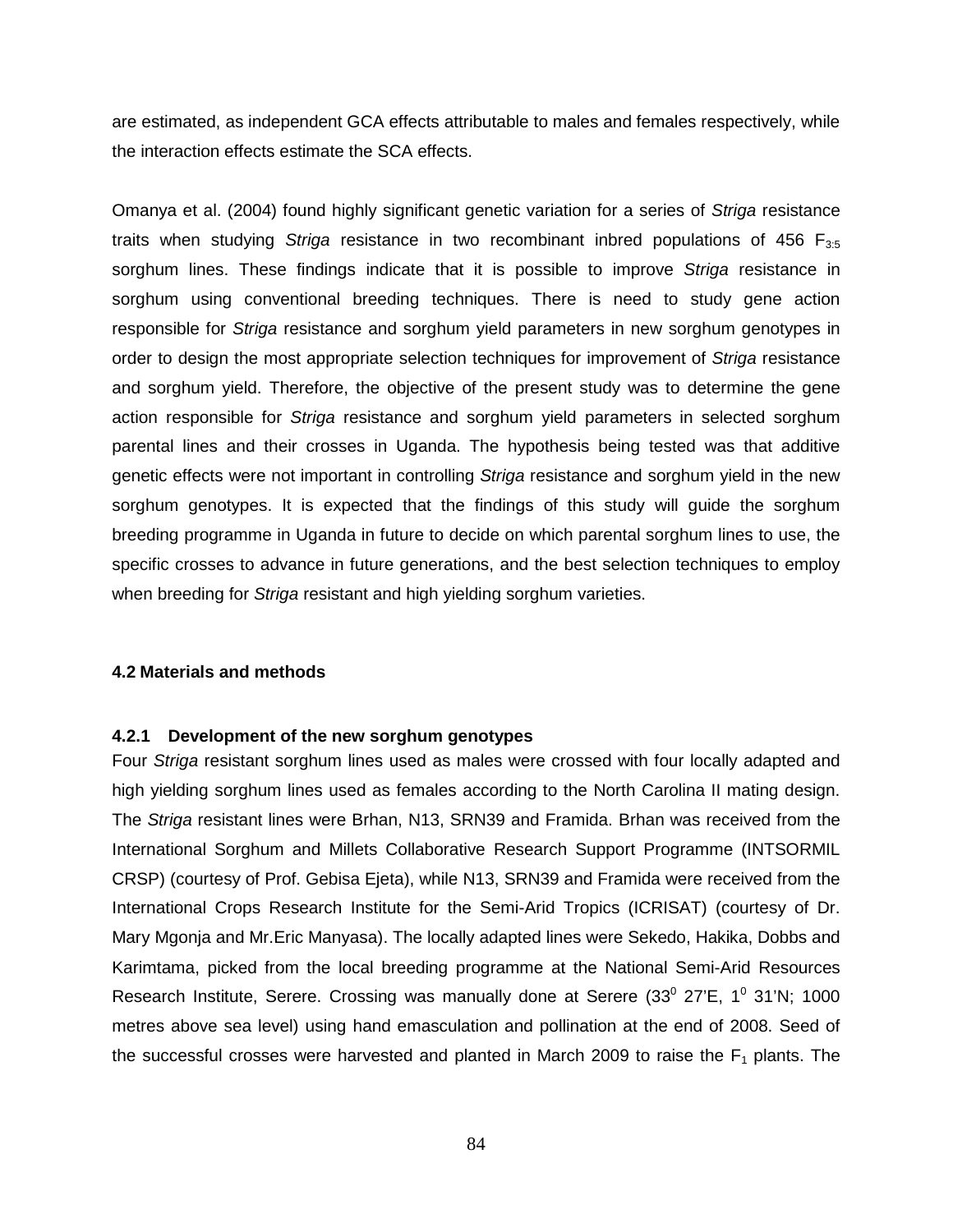$F_1$ s were advanced up to  $F_3$  generation through selfing and bulking all the seed of each cross in order to raise enough seed for field evaluation.

### **4.2.2 Field evaluation**

Field evaluation was carried out during the second rain season (September-December) of 2010 in three sites, Serere (on-station under no Striga infestation), and Kumi and Bukedea (under Striga infestation). The evaluation in Kumi and Bukedea was done in farmers' fields that were naturally infested with Striga hermonthica. The entries consisted of 16 crosses and their 8 parents totalling 24. The 24 entries were laid out in a 12x2 simple lattice design replicated three times in each site. The entries were planted in three row plots measuring 4m in length and plots were separated by 1m paths. The spacing was 60cm between rows and 20cm between hills, and thinned two weeks after crop emergence to leave two plants per hill (giving 132 plants per plot). At Serere, the experiment was weeded three times while in Kumi and Bukedea, the experiment was weeded two times (at two and four weeks after crop emergence, before Striga started to emerge).

#### **4.2.3 Data collection and analysis**

The data collected were number of emerged Striga plants in each plot, Striga vigour, sorghum damage, plant height at maturity, head length at maturity and grain yield. The number of emerged Striga plants was determined by physically counting all the emerged Striga plants in each plot. Two Striga counts were taken at two weeks interval starting 9 weeks after crop emergence. Striga vigour was scored using a scale of 0-9 as described by Haussmann et al. (2000b) and Kroschel (2001), where  $0=$  no emerged Striga plants and  $9=$  very vigorous Striga plants (average height >40cm with >10 branches). Scoring for Striga vigour was done each time the counts were taken. Sorghum damage was rated on a 1-9 scale as described by Ezeaku and Gupta (2004), where  $1=$  normal sorghum growth with no visible symptoms of Striga damage, and 9= virtually all leaf area is scorched with two-thirds or more reduction in plant height, no useful panicles formed, plants dead or nearly dead. Sorghum damage was rated at 11 weeks after crop emergence. Sorghum plant height and head length were measured at maturity by measuring ten plants selected randomly in each plot using a tape measure and ruler, respectively. The Striga data were recorded in Kumi and Bukedea while the sorghum yield data were collected at Serere and Bukedea sites. Sorghum yield in Kumi was severely affected by midge infestation and it was therefore considered unreasonable to record it. In addition to the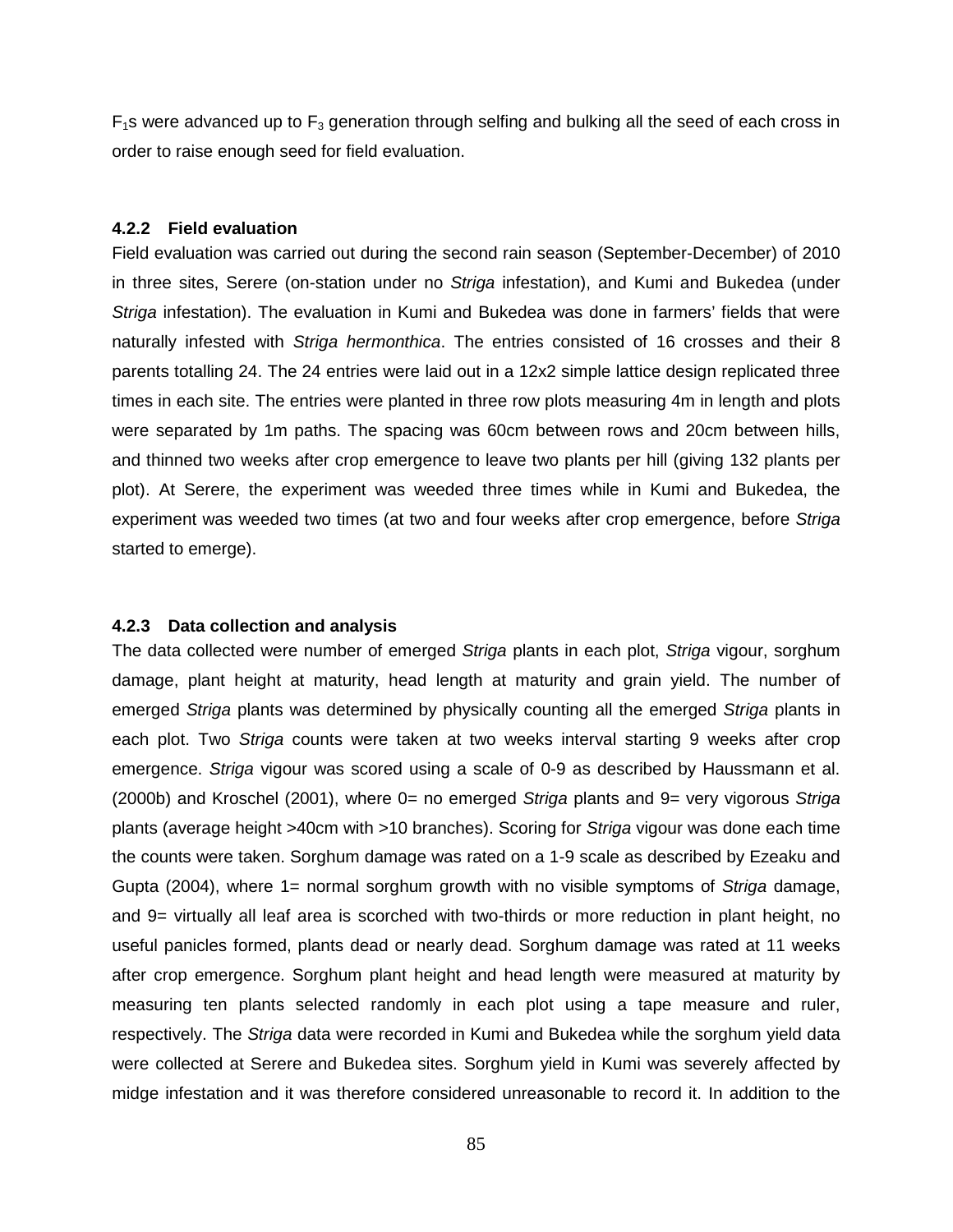above parameters, two indices were calculated that give a measure of the overall Striga growth and development throughout the season; area under Striga number progress curve (AUSNPC) and area under Striga severity progress curve (AUSVPC) (Haussmann et al., 2000a; Rodenburg et al., 2005). The AUSNPC was calculated as follows:

 n-<sup>1</sup> AUSNPC =  $\sum [Y_i + Y(i+1)] \{t(i+1) - t\}$  $i=0$ 

Where  $n$  is the number of Striga assessment dates, Yi the Striga number at the  $i$ th assessment date,  $t$  the days after planting at the  $t$ th assessment date,  $t$  the days after planting to Striga emergence minus 1, and Y is 0. The AUSVPC was calculated likewise, with Yi representing the Striga severity score. Striga severity score is a product of the Striga vigour and the number of Striga plants at each assessment date, as shown below:

Striga severity at ith assessment date  $=$  Striga vigour x Striga number at ith date

Data were analyzed using REML procedure in Genstat release 14.1 statistical package (Payne et al., 2011) using the following fixed effects model:

 $YijkI = \mu + s_i + g_i + m_k + f_l + mf_{kl} + s_i * m_k + s_i * f_l + s_i * mf_{kl} + eij_{kl}$ 

Where: Yijk = observed response of the genotypes;

 $\mu$  = overall population mean;

 $s_i$  = effect of the ith environment;

 $g_i$  = effect of the  $i_{th}$  cross genotype;

 $m_k$  = effect of the kth male parent;

 $f_1$  = effect of the lth female parent;

 $m f_{kl}$  = interaction effect of the kth male and the lth female parents;

 $s_i$ <sup>\*</sup>m<sub>k</sub> = interaction effect of the ith environment and the kth male;

 $s_i^*f_i$  = interaction effect between the ith environment and lth female;

 $s^{i*}m f_{kl}$  = interaction effect of the ith environments and the interaction effects between the kth male and the lth female parents; and

eij $_{kl}$  is the experimental error.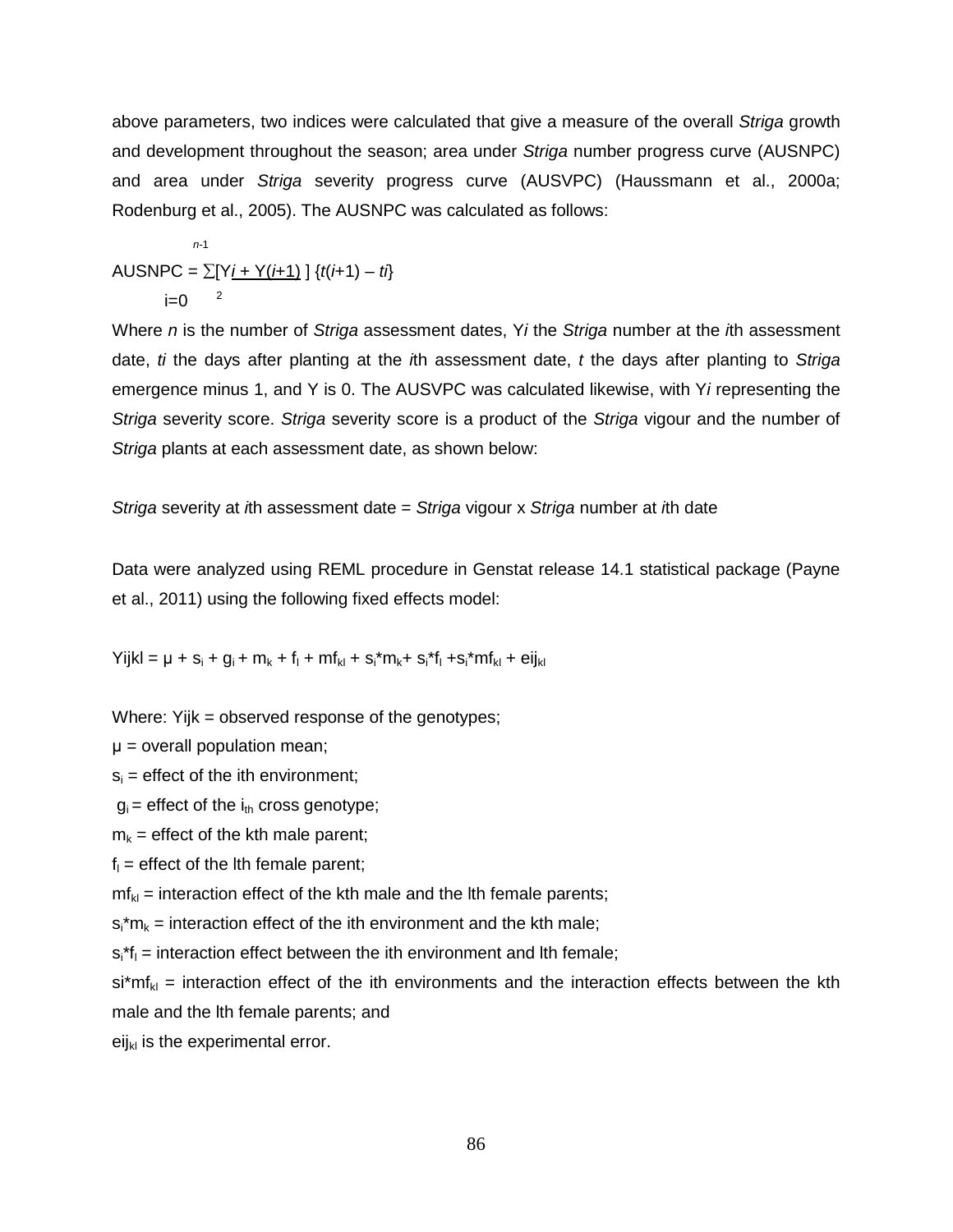From the analysis of variance, where the variance due to the crosses was significant, this variance was partitioned into male and female parent main effects giving two independent estimates of GCA effects, while the male  $\times$  female interaction estimated the SCA effects, according to the procedure described by Hayman (1954). The standard error (SE) and standard error of a difference (SED) for male and female GCA effects were calculated according to Dabholkar (1992). The relative contribution of GCA effects to genotypic variance was calculated using the formula below:

% GCA =  $SSGCA_m + SSGCA_f$   $X$  100

$$
SSGCA_m + SSGCA_f + SSSCA
$$

Where:  $SSGCA_m =$  sums of squares for male  $GCA$ ;  $SSGCA_f =$  sums of squares for female  $GCA$ and SSSCA = sums of squares for the SCA effects.

## **4.3 Results**

#### **4.3.1 The area under Striga number progress curve (AUSNPC)**

The genotypic differences for AUSNPC were highly significant (P<0.001) among the new genotypes of sorghum (Table 4.1). Both the male and female parent general combining ability (GCA) effects contributed significantly to the genotypic differences with the male GCA effects being more significant than the female GCA effects. This indicates that additive genetic effects were important in the expression of AUSNPC. The interaction between the male and female GCA effects with environment, and the specific combining ability (SCA) effects were not significant. Also, while the individual environmental effects were significant (P<0.005), the genotype by environment interaction effects were not significant. Further analysis revealed that the parental lines: Brhan, SRN39, Hakika and Sekedo had negative GCA effects indicating that they contributed to reduction of AUSNPC in their progeny (Table 4.2). The ratio of female GCA effects to male GCA effects was less than one indicating that the effects of the paternal genotypes were more important than the maternal effects in AUSNPC. The crosses: Brhan x Dobbs (SRS3108), Brhan x Karimtama (SRS4609), N13 x Sekedo (SRS609), N13 x Dobbs (SRS1708), N13 x Karimtama (SRS2609), SRN39 x Sekedo (SRS3408), SRN39 x Hakika (SRS2408) and Framida x Hakika (SRS1608) had negative SCA effects meaning that these specific crosses reduced the AUSNPC. From the mean values shown in Figure 4.1, it can be seen that genotypes: SRS1608, SRS3408, SRS2408, SRS4609, SRS3108 and SRS2908 had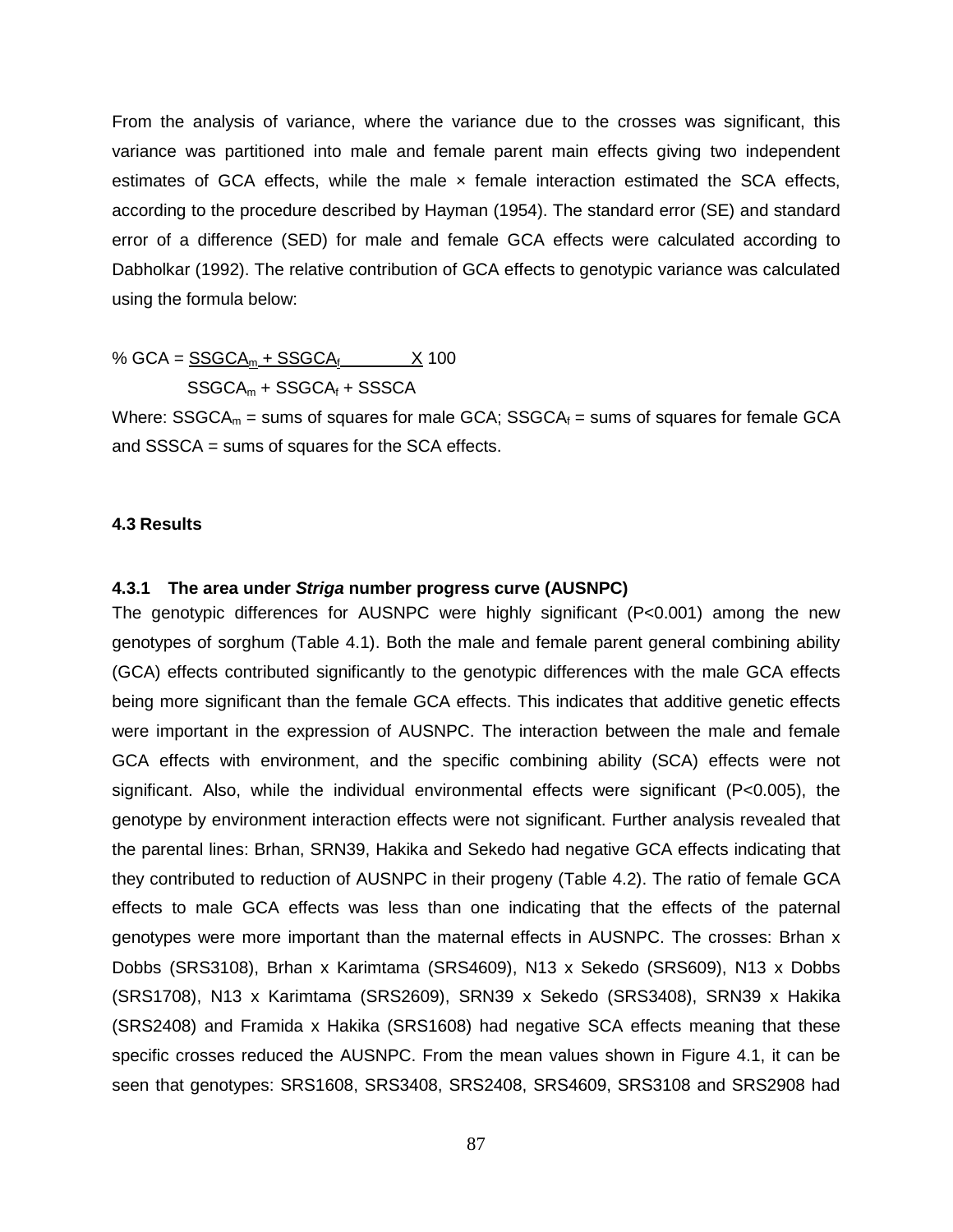the lowest values for AUSNPC, which were 9-31% lower than the value for the most resistant parental line (Brhan), and 58-68% lower than the value for the most susceptible parent (N13). Therefore, based on the AUSNPC, SRS1608, SRS3408, SRS2408, SRS4609, SRS3108 and SRS2908 could be classified as resistant to Striga hermonthica in the field.

| Source of variation      | df | <b>AUSNPC</b> | <b>AUSVPC</b> | Striga vigour |
|--------------------------|----|---------------|---------------|---------------|
| Environment              | 1  | $1.1218**$    | 1.0946*       | $0.111242***$ |
| Genotype                 | 15 | $0.4430***$   | 1.0391***     | $0.018111*$   |
| GCA <sub>m</sub>         | 3  | 1.0700***     | 1.4094***     | 0.017535      |
| GCA <sub>f</sub>         | 3  | $0.3473*$     | $0.6552*$     | 0.018994*     |
| <b>SCA</b>               | 9  | 0.1143        | 0.9008***     | 0.006567      |
| Genotype x Environment   | 15 | 0.1692        | 0.1028        | 0.008109      |
| $GCAm$ x Environment     | 3  | 0.1059        | 0.1020        | 0.004240      |
| $GCAf$ x Environment     | 3  | 0.0492        | 0.0932        | 0.010925      |
| <b>SCA x Environment</b> | 9  | 0.2304        | 0.1062        | 0.008460      |
| Error                    | 46 | 0.1182        | 0.2155        | 0.008386      |
|                          |    |               |               |               |
| $MSGCA_f/MSGCA_m$        |    | 0.32          | 0.46          | 1.08          |
| % GCA to genotype ss     |    | 80.50         | 43.30         | 65.00         |

**Table 4.1: Mean squares for Striga resistance parameters<sup>a</sup> in sorghum genotypes for Bukedea and Kumi sites** 

<sup>a</sup> analysis based on transformed data.  $GCA_m = GCA$  for males.  $GCA_f = GCA$  for females

\*\*\*, \*\*, \* Data significant at P<0.001, P<0.005 and P<0.05 respectively

 $MS = Mean square.$   $ss = sums$  of squares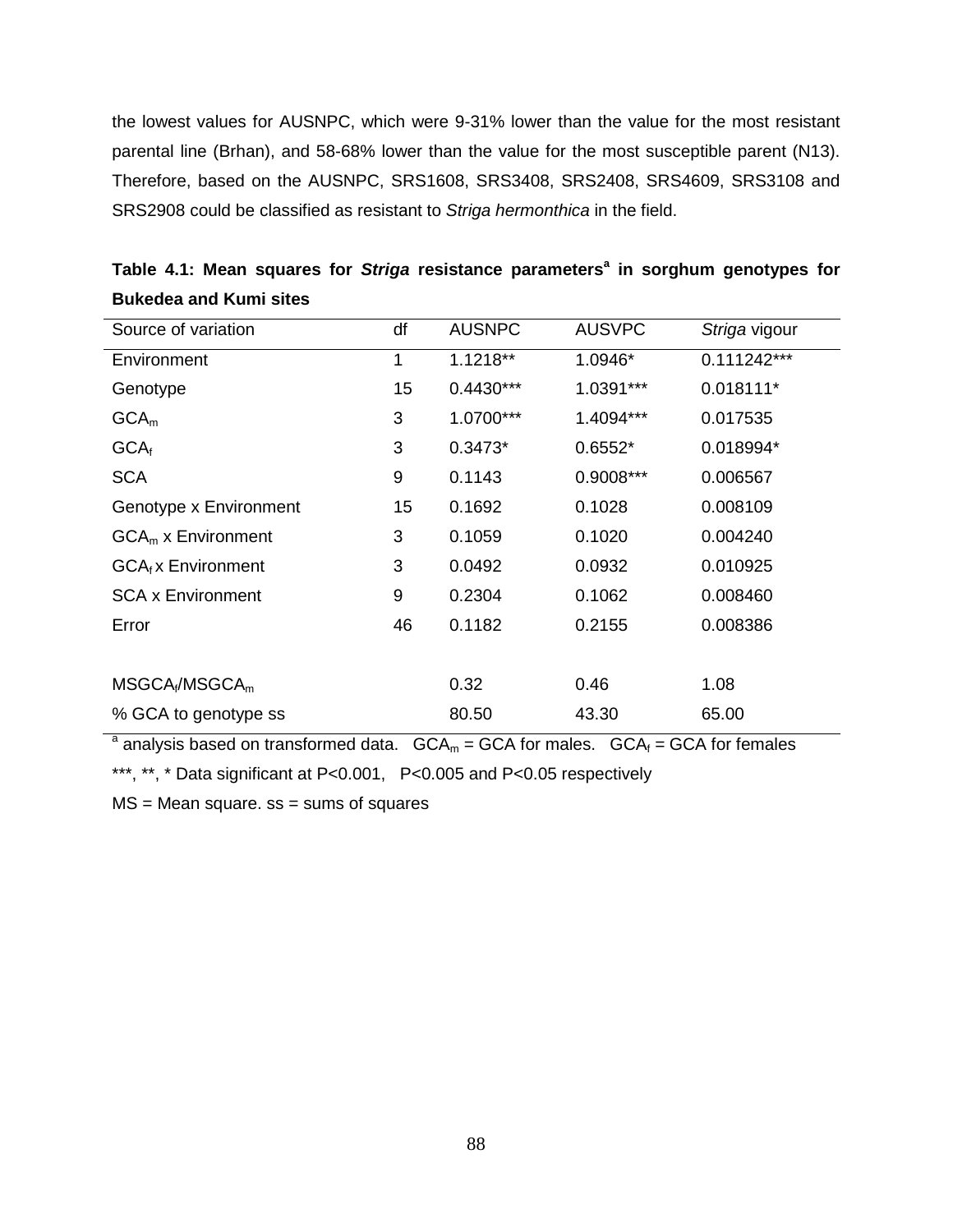| $\cdots$ , and $\cdots$ |               |               |               |
|-------------------------|---------------|---------------|---------------|
|                         | <b>AUSNPC</b> | <b>AUSVPC</b> | Striga vigour |
| <b>Male parents</b>     |               |               |               |
| <b>Brhan</b>            | $-0.215**$    | $-0.131$      | 0.0095        |
| N <sub>13</sub>         | $0.205**$     | $0.312**$     | 0.0280        |
| <b>SRN39</b>            | $-0.146$      | $-0.241**$    | $-0.0363$     |
| Framida                 | 0.155         | 0.061         | $-0.0013$     |
| <b>SE</b>               | 0.0729        | 0.09          | 0.01881       |
| <b>SED</b>              | 0.1031        | 0.1273        | 0.0266        |
| <b>Female parents</b>   |               |               |               |
| Sekedo                  | $-0.048$      | $-0.053$      | 0.0287        |
| Hakika                  | $-0.145$      | $-0.209$      | $-0.0361$     |
| <b>Dobbs</b>            | 0.071         | 0.106         | $-0.0068$     |
| Karimtama               | 0.122         | 0.155         | 0.0142        |
| <b>SE</b>               | 0.0729        | 0.09          | 0.01881       |
| <b>SED</b>              | 0.1031        | 0.1273        | 0.0266        |
|                         |               |               |               |

**Table 4.2: GCA effects for male and female sorghum parents for selected Striga resistance parameters** 

\*\* Significant at P<0.001



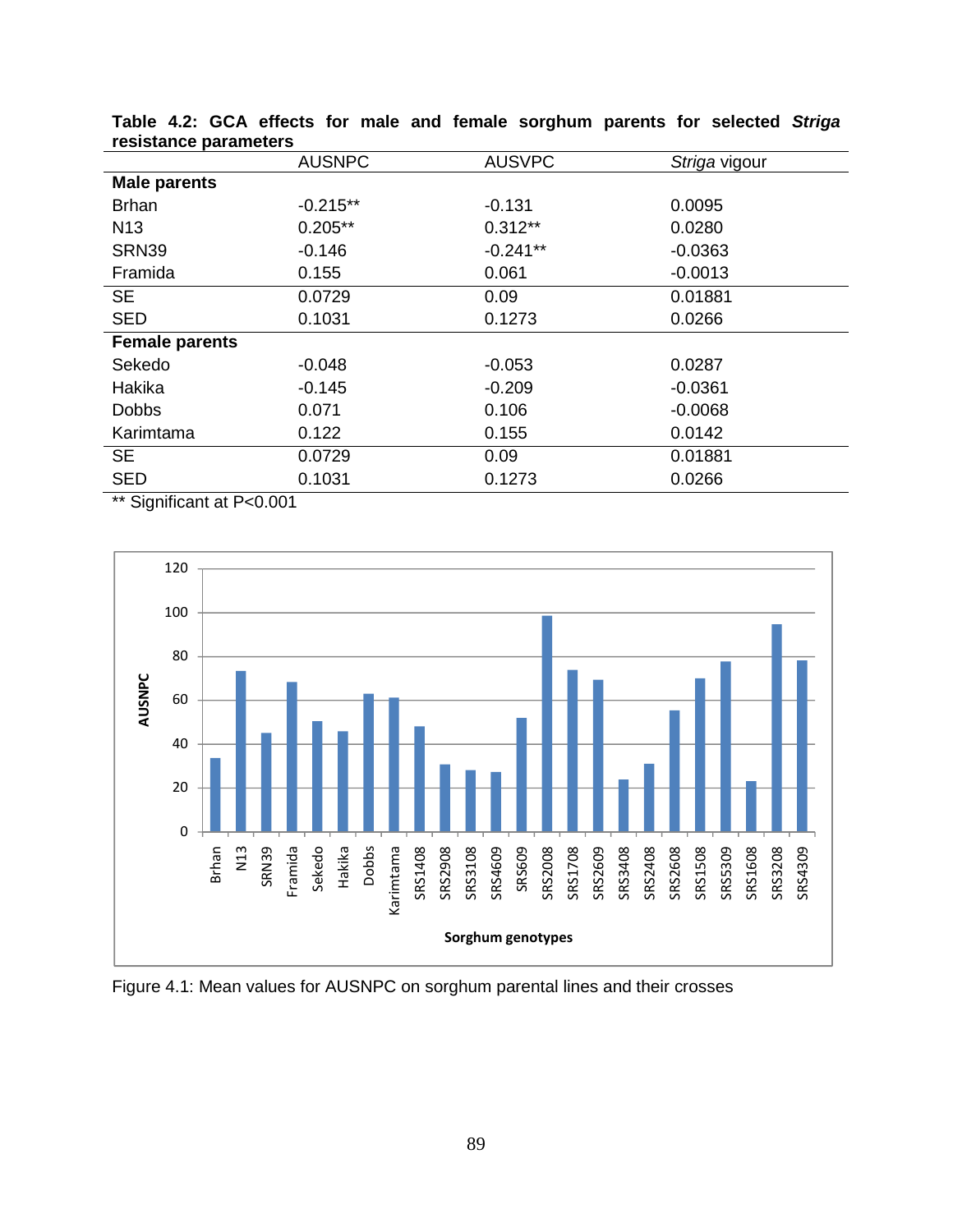#### **4.3.2 The area under Striga severity progress curve (AUSVPC)**

Genotypic differences for AUSVPC were also highly significant (P<0.001) among the new sorghum genotypes (Table 4.1). The GCA effects for both male and female parents and the SCA effects of the crosses all contributed significantly to the genotypic differences, with the GCA effects for the males and SCA effects of the crosses being significant. The environmental effects were significant but the genotype by environment interaction effects were not significant for AUSVPC. The same parental lines; Brhan, SRN39, Hakika and Sekedo had negative GCA effects for AUSVPC indicating that they contributed to reduction of AUSVPC in their crosses (Table 4.2). The ratio of female GCA effects to male GCA effects was less than one indicating that the effects of the paternal genotypes were more important than the maternal effects in AUSVPC.Crosses; Brhan x Dobbs (SRS3108), Brhan x Karimtama (SRS4609), N13 x Dobbs (SRS1708), N13 x Karimtama (SRS2609), SRN39 x Sekedo (SRS3408) and Framida x Hakika (SRS1608) had reduced AUSVPC. Figure 4.2 shows the mean values for the AUSVPC. It is observed that the same genotypes: SRS1608, SRS3408, SRS2408, SRS4609, SRS3108 and SRS2908 had the lowest values for AUSVPC. Their values ranged 16-89% lower than the value for the most resistant parental line (Brhan), and 69-96% lower than the value for the most susceptible parent (N13). Therefore, also based on the AUSVPC, SRS1608, SRS3408, SRS2408, SRS4609, SRS3108 and SRS2908 can be classified as resistant to Striga hermonthica in the field.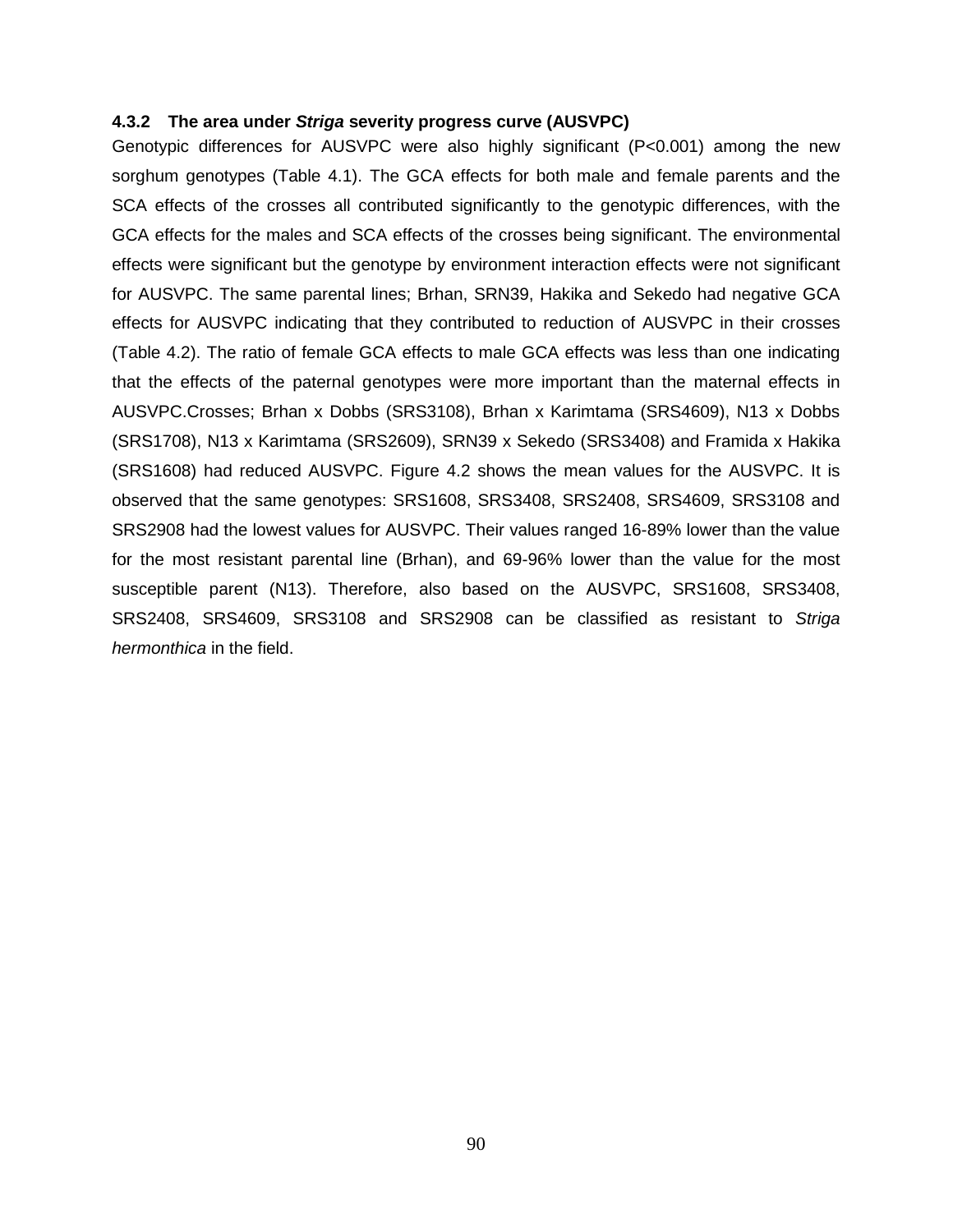

Figure 4.2: Mean values for AUSVPC on sorghum parental lines and their crosses

## **4.3.3 Striga vigour**

Significant genotypic differences among genotypes were observed on Striga vigour (Table 4.1). In this case, the contribution was mainly from the female parents as indicated by significant (P<0.05) GCA effects for the female parents. The male parent GCA effects were not significant. The environmental effects were highly significant (P<0.001) but the genotype by environment interaction effects were not significant. This indicates that there were large environmental differences in Striga vigour but this did not influence genotypic differences with respect to Striga vigour. For Striga vigour, the ratio of female GCA effects to male GCA effects was equal to one indicating that both maternal and paternal effects were equally important in determining Striga vigour. Six crosses; Brhan x Sekedo (SRS1408), Brhan x Karimtama (SRS4609), N13 x Sekedo (SRS609), N13 x Karimtama (SRS2609), SRN39 x Dobbs (SRS1708) and Framida x Hakika (SRS1608) expressed negative GCA effects hence reduced Striga vigour (Table 4.2). However, from the mean values displayed in Figure 4.3, the genotypes: SRS1608, SRS3408, SRS2408, SRS2608 and SRS2908 had the lowest values for Striga vigour. Among the parental lines, SRN39 and Hakika had the lowest Striga vigour. Striga vigour on SRS1608, SRS3408, SRS2408, SRS2608 and SRS2908 was 5-23% lower than for the most resistant parental lines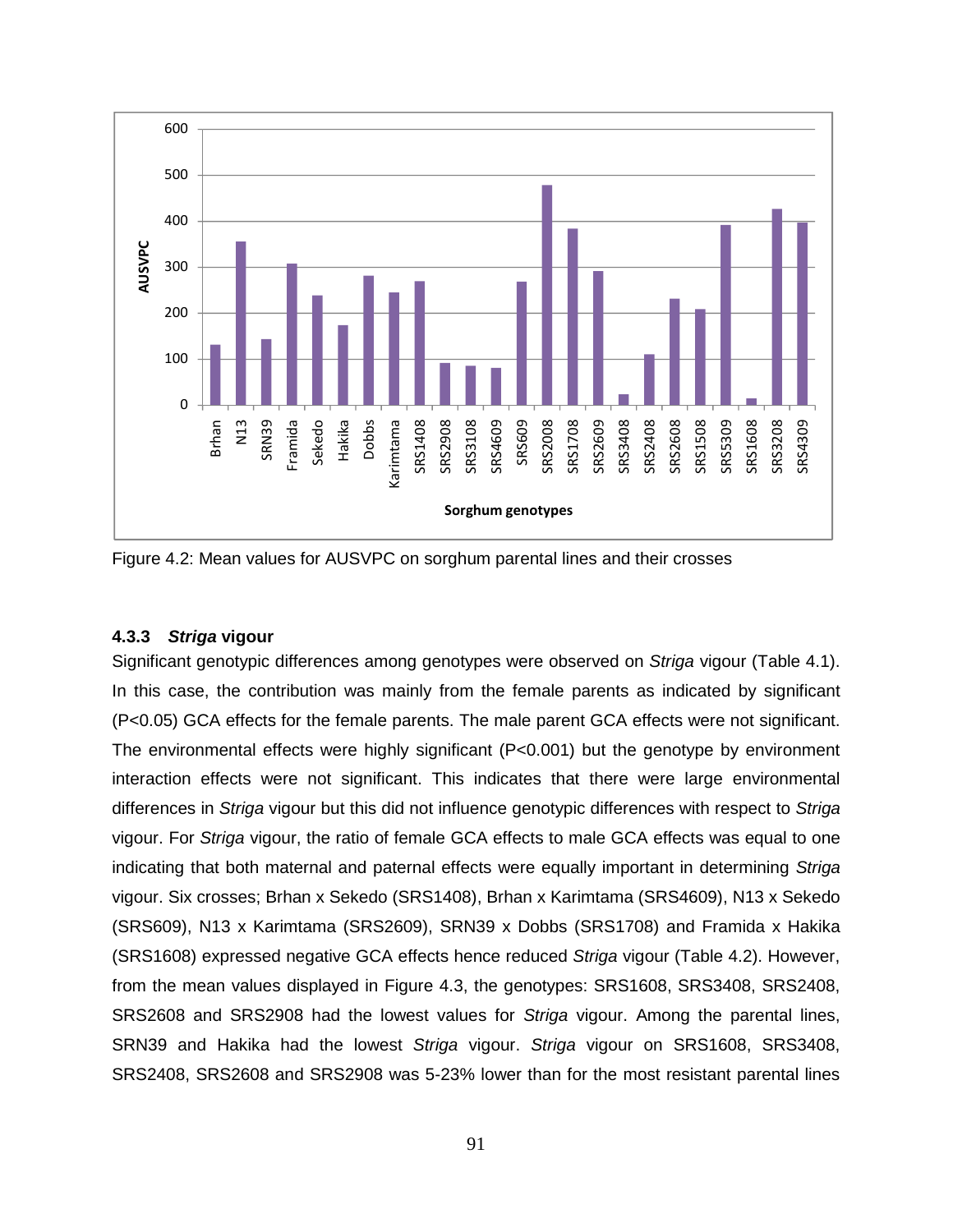and 28-42% lower than for the most susceptible parental line (N13). This further confirms the presence of Striga resistance in the above genotypes.



Figure 4.3: Mean values of Striga vigour scores on sorghum parental lines and their crosses

## **4.3.4 Striga emergence**

While the genotypic differences in individual Striga emergence counts were not statistically significant, the mean values displayed in Figure 4.4 show a closely similar trend as in AUSNPC, AUSVPC and Striga vigour. The genotypes: SRS1608, SRS3408, SRS2408, SRS4609, SRS3108 and SRS1508 had the lowest Striga emergence. Among the parental lines, Brhan, SRN39 and Hakika had the lowest Striga emergence. The parasite emergence on the above genotypes was 17-43% lower than the above most resistant parents and 53-68% lower than the most susceptible parent (N13).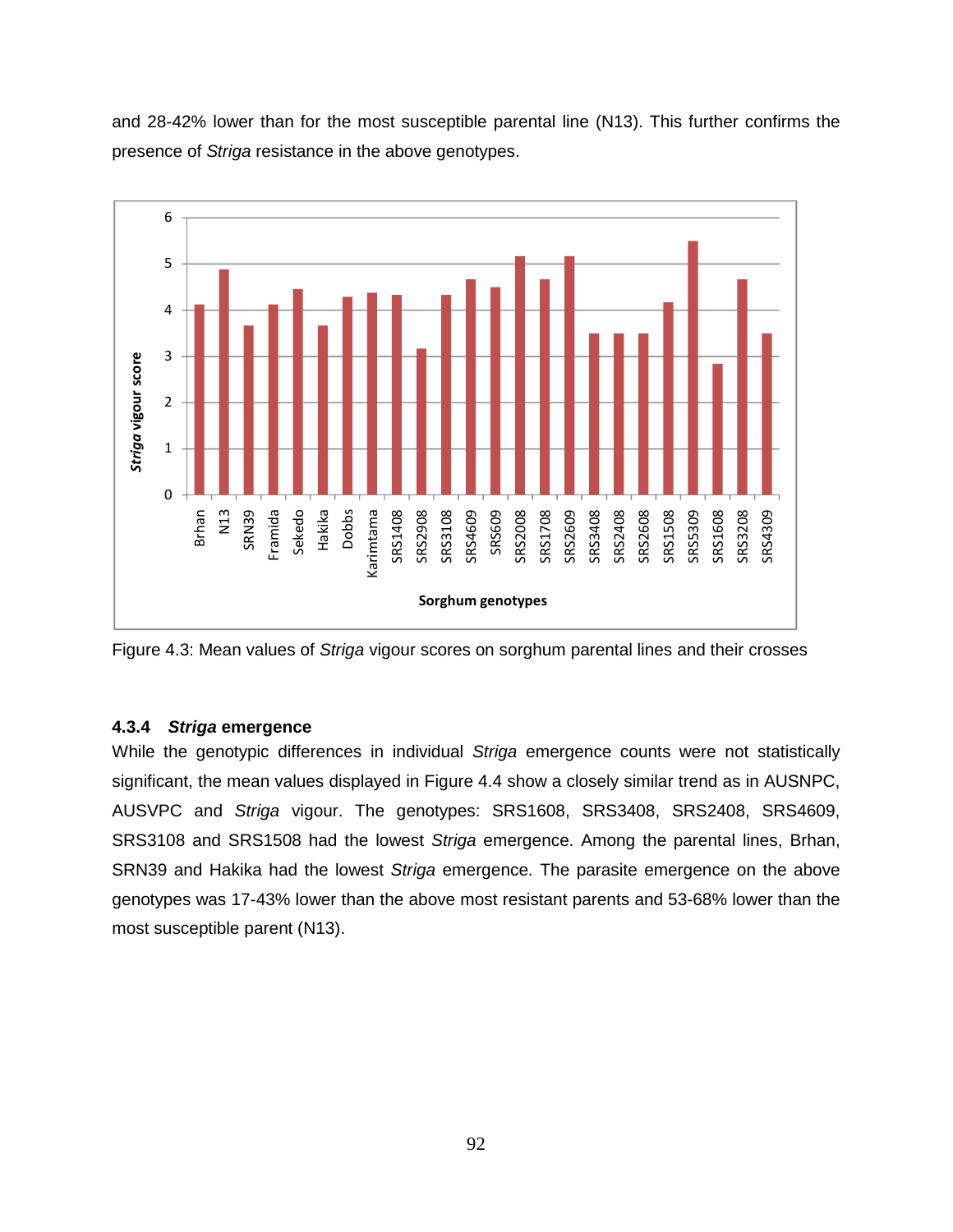

Figure 4.4: Mean values of Striga emergence on sorghum parental lines and their crosses

## **4.3.5 Genetic control of selected agronomic performance traits in the new genotypes of sorghum**

The genetic effects were found to be significant in plant height, head length, and 1000 seed weight and grain yield. This was evidenced by the significant genotypic effects for each of the above traits in the analysis of variance (Table 4.3). However, the relative contributions of specific genetic effects varied from trait to trait as described below: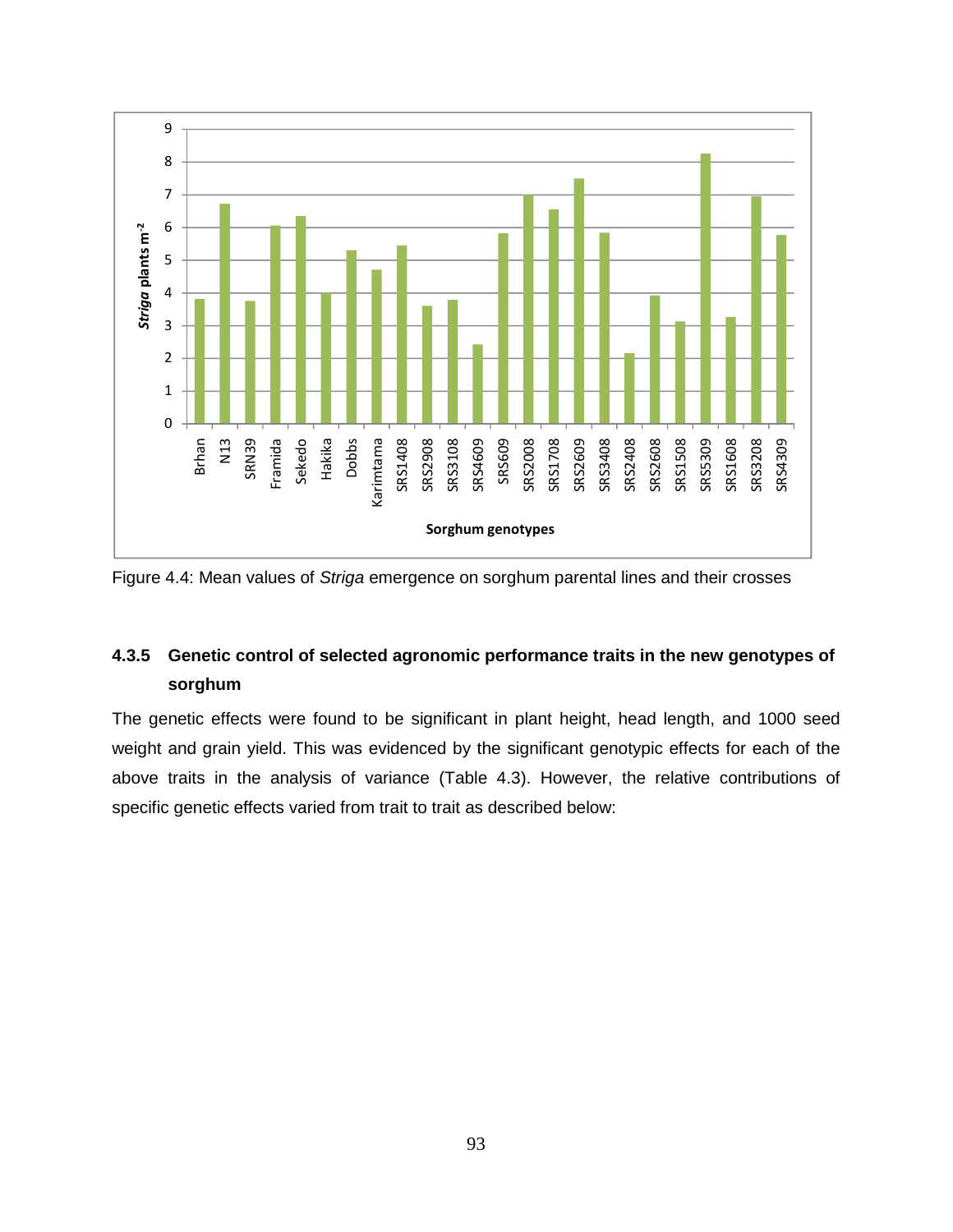| Source of variation      | df | Plant height | Head length | 1000 seed    | Grain yield   |
|--------------------------|----|--------------|-------------|--------------|---------------|
|                          |    | (cm)         | (cm)        | weight $(g)$ | $(kgha^{-1})$ |
| Environment              | 1  | 81369.4***   | 923.490***  | 10110.82***  | 91638887***   |
| Genotype                 | 15 | 2116.8***    | 41.990***   | 132.29*      | 1395042*      |
| GCA <sub>m</sub>         | 3  | 4412*        | 120.05***   | 30.2         | 527858        |
| GCA <sub>f</sub>         | 3  | 1214         | 74.43**     | 119.7        | 2613167       |
| <b>SCA</b>               | 9  | 1653         | 5.15        | 170.5        | 1278062       |
| Genotype x Environment   | 15 | 719.5**      | 14.078***   | 61.80*       | 1140135*      |
| $GCAm$ x Environment     | 3  | 1851.6***    | 20.244***   | 14.93        | 509798        |
| $GCAf$ x Environment     | 3  | 762.0*       | 24.083***   | 44.76        | 1979359*      |
| <b>SCA x Environment</b> | 9  | 328.0        | 8.688*      | 83.11        | 1070505       |
| Error                    | 62 | 257.3        | 3.441       | 77.40        | 622035        |
|                          |    |              |             |              |               |
| $MSGCA_f/MSGCA_m$        |    | 0.27         | 0.62        | 3.96         | 4.95          |
| % GCA to genotype ss     |    | 53.2         | 92.6        | 23           | 17            |

## **Table 4.3: Mean squares for sorghum agronomic performance data for Serere and Bukedea sites**

 $GCA_m = GCA$  for males.  $GCA_f = GCA$  for females

\*\*\*, \*\*, \* Data significant at P<0.001, P<0.005 and P<0.05 respectively

 $MS = Mean$  square.  $ss = sums$  of squares

## **4.3.5.1 Sorghum plant height**

Genotypic differences in plant height were highly significant (P<0.001) between the new sorghum genotypes (Table 4.3). The male parent GCA effects were significant (P<0.05) while the female parent GCA effects were not significant. The interactions between the male and female GCA effects with the environment were both significant (at P<0.001 and P<0.005 respectively). In addition, both the environment and genotype by environment interaction effects were highly significant (at P<0.001 and P<0.005 respectively). The parental lines: Brhan, SRN39, Hakika and Dobbs, having negative GCA effects, contributed to reduced plant height in their crosses (Table 4.4). The parents: N13, Framida, Sekedo and Karimtama with positive GCA effects contributed to increased plant height. The ratio of the female GCA effects to the male GCA effects was less than one, meaning that paternal effects were more important in controlling plant height than maternal effects in the present set of genotypes. The specific genotypes: Brhan x Sekedo (SRS1408), Brhan x Hakika (SRS2908), N13 x Sekedo (SRS609), SRN39 x Karimtama (SRS1508), Framida x Hakika (SRS1608) and Framida x Dobbs (SRS3208) had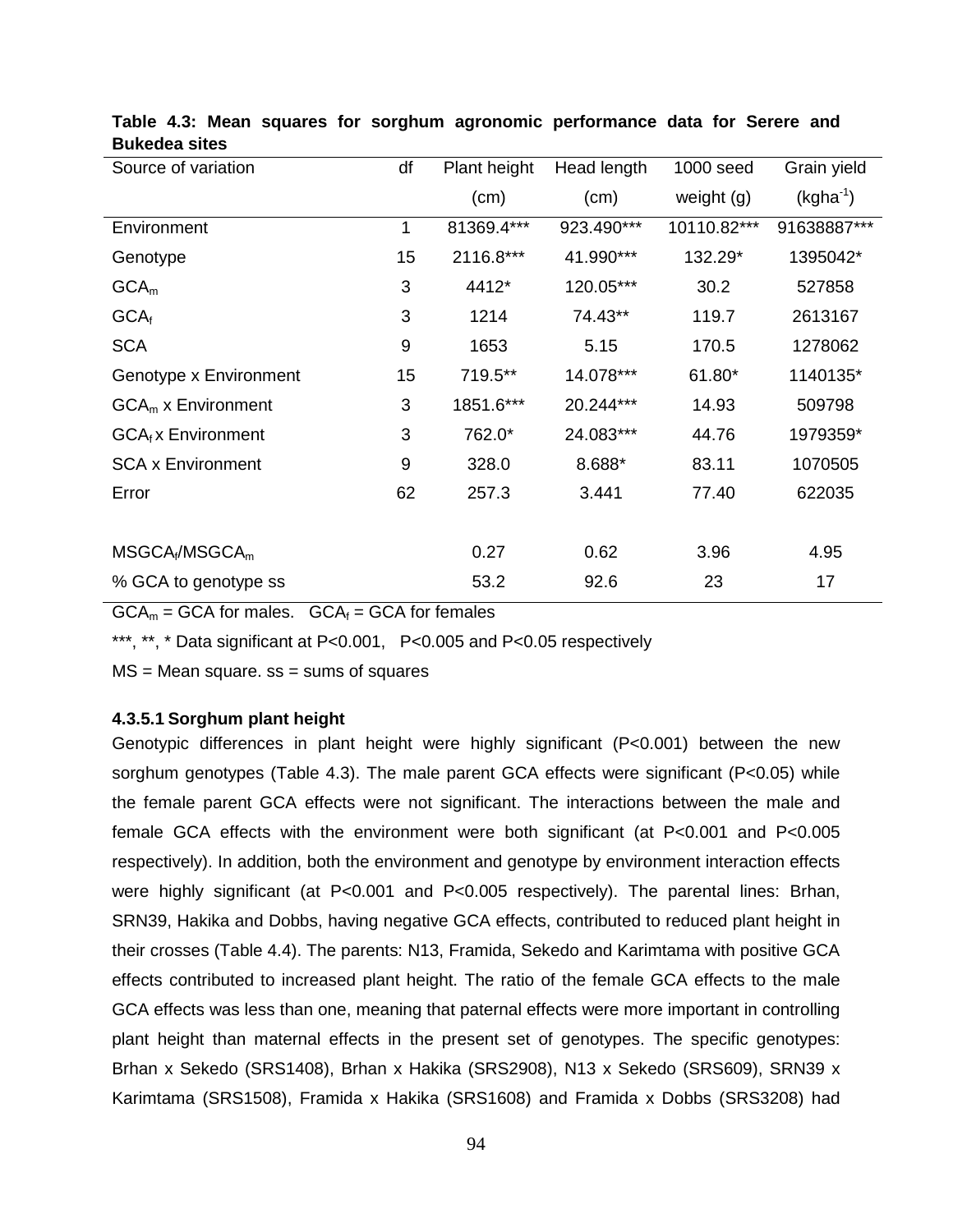reduced plant height. On the other hand, genotypes: Brhan x Dobbs (SRS3108), Brhan x Karimtama (SRS4609), N13 x Hakika (SRS2008), N13 x Dobbs (SRS1708), N13 x Karimtama (SRS2609), SRN39 x Sekedo (SRS3408), SRN39 x Hakika (SRS2408), SRN39 x Dobbs (SRS2608), Framida x Sekedo (SRS5309) and Framida x Karimtama (SRS4309) had increased plant height. Table 4.5 presents the mean values for selected sorghum agronomic traits. It shows that some of the genotypes derived from the parents contributing to reduced plant height above, such as SRS1408, SRS1508, SRS2408, SRS2608 and SRS2908 had short plant heights ranging from 109.1cm to 138.8cm under the no Striga environment, and this was 12-24% shorter than their parents. During the PRA, conducted at the beginning of this study, farmers pointed out their preference for short sorghum plant height of around one and half meters. Therefore the above five genotypes can be said to be within the farmers' expectations hence meeting the preference for plant height.

|                       | Plant height<br>(cm) | Head length<br>(cm | 1000 seed<br>weight (g) | Grain yield<br>(kgha <sup>-1</sup> |
|-----------------------|----------------------|--------------------|-------------------------|------------------------------------|
| <b>Male parents</b>   |                      |                    |                         |                                    |
| <b>Brhan</b>          | $-5.6$               | 1.96               | $-1.6$                  | 163                                |
| N <sub>13</sub>       | 6.3                  | $-3.00$            | 0.9                     | $-124$                             |
| SRN39                 | $-15.8$              | $-0.39$            | 0.6                     | $-127$                             |
| Framida               | 15.1                 | 1.43               | 0.0                     | 88                                 |
| <b>SE</b>             | 7.60                 | 0.849              | 2.91                    | 280.5                              |
| <b>SED</b>            | 10.75                | 1.2                | 4.11                    | 396.7                              |
| <b>Female parents</b> |                      |                    |                         |                                    |
| Sekedo                | 7.4                  | $2.29*$            | $-1.0$                  | 484                                |
| Hakika                | $-8.9$               | 0.40               | $-2.6$                  | $-123$                             |
| <b>Dobbs</b>          | $-2.1$               | $-1.72$            | 2.4                     | $-100$                             |
| Karimtama             | 3.7                  | $-0.97$            | 1.3                     | $-260$                             |
| <b>SE</b>             | 7.60                 | 0.849              | 2.91                    | 280.5                              |
| <b>SED</b>            | 10.75                | 1.2                | 4.11                    | 396.7                              |

**Table 4.4: GCA effects for male and female sorghum parents for selected sorghum performance parameters** 

\* Significant at P≤0.05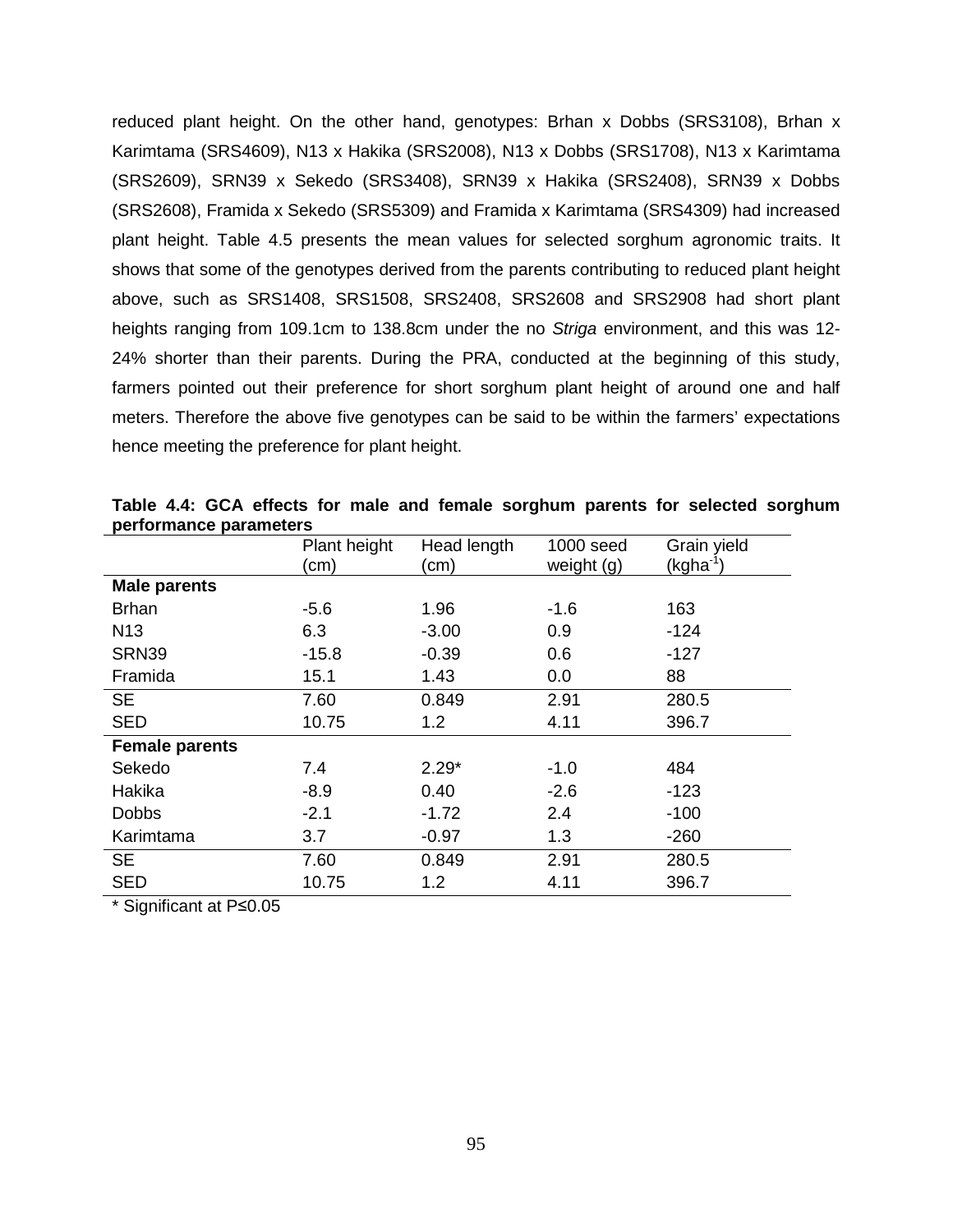#### **4.3.5.2 Sorghum head length**

The genotypic differences together with specific interactions were highly significant (P≤0.001) for head length (Table 4.3). The specific interactions that were significant were male GCA by environment (P=0.001), female GCA by environment (P<0.001), genotype by environment (P<0.001) and SCA by environment that was significant at P<0.05. The male GCA effects were highly significant (P<0.001) while the female GCA effects were significant at P<0.05. The environmental main effect was also highly significant (P<0.001). Parental lines: Brhan, Framida, Sekedo and Hakika had positive GCA effects hence contributed to increased head length in their crosses (Table 4.4). Parents: N13, SRN39, Dobbs and Karimtama reduced head length in their crosses as indicated by their negative GCA effects. The ratio of the female GCA effects to the male GCA effects was less than one, indicating that paternal effects were more important than maternal effects in controlling head length in these sorghum parental lines. Genotypes: SRS2908, SRS3108, SRS2609, SRS3408, SRS2608, SRS1508, SRS5309 and SRS1608 had increased head length while the rest of the crosses had reduced head length. The mean values on Table 4.5 show that genotypes: SRS3408, SRS5309, SRS1608 and SRS2908 derived from the parents contributing to increased head length above, had the longest heads, which were on average, 20% longer than those of their parents.

## **4.3.5.3 One thousand seed weight**

Genotypic differences contributed slightly to the variation in 1000 seed weight (Table 4.3). Most of the variation in 1000 seed weight seemed to be contributed by environmental effects, which were highly significant (P<0.001). Genotype by environment interaction effects were also significant (P=0.05). Maternal effects contributed more to seed weight than the parternal effects. This is indicated by the ratio of female to male GCA effects being greater than one. The mean values of the crosses show that SRS1708, SRS4309, SRS2608, SRS2408 and SRS3408 had seed weights that were 19-42% greater than the parent values (Table 4.5).

#### **4.3.5.4 Grain yield**

The new sorghum genotypes showed significant (P<0.05) genotypic differences in grain yield (Table 4.3). The interaction effect between the GCA for the female parents and the environment was significant (P<0.05). The environmental effects on grain yield were highly significant (P<0.001). Genotype by environment interaction effects were significant at P=0.05. The individual GCA effects of the parents were not significant. Although the GCA effects of the parents were not statistically significant, the results show that parents: Sekedo, Brhan and Framida contributed to yield increase in their crosses as indicated by their positive GCA effects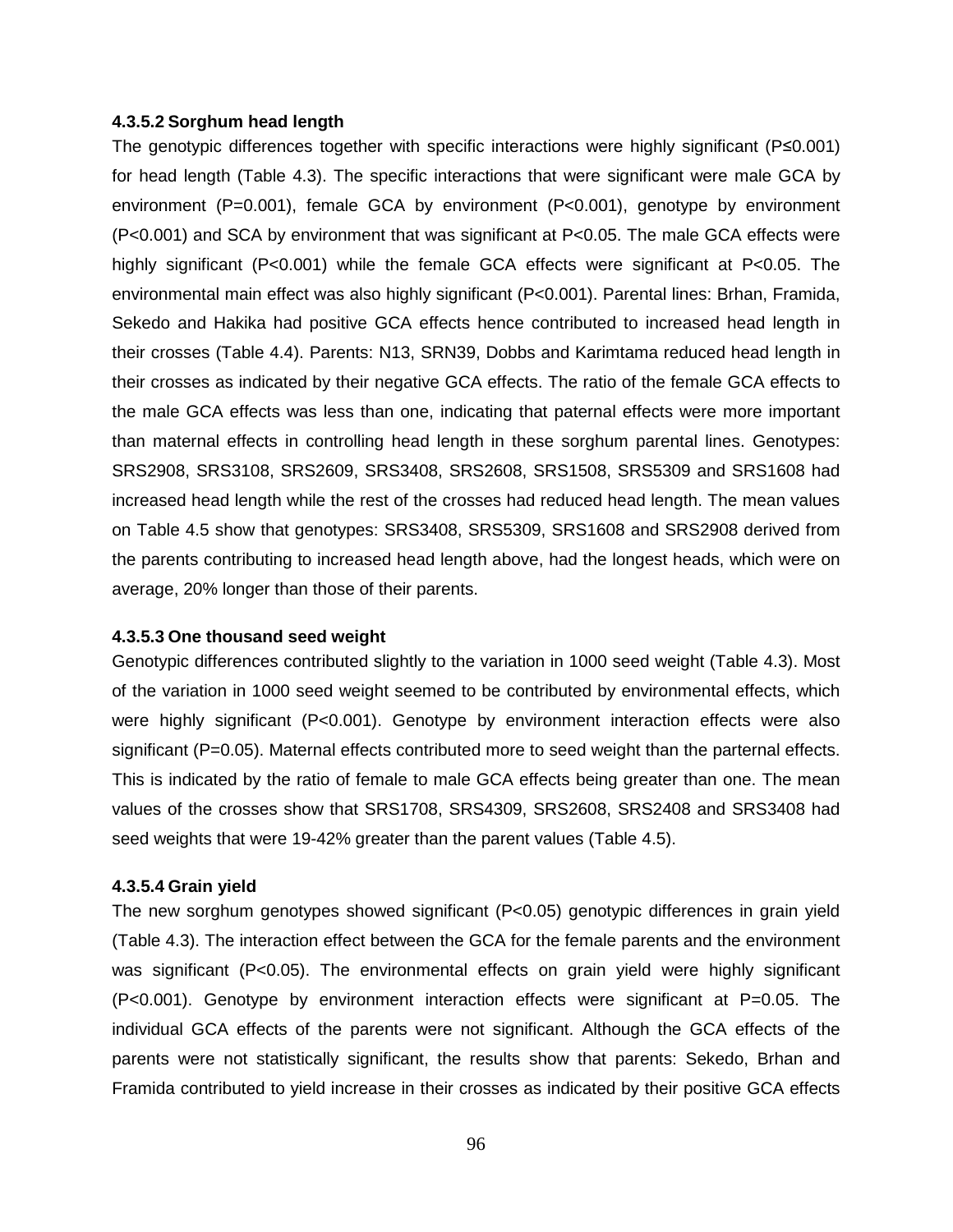(Table 4.4). The other remaining five parents contributed to yield reduction as shown by their negative GCA effects. The ratio of female GCA effects to male GCA effects is greater than one meaning that the maternal effects contributed more (by more than four times) to grain yield than the paternal effects. Mean values from Table 4.5 show that the genotypes: SRS609, SRS1408, SRS2608 and SRS3408 yielded highest under the non Striga environment. These genotypes yielded 11-51% above the highest yielding parent (Sekedo), which is also currently the most popular improved variety for food sorghum in the area. There was variation in genotype ranking in yield in such a way that genotypes that ranked high in the non-Striga environment did not necessarily rank the same in the Striga environment. This indicates significant genotype x environment interaction effect on sorghum yield.

#### **4.3.6 Reduction in crop performance under the Striga environment**

Figures presented in Table 4.5 show that there was a reduction in all the sorghum performance parameters measured in the Striga environment (Bukedea) compared to the non-Striga environment (Serere). Sorghum grain yield was reduced by a range of 55% for SRS1708 to 92% for SRS609. The average reduction in grain yield was 87%. Seed weight was reduced in the range of 25% (SRS1608) to 59% (SRS2408), with the average reduction in seed weight being 49%. Sorghum head length was reduced by a range of 11% for SRS1708 to 50% for SRS3108, the average reduction in head length being 30.7%. Furthermore, sorghum plant height was also reduced by a range of 15% for SRS2408 to 50% for SRS1708. The average reduction in sorghum plant height was 38%. These figures portray the negative implications of Striga infestation on sorghum productivity.

#### **4.3.7 Relationship between sorghum grain yield and other performance parameters**

Table 4.6 shows a correlation analysis between sorghum grain yield and other crop performance parameters in the non-Striga environment (Serere) a Striga environment (Bukedea). A significant (P<0.05) positive correlation was observed between sorghum grain yield and, head length (r=0.2079) and plant height (r=0.1882) at Serere. The correlation between grain yield and 1000 seed weight was negative but not significant. Under the Striga environment, the correlations were all not significant but positive. Generally, the correlation coefficients in both environments indicate that head length was more positively related to grain yield than seed weight and plant height.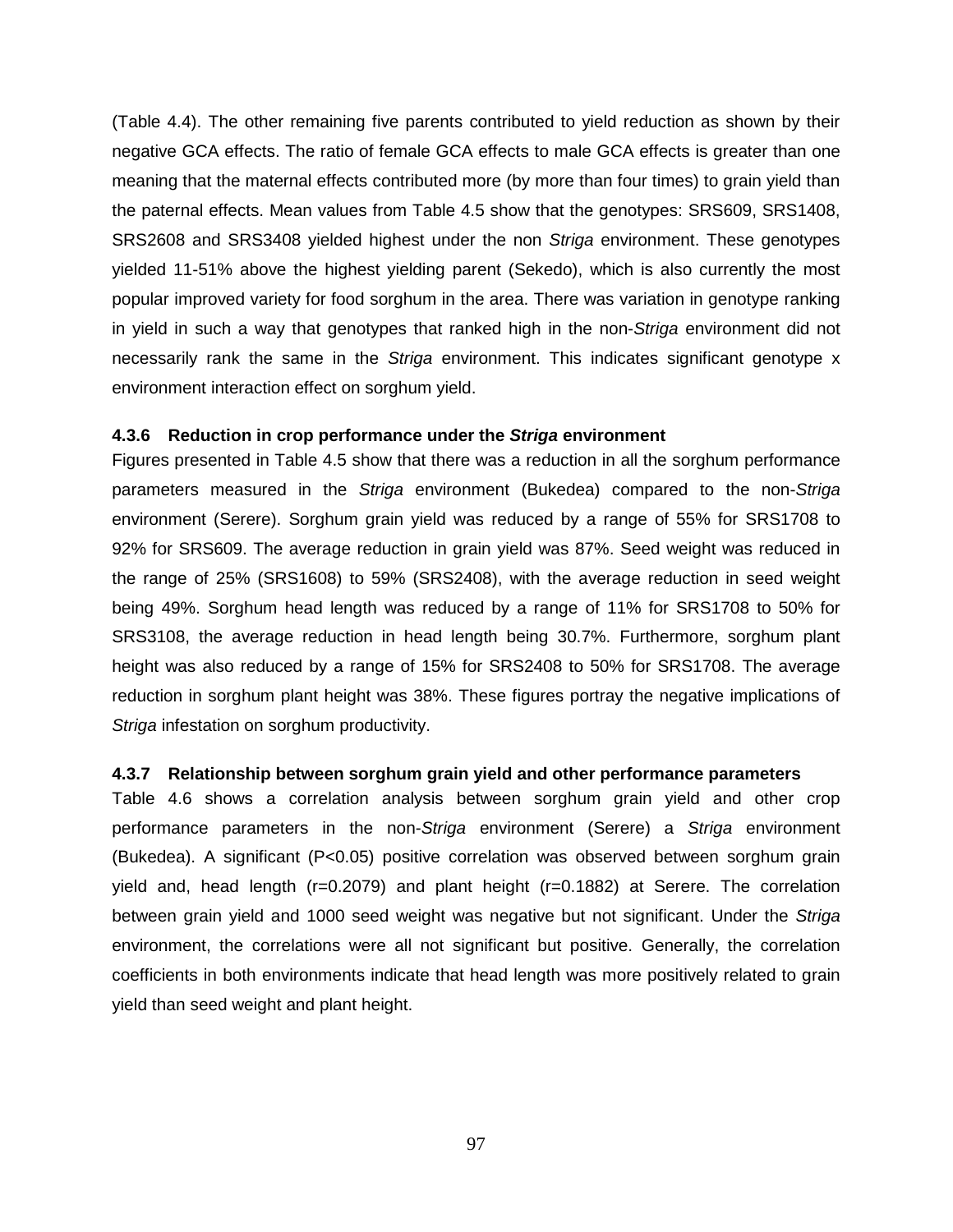| Sorghum               | Serere (no Striga infestation) |          |         |                    | Bukedea (under Striga infestation) |        |            |                 |
|-----------------------|--------------------------------|----------|---------|--------------------|------------------------------------|--------|------------|-----------------|
| Genotype              |                                |          |         |                    |                                    |        |            |                 |
|                       | Plant                          | Head     | 1000    | Grain              | Plant                              | Head   | 1000 seed  | Grain yield     |
|                       | height                         | length   | seed    | yield              | height                             | length | weight (g) | $(kgha^{-1})^r$ |
|                       | (cm)                           | (cm)     | weight  | $(kgha^{-1})^r$    | (cm)                               | (cm)   |            |                 |
|                       |                                |          | (g)     |                    |                                    |        |            |                 |
| <b>Parental lines</b> |                                |          |         |                    |                                    |        |            |                 |
| <b>Brhan</b>          | 148.2                          | 20.9     | 42.3    | $2325^{10}$        | 100.2                              | 13.4   | 20.4       | $203^{16}$      |
| N <sub>13</sub>       | 161.7                          | 18.9     | 40.7    | $2112^{14}$        | 86.6                               | 15.4   | 22.0       | $416^{5}$       |
| <b>SRN39</b>          | 143.6                          | 20.4     | 42.2    | $2124^{13}$        | 104.7                              | 13.9   | 20.5       | $404^6$         |
| Framida               | 159.7                          | 20.8     | 41.2    | $2403^9$           | 88.7                               | 13.5   | 21.4       | $124^{22}$      |
| Sekedo                | 151.7                          | 20.9     | 40.5    | $2659^6$           | 96.7                               | 13.4   | 22.2       | $131^{20}$      |
| Hakika                | 146.1                          | 20.9     | 40.8    | 219811             | 102.3                              | 13.4   | 21.9       | $330^{12}$      |
| Dobbs                 | 158.4                          | 20.4     | 41.6    | 207115             | 90.0                               | 13.9   | 21.1       | $457^{4}$       |
| Karimtama             | 157.1                          | 18.8     | 43.5    | 203616             | 91.3                               | 15.5   | 19.2       | $492^{3}$       |
| Parent mean           | 153.3                          | 20.3     | 41.6    | 2241               | 95.1                               | 14.1   | 21.1       | 319.6           |
| <b>Crosses</b>        |                                |          |         |                    |                                    |        |            |                 |
| <b>SRS1408</b>        | 138.8                          | 23.8     | 46.7    | $3021^2$           | 98.6                               | 16.3   | 20.7       | $382^8$         |
| <b>SRS1508</b>        | 118.2                          | 17.9     | 36.4    | $937^{21}$         | 74.1                               | 14.0   | 17.1       | $125^{21}$      |
| <b>SRS1608</b>        | 143.0                          | 25.0     | 28.9    | 2708 <sup>4</sup>  | 99.0                               | 14.2   | 21.6       | $160^{19}$      |
| <b>SRS1708</b>        | 189.5                          | 12.8     | 52.4    | 799 <sup>22</sup>  | 93.6                               | 11.4   | 29.2       | $356^{10}$      |
| <b>SRS2008</b>        | 168.1                          | 17.6     | 38.6    | 180617             | 97.0                               | 11.3   | 19.4       | $285^{14}$      |
| <b>SRS2408</b>        | 109.1                          | 18.3     | 50.2    | 107620             | 92.0                               | 13.1   | 20.3       | $174^{18}$      |
| <b>SRS2608</b>        | 132.2                          | 18.3     | 47.6    | $3021^2$           | 80.9                               | 11.8   | 24.2       | $494^2$         |
| <b>SRS2609</b>        | 181.4                          | 15.2     | 44.9    | 1319 <sup>19</sup> | 95.3                               | 12.1   | 23.3       | $194^{17}$      |
| <b>SRS2908</b>        | 128.4                          | 24.1     | 34.9    | 2708 <sup>4</sup>  | 85.5                               | 16.5   | 15.9       | $208^{15}$      |
| <b>SRS3108</b>        | 147.7                          | 23.4     | 37.0    | $1528^{18}$        | 88.4                               | 12.9   | 19.3       | $368^9$         |
| <b>SRS3208</b>        | 155.6                          | 20.3     | 38.8    | $2535^8$           | 88.5                               | 12.5   | 21.1       | $208^{15}$      |
| <b>SRS3408</b>        | 151.6                          | 25.5     | 36.9    | $2951^3$           | 108.7                              | 14.9   | 22.8       | $312^{13}$      |
| SRS4309               | 188.1                          | 18.2     | 53.5    | $2153^{12}$        | 104.9                              | 16.2   | 22.0       | $100^{23}$      |
| <b>SRS4609</b>        | 155.3                          | 19.9     | 44.3    | 2694 <sup>5</sup>  | 105.7                              | 15.8   | 19.1       | $507^1$         |
| <b>SRS5309</b>        | 212.6                          | 25.4     | 43.8    | $2569^7$           | 122.9                              | 16.7   | 21.2       | $383^7$         |
| <b>SRS609</b>         | 133.1                          | 18.0     | 30.5    | 4028 <sup>1</sup>  | 86.0                               | 14.7   | 19.9       | $333^{11}$      |
| Mean of               |                                |          |         |                    |                                    |        |            |                 |
| crosses               | 153.3                          | 20.2     | 41.6    | 2240.8             | 95.1                               | 14.0   | 21.1       | 286.8           |
| <b>Trial mean</b>     | 153.3                          | 20.2     | 41.6    | 2241               | 95.1                               | 14.0   | 21.07      | 287             |
| l.s.d                 | $21.9***$                      | $2.6***$ | 18.39** | 1517.2**           | $22.0*$                            | $3.3*$ | ns         | ns              |
| C.V. (%)              | 8.6                            | 7.6      | 26.5    | 40.6               | 13.9                               | 14.3   | 27.4       | 64.5            |

# **Table 4.5: Mean values for sorghum plant height, head length, 1000 seed weight and grain yield for sorghum parental lines and their crosses in Serere and Bukedea**

Significant at P<0.001, \*\* Significant at P<0.005, \*Significant at P<0.05

ns=not significant

r= Values in superscript represent the genotype rank in terms of yield in the site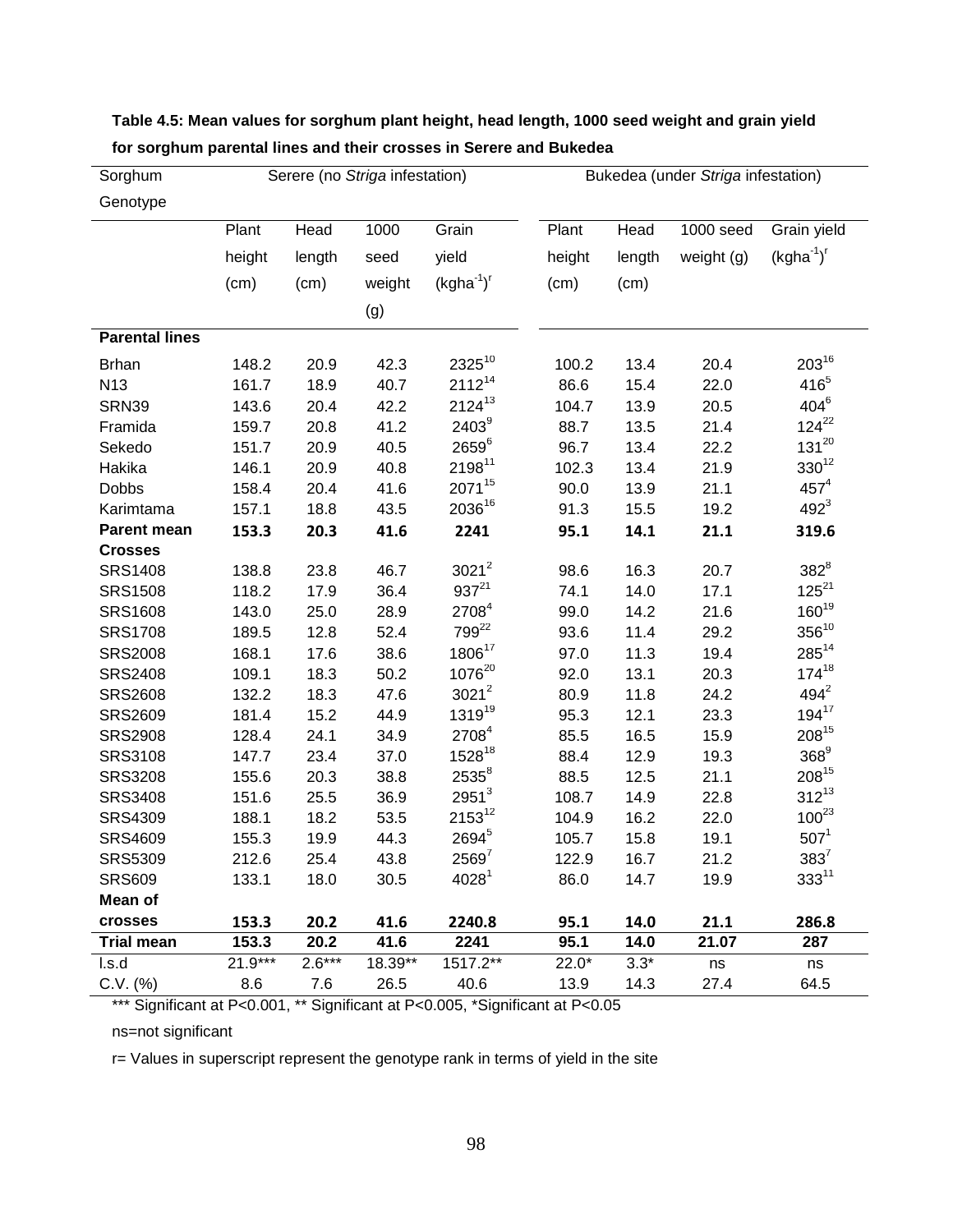|                        | Serere (no Striga infestation) |               | Bukedea (under Striga nfestation) |               |  |
|------------------------|--------------------------------|---------------|-----------------------------------|---------------|--|
|                        | Correlation                    | F probability | Correlation                       | F probability |  |
|                        | coefficient                    |               | coefficient                       |               |  |
| 1000 seed weight $(g)$ | $-0.0919$                      | 0.2479        | 0.0705                            | 0.4971        |  |
| Head length (cm)       | 0.2079                         | 0.0083        | 0.1584                            | 0.1253        |  |
| Plant height (cm)      | 0.1882                         | 0.0172        | 0.0210                            | 0.8400        |  |

**Table 4.6: Correlation analysis between sorghum grain yield (kg ha-1) and other crop performance parameters at Serere and Bukedea** 

#### **4.4 Discussion**

# **4.4.1 The genetic control of Striga resistance**

The genetic control of Striga resistance in the present new genotypes of sorghum was revealed in area under Striga number progress curve (AUSNPC), area under Striga severity progress curve (AUSVPC) and Striga vigour. The AUSNPC is a measure of progressive Striga emergence across the season. On the other hand, AUSVPC is a measure of progressive Striga severity across the season, whereby severity is a product of Striga number and vigour at each assessment date. The AUSNPC, being a measure of Striga numbers alone, may be used to assess Striga resistance based on mechanisms that operate at the initial stages of host-parasite interaction, such as low germination stimulation and low haustoria initiation. The AUSVPC on the other hand combines Striga numbers and vigour hence could assess other mechanisms of resistance that operate beyond attachment and penetration such as incompatible response and hypersensitive responses. In previous studies, Omanya et al. (2004) and Hausmann et al. (2000b) concurrently found strong genetic control for AUSNPC and AUSVPC in the field. They observed that the two parameters were useful measures of progressive Striga development in the field. However, Hausmann et al. (2000a) additionally found that individual Striga emergence count was also under genetic control from experiments conducted in pots. The findings of the present study seem to add to the above observations and additionally find that Striga vigour was also under strong genetic control. Significant genotypic differences were found for AUSNPC, AUSVPC and Striga vigour in the new sorghum genotypes. The relative contributions of GCA effects to the observed genotypic variances were 80.5%, 43.3% and 65% for AUSNPC, AUSVPC and Striga vigour, respectively. This shows that additive gene action was more important than the non-additive gene action in controlling Striga resistance in the present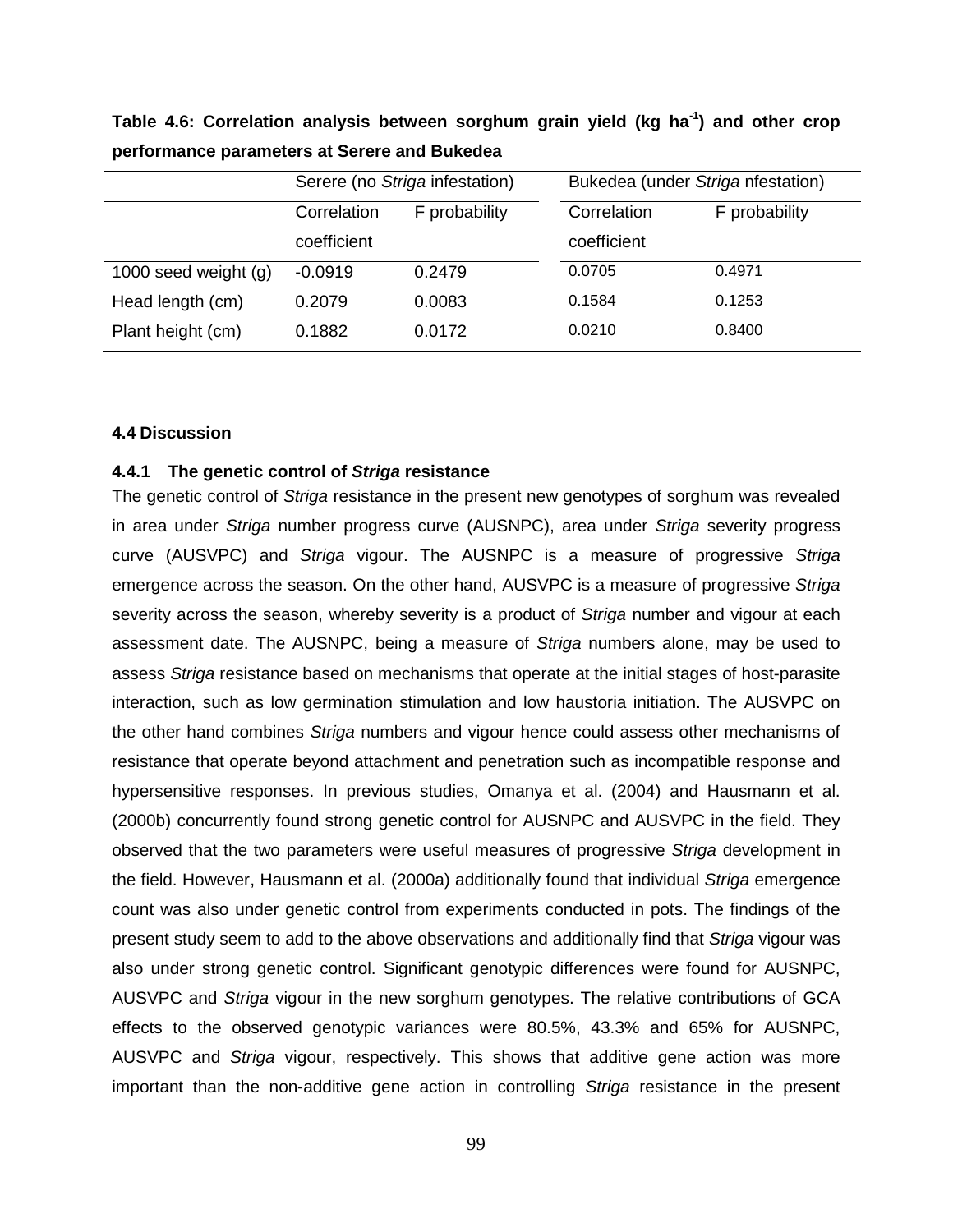sorghum populations. It is therefore suggested that selection could be effectively employed to improve Striga resistance in these genetic materials.

The sorghum parental lines: Brhan, SRN39, Hakika and Sekedo consistently had negative GCA effects for AUSNPC and AUSVPC, while SRN39 and Hakika additionally had negative GCA effects for Striga vigour. This indicates that these parental lines were effective in transferring Striga resistance into their progeny and therefore could be considered as sources of Striga resistance genes when breeding for new Striga resistant sorghum varieties. The mean values for AUSNPC, AUSVPC and Striga vigour also show that the same lines had the lowest values among the eight parents further supporting the point that they could be used as sources of resistance to Striga in a breeding programme. The specific crosses: SRS1608, SRS3408, SRS2408, SRS4609, SRS3108, SRS2908, SRS2609, SRS609 and SRS1708 showed resistance to Striga hermonthica. It can be suggested that these genotypes could be used in two ways: (i) the genotypes selected and moved to advanced generations and, with the application of suitable selection criteria developed into new Striga resistant sorghum varieties, or (ii) the genotypes could be utilised in backcross programmes to develop high yielding and Striga resistant sorghum varieties.

# **4.4.2 Genetic control for sorghum agronomic parameters**

The genetic control of sorghum agronomic parameters was shown in head length and plant height. This was indicated by the significant effects of both male and female GCA effects for head length and male GCA effects for plant height. The relative contributions of GCA effects to genotypic variances were 92.6% and 53.2% for head length and plant height respectively. This shows that the additive gene action was more important than the non-additive gene action in controlling the above two traits, suggesting that selection can be effectively employed to improve head length and plant height in the population.

Kenga et al. (2004) reported highly significant GCA and SCA effects for grain yield, head length, plant height, seed weight, days to anthesis and threshing percentage in  $F_1$  sorghum hybrids. While there are similarities in the findings, the present study differs from the previous study in two ways; (i) the present study used  $F_3$  sorghum populations while Kenga et al. (2004) used  $F_1$ sorghum hybrids, (ii) the GCA and SCA effects presented in this study were generated under both Striga infested and non-Striga infested environments, while the former study worked under no Striga infestation. Grain yield and seed weight in the present study were highly affected by environmental differences between the Striga environment and the non-Striga environment.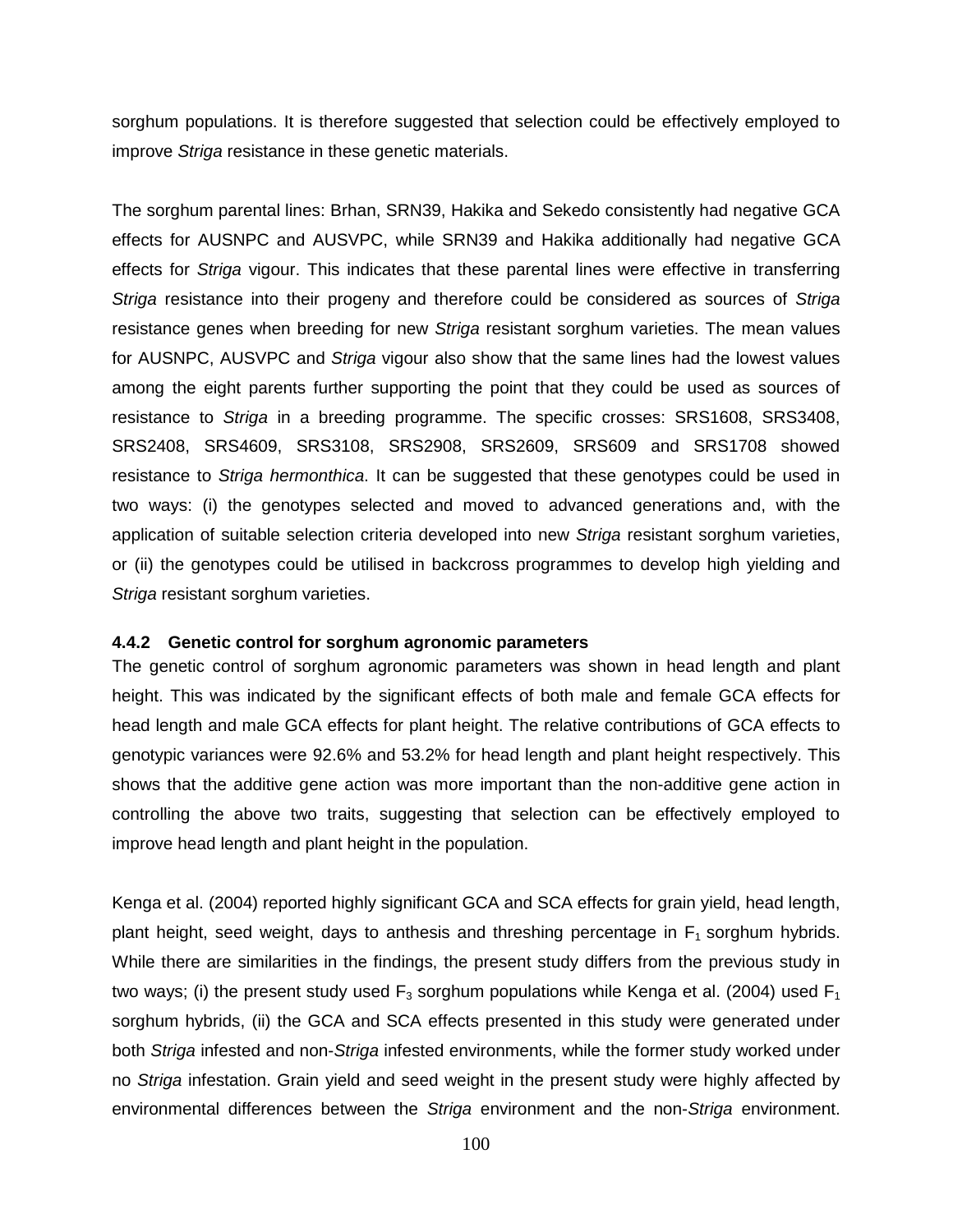This is shown by the highly significant effects of the environment in the analysis of variance and the mean values of these traits as presented in Table 4.5. The mean values show that grain yield for example was reduced by more than 80% in the Striga environment compared to the non-Striga environment. However, this yield reduction may not have been due to Striga infestation alone but a combination of factors including sorghum midge damage, stalk borers and drought whose effects were actually observed in the field. Despite the above, mean values for grain yield under the non Striga environment show that the genotypes: SRS609, SRS1408, SRS2608 and SRS3408 yielded highest under the non Striga environment. These genotypes yielded 11-51% above the highest yielding parent (Sekedo), which is also currently the most popular food sorghum variety in the area. The two studies however arrive at the same findings for head length and plant height.

During the participatory rural appraisal (PRA) carried out at the initial stages of this study, farmers indicated preference for short sorghum varieties of 1.5m, and erect/long and compact heads. The study found that sorghum parental lines: Brhan, SRN39, Hakika and Dobbs had negative GCA effects for plant height they can act as sources of genes for reduction of plant height. The specific crosses derived from the above parents, such as SRS1408, SRS1508, SRS2408, SRS2608 and SRS2908 had plant heights ranging from 109.1cm to 138.8cm under the no Striga environment, and this was 12-24% shorter than their parents. These genotypes are within the farmers' preferred plant height of one and half meters, hence the study could be said to have met the farmers' preference in terms of plant height. Regarding head length, the parents: Sekedo, Brhan, Framida and Hakika had positive GCA effects, meaning that they increased head length in their crosses. These lines can be considered as sources of genes for increased head length. The genotypes: SRS3408, SRS5309, SRS1608 and SRS2908 derived from the above parents had the longest heads, which were on average, 20% longer than their parents. Therefore, there was an improvement in head length in the new genotypes, which was another requirement that was suggested by farmers during the PRA. The correlation analysis showed that head length was more positively related to grain yield than seed weight and plant height, in both the Striga environment and the non-Striga environment. This indicates that selection for sorghum grain yield could as well be done based on head length.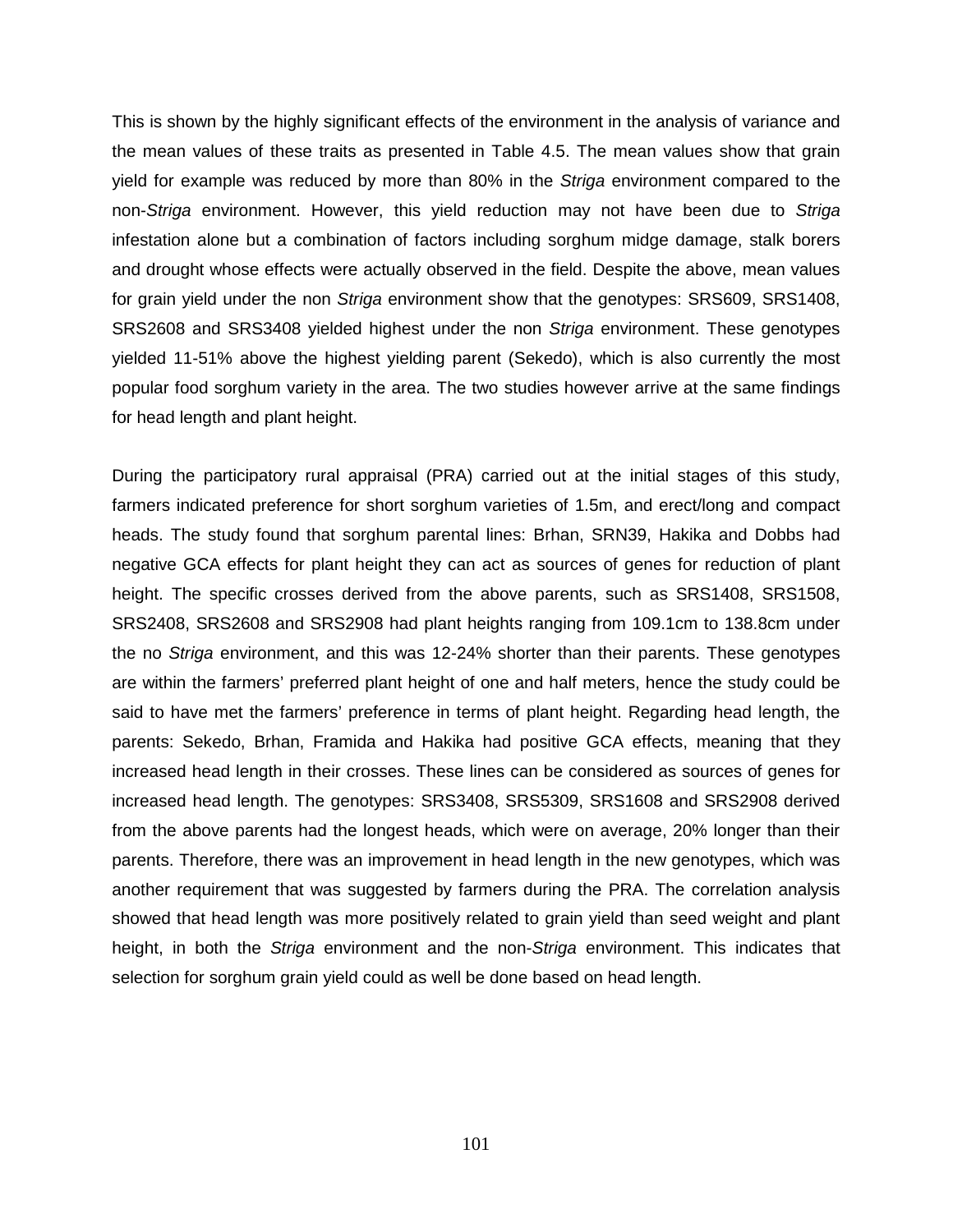# **4.5 Conclusions**

Generally, from the results of the present study, it can be concluded that:

- $\frac{1}{2}$  There was significant genetic variation for Striga resistance in the new sorghum genotypes generated.
- $\ddot{\phantom{1}}$  The additive gene action was important in controlling Striga resistance, indicating that resistance can be effectively improved through selection.
- $\ddot{\phantom{1}}$  There was also significant genetic control for sorghum head length and plant height, with preponderance of additive genetic effects indicating that improvement can be achieved through selection.
- **The sorghum parental lines: Brhan, SRN39, Hakika and Sekedo displayed negative** GCA effects for Striga resistance hence can be used as sources of Striga resistance genes when breeding for new Striga resistant sorghum varieties.
- The new sorghum genotypes: SRS1608, SRS3408, SRS2408, SRS4609, SRS3108, SRS2908, SRS2609, SRS609 and SRS1708 were resistant to Striga hermonthica in the field.
- $\frac{1}{2}$  The parental lines; Sekedo, Brhan and Framida could be used as sources of genes for grain yield increase in a breeding programme.
- The highest yielding sorghum genotypes were SRS609, SRS1408, SRS2608 and SRS3408. Selections for high yield could be done on advanced generations of these genotypes.

# **References**

- Akwang, A. A., J.P. Obuo, J. Okwadi and J. Oryokot. 1999. Needs assessment for agricultural research in the Teso farming system: Summary report. NARO/DFID. Kampala, Uganda.
- Akwang, A. A., S. Okalebo and J. Oryokot. 1998. Needs assessment for agricultural research in the Teso farming system, 'Aijul Eode': Main report. NARO/DFID. Kampala , Uganda.
- Dabholkar, R.R. 1992. Elements of biometrical genetics. Asholk Kumar Mittal Concept Publishing Company, New Delhi, India.
- Ebiyau,J., and J.O.E. Oryokot. 2001. Sorghum (Sorghum bicolor (L.) Moench). In Mukiibi, J.K. (ed.) Agriculture in Uganda, Vol.II. National Agricultural Research Organization 2001, Fountain Publishers Ltd, Kampala, Uganda.
- Ejeta, G., L.G. Butler, D.E. Hess, T. Obilana, and B.V. Reddy. 1997. Breeding for Striga resistance in Sorghum, pp. 504-516. In Proceedings of the international conference on genetic improvement of sorghum and pearl millet. INTSORMIL, ICRISAT, Holiday Inn Plaza, Lubbock, Texas.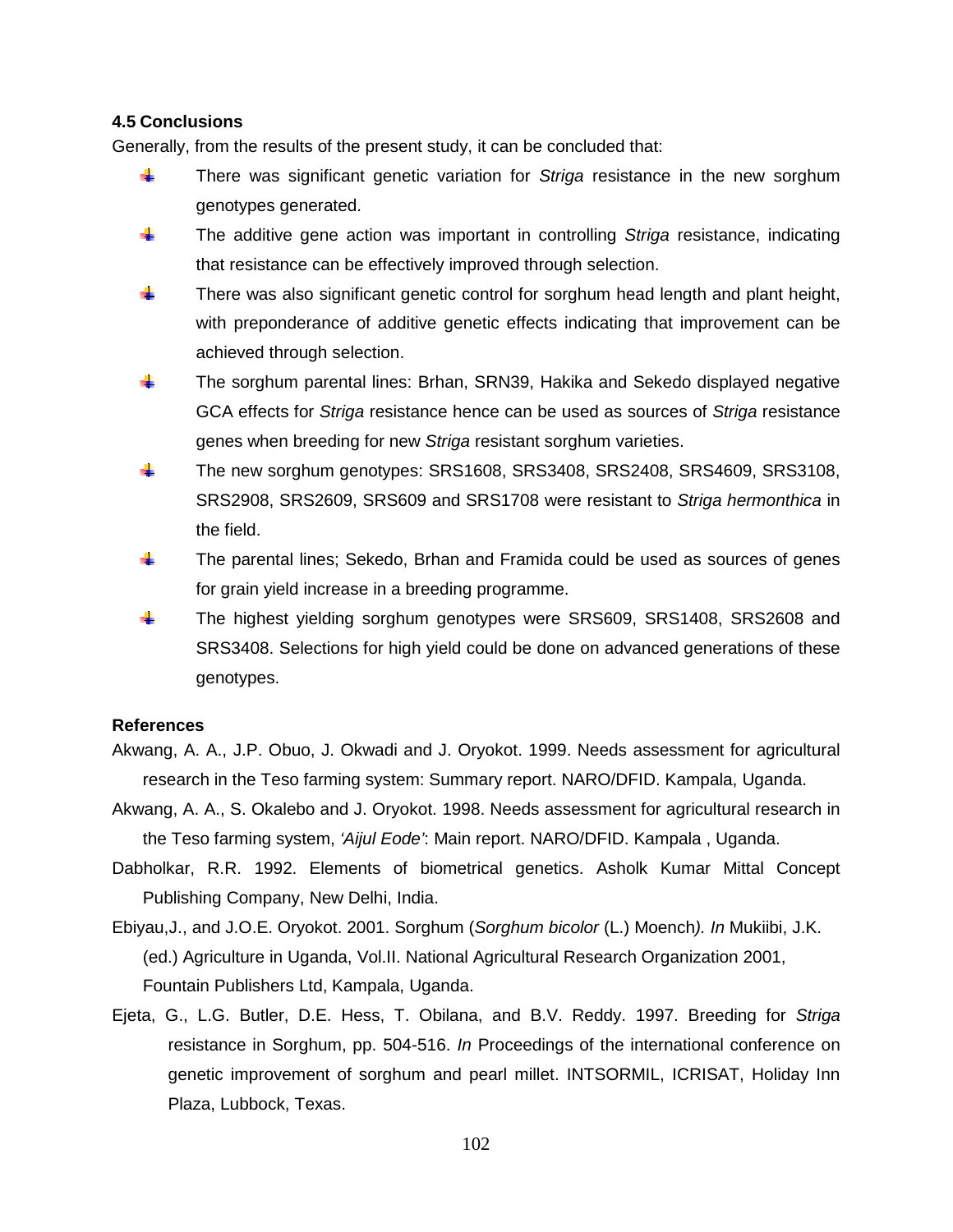- Ezeaku, I.E. and S.C. Gupta. 2004. Development of sorghum populations for resistance to Striga hermonthica in the Nigerian Sudan Savannah. African Journal of Biotechnology 3(6): 324-329.
- Haussmann, B.I.G., A.B. Obilana, P.O. Ayiecho, A. Blum, W. Schipprack, and H.H. Geiger. 1999. Quantitative-genetic parameters of sorghum [Sorghum bicolour (L.) Moench] grown is semi-arid areas of Kenya. Euphytica 105:109-118.
- Haussmann, B.I.G., D.E. Hess, B.V.S. Reddy, H.G. Welz, and H.H. Geiger. 2000a. Analysis of resistance to Striga hermonthica in diallel crosses of sorghum. Euphytica 116:33-40.
- Haussmann, B.I.G., D.E. Hess, H.G. Welz, and H.H. Geiger. 2000b. Improved methodologies for breeding Striga resistant sorghums. Field Crops Research 66(3):195-211.
- Hayman, B.I. 1954. The theory and analysis of diallel crosses. Genetics 39: 787-809.
- Kenga, R., S.O. Alabi, and S.C. Gupta. 2004. Combining ability studies in tropical sorghum (Sorghum bicolour (L.) Moench). Field Crops Research 88: 251-260.
- Kroschel, J., (ed.) 2001. A technical manual for parasitic weed research and extension. Kluwer Academic Publishers, 3300 AA Dordrecht, Netherlands.
- Mohamed, A.H. 2002. Identification and characterization of genetic variants in sorghum for specific mechanisms of Striga resistance. PhD thesis, Purdue University, USA.
- Mohamed, A., A. Ellicott, T.L. Housley, and G. Ejeta. 2003. Hypersensitive response to Striga infection in sorghum. Crop Science 43: 1320-1324.
- Mutengwa, C.S., P. Tongoona, S. Mabasa, and O.A. Chivinge. 1999. Resistance to Striga asiatica (L.) Kuntze in sorghum: Parent characterisation and combining ability analysis. African Crop Science Journal 4: 321-326.
- Olupot, J.R., I. Abaijuka, F. Dradiku, P. Edema, and J. Mukalazi. 2005. Striga infestation in the West Nile Agro-Ecological Zone of Uganda: The socio-economic perspective and the way forward. In p. 1507-1511. African Crop Science Conference Proceedings. African Crop Science Society.
- Omanya, G.O., B.I.G. Haussmann, D.E. Hess, B.V.S. Reddy, M. Kayentao, H.G. Welz, and H.H. Geiger. 2004. Utility of indirect and direct selection traits for improving Striga resistance in two sorghum recombinant inbred populations. Field Crops Research 89(2- 3):237-252.
- Parker, C., and C.R. Riches. 1993. Parasitic weeds of the world: Biology and control. CAB International, Wallingford, UK.
- Patrick, J.R., C. Grenier, and G. Ejeta. 2004. Striga resistance in the wild relatives of sorghum. Crop Science 44: 2221-2229.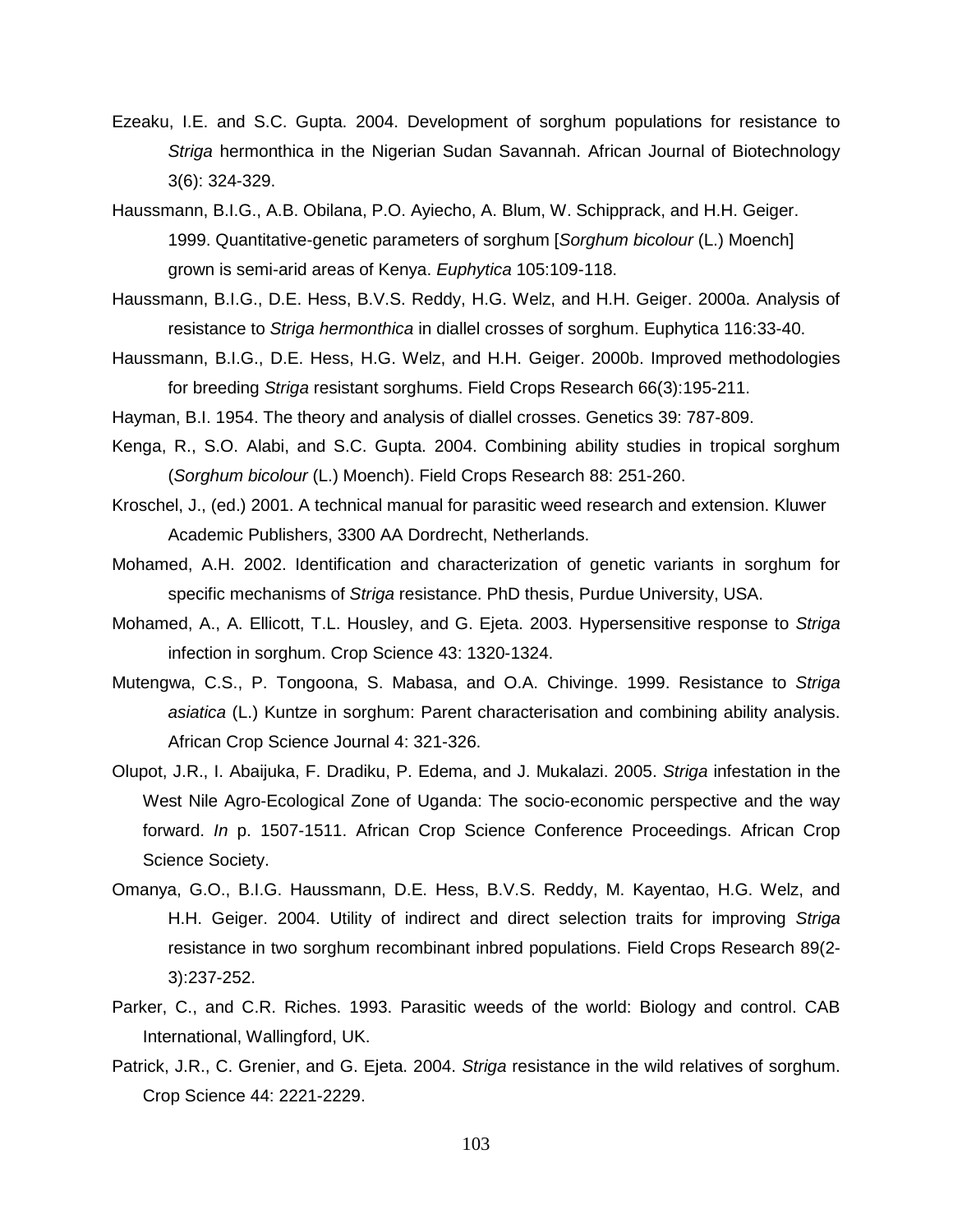- Payne, R.W., D.A. Murray, S.A. Harding, D.B. Baird, and D.M. Soutar. 2011. An introduction to GenStat for Windows (14<sup>th</sup> edition). VSN International, Hemel, Hemstead, UK.
- Rodenburg, J., L. Bastiaans, E. Weltzien, and D.E. Hess. 2005. How can field selection for Striga resistance and tolerance in sorghum be improved? Field Crops Research 93:34- 50.
- Stuber, C.W. 1980. Mating designs, field nursery layouts, and breeding records. In**:** Fehr, W.R. and H. Henry (eds.). Hybridisation of crop plants, pp 83-104.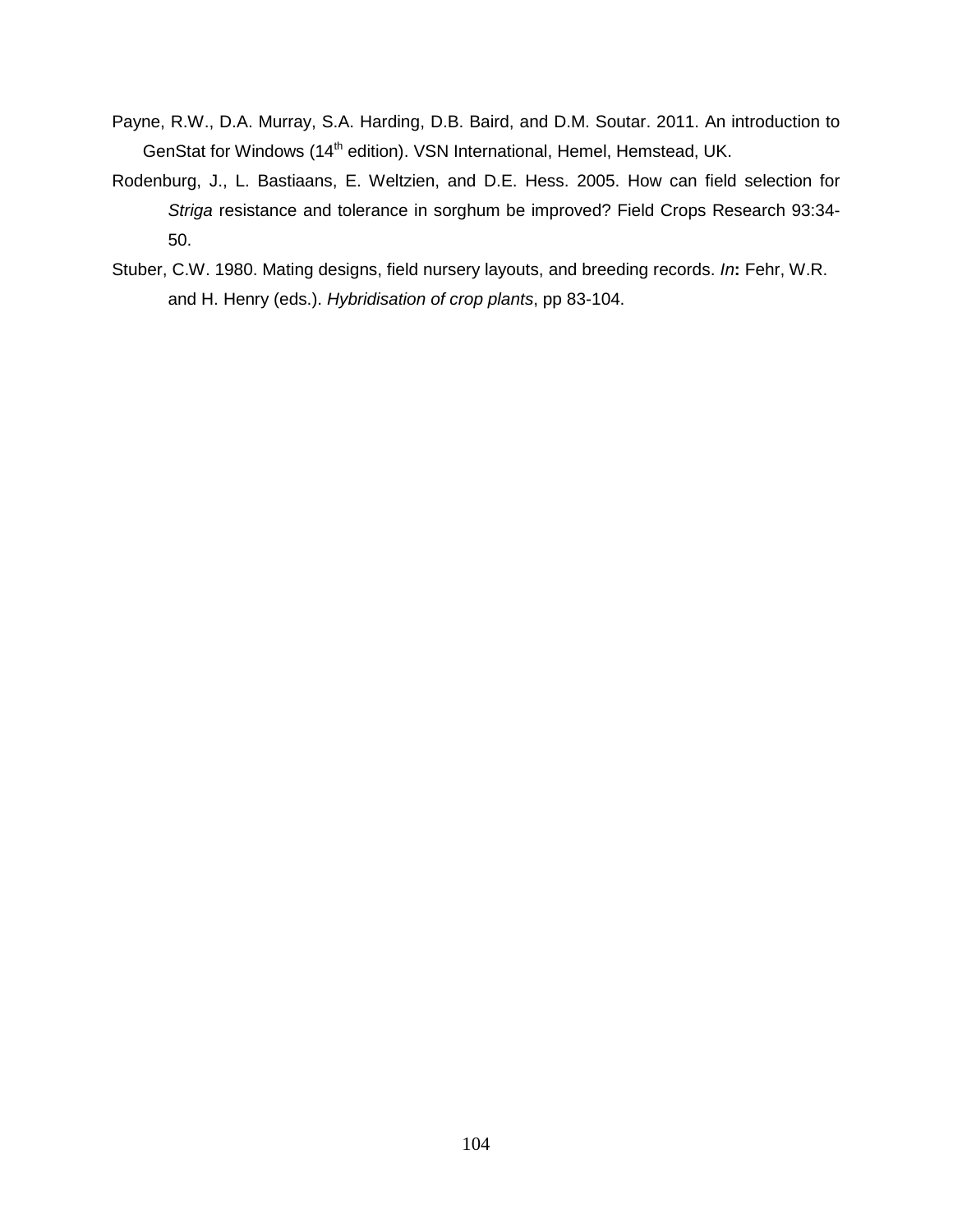# **CHAPTER FIVE: RESISTANCE TO STRIGA HERMONTHICA BASED ON LOW GERMINATION STIMULANT PRODUCTION AND LOW HAUSTORIA INITIATION IN TEN NEW GENOTYPES AND SEVEN SORGHUM LINES IN UGANDA**

## **Abstract**

Information about specific mechanisms conferring resistance to Striga in sorghum is still scanty. There is need to understand these specific mechanisms in order to develop Striga resistant sorghum varieties that carry two or more resistance mechanisms for durable resistance. The main objective of the present study was to investigate the mechanisms of resistance to Striga available in the new sorghum genotypes recently generated in Uganda. The genetic materials for the study were selected based on their field reaction to Striga. They were categorized as very resistant, moderately resistant and susceptible. Based on this, ten new genotypes and seven fixed sorghum lines were selected for the laboratory studies. Two bio-assays were conducted: agar-gel assay, to detect low germination stimulant production and extended agargel assay, to detect low haustoria initiation, as mechanisms of resistance to Striga. Two new sorghum genotypes: SRS1608 and SRS1208 expressed both low germination stimulant production and low haustoria initiation mechanisms of Striga resistance. The genotypes: SRS2808 and SRS1108, and two fixed sorghum lines; Brhan and Hakika expressed only the low germination stimulant production mechanism while genotypes: SRS608, SRS3408, SRS4109 and SRS2308 expressed only the low haustoria initiation mechanism. The inheritance patterns of low germination stimulant production in the new sorghum genotypes varied. In some genotypes, it appeared to be controlled by a single gene while in others; it appeared to be controlled by more than one gene. There is need to conduct more studies to better understand the inheritance of the low haustoria initiation mechanism.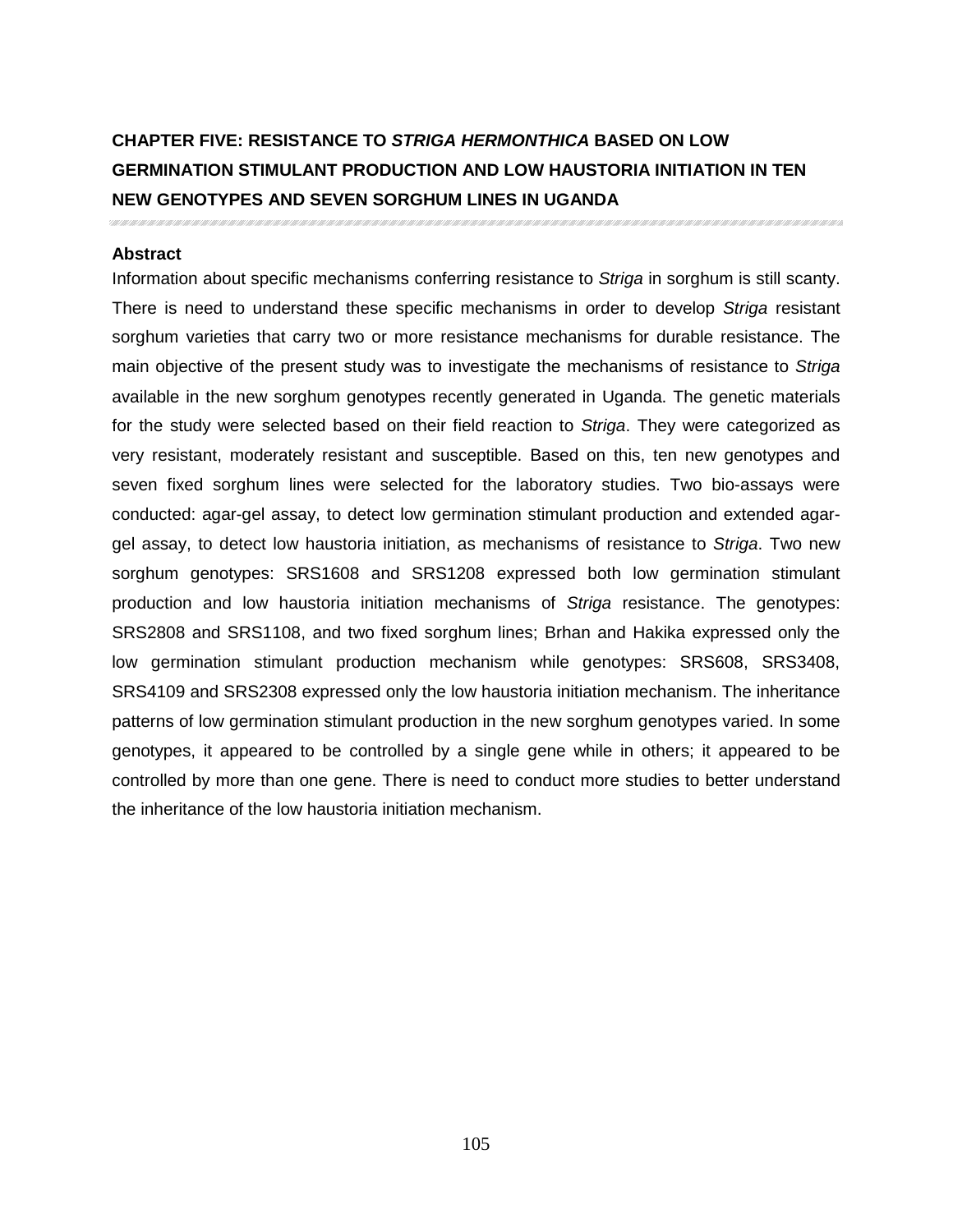#### **5.1 Introduction**

Striga hermonthica (Del.) Benth. is a major constraint to sorghum production in Uganda. Striga is an obligate parasitic weed that presents a particular threat to sorghum production because most of its damaging action occurs underground before the parasite emerges above ground. This phenomenon basically makes it out of reach of most control measures. Furthermore, each Striga plant is capable of producing up to 500,000 minute seeds that can remain viable in the soil for more than 14 years (Kroschel, 2001, Bebawi et al., 1984). Often mechanical and chemical control options are too expensive or ineffective against Striga, and farmers may have no option than to either change their crop or abandon the infested fields. A more practical control option for subsistence farmers to ensure productivity in Striga infested fields is to grow crops with resistance to Striga (Patrick et al., 2004).

The sorghum host participates in the parasitic association with Striga at many levels: exuding the stimulus that induces Striga seed germination, providing the haustoria initiation signal, allowing penetration to its vascular system and producing assimilates and possibly other factors in forms usable by the parasite (Patrick et al., 2004). Opportunities for genetic resistance to Striga in sorghum may exist in each of these areas of cooperation. There is need to explore these interactions and carry out precise genetic studies that may provide avenues for genetic improvement of sorghum for resistance to Striga.

As early as 1992, Hess and Ejeta (1992) studied the inheritance of resistance to Striga in the sorghum genotype SRN39 and observed that the variation in resistance was controlled by both additive and dominance components. Mutengwa et al. (2005) while studying inheritance of Striga resistance in selected sorghum cultivars found that a single recessive gene controlled the low germination stimulant production trait in the sorghum cultivars SAR19 and SAR29. Patrick et al. (2004) found low germination stimulant production, germination inhibition and low haustoria initiation activity as mechanisms of Striga resistance present in a collection of wild relatives of sorghum and some cultivated sorghum lines. Mohamed (2002) reported that the low haustoria initiation factor in the wild sorghum genotype, P78, was inherited as a single dominant gene, while hypersensitive response was conditioned by two dominant genes. Furthermore, Mohamed et al. (2003) found the sorghum genotypes SRN39, IS9830 and 555 to possess the low germination stimulant character, while P47121, Framida and Dobbs exhibited hypersensitive response as their mechanisms of resistance to Striga asiatica. The above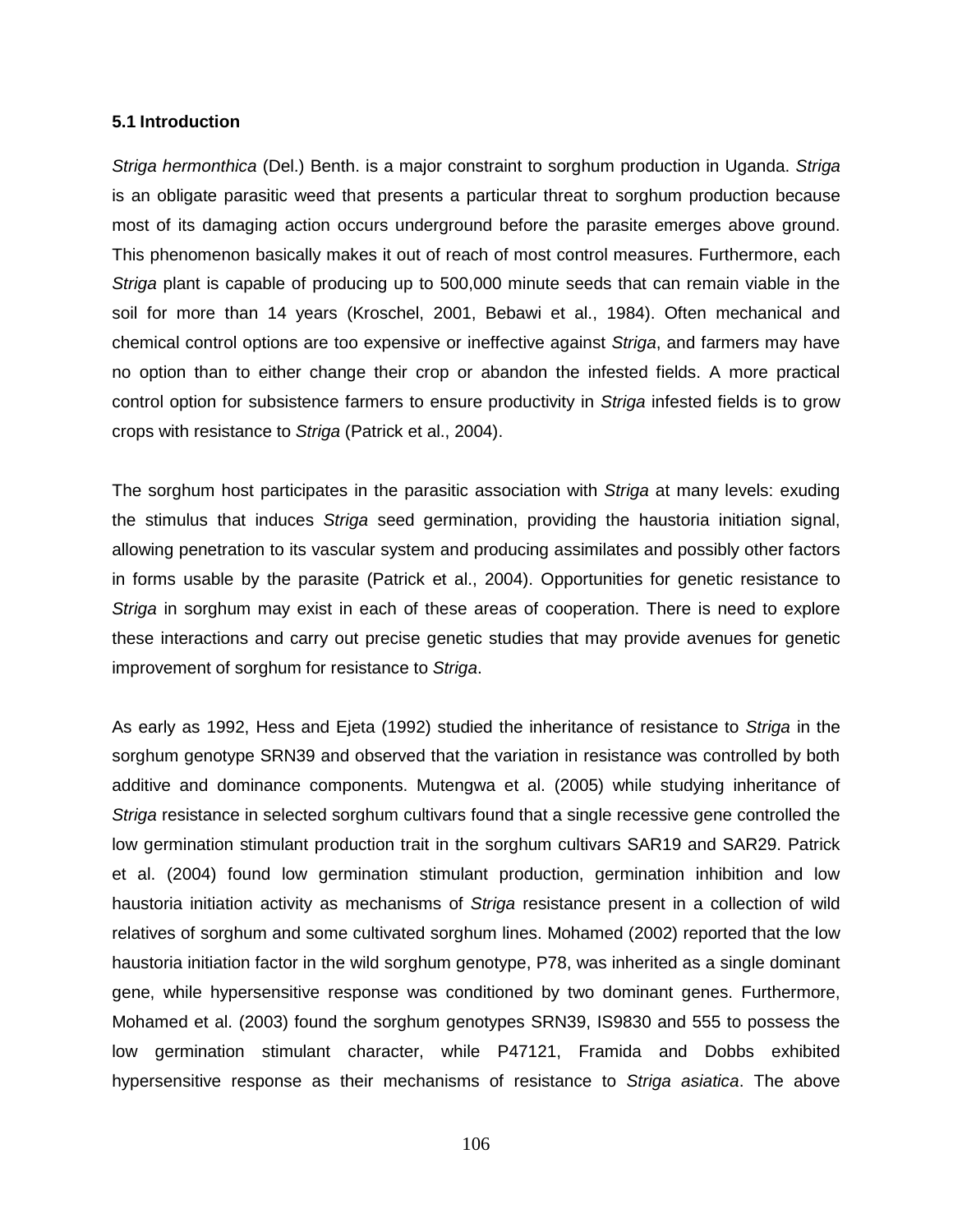studies show that some progress has been made towards identifying specific mechanisms of Striga resistance but their genetric inheritance still needs to be studied for more clearity in cultivated sorghum. This knowledge is necessary so that in future, Striga resistant sorghum varieties possessing multiple mechanisms of resistance could be developed for more durable resistance. The objective of the present study was to determine the mechanisms of Striga resistance present in the new genotypes of sorghum generated in Uganda and study their inheritance.

# **5.2 Materials and methods**

# **5.2.1 Genetic materials**

The genetic materials used in this study comprised of ten new sorghum genotypes (SRS..) of  $F_3$ generation and seven fixed lines. These were specifically selected based on their field performance under Striga infestation in the previous season. For convenience, the materials were categorised as resistant (R), moderately resistant (MR) and susceptible (S) as shown in Table 5.1 below:

| <b>Entry</b>          | No. of emerged Striga plants m <sup>-2</sup> | <b>Field score</b> |
|-----------------------|----------------------------------------------|--------------------|
| <b>Parental lines</b> |                                              |                    |
| N <sub>13</sub>       | 8.9                                          | S                  |
| <b>EPURIPUR</b>       | 4.9                                          | MR                 |
| <b>BRHAN</b>          | 2.4                                          | R                  |
| <b>SILA</b>           | 5.6                                          | S                  |
| <b>HAKIKA</b>         | 5.0                                          | <b>MR</b>          |
| <b>DOBBS</b>          | 17.0                                         | S                  |
| <b>SRN 39</b>         | 8.6                                          | S                  |
| <b>Crosses</b>        |                                              |                    |
| <b>SRS1908</b>        | 14.0                                         | S                  |
| <b>SRS 2808</b>       | 2.9                                          | R                  |
| <b>SRS 1608</b>       | 2.6                                          | R                  |
| <b>SRS 3108</b>       | 2.8                                          | R                  |
| <b>SRS 608</b>        | 7.0                                          | $\mathbb S$        |
| <b>SRS 1108</b>       | 10.6                                         | S                  |
| <b>SRS 3408</b>       | 4.0                                          | <b>MR</b>          |
| <b>SRS 1208</b>       | 4.0                                          | <b>MR</b>          |
| <b>SRS 4109</b>       | 5.2                                          | S                  |
| <b>SRS 2308</b>       | 4.0                                          | MR                 |
| l.s.d                 | 3.1                                          |                    |
| C.V. (%)              | 41.3                                         |                    |

**Table 5.1: Field response of 17 sorghum genotypes to Striga infestation** 

For convenience, R = <3 Striga plants m<sup>-2</sup>, MR = 4-5 Striga plants m<sup>-2</sup>, S = >5 Striga plants m<sup>-2</sup>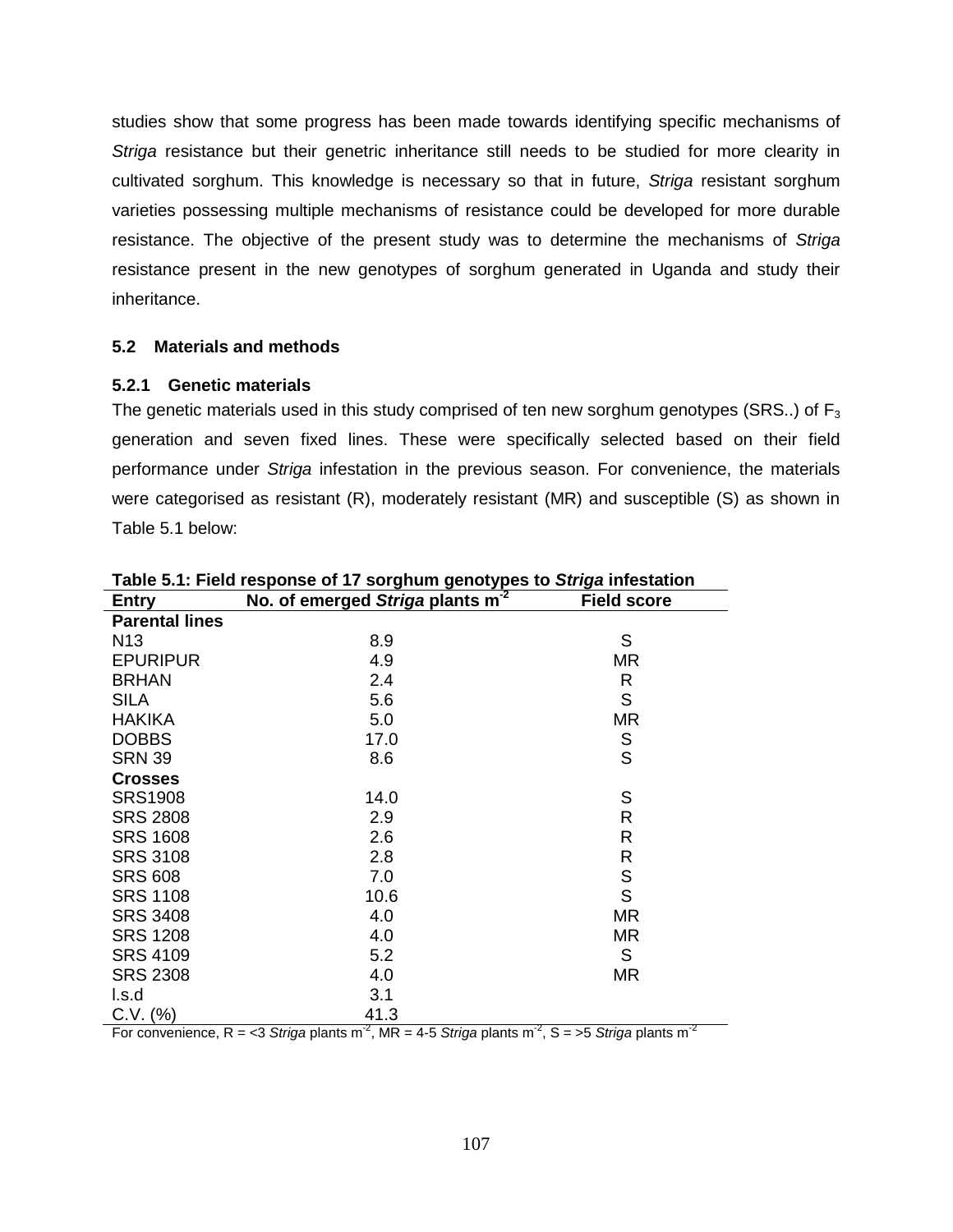## **5.2.2 The laboratory procedures**

The laboratory procedures followed in this study are those described by previous researchers, specifically, Mutengwa (2004), Patrick et al. (2004), Omanya et al. (2004), Mohamed et al. (2003), Mohamed (2002), and Haussmann et al. (2000b). Two bio-assays were concurrently run in the laboratory, the agar-gel assay and the extended agar-gel assay. The agar-gel assay was used to detect low germination stimulant production, while the extended agar-gel assay, being a modification of the former, allows examination of haustoria formation. The details of all the laboratory procedures are briefly described below:

#### **5.2.2.1 Surface sterilization of sorghum seeds**

Twenty grams (approximately 500 seeds) of each of the sorghum genotypes were separately soaked in 10ml of 2.62% sodium hypocloride (NaOCl) solution (50% commercial bleach) for 30 minutes and rinsed three times with double distilled water  $(ddH_20)$ . The seeds were soaked in a 0.5% solution of Captan50-W for 24 hours. The seeds were again washed three times in ddH<sub>2</sub>0 and then transferred to Petri dishes that contained moist filter papers and incubated in the dark at  $28^{\circ}$ C for 24 hours. Only healthy germinated seeds were selected for the analysis.

#### **5.2.2.2 Surface sterilization and conditioning of Striga seeds**

The Striga hermonthica seeds that were used in these experiments were 3 years old and had been harvested from sorghum hosts in Eastern Uganda. A sample of Striga seeds was put in a 50ml flask containing  $ddH<sub>2</sub>0$  and 3 drops of Tween 20. Sand and other debris were removed using a pipette. The seeds were sonicated for 2 minutes with occasional swirling in order to settle down. After sonicating, the remaining sand/debris and water were removed using a pipette. The seeds were rinsed 3 times with  $ddH<sub>2</sub>0$ . The clean seeds were pipetted into a flask containing mancozeb that was diluted 10 times. The seeds were again sonicated and rinsed three times using 10ml of ddH<sub>2</sub>0. After that, 4ml of ddH<sub>2</sub>0 and 1.5ml of 0.01% benomyl solution were added to the flask followed by additional 10ml of sterile water. The flask was then placed into an incubator set at  $28^{\circ}$ C to begin conditioning. After every 3-4 days, the seeds were pipetted into a fresh sterile flask containing 15.5ml of benomyl solution and returned to the incubator. The Striga seeds were conditioned for 14 days before being used in the agar-gel assays (Haussmann et al., 2000b).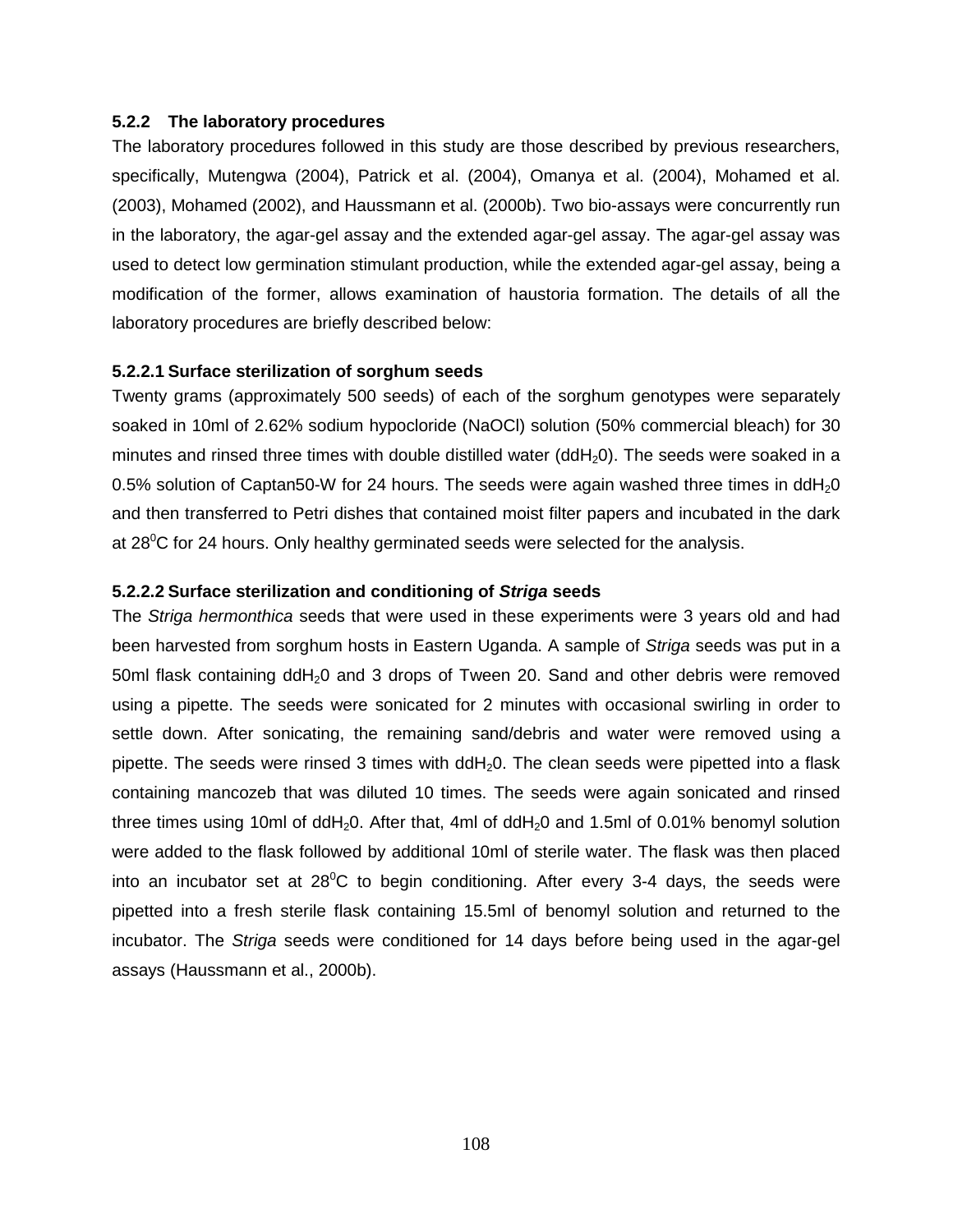#### **5.2.2.3 The agar-gel assay (AGA)**

One hundred and fifty micro-litres of settled Striga seeds were pipetted into each of 68 90mm petridishes. The 68 petridishes represented the 17 sorghum genotypes each replicated 4 times. The petridishes were thus labelled according to the genotypes and replications. A solution of 0.7% water agar was autoclaved for 15 minutes and cooled to  $50^{\circ}$ C for one hour. Twenty millilitres of the agar solution was poured into each petridish just before it solidified in order to achieve a uniform distribution of Striga seeds within the agar. Four pre-germinated sorghum seeds for each genotype were picked and placed at equal intervals around the edges of the respective petridishes. The seedlings were placed in the petridishes in such a way that the radicles just penetrated the gels. The petridishes were covered and placed into an incubator set at  $28^{\circ}$ C. After 3 days (72 hours), the petridishes were observed for germination of Striga seeds under a stereo microscope at x25 magnification (Figure 5.1). The maximum germination distance, i.e. the distance between the host root and the most distant germinated Striga seed was recorded in mm for 3 seedlings in each plate.

#### **5.2.2.4 The extended agar-gel assay (EAGA)**

About 1500 conditioned Striga seeds (4 drops of settled seeds) were placed into each of 68 150mm petridishes. A solution of 0.7% water agar was autoclaved for 15 minutes and cooled to  $50^{\circ}$ C for one hour. The agar solution was poured into each petridish containing the conditioned Striga seeds to produce an even distribution of the seeds. Four pre-germinated sorghum seeds for each genotype were picked and placed at equal intervals around the edges of each dish so that the radicles just penetrated the gel. The dishes were covered and placed in an incubator set at  $28^{\circ}$ C.

After 3 days, the dishes were observed for germination, parasitic attachment and host root development under a stereo microscope at x25 magnification. To remove the host genotypic differences in inducing Striga seed germination, the experimental set-up was treated with ethylene. To do this, the dishes were placed in a dosing chamber located in a bio-safety cabinet and a 30 second burst of ethylene gas was applied to them (Mohamed, 2002). The idea was to germinate all the viable Striga seeds. The dishes were left in the chamber for 2 days. After the 2 days, the dishes were aerated in front of the bio-safety cabinet in order to remove any residual ethylene and later placed under light for 12 hours. The dishes were then observed under a stereo microscope at x25 magnification, scanning through entire host roots for haustoria initiation in germinated Striga seedlings. A Striga seedling was counted as having developed a haustorium either when hair-like projections (tubercles) were observed on its radical or when it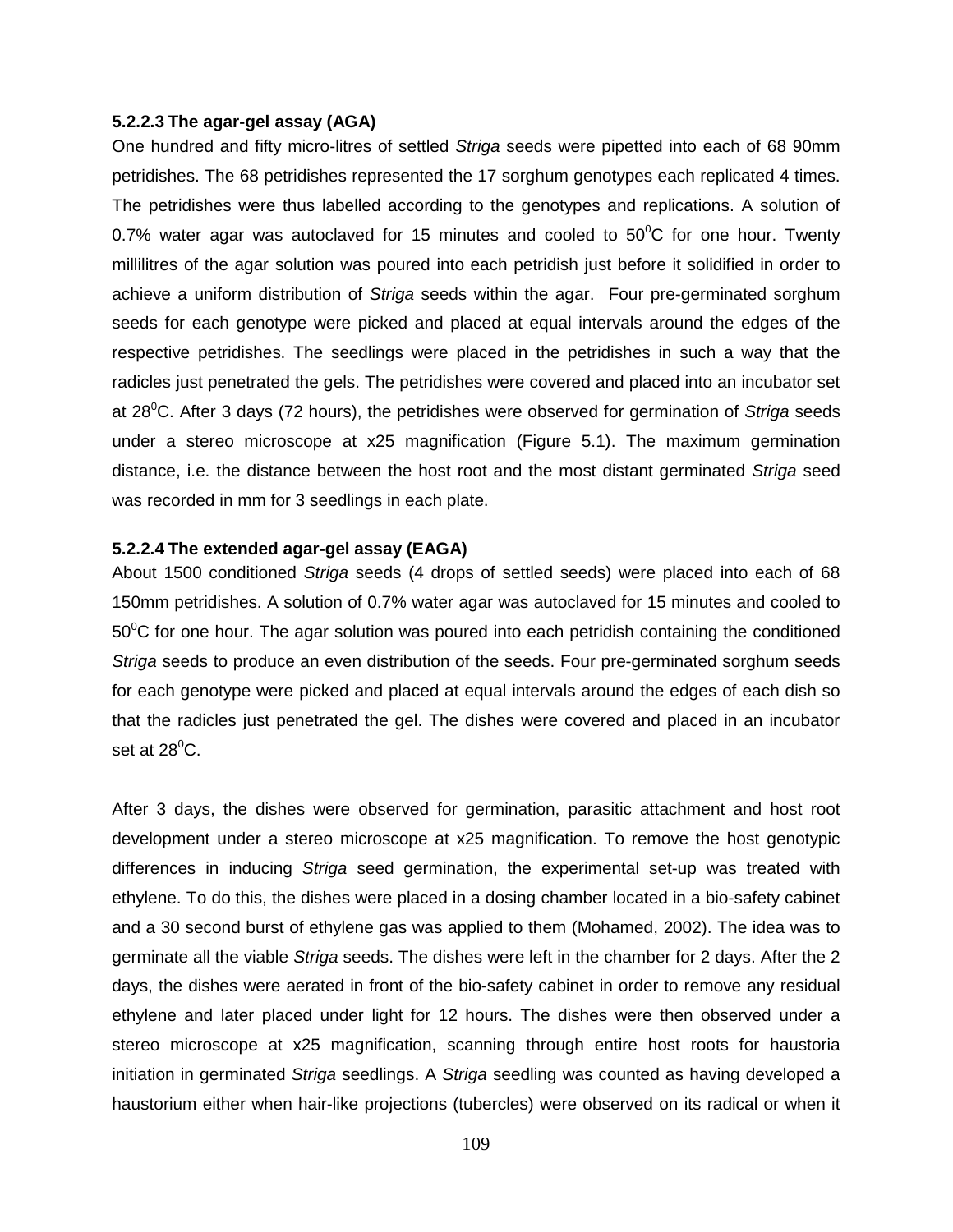was observed attaching to the sorghum root (Figure 5.2). The furthest distance between the three primary host roots and Striga seedlings with haustoria was measured in mm.

Each of the above experiments was carried out in two rounds. During the first round, the experiments were replicated four times, and in the second round they were replicated six times. The experiment was arranged in a completely randomised design. In each replication, measurements were taken from three sorghum seedlings for each genotype. This therefore means that measurements were taken from a total of thirty seedlings for each sorghum genotype.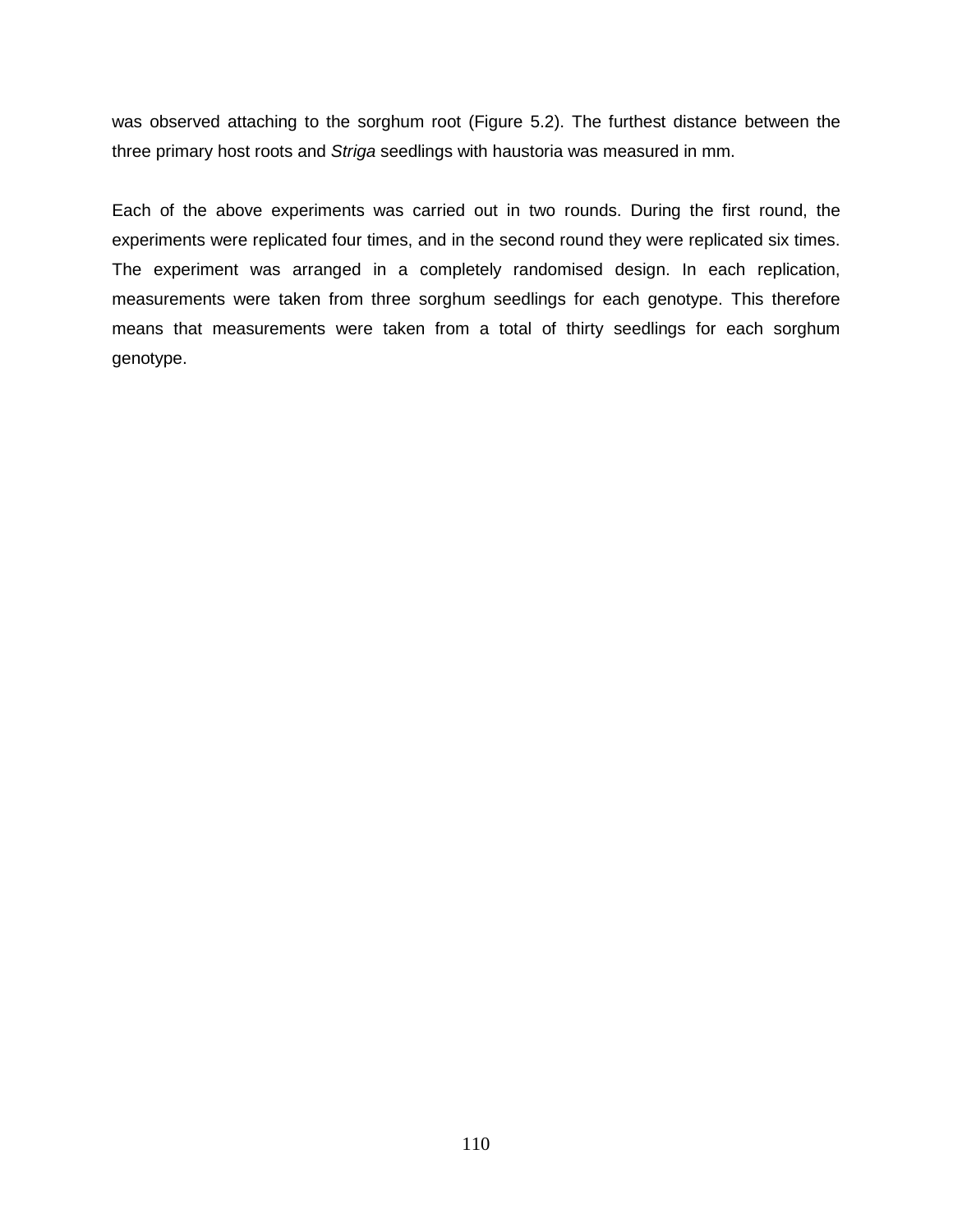

Figure 5.1: A germinating Striga seedling as observed under a stereo microscope



Figure 5.2: Striga seedlings attached to sorghum root-haustoria formed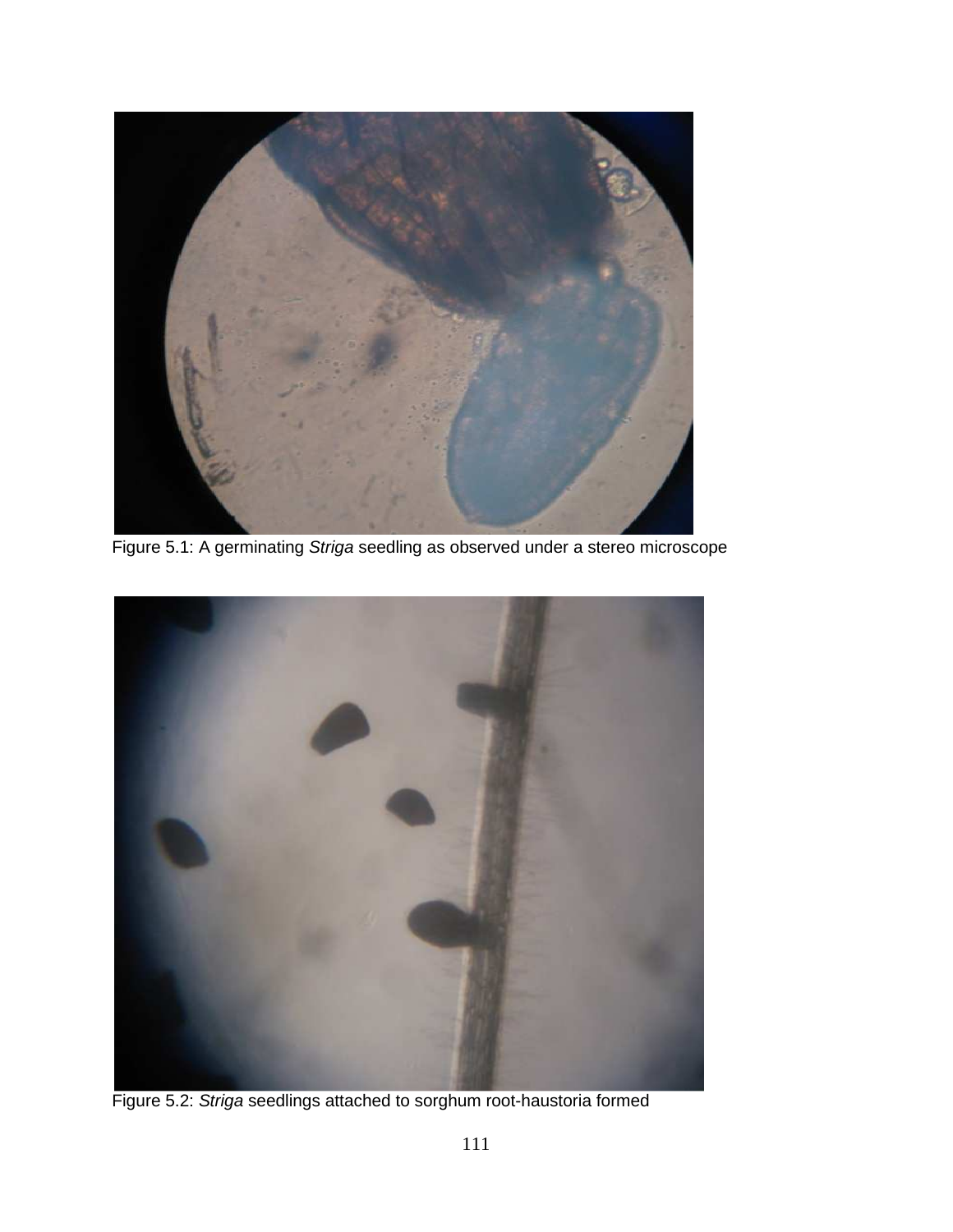#### **5.2.3 Data analysis**

Data for number of germinated Striga seeds, maximum germination distance in the AGA, and maximum haustoria initiation distance in the EAGA were analysed using Genstat release 14.1 statistical package (Payne et al., 2011). A correlation analysis was carried out to assess the relationship between the number of Striga seeds that germinate in a gel and the average maximum Striga germination distance. Frequency distributions for mean maximum Striga germination distances were plotted for the individuals of each sorghum genotype. In this case, the germination distances  $(0 - 29$ mm) were grouped into six classes; with a class interval of 5mm. Individuals falling into the various classes for each genotype were then counted and plotted. Additionally, a chi-square test was conducted to test the observed data for goodness-offit to the hypothesis that a single recessive gene controlled the inheritance of low germination stimulant production, in the four sorghum genotypes that showed low germination stimulant production. Since the  $F_2$  progeny were expected to segregate 1:3 for low germination stimulant: high germination stimulant under the hypothesis of a single recessive gene, the  $F_3$  generation was expected to segregate 3:5 for low germination stimulant (ls): high germination stimulant (hs), as exemplified below:

 $F_2$  segregation: AA + Aa (hs): aa (ls)  $3 : 1$ F<sub>3</sub> segregation:  $\frac{1}{2}$ (1/4 AA +  $\frac{1}{2}$  Aa + 1/4aa): 1/8 aa  $(1/4 + 1/8 + 1/4)$  :  $1/8 + 1/4$ 5(hs) : 3 (ls)

Therefore the observed frequency values were tested against the expected  $F_3$  ratio of 3:5.

#### **5.3 Results**

## **5.3.1 Striga germination distances in the agar-gel assay**

Generally, seeds of all the sorghum genotypes evaluated readily germinated in the moist filter papers and grew with adequate vigour in the agar-gel. The average number of Striga seeds that germinated on each sorghum genotype and maximum germination distances between the primary host roots and the most distant germinated Striga seed, measured from three sorghum seedlings in a gel are shown in Table 5.2. The differences in the number of germinated Striga seed and the maximum germination distances were highly significant (P<0.001) between the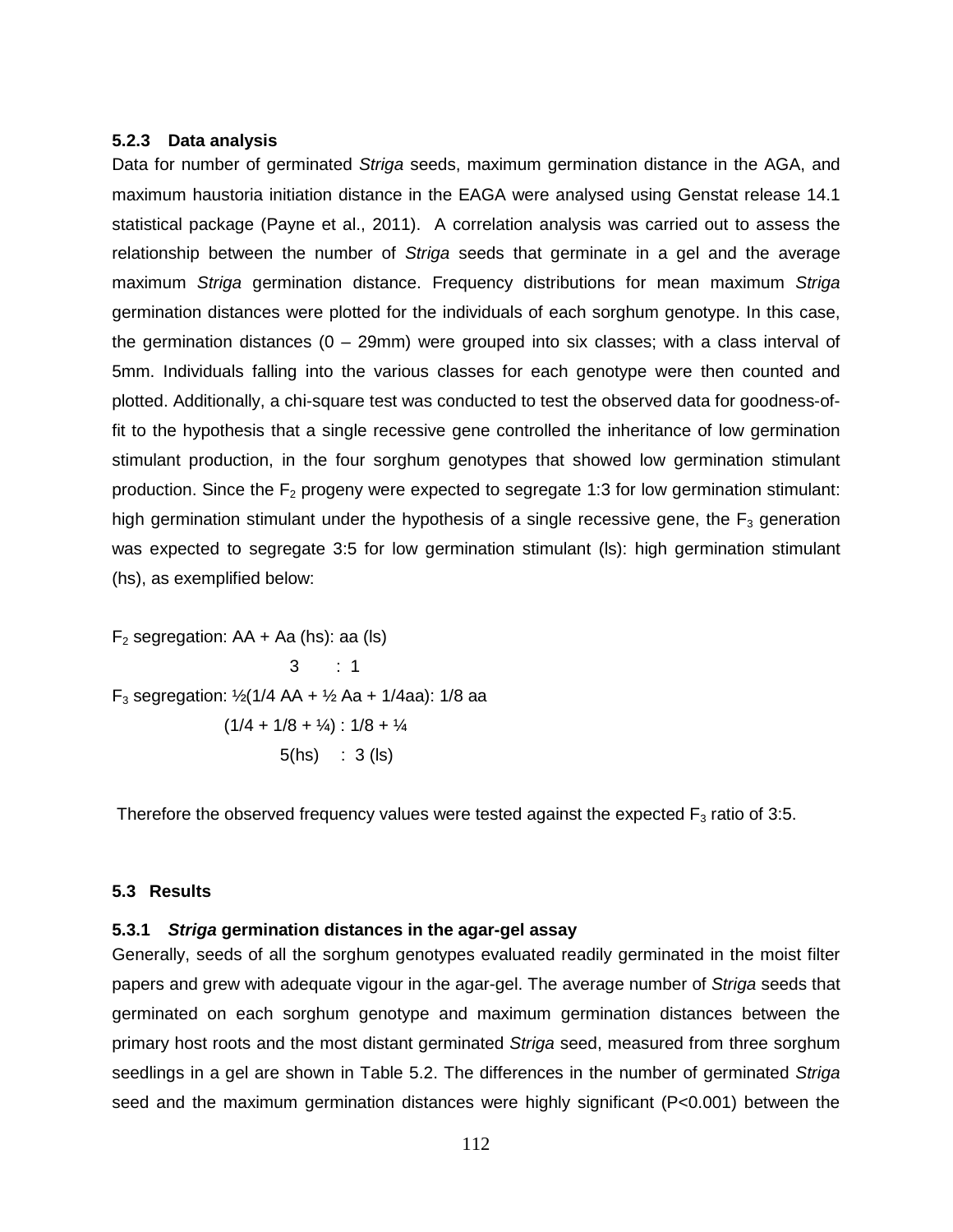sorghum genotypes evaluated. The number of germinated Striga seeds associated with the sorghum genotypes ranged from  $13 - 24$ . The maximum Striga germination distances ranged from 6mm – 20.3mm. The correlation between the number of germinated Striga seeds and the average maximum germination distance, though relatively low, was positive (r=0.37) and highly significant (P<0.001). The sorghum genotypes that had the average maximum Striga germination distance of <10mm were rated as low germination stimulant producers while those with the maximum Striga germination distances of ≥10mm were rated as high germination stimulant producers (Mutengwa, 2004; Patrick et al., 2004). The new sorghum genotypes: SRS1108, SRS1608, SRS4109 and SRS2808, and the fixed lines Brhan and Hakika had average maximum Striga germination distances ranging from 6.9-9mm. These genotypes were therefore classified as having the low germination stimulant character as a mechanism of resistance to Striga. The rest of the genotypes had average maximum germination distances of ≥10mm hence were classified as high germination stimulant producers meaning they lacked the low germination stimulant character for Striga resistance.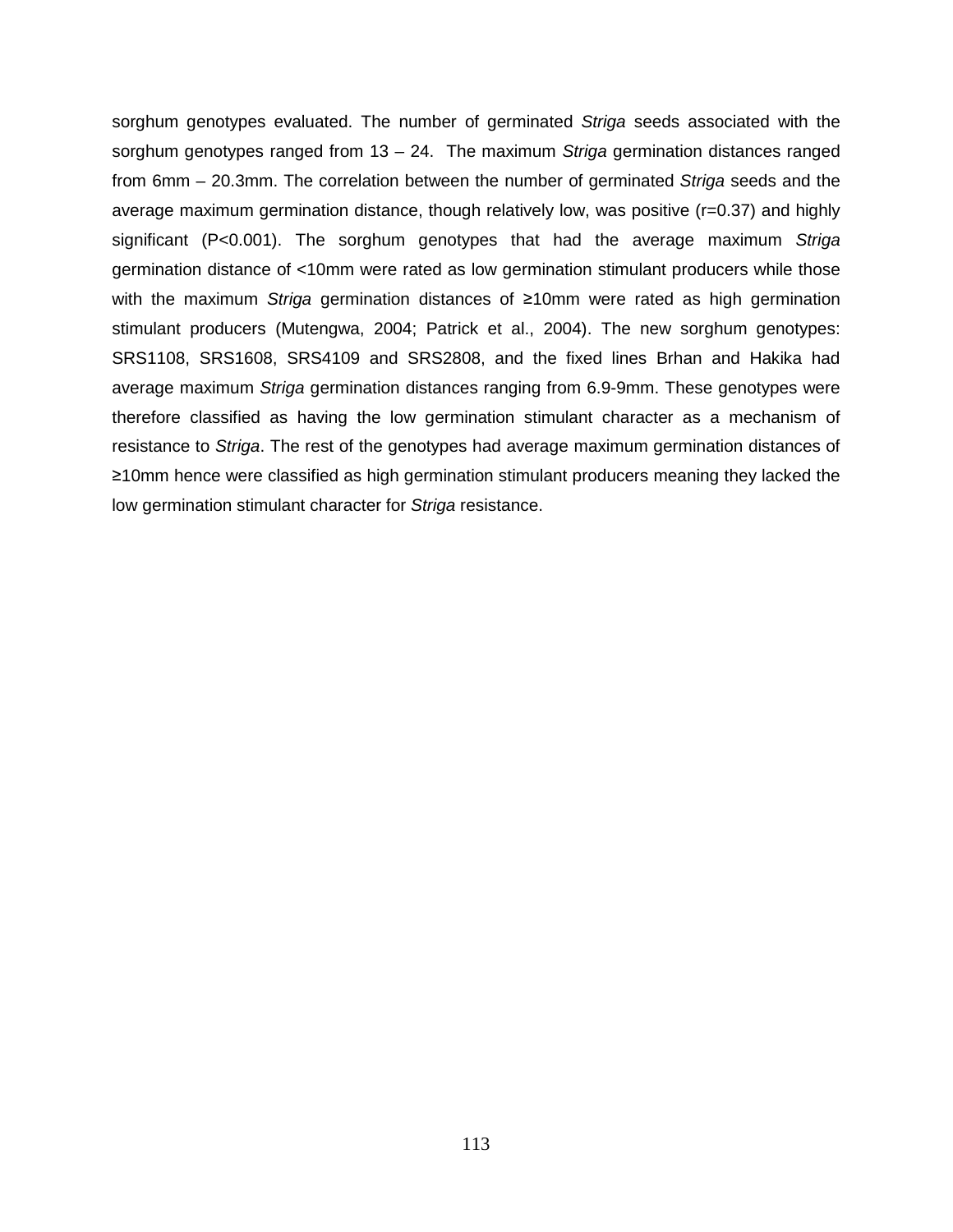| Sorghum               | No. Striga seeds | D <sub>1</sub> | D <sub>2</sub> | D <sub>3</sub> | Average maximum      |
|-----------------------|------------------|----------------|----------------|----------------|----------------------|
| genotype              | germinated       |                |                |                | germination distance |
| <b>Parental lines</b> |                  |                |                |                |                      |
| N <sub>13</sub>       | 14.5             | 16.7           | 17.1           | 20.3           | 18.0                 |
| <b>EPURPUR</b>        | 20.5             | 12.3           | 14.6           | 16.1           | 14.3                 |
| <b>BRHAN</b>          | 14.5             | 7.3            | 8.2            | 8.2            | 7.9                  |
| <b>SILA</b>           | 16.0             | 9.0            | 10.2           | 11.8           | 10.3                 |
| <b>HAKIKA</b>         | 15.9             | 9.3            | 9.0            | 8.6            | 9.0                  |
| <b>DOBBS</b>          | 20.6             | 10.6           | 11.0           | 11.1           | 10.9                 |
| <b>SRN 39</b>         | 23.5             | 14.0           | 14.6           | 13.5           | 14.0                 |
|                       |                  |                |                |                |                      |
| <b>Crosses</b>        |                  |                |                |                |                      |
| <b>SRS1908</b>        | 24.2             | 11.0           | 13.0           | 13.4           | 12.5                 |
| <b>SRS 2808</b>       | 17.3             | 9.8            | 8.9            | 9.0            | 9.2                  |
| <b>SRS 1608</b>       | 13.6             | 6.5            | 7.6            | 7.6            | 7.2                  |
| <b>SRS 3108</b>       | 13.9             | 10.4           | 10.1           | 10.8           | 10.4                 |
| <b>SRS 608</b>        | 18.0             | 10.7           | 9.6            | 10.7           | 10.3                 |
| <b>SRS 1108</b>       | 16.5             | 6.0            | 7.3            | 7.5            | 6.9                  |
| <b>SRS 3408</b>       | 13.5             | 10.8           | 10.6           | 9.7            | 10.4                 |
| <b>SRS 1208</b>       | 15.0             | 6.4            | 7.9            | 8.1            | 7.5                  |
| <b>SRS 4109</b>       | 15.8             | 12.6           | 12.9           | 15.1           | 13.5                 |
| <b>SRS 2308</b>       | 13.3             | 10.8           | 9.9            | 9.5            | 10.1                 |
|                       |                  |                |                |                |                      |
| l.s.d                 | 5.4              | 2.6            | 2.7            | 2.7            | 2.7                  |
| C.V.(%)               | 34.8             | 28.6           | 28.4           | 27             | 28.0                 |

**Table 5.2: Analysis of sorghum genotypes for Striga germination stimulant production** 

D1-D3 represents germination distances (mm) measured from 3 sorghum seedlings in a gel Genotypes marked in red are classified as low germination stimulant producers

Germination distance<10mm classified as low germination stimulant production

Germination distance≥10mm classified as high germination stimulant production (Patrick et al., 2004; Mutengwa, 2004)

The chi-square test (Table 5.3) showed a significant (P<0,001 and P=0.005) deviation from the expected  $F_3$  segregation ratio of 3:5 low germination stimulant: high germination stimulant in genotypes; SRS1108, SRS1208 and SRS1608 respectively, for the case of a single recessive gene inheritence. The segregation pattern in the three genotypes above seems to suggest a single dorminant gene action for low germination stimulant production. While the deviation was not statistically significant in genotype SRS2808, the observed figures deviated from the expected ratio. The chi-square tests for genotypes: SRS1908 and SRS4109 seem to support a single recessive gene inheritance. In the other genotypes (SRS3108, SRS608, SRS3408 and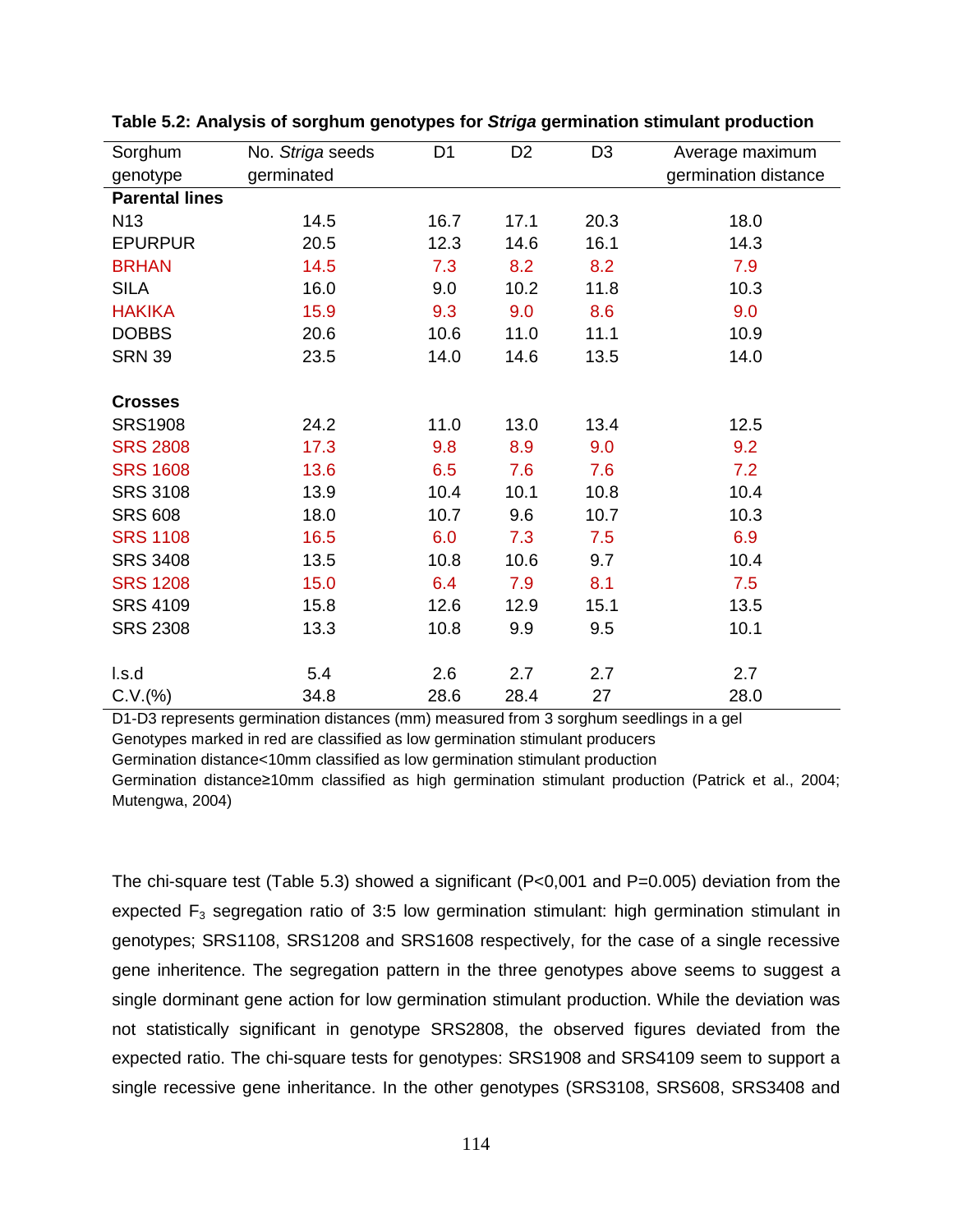SRS2308), the chi-square test does not support either single dominant gene inheritance or single recessive gene inheritance, suggesting the involvement of several genes in the inheritance of low germination stimulant production. Therefore these results appear to differ from those of the previous studies that indicated that the low germination stimulant character was controlled by a single recessive gene.

| Genotype       | Observed ratio |                | $\chi^2$ | P       |
|----------------|----------------|----------------|----------|---------|
|                | <b>LS</b>      | <b>HS</b>      |          |         |
| <b>SRS1108</b> | 28             | $\overline{2}$ | 20.67    | < 0.001 |
| <b>SRS1208</b> | 26             | 4              | 15.40    | < 0.001 |
| <b>SRS2808</b> | 17             | 13             | 2.21     | 0.137   |
| <b>SRS1608</b> | 22             | 8              | 7.80     | 0.005   |
| <b>SRS1908</b> | 3              | 27             | 6.26     | 0.012   |
| <b>SRS3108</b> | 11             | 17             | 0.02     | 0.889   |
| <b>SRS608</b>  | 12             | 18             | 0.04     | 0.842   |
| <b>SRS3408</b> | 12             | 18             | 0.04     | 0.842   |
| SRS4109        | 5              | 25             | 3.30     | 0.069   |
| <b>SRS2308</b> | 8              | 22             | 0.81     | 0.369   |

**Table 5.3: Chi-square test for deviations from a 3:5 low (LS): high (HS) ratio in four F<sup>3</sup> sorghum genotypes for maximum germination distance in the agar-gel assay** 

LS=Low germination stimulant HS=High germination stimulant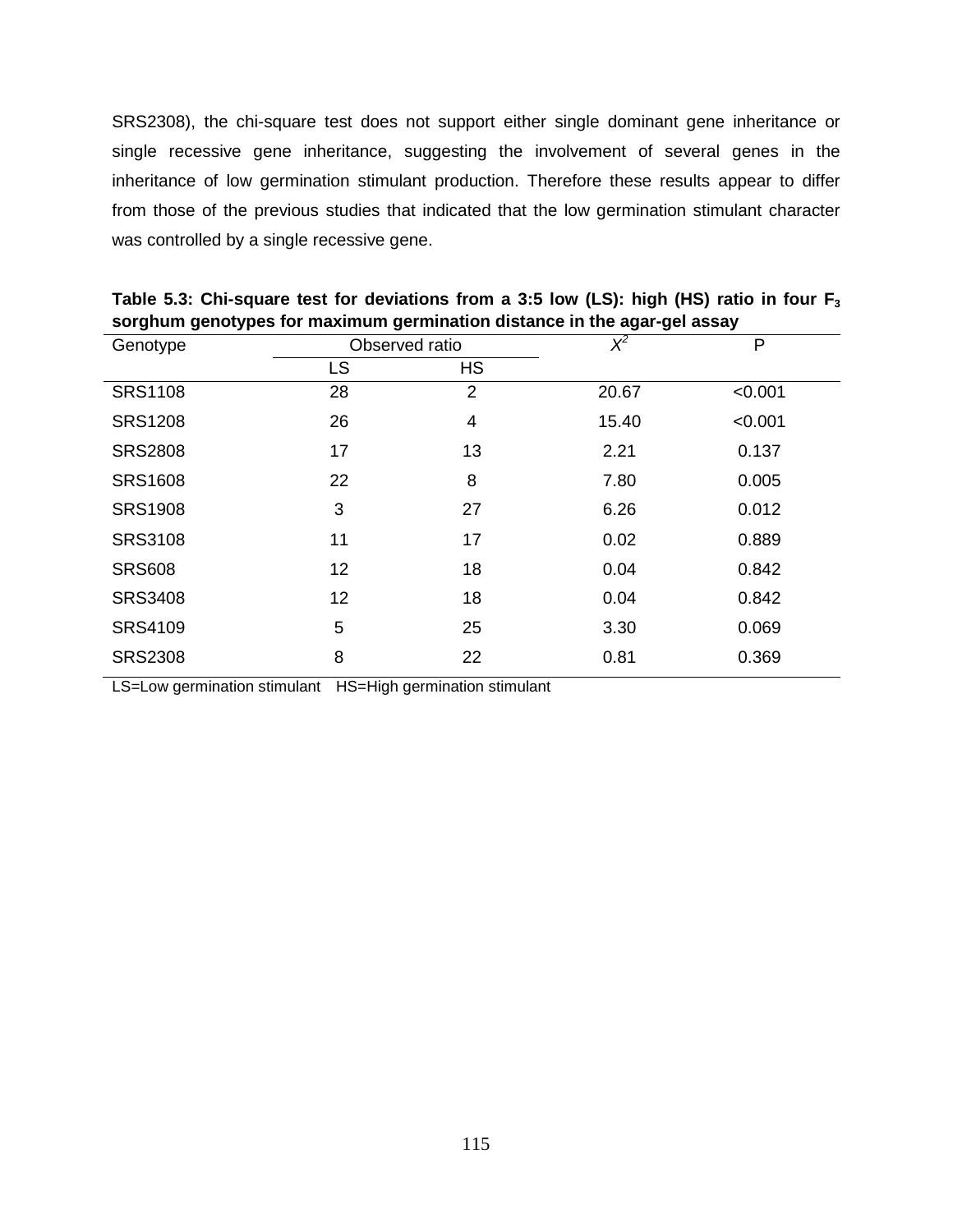## **5.3.2 Frequency distribution for maximum Striga germination distances**

Figures 5.3 to 5.6 show the frequency distributions for mean maximum Striga germination distances for the different sorghum genotypes. Among the four genotypes that were classified as resistant (low germination stimulant producers), the individuals in SRS1208 and SRS1608 fitted a normal distribution, while for SRS1108 and SRS2808, a bimodal frequency distribution was observed. These frequency distributions seem to indicate the presence of more than one gene in the control of low germination stimulant production. The bimordal frequency distribution points to the existence of two gene classes, while the normal distribution would suggest the presense of several genes with quantitative effects. For the above resistant genotypes, the proportion of individuals scoring resistant ranged from 57 to 93%. For the six genotypes that were classified as susceptible (high germination stimulant producers), SRS3108 and SRS3408 showed a normal distribution with 37% and 40% of their respective individuals showing resistance. Frequency distributions in SRS609, SRS4109, SRS1908 and SRS2308 were skewed towards the susceptible side but with some resistant individuals (10-40%) appearing. Among the fixed sorghum lines, frequency distributions were generally skewed. For the lines classified as resistant (Brhan and Hakika), distribution was skewed towards the resistance side and the individuals fell into only two distinct classes; 5-9mm (resistant) and 10-14mm (susceptible). The rest of the other five lines had distributions skewed towards the susceptible side with individuals appearing in various classes.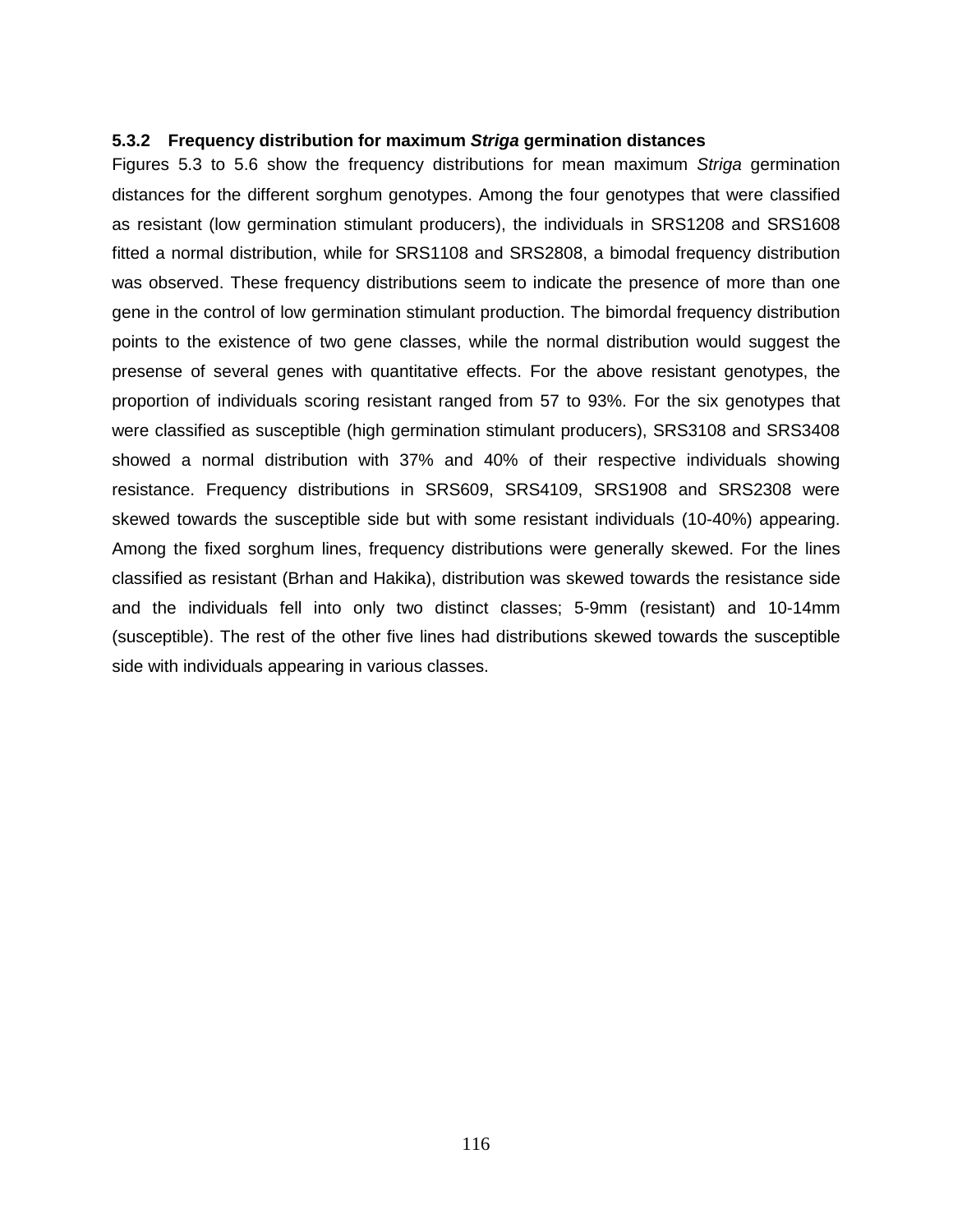

Figure 5.3: Frequency distribution for mean maximum Striga germination distances on four sorghum genotypes (a-d) that exhibited low germination stimulant character in the agar-gel assay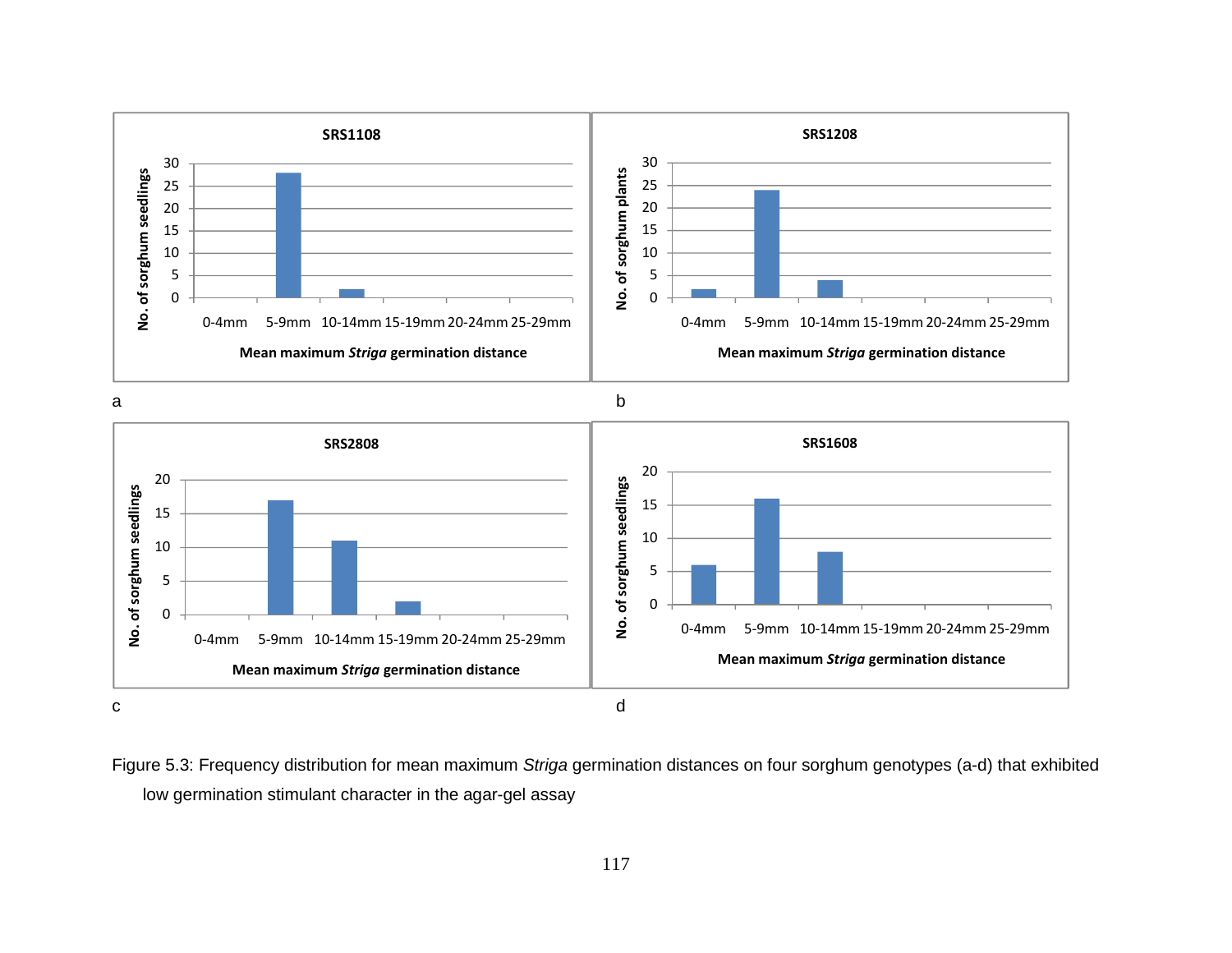

Figure 5.4: Frequency distribution for mean maximum Striga germination distances on six sorghum genotypes (a-d above and e-f below) that exhibited high germination stimulant production in the agar-gel assay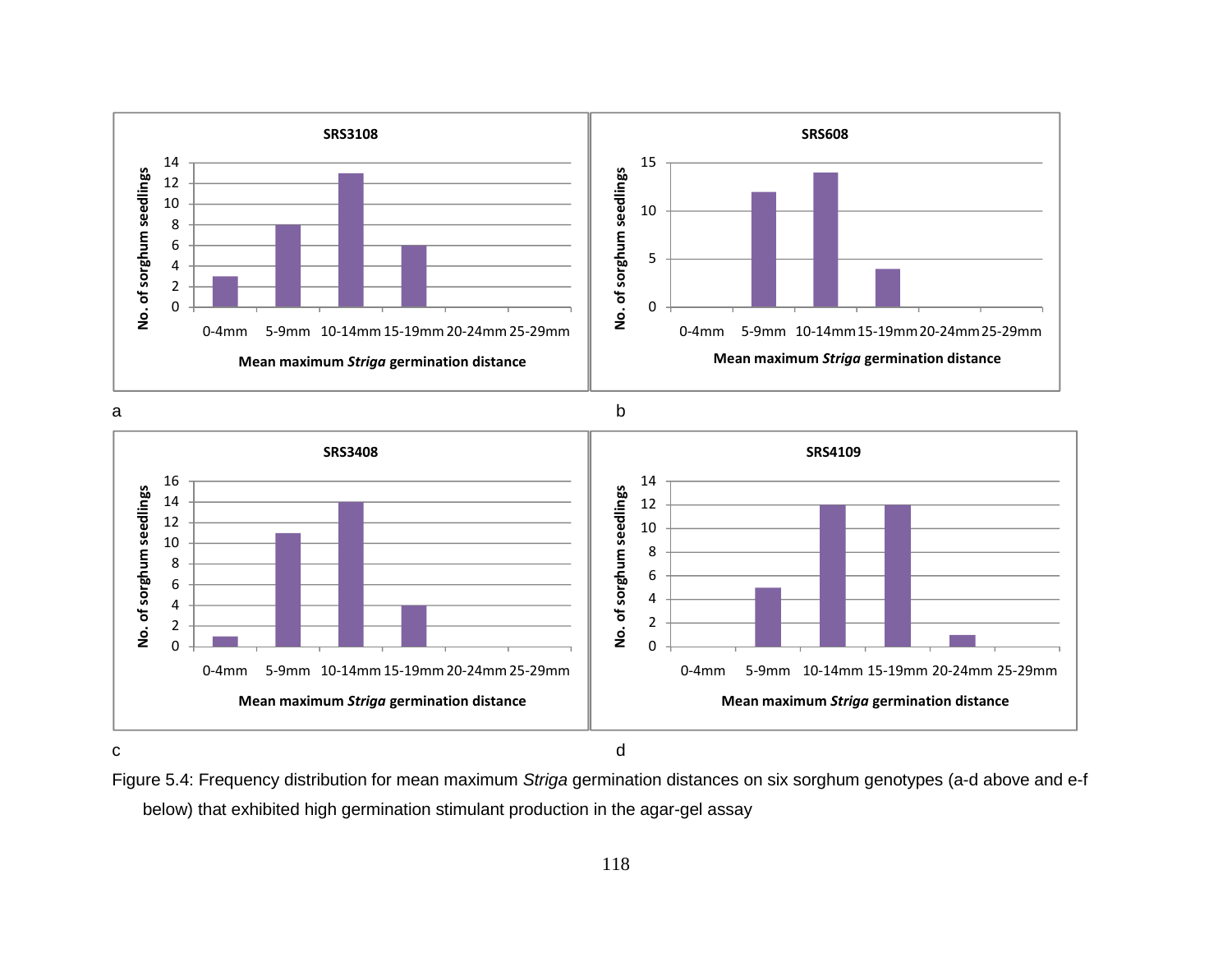

e f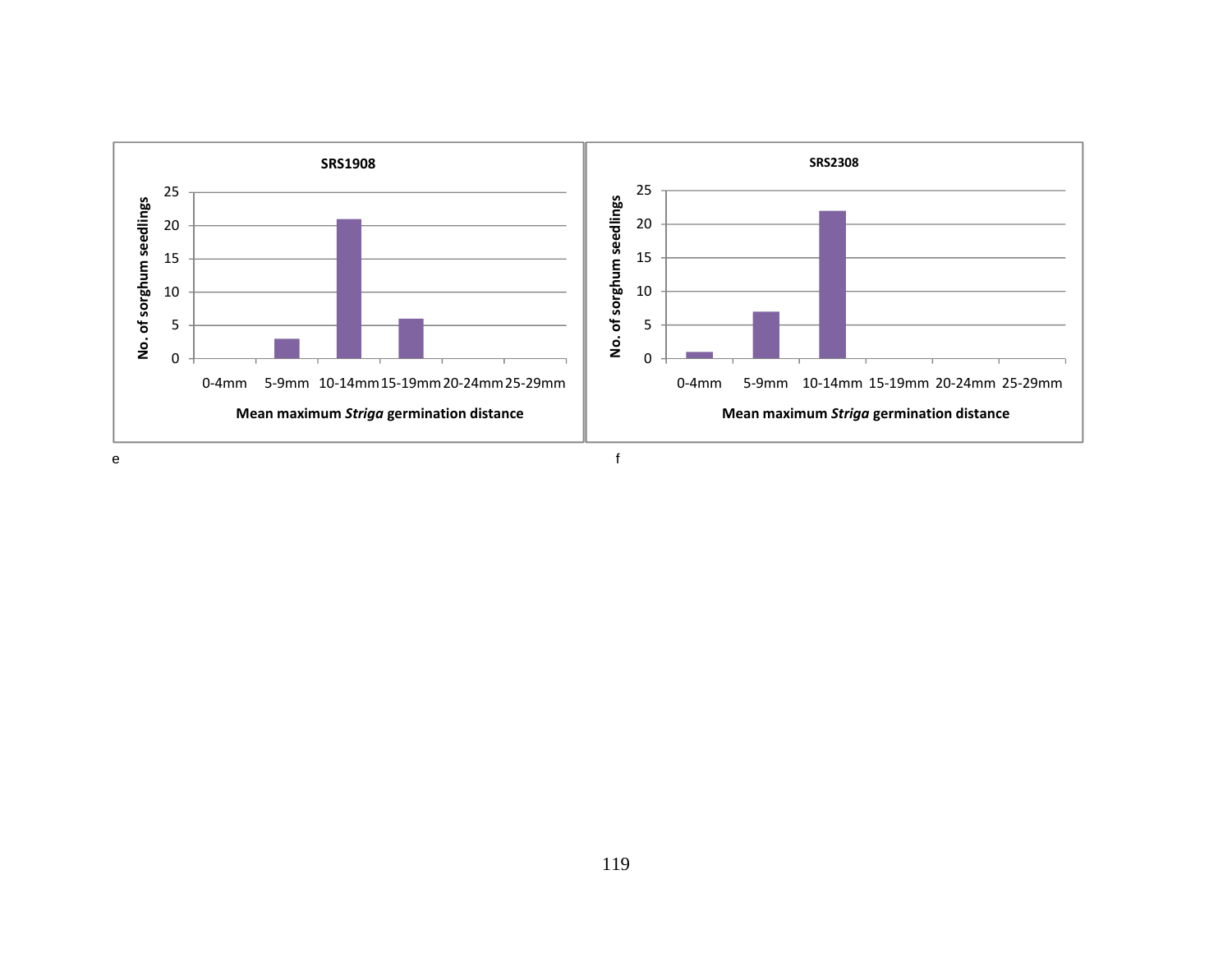

Figure 5.5: Frequency distribution for mean maximum Striga germination distances on two fixed sorghum lines (a-b) that exhibited low germination stimulant character in the agar-gel assay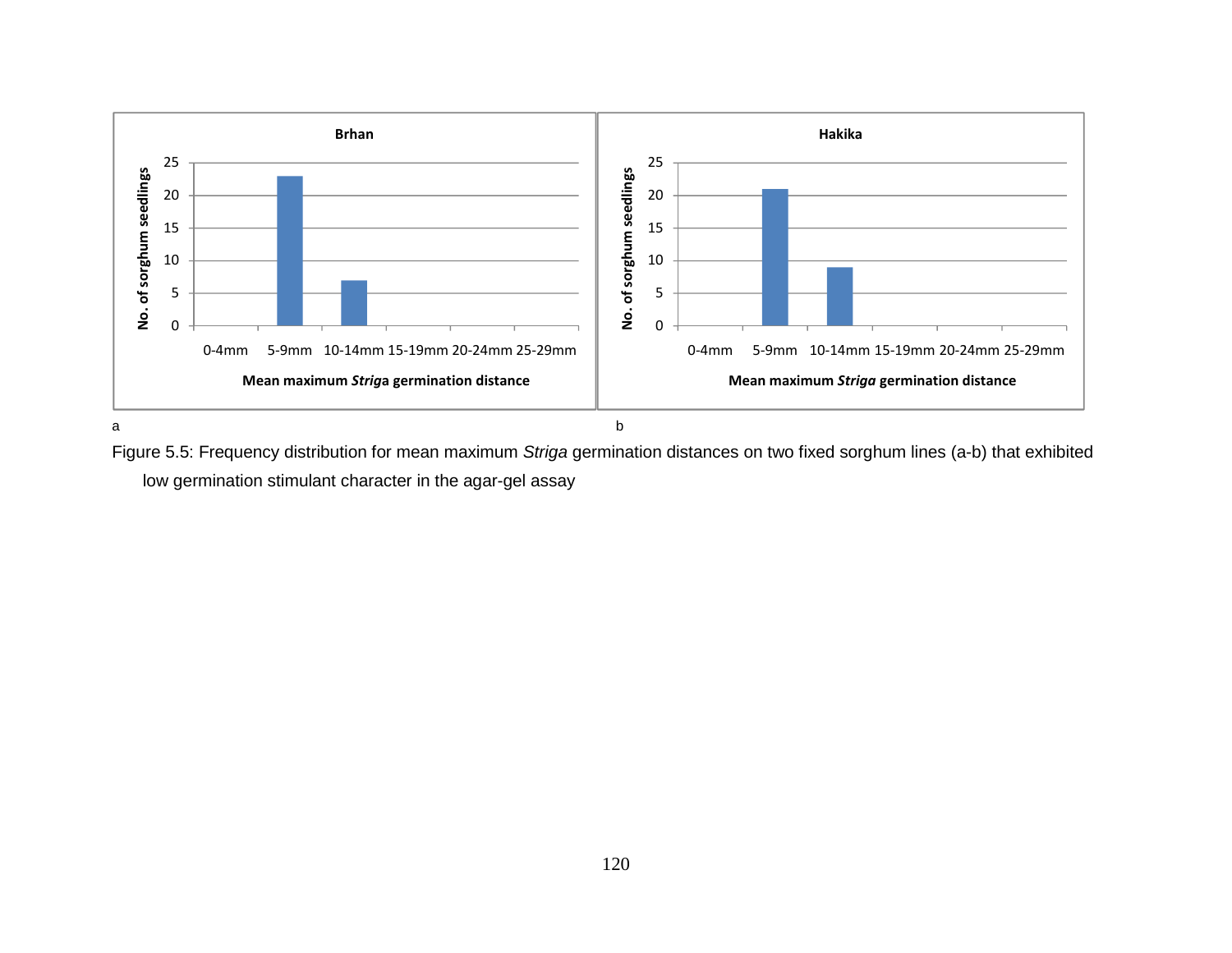





Figure 5.6: Frequency distribution for mean maximum Striga germination distances on five fixed sorghum lines (a-d above and e below) that exhibited high germination stimulant production in the agar-gel assay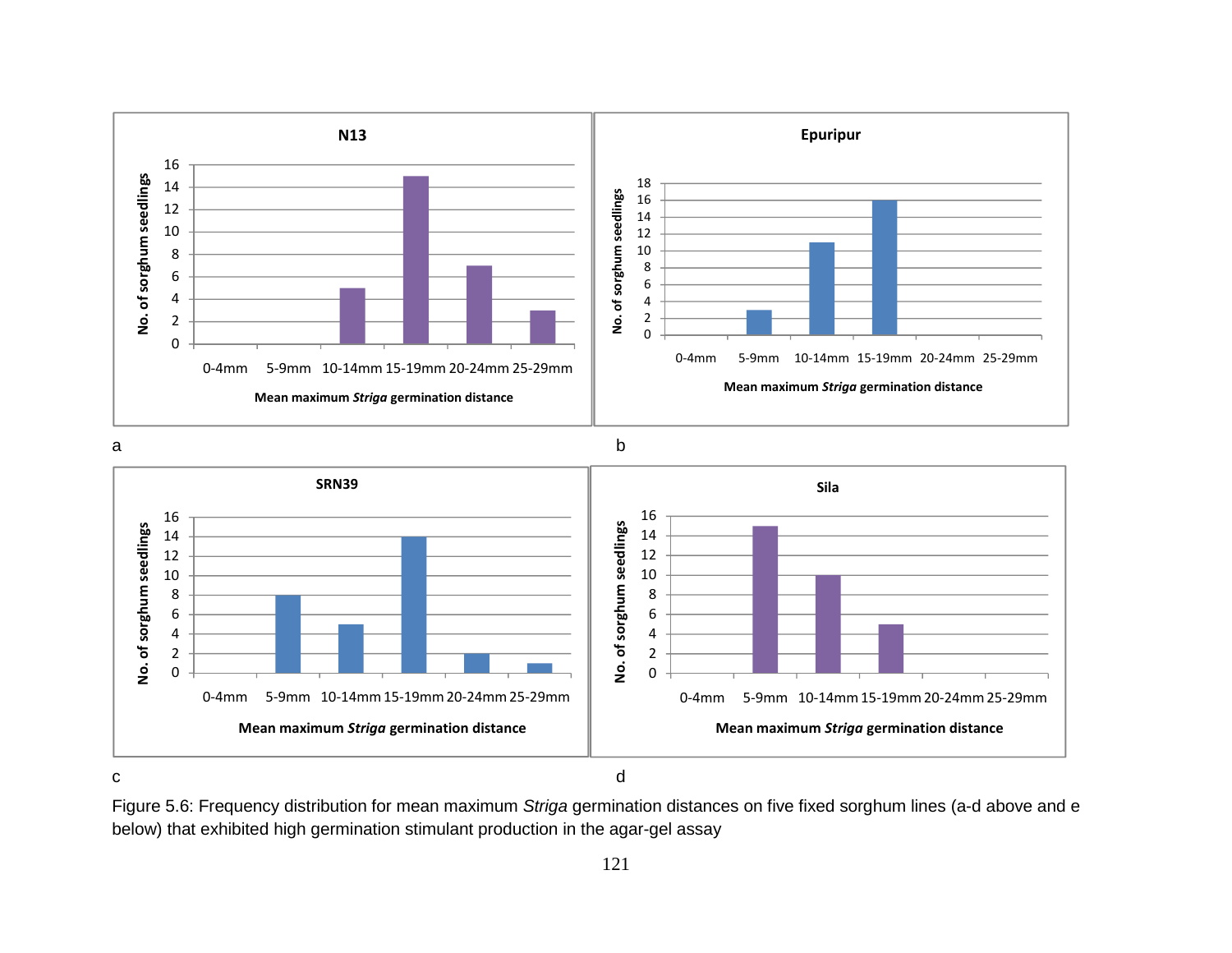

#### **5.3.3 Haustoria initiation in the extended agar-gel assay**

The sorghum genotypes differed significantly (P<0.001) in their capacities to induce haustoria formation in germinated Striga seedlings (Table 5.4). The number of Striga seeds germinating on the sorghum genotypes in the EAGA ranged from  $14 - 30$  seeds, and the maximum haustoria initiation distances ranged from 1.4mm – 3.4mm. Sorghum genotypes recording maximum haustoria initiation distances of <2mm were considered as producing low haustoria initiation signals, while those with haustoria initiation distances of ≥2mm were considered as producing high haustoria initiation signals (Patrick et al., 2004). Sorghum genotypes: SRS608, SRS3408, SRS2308, SRS4109, SRS1208 and SRS1608 recorded average maximum haustoria initiation distances ranging from 1.4mm – 1.9mm. These genotypes were rated as producing low haustoria initiation signals hence possessing the low haustoria initiation trait as a mechanism of resistance to Striga. SRS608 and SRS3408 particularly had the lowest maximum haustoria initiation distance. All the fixed sorghum lines and the other four cross genotypes initiated haustoria formation in Striga seedlings at distances ≥2mm. They were therefore rated as producing high haustoria initiation signals hence lacking the low haustoria initiation mechanism of Striga resistance. Dobbs had the highest maximum haustoria initiation distance of 3.4mm among the fixed lines while for the genotypes SRS1108 had the highest haustoria initiation distance of 2.6mm.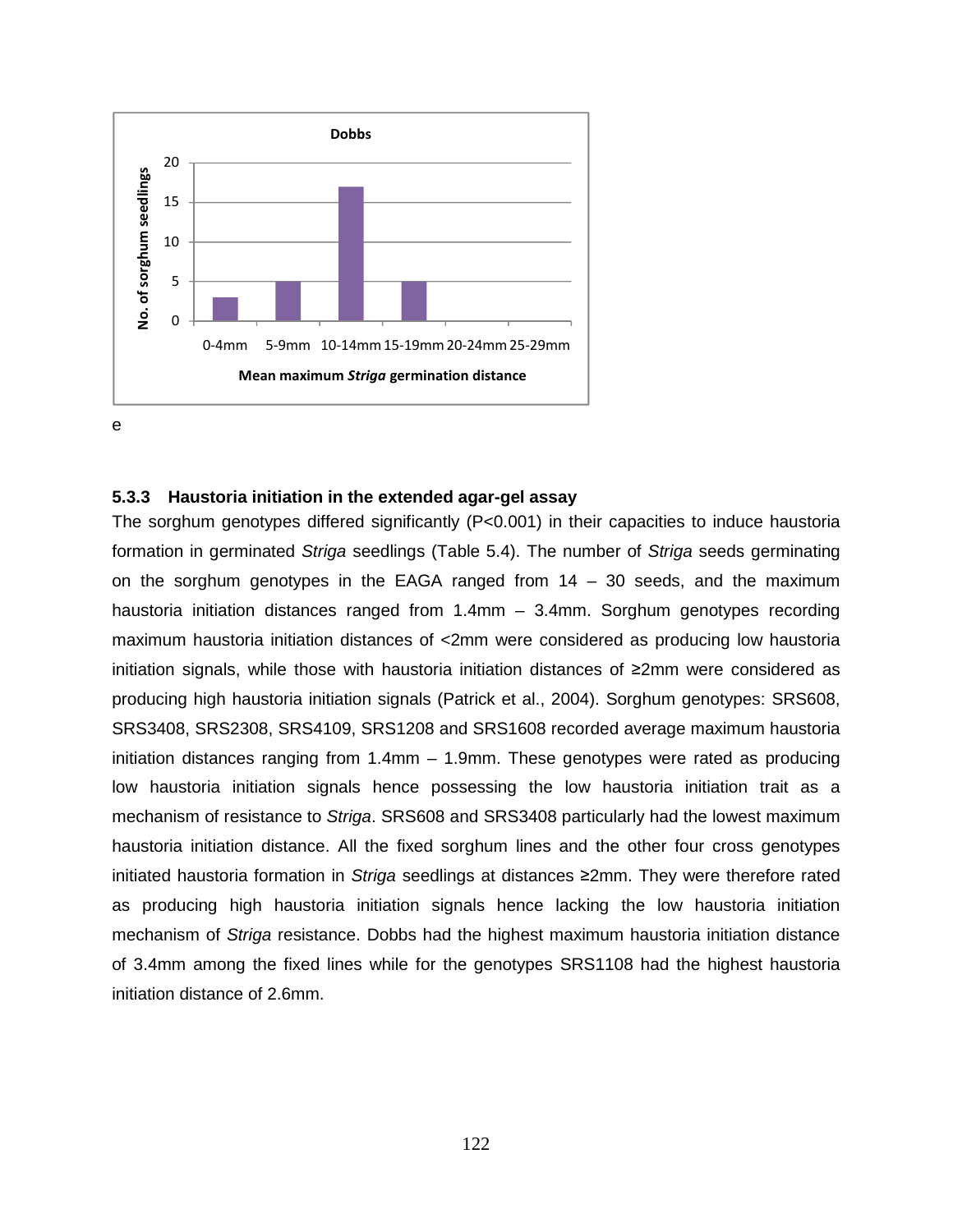| Sorghum               | No. Striga | D <sub>1</sub> | D <sub>2</sub> | D <sub>3</sub> | Average maximum    |
|-----------------------|------------|----------------|----------------|----------------|--------------------|
| genotype              | seeds      |                |                |                | haustoria distance |
|                       | germinated |                |                |                |                    |
| <b>Parental lines</b> |            |                |                |                |                    |
| N <sub>13</sub>       | 30.0       | 2.7            | 1.6            | 2.0            | 2.1                |
| <b>EPURPUR</b>        | 22.4       | 3.0            | 1.7            | 3.4            | 2.7                |
| <b>BRHAN</b>          | 17.6       | 2.5            | 2.2            | 2.7            | 2.5                |
| <b>SILA</b>           | 14.2       | 2.3            | 2.0            | 2.0            | 2.1                |
| <b>HAKIKA</b>         | 24.6       | 2.5            | 2.1            | 2.9            | 2.5                |
| <b>DOBBS</b>          | 20.8       | 2.4            | 4.1            | 3.6            | 3.4                |
| <b>SRN 39</b>         | 26.6       | 2.5            | 1.5            | 2.0            | 2.0                |
|                       |            |                |                |                |                    |
| <b>Crosses</b>        |            |                |                |                |                    |
| <b>SRS1908</b>        | 29.0       | 2.4            | 1.4            | 2.9            | 2.2                |
| <b>SRS 2808</b>       | 18.8       | 3.2            | 1.9            | 2.3            | 2.5                |
| <b>SRS 1608</b>       | 19.8       | 1.9            | 1.9            | 2.0            | 1.9                |
| <b>SRS 3108</b>       | 17.6       | 2.1            | 1.8            | 2.8            | 2.2                |
| <b>SRS 608</b>        | 21.6       | 2.0            | 1.3            | 0.9            | 1.4                |
| <b>SRS 1108</b>       | 25.8       | 2.3            | 2.7            | 2.9            | 2.6                |
| <b>SRS 3408</b>       | 22.6       | 1.1            | 1.8            | 1.3            | 1.4                |
| <b>SRS 1208</b>       | 23.3       | 2.1            | 2.4            | 0.7            | 1.7                |
| <b>SRS 4109</b>       | 28.4       | 1.7            | 1.6            | 1.6            | 1.6                |
| <b>SRS 2308</b>       | 15.4       | 2.2            | 1.3            | 0.9            | 1.5                |
| l.s.d                 | 5.6        | 0.6            | 0.8            | 1.0            | 0.8                |
| C.V.(%)               | 27.0       | 29.0           | 43.0           | 39.0           | 37.0               |

**Table 5.4: Analysis of sorghum genotypes for low haustoria initiation distance** 

D1-D3 represents haustoria initiation distances (mm) measured from 3 sorghum seedlings in a gel Genotypes marked in red are classified as producing low haustoria initiation factors Haustoria initiation distance<2mm classified as low haustoria initiation

Haustoria initiation distance≥2mm classified as high haustoria initiation (Patrick et al., 2004)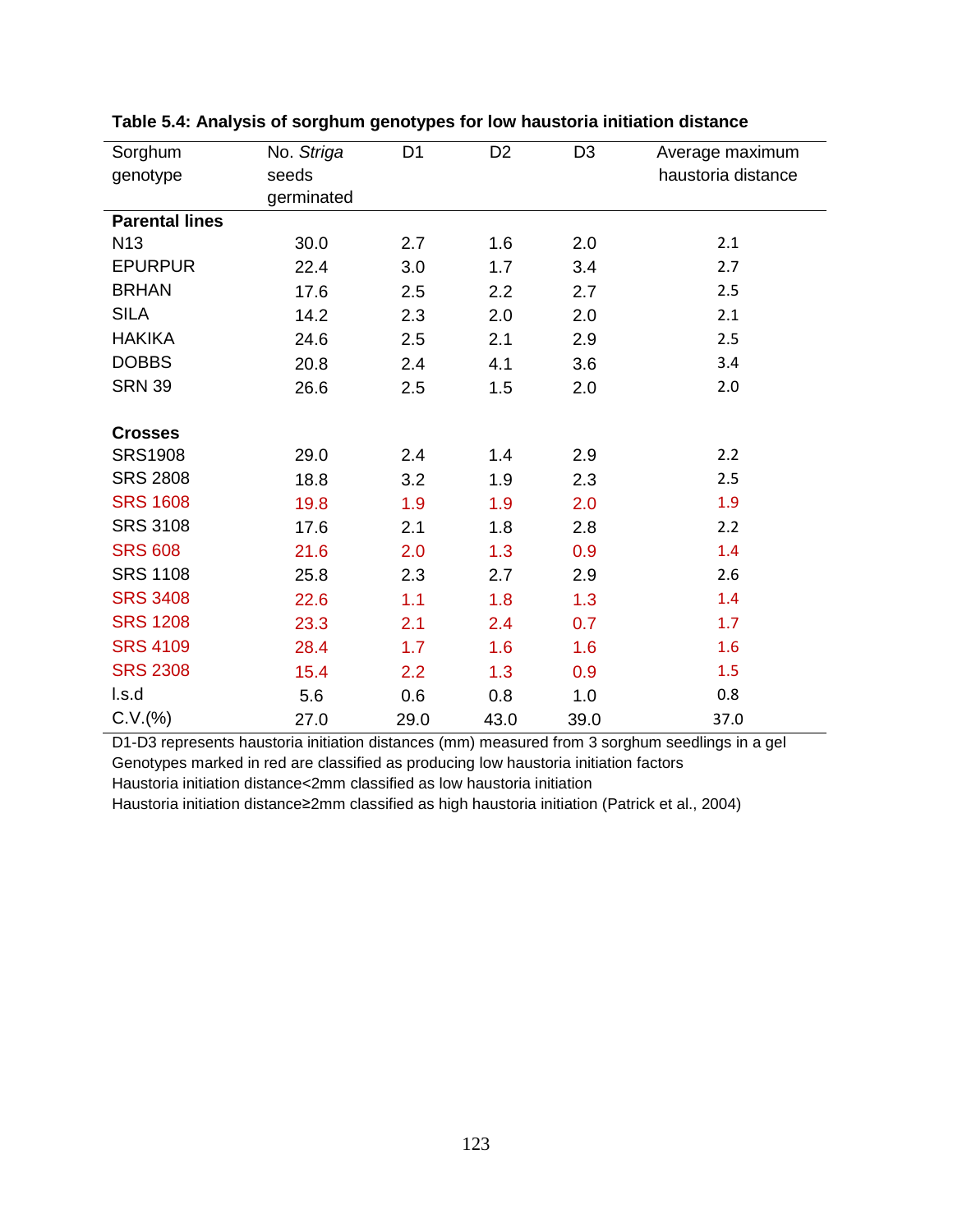#### **5.4 Discussions**

#### **5.4.1 The low germination stimulant production in the agar-gel assay**

Information about individual mechanisms conferring resistance to Striga and their genetic control in affected crops is still scanty. However, in spite of that, the low germination stimulant character in sorghum has been most widely studied. In the present study, low germination stimulant production was found in four sorghum genotypes: SRS1108, SRS1208, SRS1608 and SRS2808, and two fixed lines; Brhan and Hakika. Chi-square studies conducted indicated a significant deviation from the expected  $F_3$  segregation ratio of 3:5 low germination stimulant: high germination stimulant for the case of a single recessive gene, in genotypes SRS1108, SRS1208 and SRS1608. However, the segregation in genotypes SRS1908 and SRS4108 seemed to fit into the ratio of a single recessive gene inheritance. Segregation in genotypes SRS3108, SRS608, SRS3408 and SRS2308 shows involvement of several genes. This indicates that the low germination stimulant character in some sorghum genotypes could be controlled by more than one gene. Frequency distributions for maximum Striga germination distances showed a bimodal distribution for genotypes, SRS1108 and SRS2808 and a normal distribution for SRS1208 and SRS1608. This further suggests the presense of more than one gene, perhaps several genes in the control of low germination stimulant production. The significant variation in frequency distributions observed in the rest of the sorghum genotypes, and the appearance of few resistant individuals among the genotypes classified as susceptible (high stimulant producers) probably points to the presence of quantitative gene action in the inheritance of low germination stimulant character in the present sorghum genotypes.

Mutengwa et al. (2005) pointed out that a single recessive gene largely controlled low germination stimulant production in sorghum cultivars; SAR19 and SAR29, which were resistant to S. asiatica. Haussmann et al. (2001), when investigating the inheritance of the low germination stimulant production character in sorghum progenies derived from crosses of Framida and IS9830 (low stimulant producers) with E36-1 (high stimulant producer), concluded that the inheritance of the low germination stimulant character was recessive but with involvement of both major and minor genes. Haussmann et al. (2000a) reported that the low germination stimulant trait was quantitatively inherited with predominance of additive gene effects in sorghum genotypes that exhibited resistance to S. hermonthica.

Some of the case studies cited above suggested a single recessive gene inheritance for low germination stimulant production with probable modifications by minor genes in various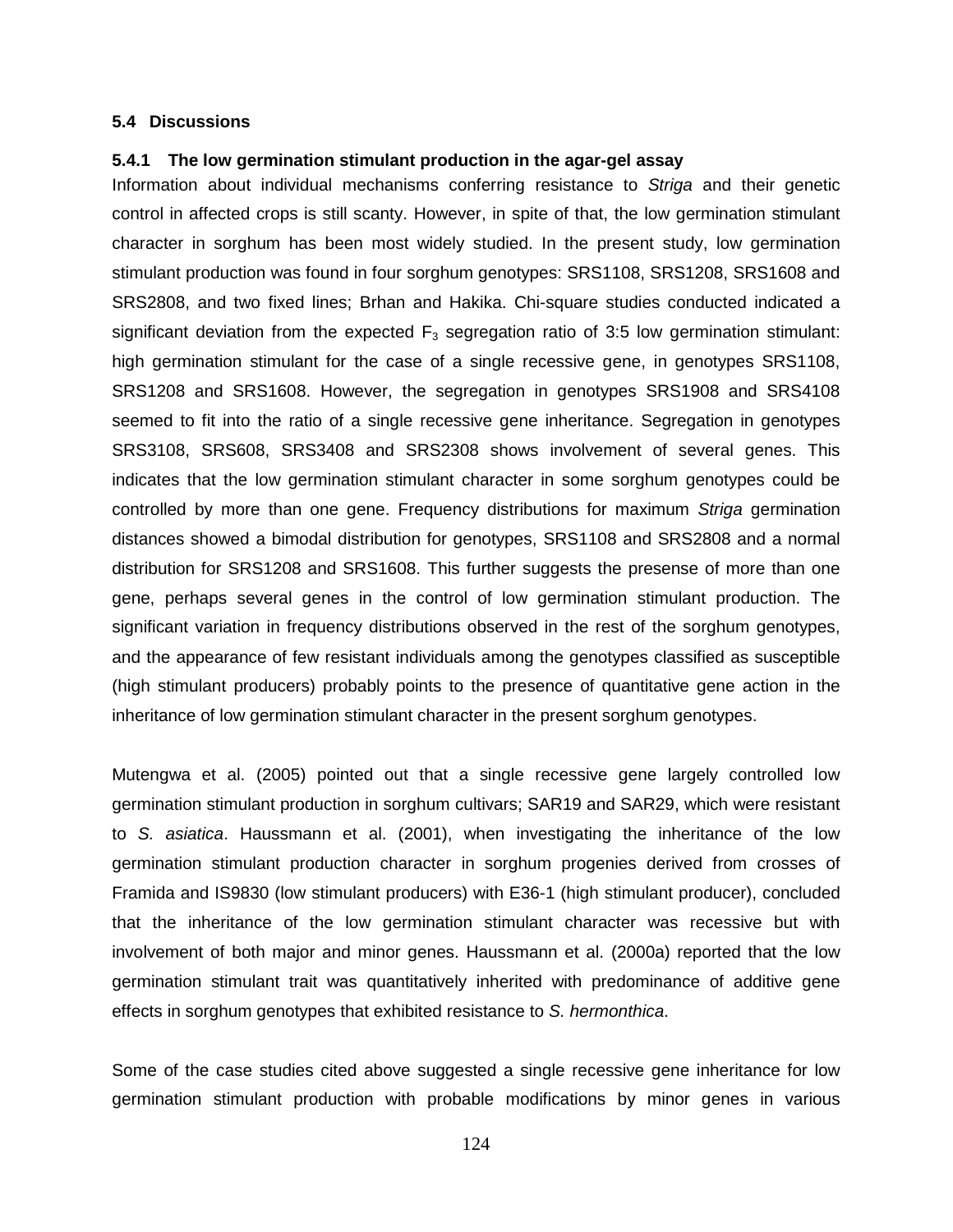sorghum genetic materials. However, based on the chi-square studies and frequency distributions observed, findings from the present study seem to differ and suggest that low germination stimulant production in the present sorghum genotypes was controlled by more than one gene in some sorghum genotypes.

# **5.4.2 Haustoria initiation in the extended agar-gel assay**

Relatively few studies have been carried out to explore the low haustoria initiation as another mechanism of resistance to Striga in sorghum (Patrick et al., 2004; Mohamed et al., 2003; Mohamed, 2002). In the present study, low haustoria initiation was detected in six new sorghum genotypes namely; SRS1608, SRS608, SRS3408, SRS1208, SRS4109 and SRS2308. All the fixed sorghum lines and the remaining four genotypes were found to be high haustoria initiators. Patrick et al. (2004) found low haustoria initiation in 16 wild sorghum accessions and one cultivated sorghum; SRN39. However, Mohamed et al. (2003) and Mohamed (2002) classify SRN39 as a high haustoria initiator. The present study also found SRN39 to be a high haustoria initiator. Mohamed (2002) found low haustoria initiation only in the wild sorghum accession; P78. These limited and seemingly inconsistent findings demonstrate the need for more studies to fully understand haustoria initiation as a mechanism of resistance to Striga particularly in cultivated sorghum. Mohamed (2002) further indicated that maximum haustoria initiation distance was influenced by time and temperature, again indicating the need for more studies.

While Mohamed (2002) indicated that low haustoria initiation in the wild sorghum accession; P78 was controlled by a single dominant gene, no attempt was made in the present study to investigate the inheritance of low haustoria initiation in the current sorghum genotypes. This is because the numbers of sorghum seedlings that induced haustoria formation in each sorghum genotype were considerably low, presumably due to the short time in which the investigation was carried out. However, looking at both results for germination stimulant production and haustoria initiation, it can be observed that two genotypes; SRS1608 and SRS1208 had both the low germination stimulant production and low haustoria initiation mechanisms for Striga resistance.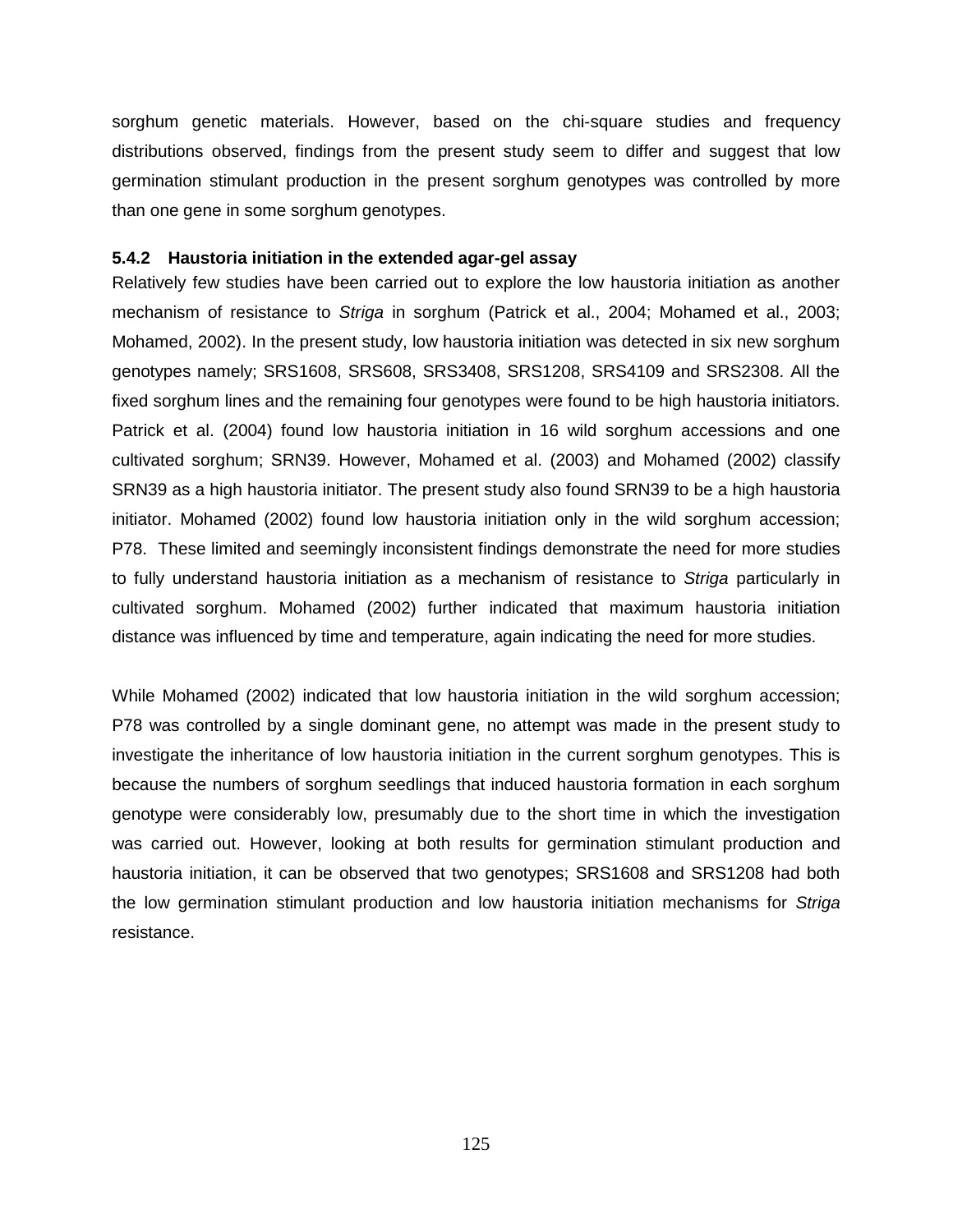#### **5.5 Conclusions**

In summary therefore, the following conclusions can be derived from this study:

- - Two new sorghum genotypes; SRS1608 and SRS1208 expressed both the low germination stimulant character and low haustoria initiation as mechanisms of resistance to S. hermonthica.
- - The sorghum genotypes; SRS2808 and SRS1108, and two fixed lines; Brhan and Hakika expressed only the low germination stimulant character, while the genotypes; SRS608, SRS3408, SRS4109 and SRS2308 expressed only the low haustoria initiation mechanism.
- - The inheritance of low germination stimulant character in the present sorghum genotypes varied but seems to be controlled by more than one gene.
- - There is need to carry out more studies to better understand low haustoria initiation in cultivated sorghum and investigate the genetics of its inheritance.

## **References**

Bebawi, F.F., R.E. Eplee, C.E. Harris, and R.S. Norris. 1984. Longevity of witchweed (Striga asiatica) seed. Weed Research 32: 494-497.

Hess, D.E., and G. Ejeta. 1992. Inheritance of resistance to Striga in sorghum genotype SRN39. Plant Breeding 109: 233-241

Haussmann, B.I.G., D.E. Hess, B.V.S. Reddy, H.G. Welz, and H.H. Geiger. 2000a. Analysis of resistance to Striga hermonthica in diallel crosses of sorghum. Euphytica 116:33-40.

- Haussmann, B.I.G., D.E. Hess, G.O. Omanya, B.V.S. Reddy, H.G. Welz, and H.H. Geiger. 2001. Major and minor genes for stimulation of Striga hermonthica seed germination in sorghum, and interaction with different Striga populations. Crop Science 41: 1507-1512.
- Haussmann, B.I.G., D.E. Hess, M.L. Koyama, L. Grivet, H.F.W. Rattunde, and H.H. Geiger (eds.). 2000b. Breeding for Striga resistance in cereals. In: Proceedings of a workshop held at IITA, Ibadan, Nigeria, 18-20 August 1999. Margraf Verlag, Weikersheim, Germany.
- Kroschel, J., (ed.) 2001. A technical manual for parasitic weed research and extension. Kluwer Academic Publishers, 3300 AA Dordrecht, Netherlands.
- Mohamed, A.H. 2002. Identification and characterization of genetic variants in sorghum for specific mechanisms of Striga resistance. PhD Thesis, Purdue University, USA.
- Mohamed, A., A. Ellicott, T.L. Housley, and G. Ejeta. 2003. Hypersensitive response to Striga infection in sorghum. Crop Science 43: 1320-1324.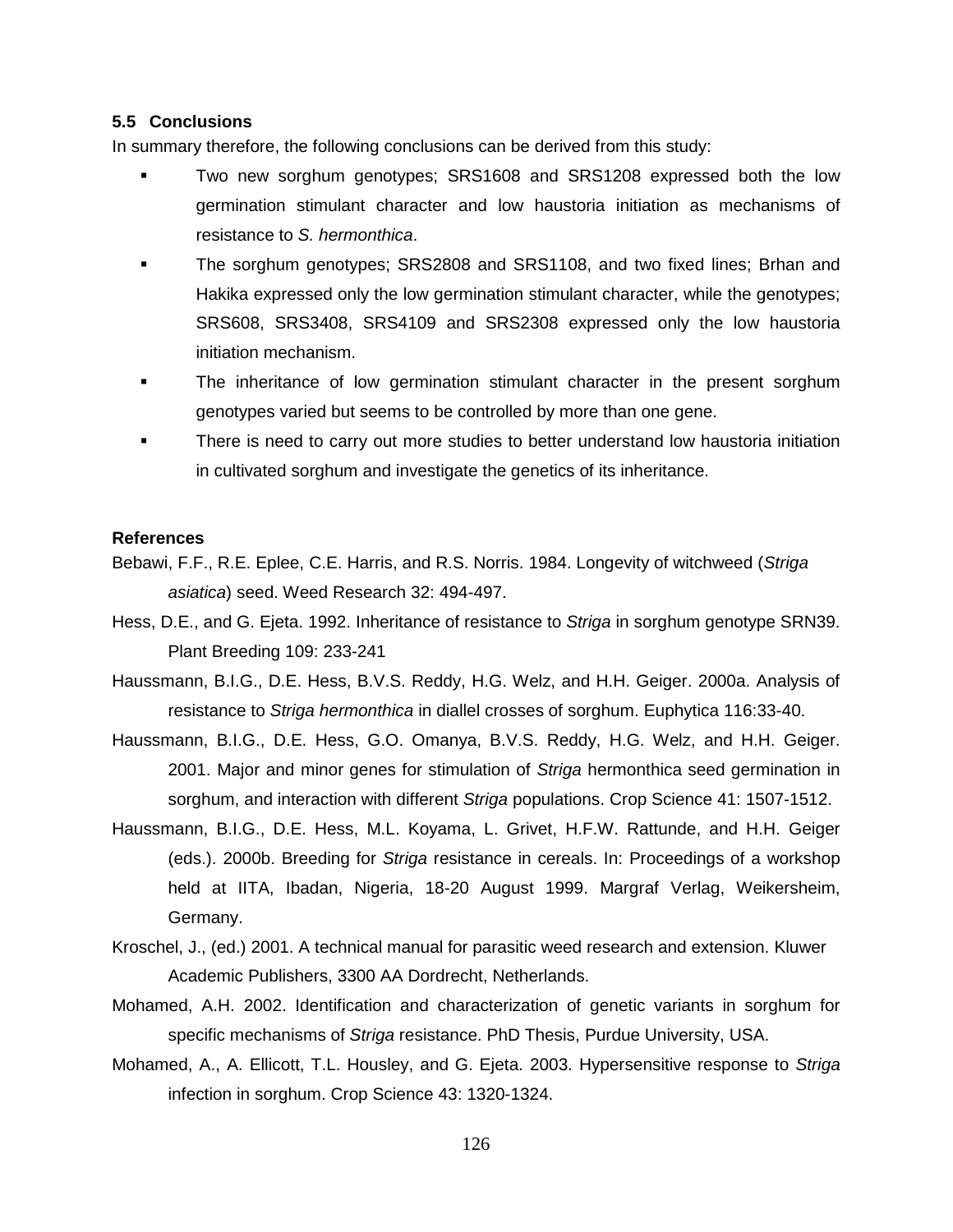- Mutengwa, C.S., P.B. Tongoona, and I. Sithole-Niang. 2005. Genetic studies and a search for molecular markers that are linked to Striga asiatica resistance in sorghum. African Journal of Biotechnology 4: 1355-1361.
- Mutengwa, C.S. 2004. The search for molecular markers, parental characterisation and inheritance studies of witchweed (Striga asiatica(L.) Kuntze) resistance in sorghum (Sorghum bicolor (L.) Moench). PhD Thesis, University of Zimbabwe.
- Omanya, G.O., B.I.G. Haussmann, D.E. Hess, B.V.S. Reddy, M. Kayentao, H.G. Welz, and H.H. Geiger. 2004. Utility of indirect and direct selection traits for improving Striga resistance in two sorghum recombinant inbred populations. Field Crops Research 89(2- 3):237-252.
- Patrick, J.R., C. Grenier, and G. Ejeta. 2004. Striga resistance in the wild relatives of sorghum. Crop Science 44: 2221-2229.
- Payne, R.W., D.A. Murray, S.A. Harding, D.B. Baird, and D.M. Soutar. 2011. An introduction to GenStat for Windows (14<sup>th</sup> edition). VSN International, Hemel, Hemstead, UK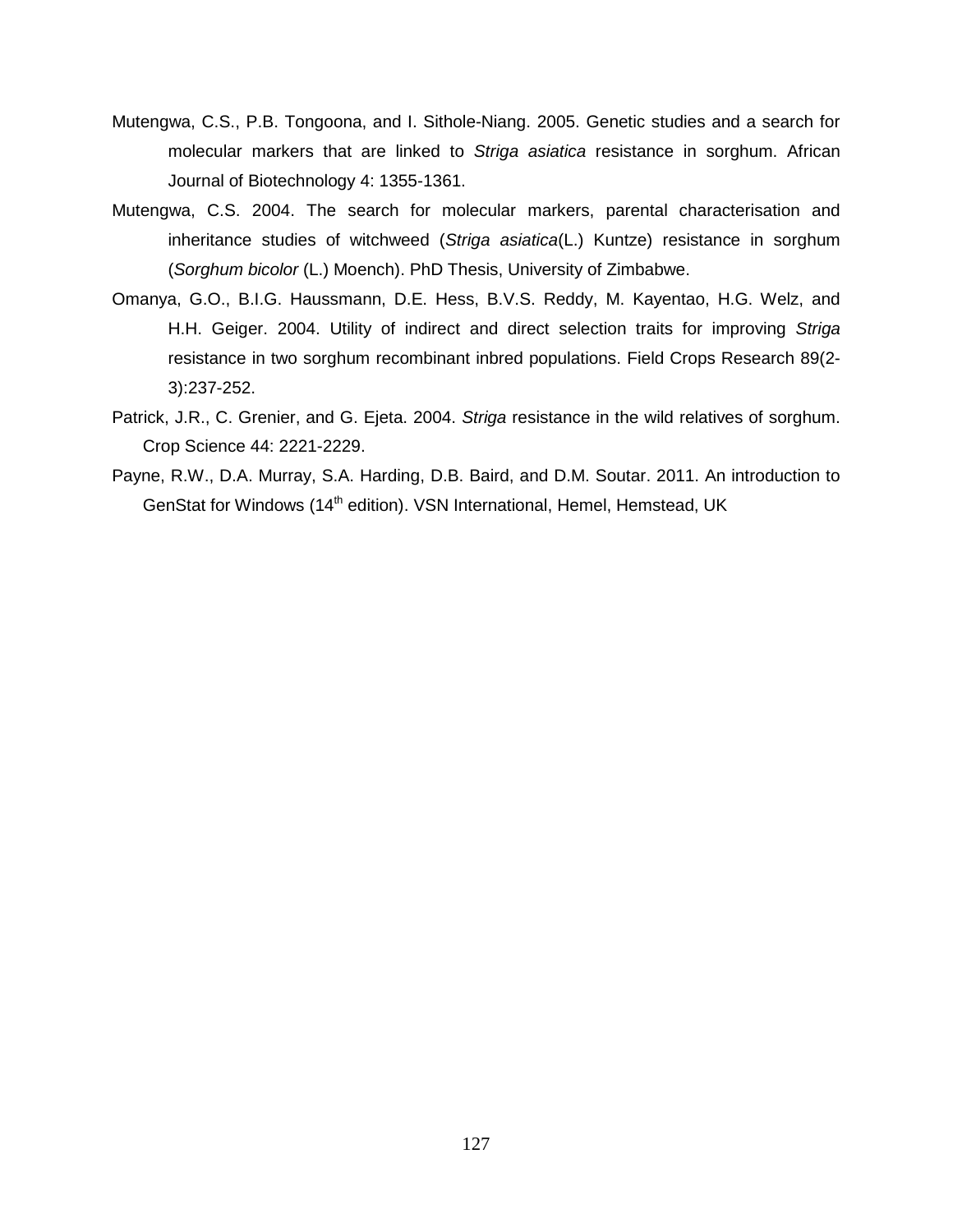# **6.1 Introduction**

Sorghum is presently the third most widely grown cereal crop in Uganda. Despite its importance, particularly in the semi-arid regions of the country, its production is severely constrained by Striga hermonthica infestation. Most of the low-land sorghum growing districts of the country are infested by this notorious weed. A majority of sorghum farmers in Uganda are subsistence farmers who are unable to apply high input Striga control options such as use of chemicals or mechanical means. The use of Striga resistant sorghum cultivars could be the most feasible control options for such farmers. The main objective of this research was to develop Striga resistant and high yielding sorghum genotypes for the resource poor subsistence farmers in Eastern Uganda.

# **6.2 The specific objectives were:**

- To determine the current constraints faced by farmers in sorghum production in Eastern Uganda.
- To determine farmers' preferences for new sorghum varieties in Eastern Uganda.
- To assess the current cropping practices and determine the infestation levels and impact of Striga on sorghum production in Eastern Uganda.
- To determine the phenotypic and genotypic variability of African sorghum accessions for Striga resistance in Eastern Uganda.
- To estimate heritability for *Striga* resistance among a collection of African sorghum accessions.
- To determine the gene action effects of different sorghum cultivars and new genotypes for Striga resistance and grain yield.
- To investigate the existence of two or more mechanisms of resistance to Striga in new genotypes of sorghum.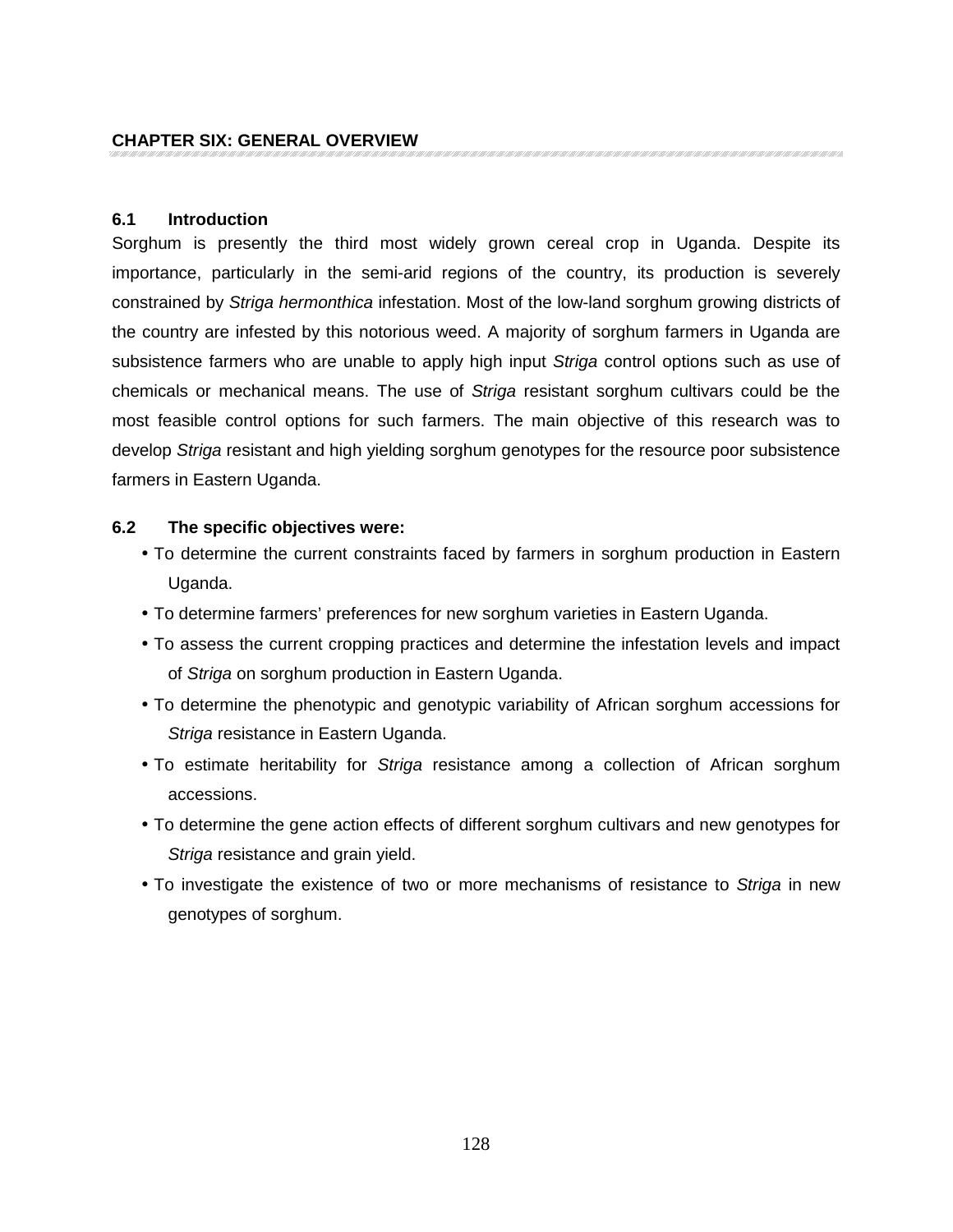# **6.3 Summary of research findings and their implications**

# **6.3.1 Literature review**

The literature review established that:

- Sorghum is one of the most widely grown staple cereal food crops in Uganda. Therefore constraints that tend to limit its productivity need to be addressed by research.
- Striga is one of the most important constraints limiting sorghum production in Eastern and Northern Uganda. It is now fourty years since the Striga problem was first reported in Uganda. The problem has persisted and is notably increasing. This indicates that there has been limited knowledge about its biology and control, and if any control options were devised, they have been ineffective.
- There has been limited progress in breeding for Striga resistant sorghum varieties in Africa, and probably none in Uganda. For many of the biological constraints affecting crop production, host plant resistance is one of the most feasible options of control. There is need to develop Striga resistant sorghum varieties if the impact of the parasitic weed on sorghum productivity is to be minimised.
- Information about specific mechanisms of resistance to Striga in cultivated sorghum is scanty, particularly their occurrence and type of genetic control. In order to effectively breed for Striga resistance in sorghum, there is need to identify the specific mechanisms of resistance that could occur in the course of host-parasite interaction, and once identified, their genetic control needs to be studied.

# **6.3.2 Constraints to sorghum production and farmers' varietal preferences for new sorghum cultivars**

During the PRA study, it was established that:

- Striga is one of the most important constraints limiting sorghum production in Eastern Uganda, and it has high soil seed bank levels in infested fields. This further confirms what is reported in the literature and echoes the need for research attention to minimise crop losses due to Striga infestation.
- Sorghum farmers in eastern Uganda mostly preferred red grained sorghum with compact and erect heads, short plant height of 1.5m, and maturing in about three months in addition to being Striga resistant and drought tolerant. This probably explains the limited adoption of most of the previously released improved varieties because most of them were either white seeded or brown seeded. It therefore shows the importance of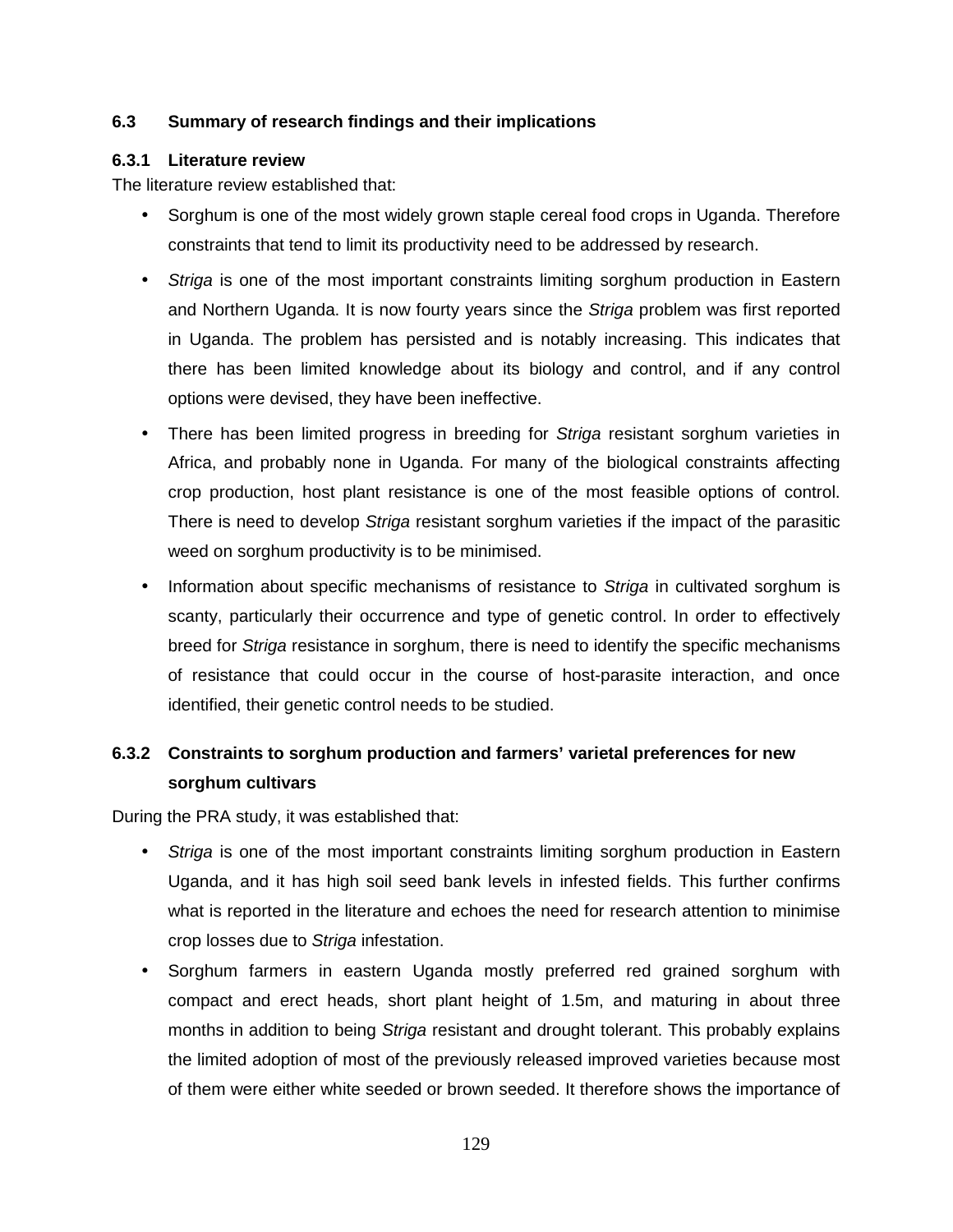initially interacting with farmers and understand their varietal preferences at the beginning of the breeding programme. Farmers' views can now be considered when selecting the parental lines for crossing.

- There is need to sensitise farmers about Striga biology and control in order to reduce its spread and institute control measures. When farmers understand the biology of Striga, for example the ways by which it spreads, it may be possible to institute control measures that could combat its spread, for example by uprooting before it flowers in the field.
- There is urgent need to develop and evaluate Striga resistant and high yielding sorghum varieties for the farmers in Eastern Uganda in order to contribute to the food security of the region.

# **6.3.3 The phenotypic and genotypic variability of African sorghum accessions for Striga resistance**

Through evaluating a series of African sorghum accessions for Striga resistance, it was found that:

- Both phenotypic and genotypic factors contributed significantly to the variability observed among the African sorghum accessions with respect to Striga resistance and sorghum crop performance indicating that Striga resistance can be improved through selection. However, techniques that minimise environmental effects need to be employed in order to improve on heritability.
- The genotypic coefficient of variation (GCV) and genetic advane (GA) values indicated that genetic gain for Striga resistance can be achieved by selection based on area under Striga severity progress curve (AUSVPC), area under Striga number progress curve (AUSNPC) and Striga emergence.
- The sorghum genotypes SRN39, Brhan, Framida, Gubiye, Wahi, P9407 and N13 showed resistance to Striga hermonthica in Eastern Uganda because they consistently had low values of AUSNPC, AUSVPC and individual Striga counts, vigour and severity indices. These genotypes could therefore act as useful sources of resistance to Striga and be used as donor parents in breeding for Striga resistance in sorghum in Uganda.
- Panicle formation in sorghum was significantly affected by Striga infestation. This was shown by significantly negative correlations between all the Striga parameters measured and number of panicles formed in individual sorghum accessions.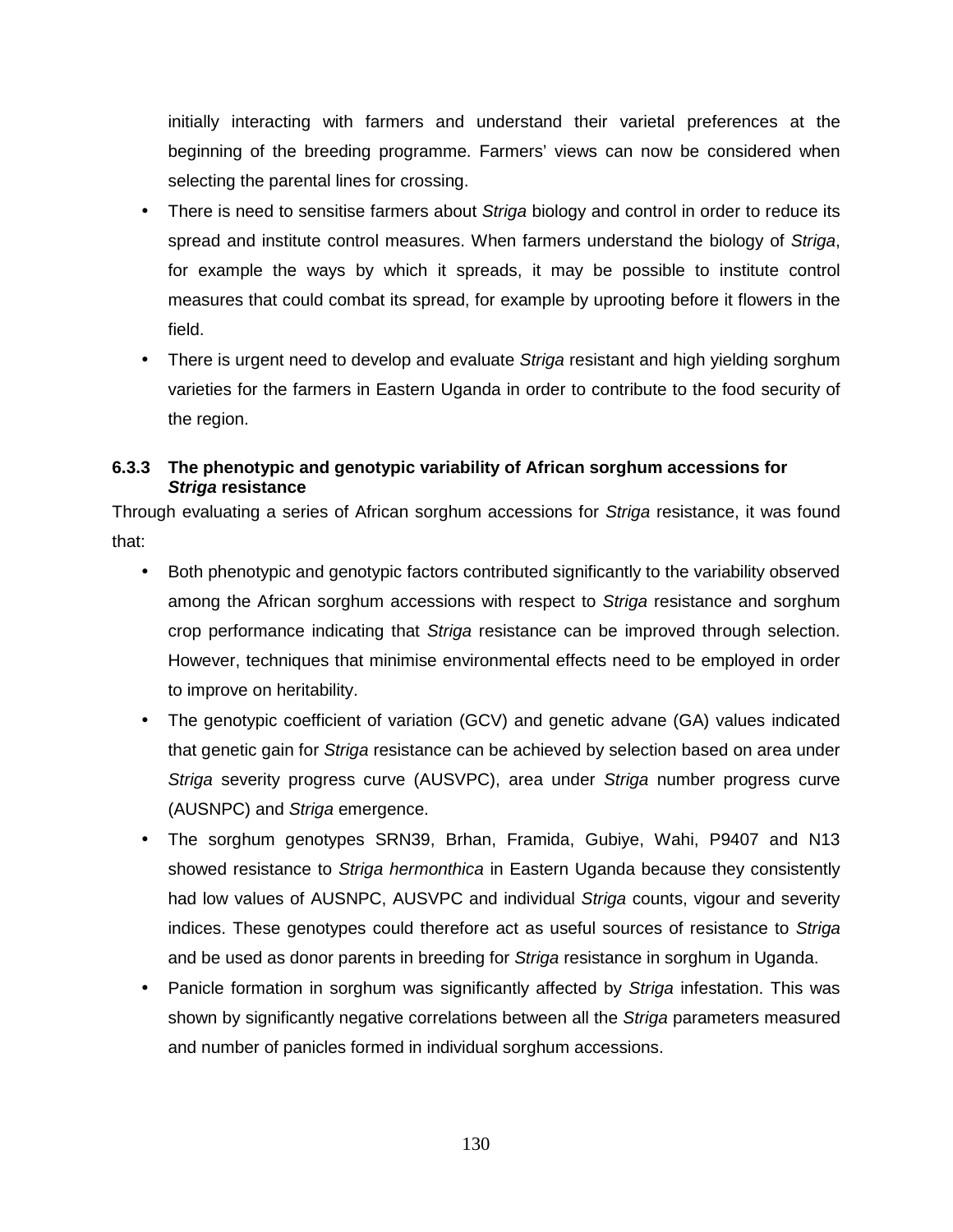• The significant positive correlation between *Striga* infestation and sorghum damage at 7 weeks after crop emergence (early stages of crop growth) re-affirms the fact that Striga inflicts most of its damage to sorghum even before it emerges above ground.

# **6.3.4 Gene action controlling Striga resistance and sorghum yield in new genotypes**  The genetics study found that:

- There was significant genetic variation for Striga resistance in the new sorghum genotypes generated. This shows that it is possible to genetically improve Striga resistance in sorghum.
- The additive gene action was important in controlling Striga resistance, indicating that resistance can be effectively improved through selection.
- There was also significant genetic control for sorghum head length and plant height, with preponderance of additive genetic effects indicating that improvement can be achieved through selection. During the participatory rural appraisal (PRA) carried out at the initial stages of this study, farmers indicated preference for short sorghum varieties of 1.5m, and erect/long and compact heads. The new sorghum genotypes: SRS1408, SRS1508, SRS2408, SRS2608 and SRS2908 had plant heights ranging from 109.1cm to 138.8cm when grown at Serere. These genotypes are closer to the farmers' preferred plant height of 1.5m, hence the study could be said to have met the farmers' expectation for plant height. Furthermore, the genotypes SRS3408, SRS5309, SRS1608 and SRS2908 had the longest heads, which were on average, 20% longer than the available sorghum varieties in the region. Therefore, there was an improvement in head size in the new genotypes, which was another expectation from farmers during the PRA.
- The sorghum parental lines: Brhan, SRN39, Hakika and Sekedo can be used as sources of Striga resistance genes when breeding for new Striga resistant sorghum varieties.
- The new sorghum genotypes: SRS1608, SRS3408, SRS2408, SRS4609, SRS3108, SRS2908, SRS2609, SRS609 and SRS1708 were resistant to Striga hermonthica in the field. These genotypes can now be either backcrossed to high yielding parents to improve on their yield, or forwarded to advanced generations where deliberate selection can be done for Striga resistance and high yield.
- The parental lines; Sekedo, Brhan and Framida could be used as sources of genes for grain yield increase in a breeding programme.